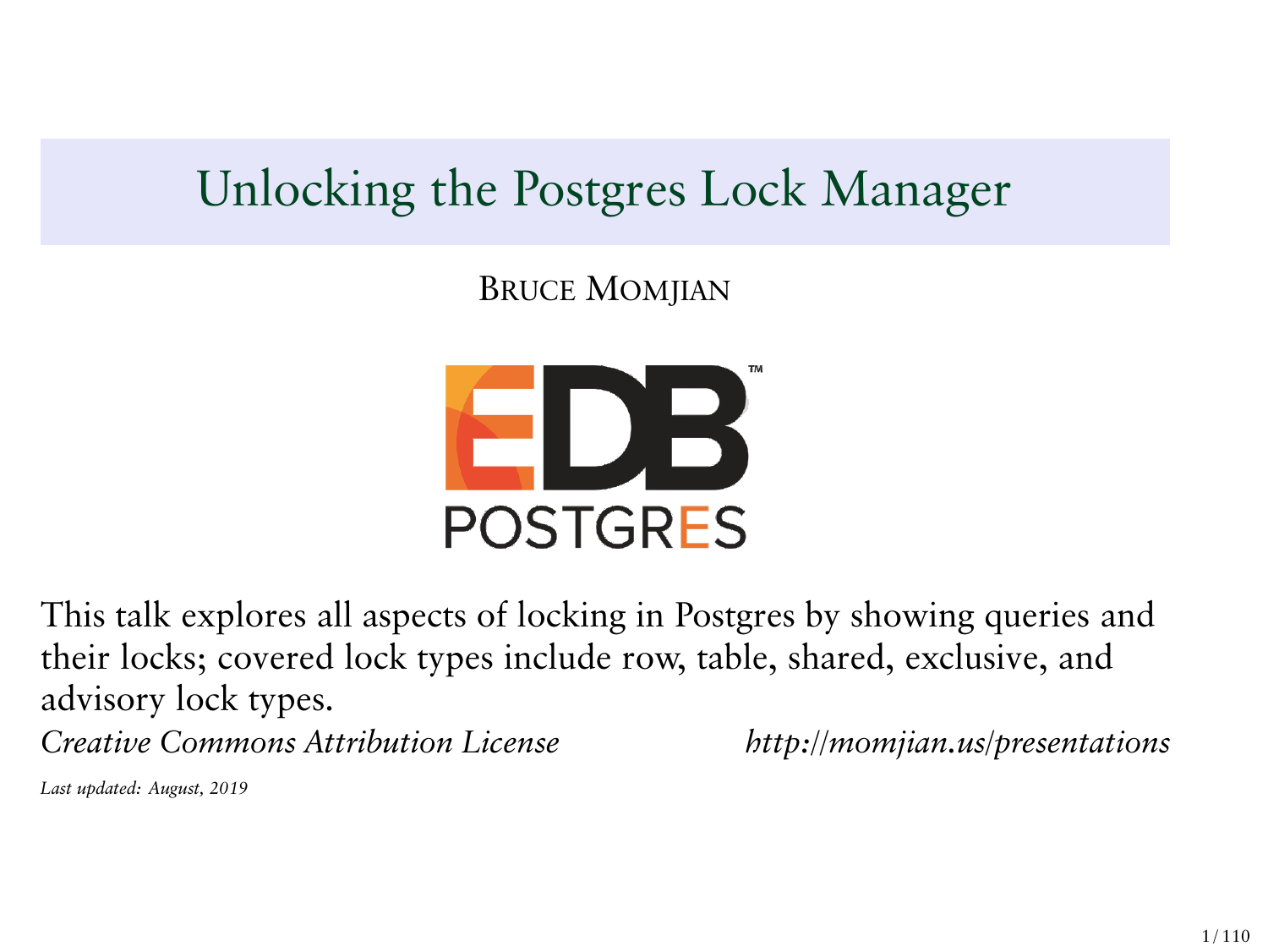# No One Likes Locking But it Is Necessary for Proper Database Operation



https://www.flickr.com/photos/mplemmon/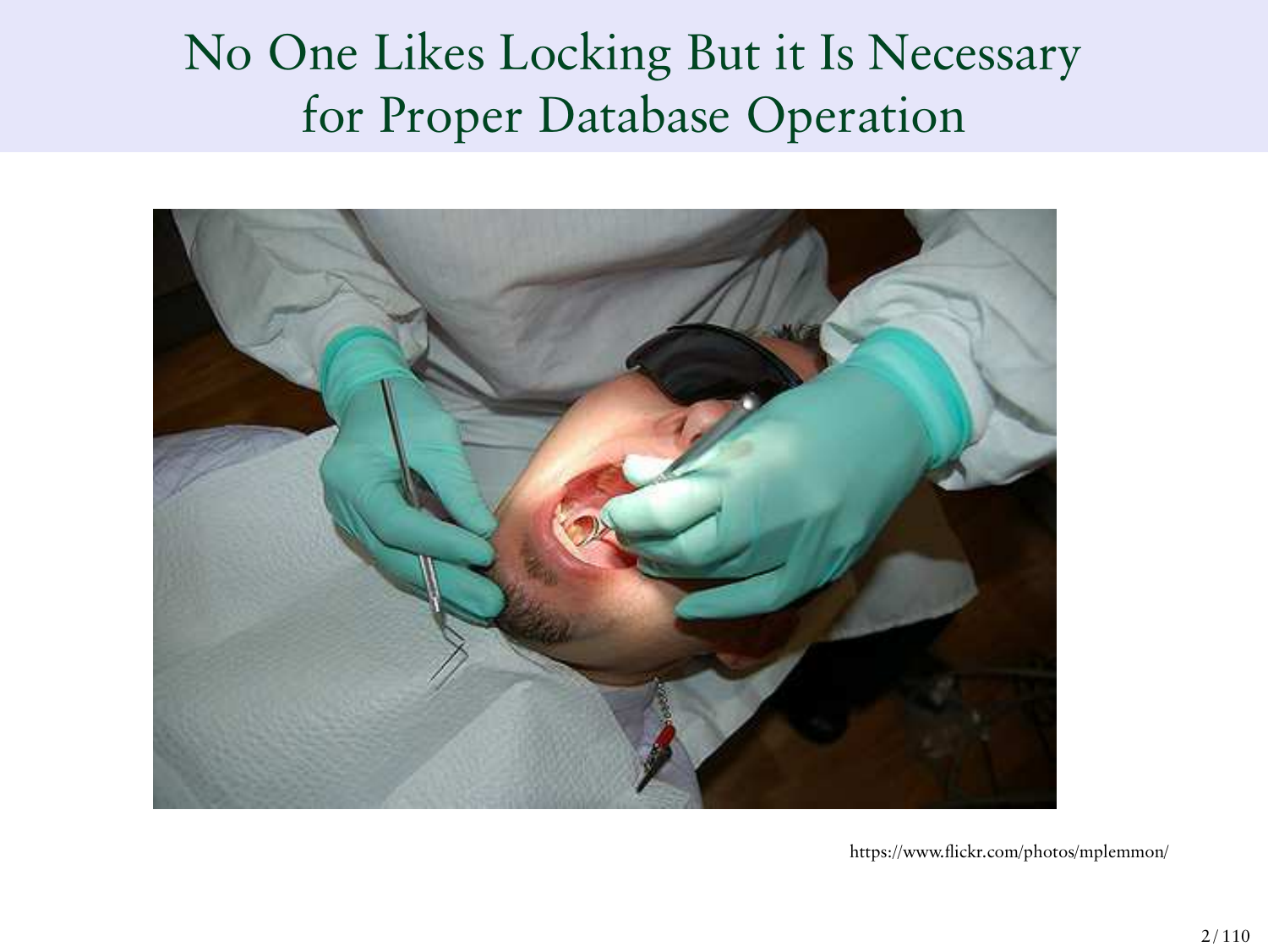# Outline

- 1. Locking Introduction
- 2. Transaction Identifiers
- 3. Lock Types
- 4. Lock Examples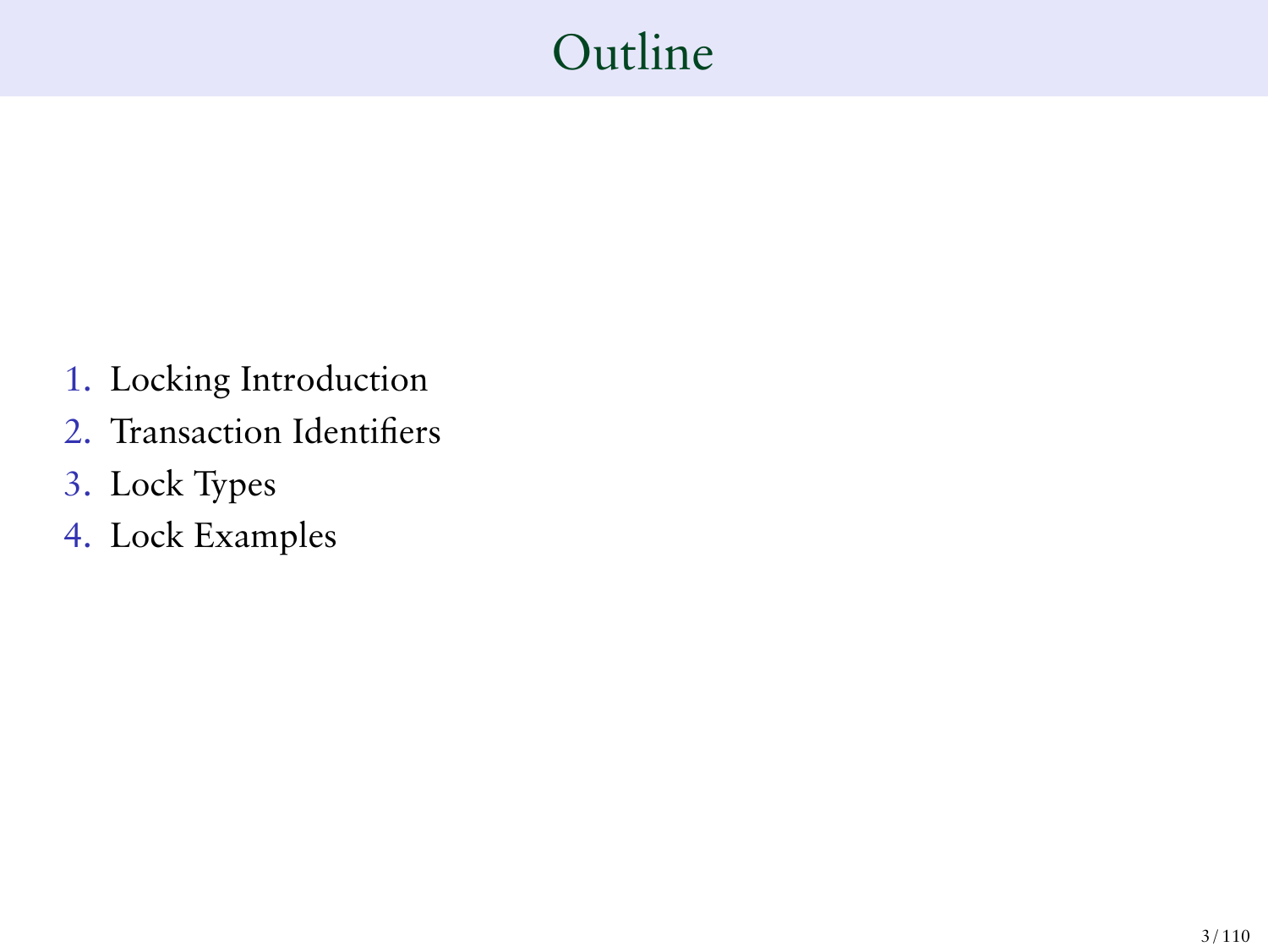# 1. Locking Introduction



https://www.flickr.com/photos/54409200@N04/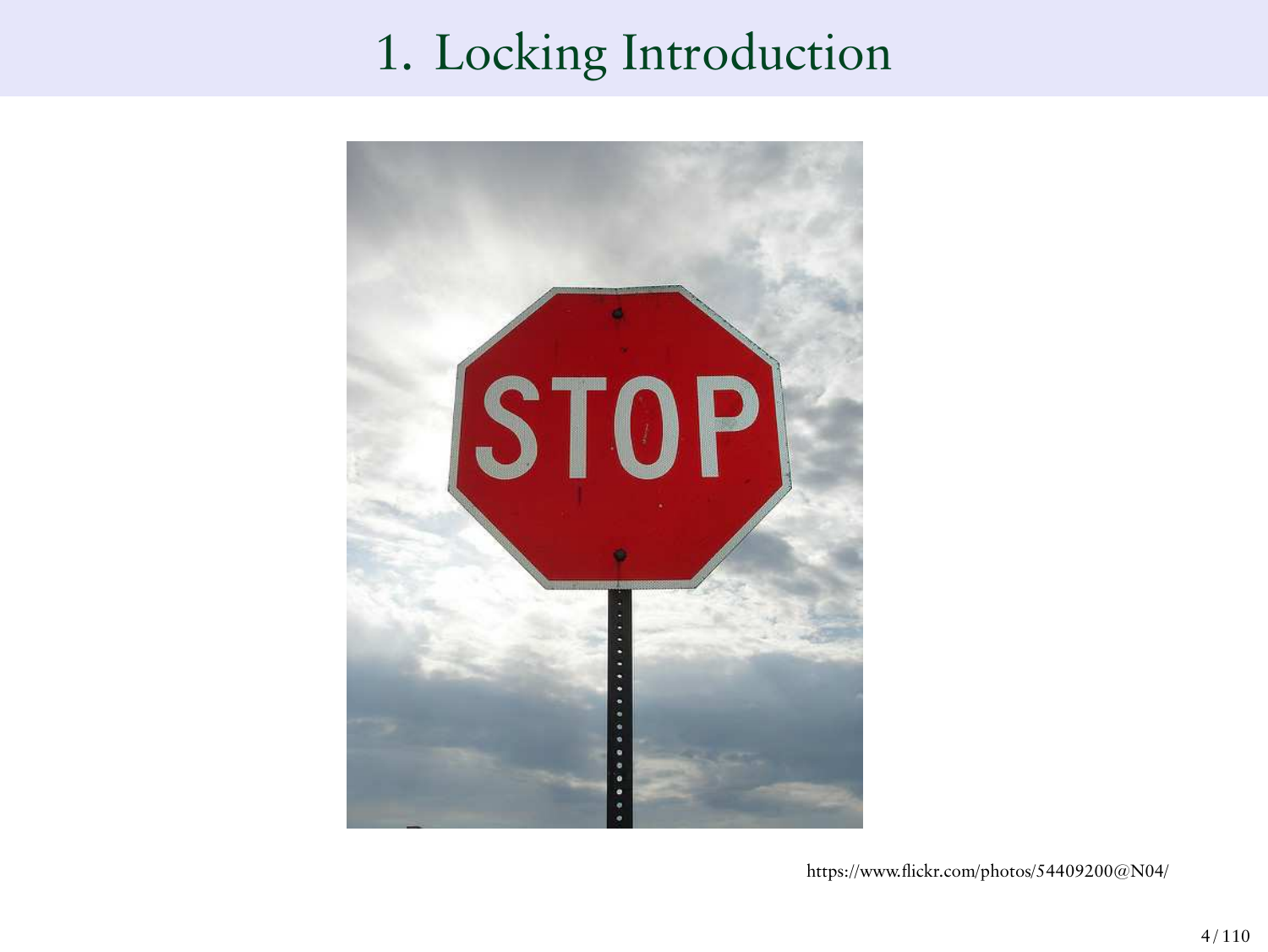## What an Adventure! Xyzzy

Little maze of twisting passages Little maze of twisty passages Little twisty maze of passages Maze of little twisting passages Maze of little twisty passages Maze of twisting little passages Maze of twisty little passages Twisting little maze of passages Twisting maze of little passages Twisty little maze of passages Twisty maze of little passages

http://en.wikipedia.org/wiki/Colossal\_Cave\_Adventure#Maze\_of\_twisty\_little\_passages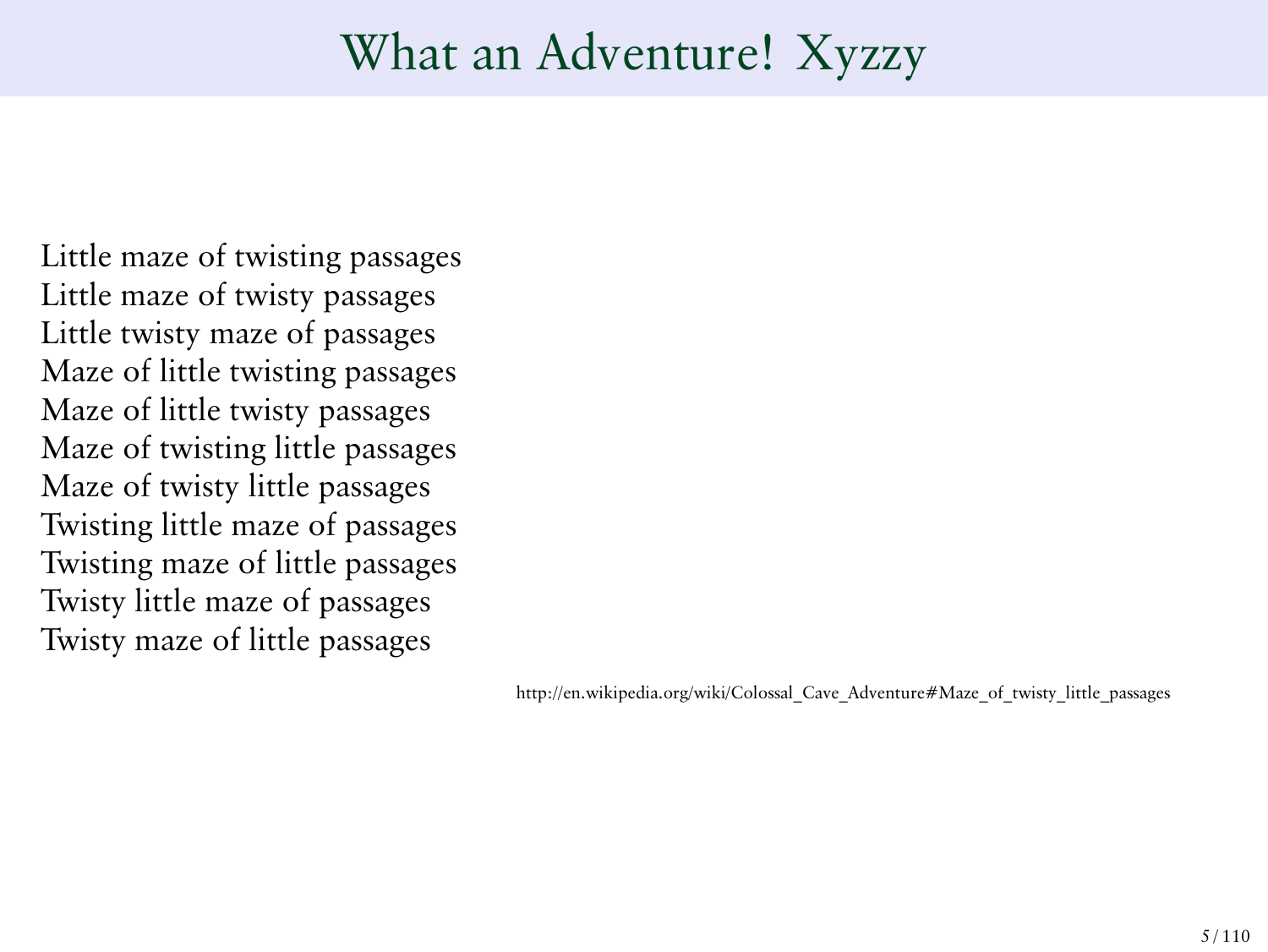## The Real Postgres Lock Types

ACCESS SHARE ROW SHARE ROW EXCLUSIVE SHARE UPDATE EXCLUSIVE **SHARE** SHARE ROW EXCLUSIVE **EXCLUSIVE** ACCESS EXCLUSIVE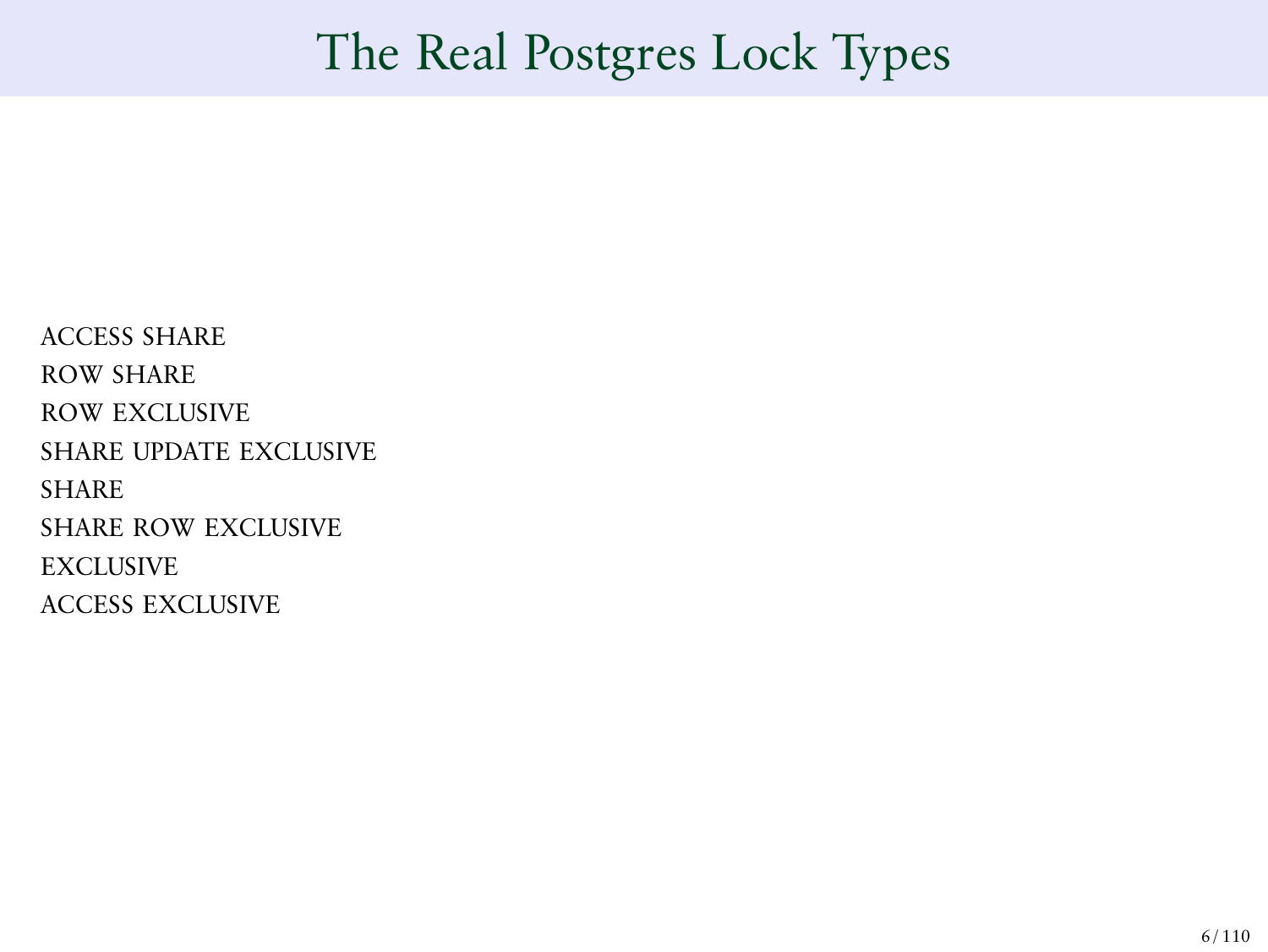# Share/Exclusive Types

ACCESS SHARE ROW SHARE ROW EXCLUSIVE SHARE UPDATE EXCLUSIVE **SHARE** SHARE ROW EXCLUSIVE **EXCLUSIVE** ACCESS EXCLUSIVE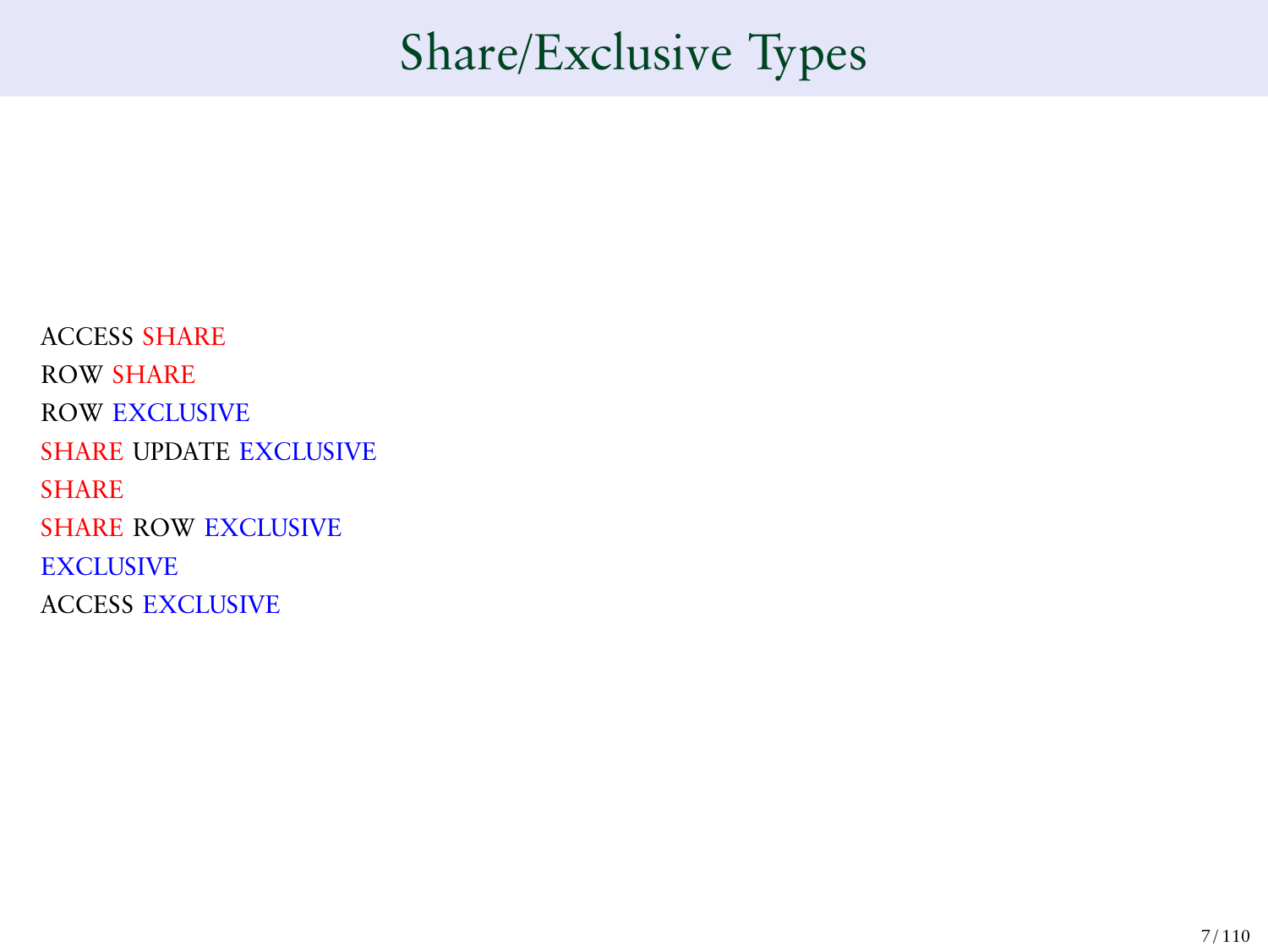## Row/Access Types

ACCESS SHARE ROW SHARE ROW EXCLUSIVE SHARE UPDATE EXCLUSIVE **SHARE** SHARE ROW EXCLUSIVE **EXCLUSIVE** ACCESS EXCLUSIVE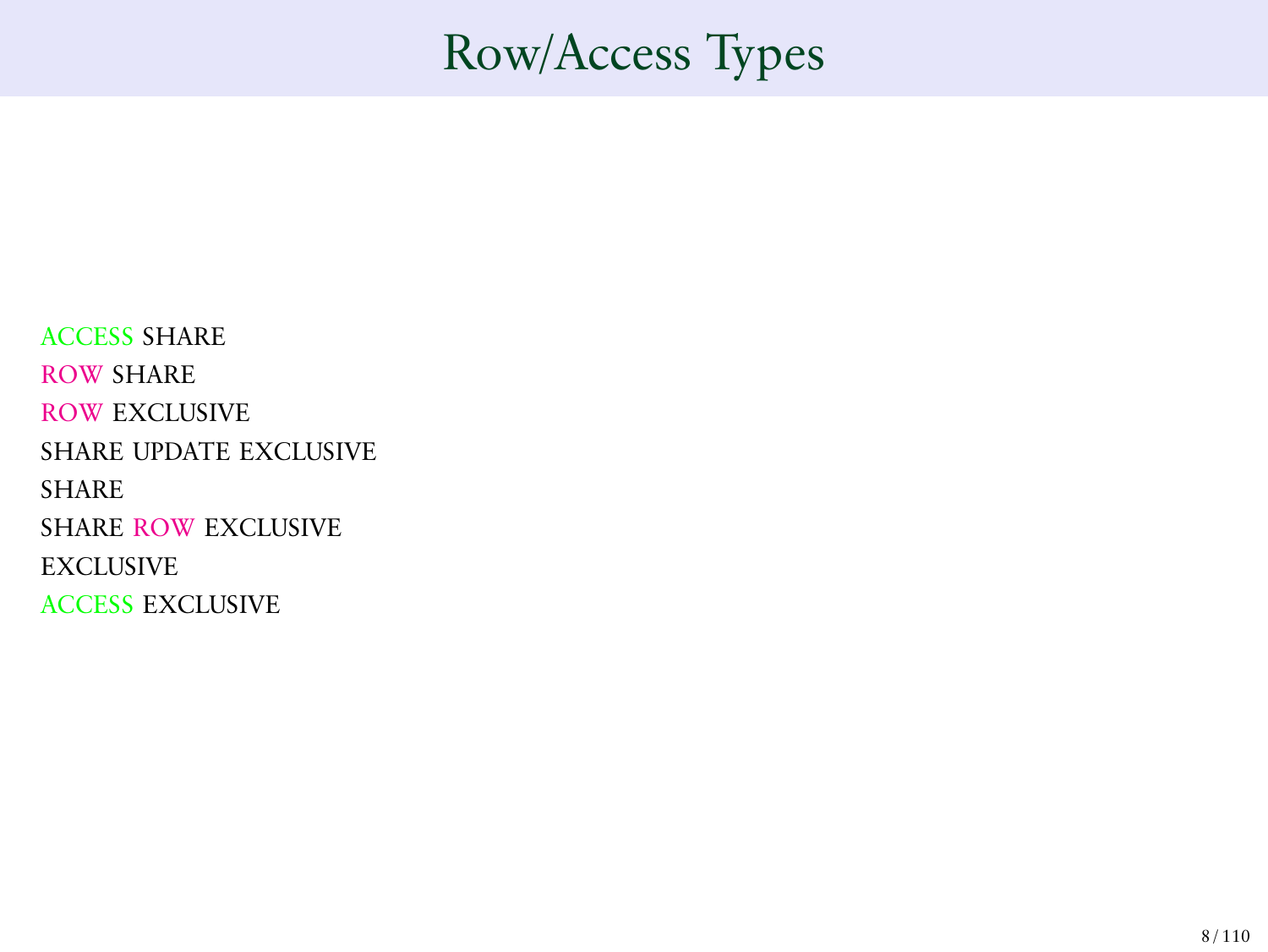# MVCC

*Multiversion Concurrency Control (*MVCC*) allows Postgres to offer high concurrency even during significant database read/write activity.* MVCC *specifically offers behavior where "readers never block writers, and writers never block readers".*

While Multiversion Concurrency Control (MVCC) reduces locking requirements, it does not eliminate locking.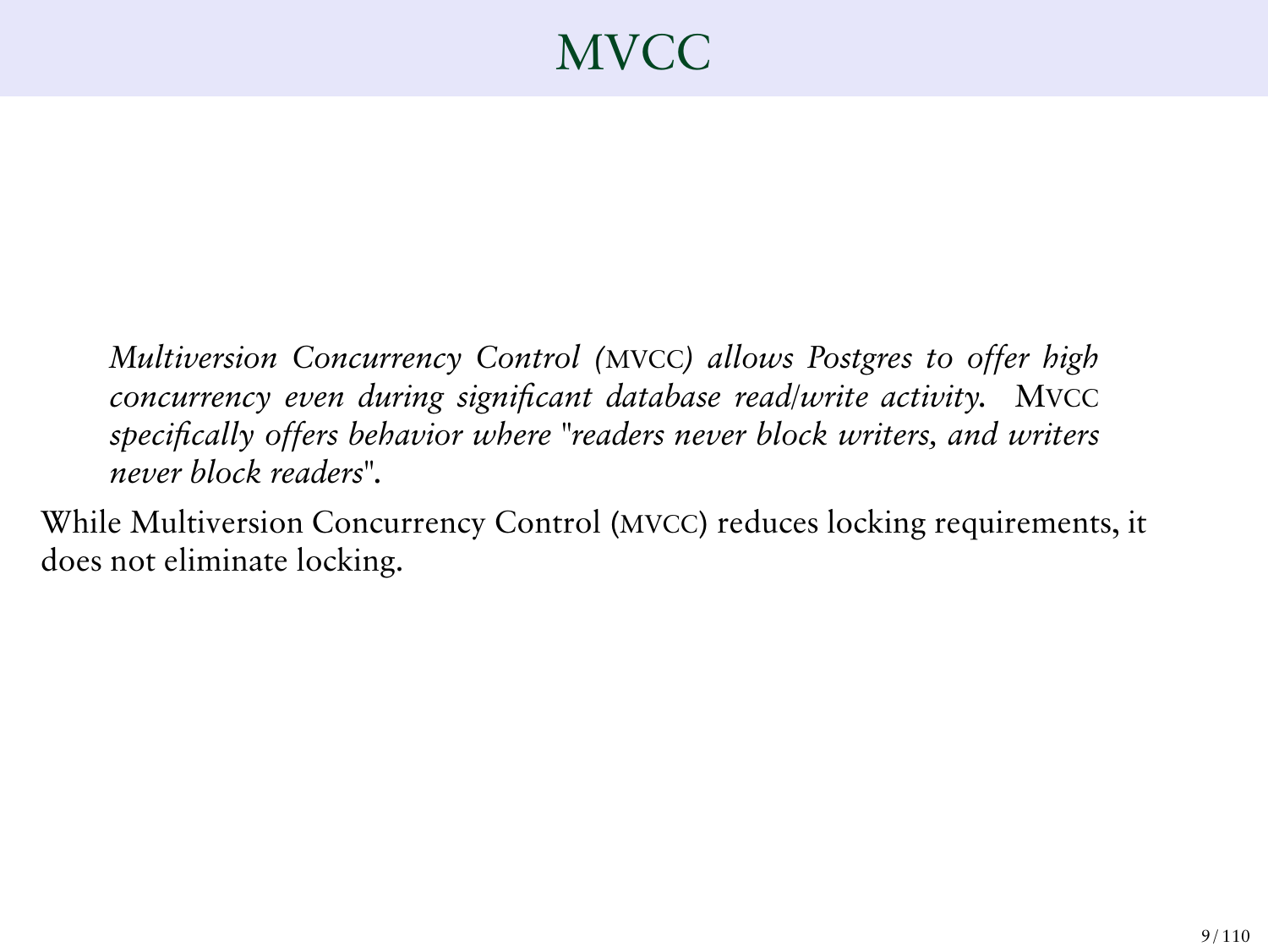# 2. Transaction Identifiers



https://www.flickr.com/photos/grendelkhan/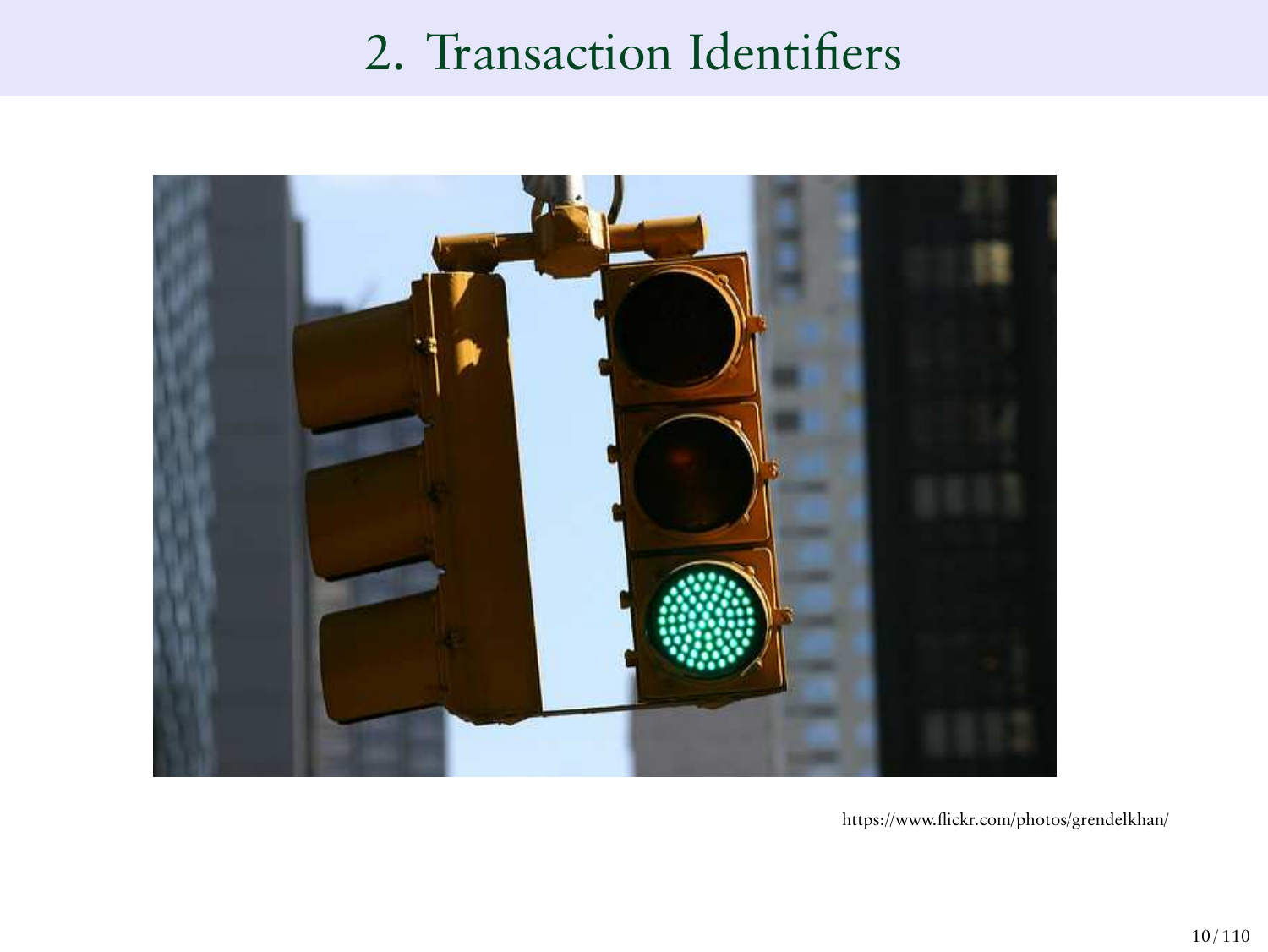# Keep Your Eye on the Red (Text)



https://www.flickr.com/photos/alltheaces/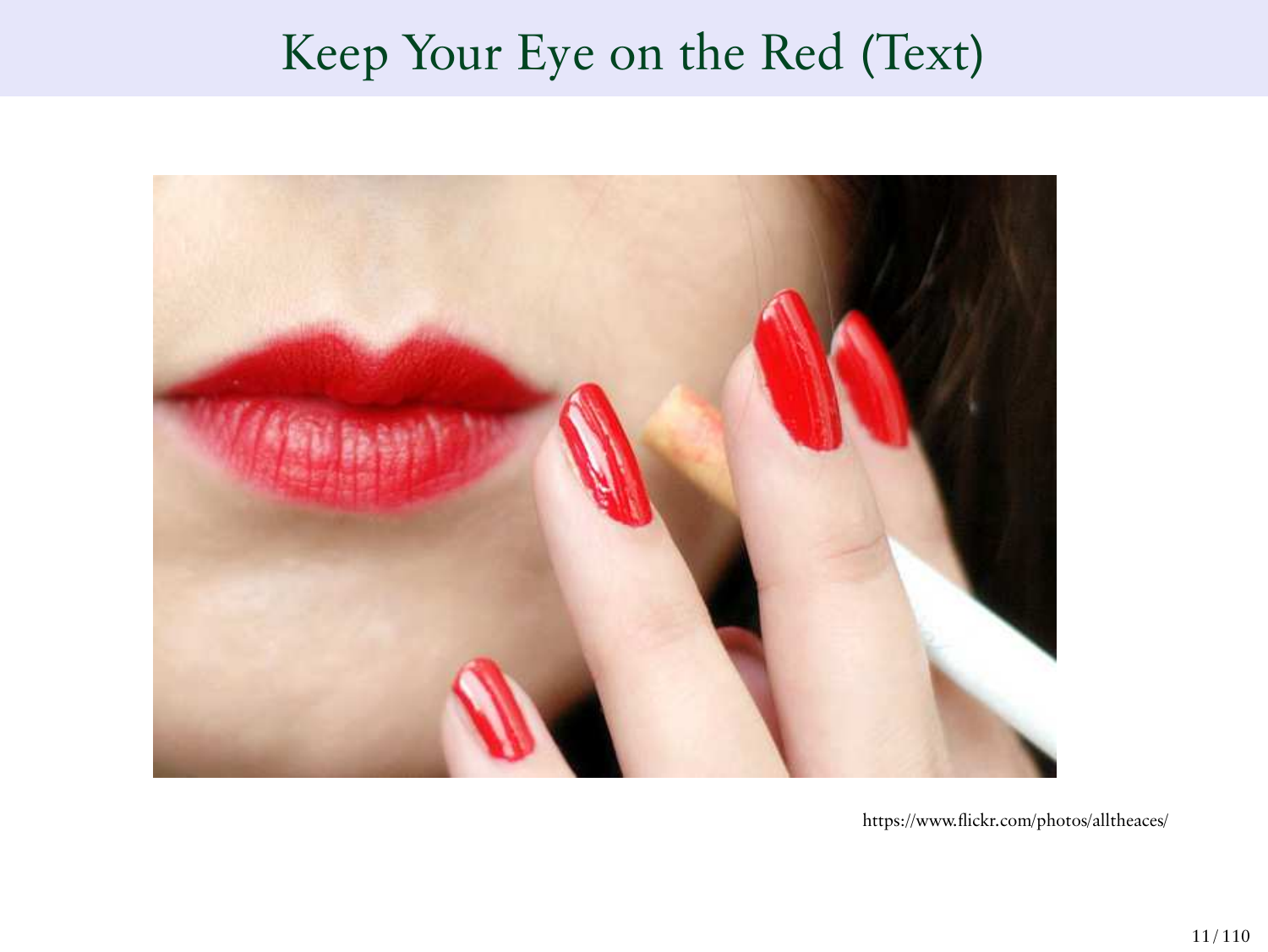### What Is Our Process Identifier (PID)?

```
SELECT pg backend pid();
 pg_backend_pid
----------------
```
11306

All queries used in this presentation are available at [http://momjian.us/](http://momjian.us/main/writings/pgsql/locking.sql) [main/writings/pgsql/locking.sql](http://momjian.us/main/writings/pgsql/locking.sql).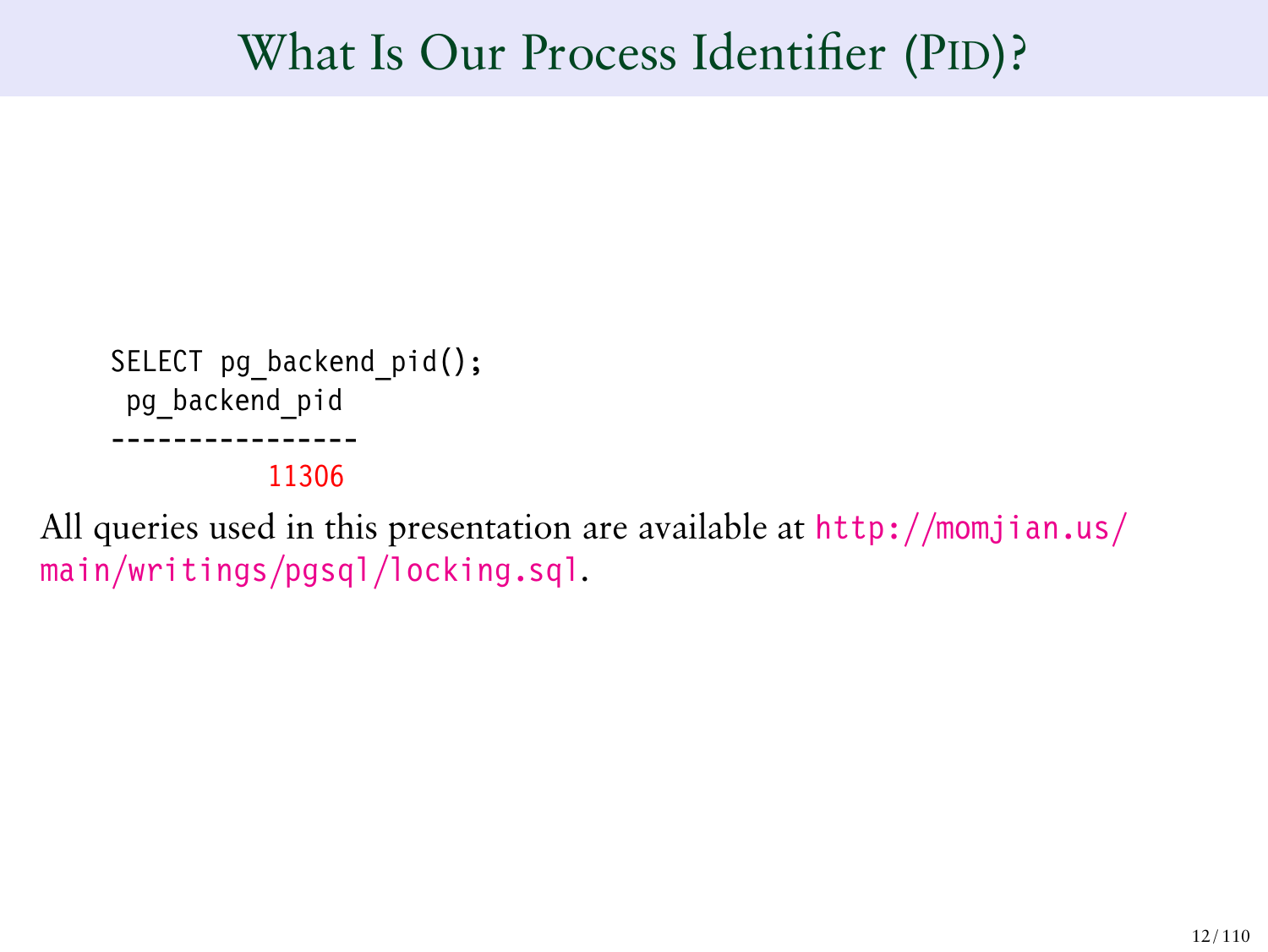## What Is Our Virtual XID (VXID)

```
SELECT virtualtransaction AS vxid, transactionid::text
FROM pg locks
WHERE pid = pg backend pid()ORDER BY 1, 2
LIMIT 1;
vxid | transactionid
------+---------------
2/7 |
```
2 is the backend id, and 7 is the virtual transaction id for this backend, i.e., backend id/backend-local xid.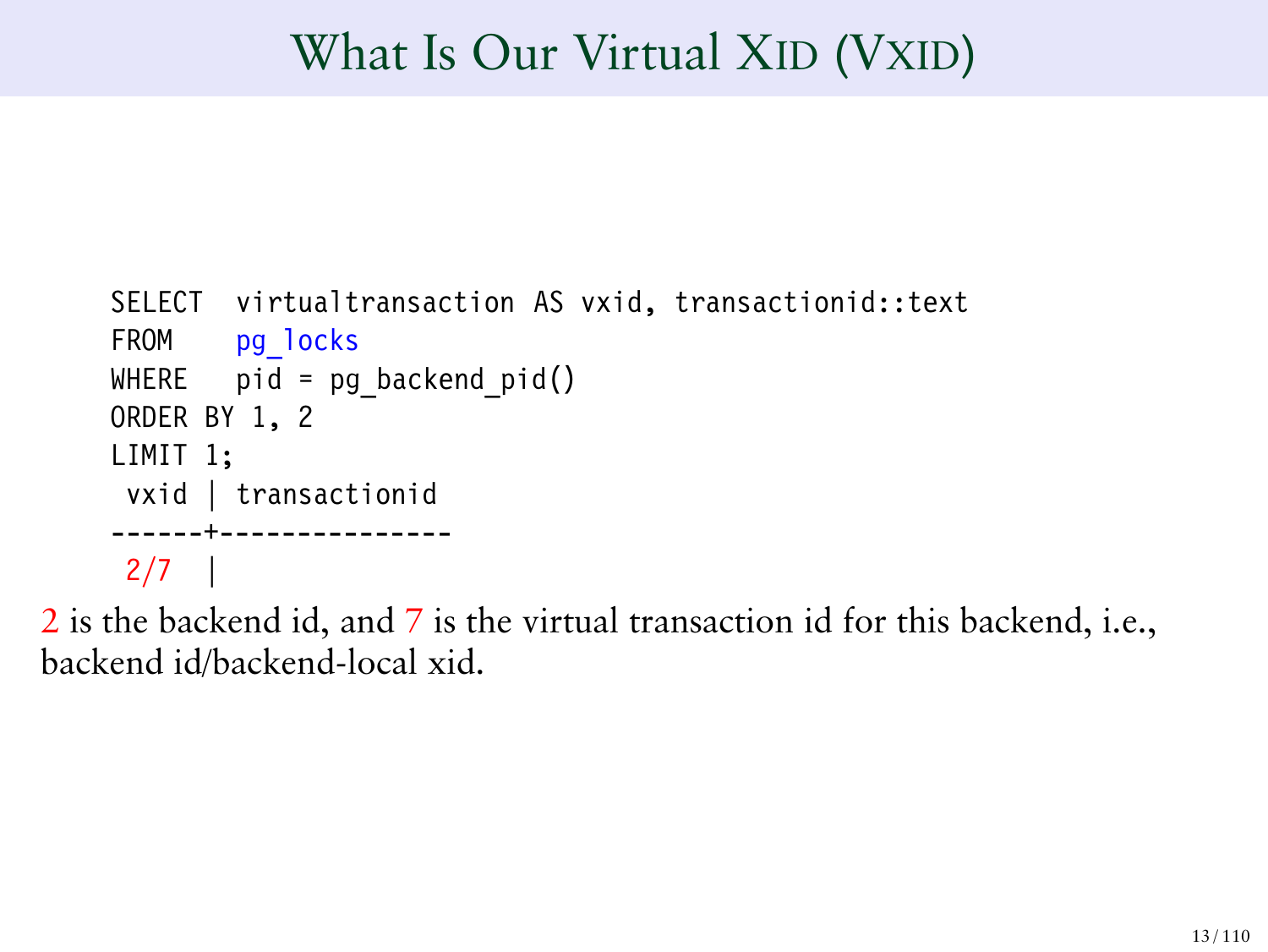## What Is Our Backend Id?

```
SELECT *
    FROM pg stat get backend idset() AS t(id)
    WHERE pg stat_get_backend_pid(id) = pg_backend_pid();
     id
      ----
      2
The maximum backend id is set by max_connections.
```
*Query courtesy of Phil Sorber.*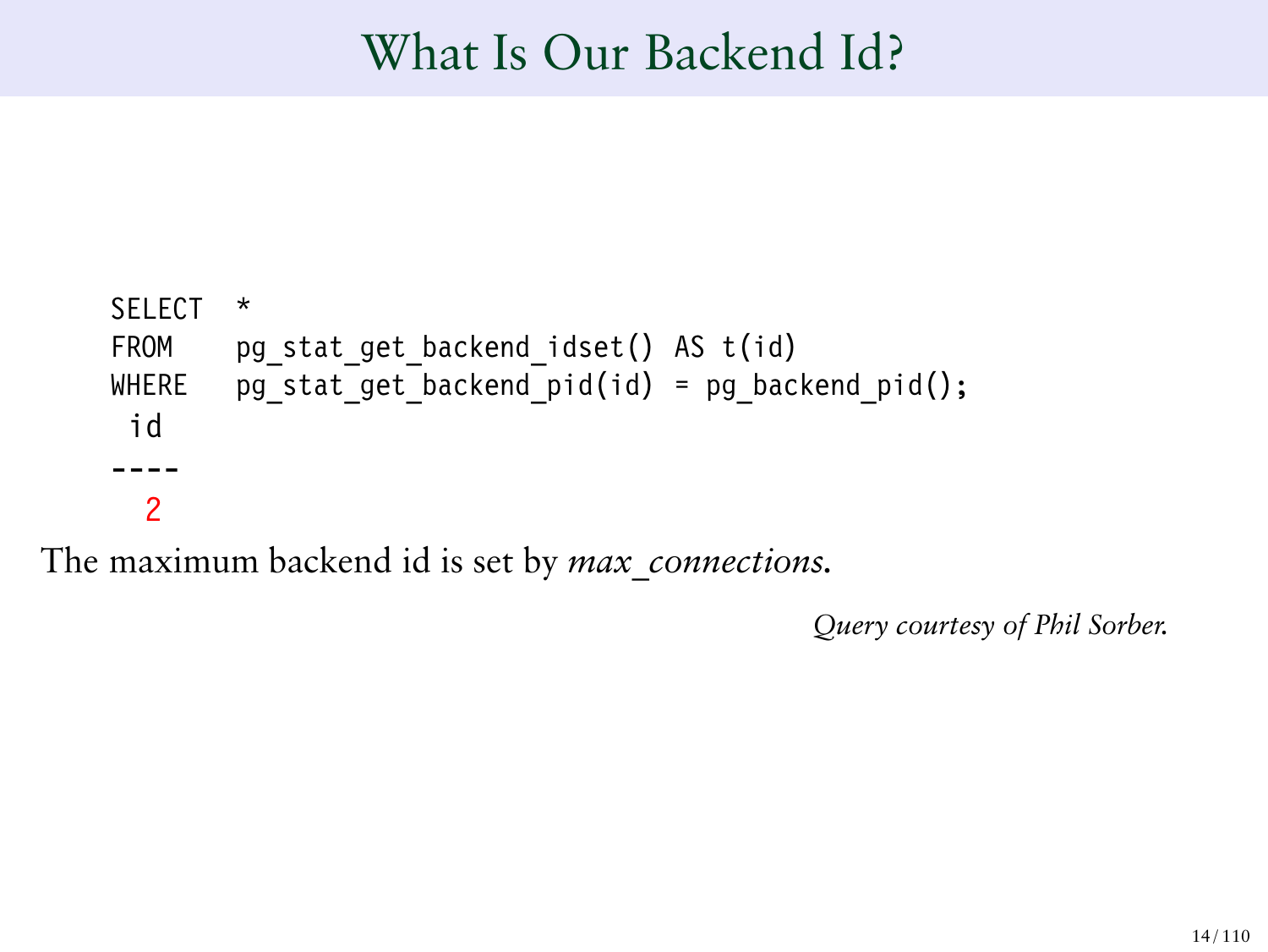### The VXID Increments

```
SELECT virtualtransaction AS vxid, transactionid::text
FROM pg_locks
WHERE pid = pg backend pid()ORDER BY 1, 2
LIMIT 1;
vxid | transactionid
------+---------------
2/10 |
SELECT virtualtransaction AS vxid, transactionid::text
FROM pg_locks
WHERE pid = pg backend pid()ORDER BY 1, 2
LIMIT 1;
vxid | transactionid
------+---------------
2/11 |
```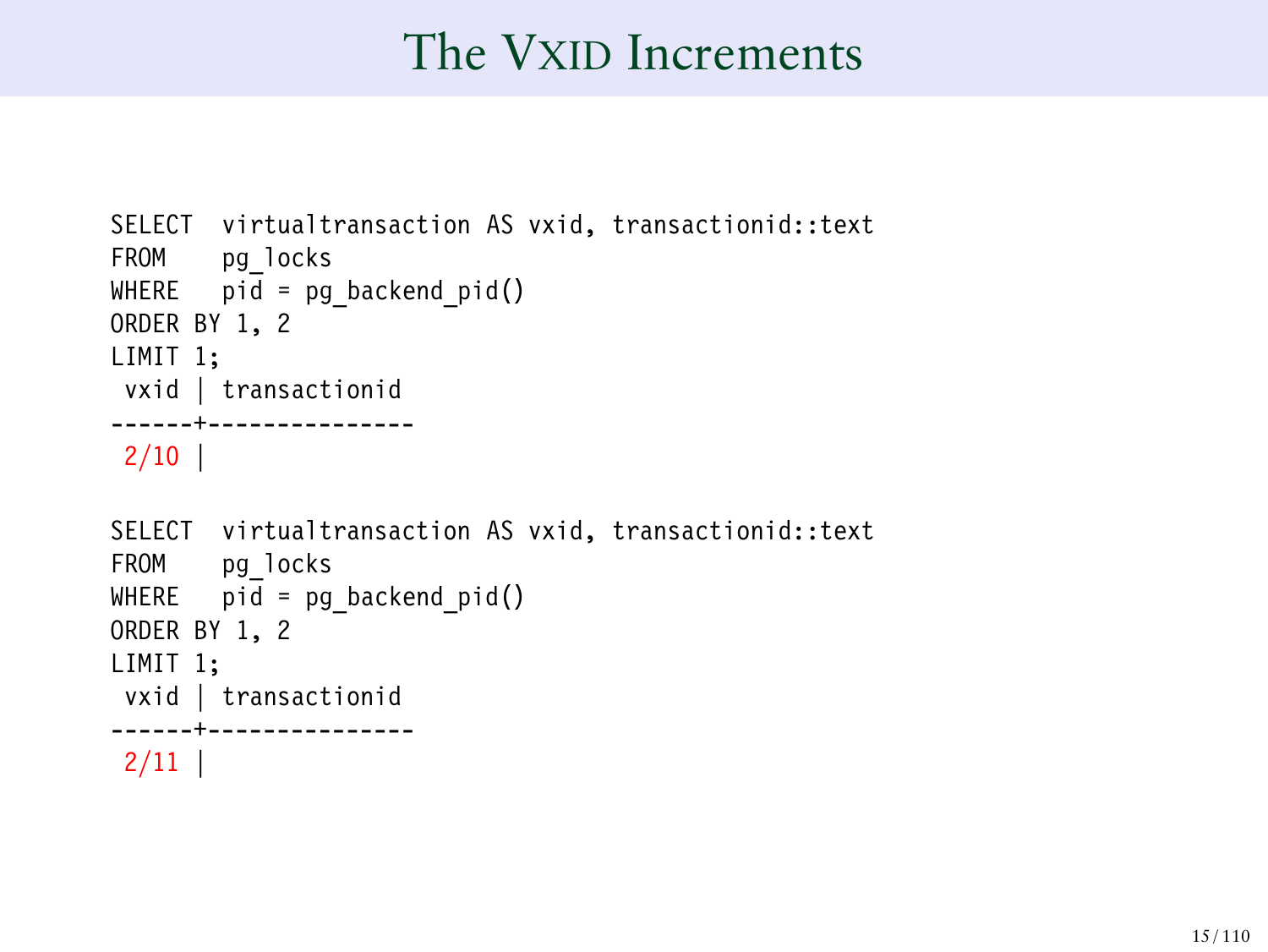## Getting a Real/External/Non-Virtual XID

BEGIN WORK;

```
SELECT virtualtransaction AS vxid, transactionid::text
FROM pg locks
WHERE pid = pg backend pid()ORDER BY 1, 2
LIMIT 1;
vxid | transactionid
------+---------------
2/12 |
```
ANALYZE pg\_language;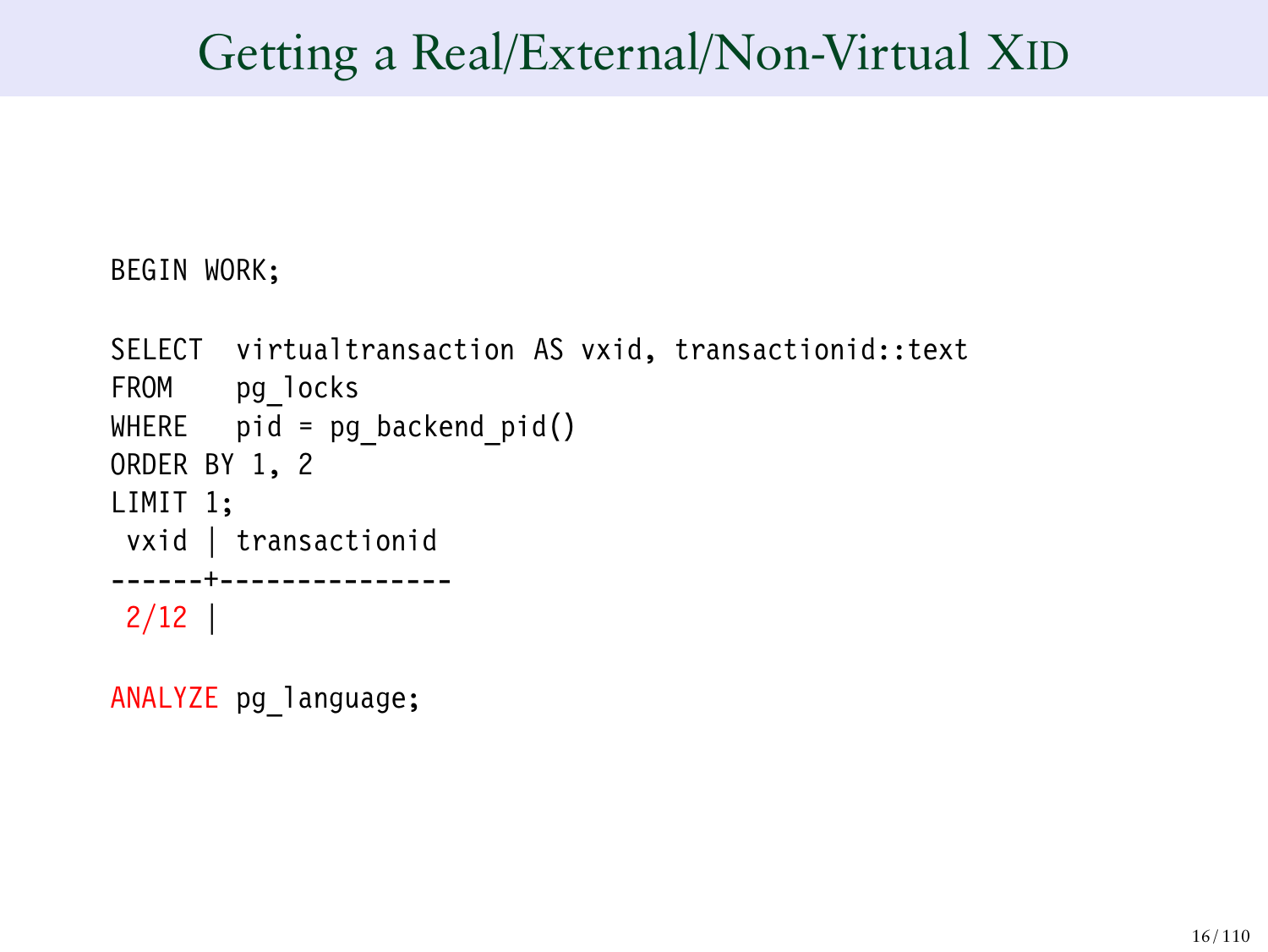## Getting a Real/External/Non-Virtual XID

```
SELECT virtualtransaction AS vxid, transactionid::text
FROM pg_locks
WHERE pid = pg backend pid()ORDER BY 1, 2
LIMIT 1;
vxid | transactionid
------+---------------
2/12 | 674
SELECT txid current();
 txid_current
 --------------
          674
```
COMMIT;

Transaction identifiers range from 3 to 4 billion  $(2 \n<sup>2</sup>32)$ . Zero(0) is an invalid transaction id, and 1 and 2 are used for setting frozen xids (*committed* and *aborted*).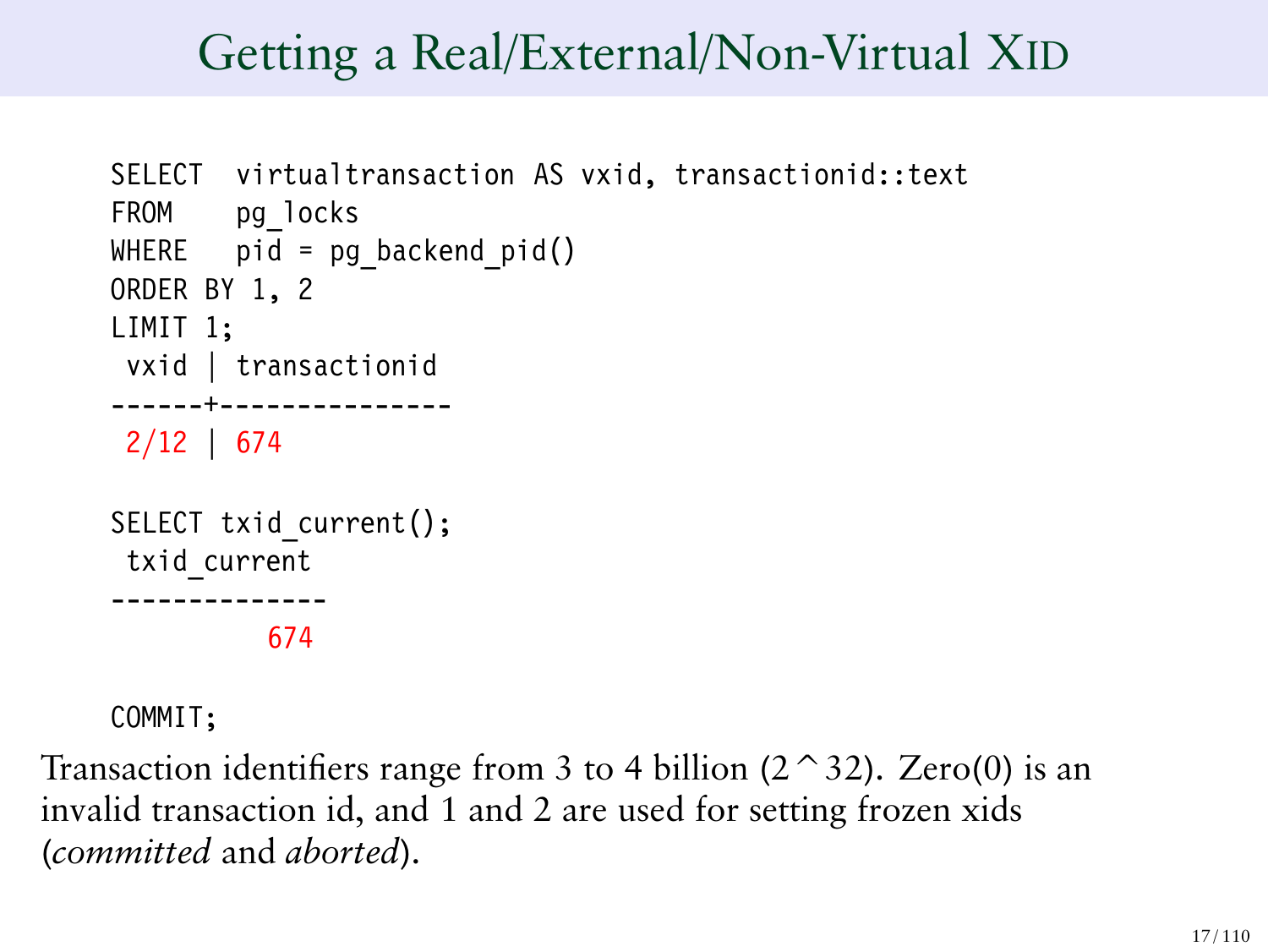## Requesting Your XID Assigns One

BEGIN WORK;

```
SELECT virtualtransaction AS vxid, transactionid::text
FROM pg_locks
WHERE pid = pg_backend_pid()
ORDER BY 1, 2
LIMIT 1;
vxid | transactionid
------+---------------
2/13 |
-- this will assign a non-virtual xid if not already assigned
SELECT txid current();
txid_current
         675
```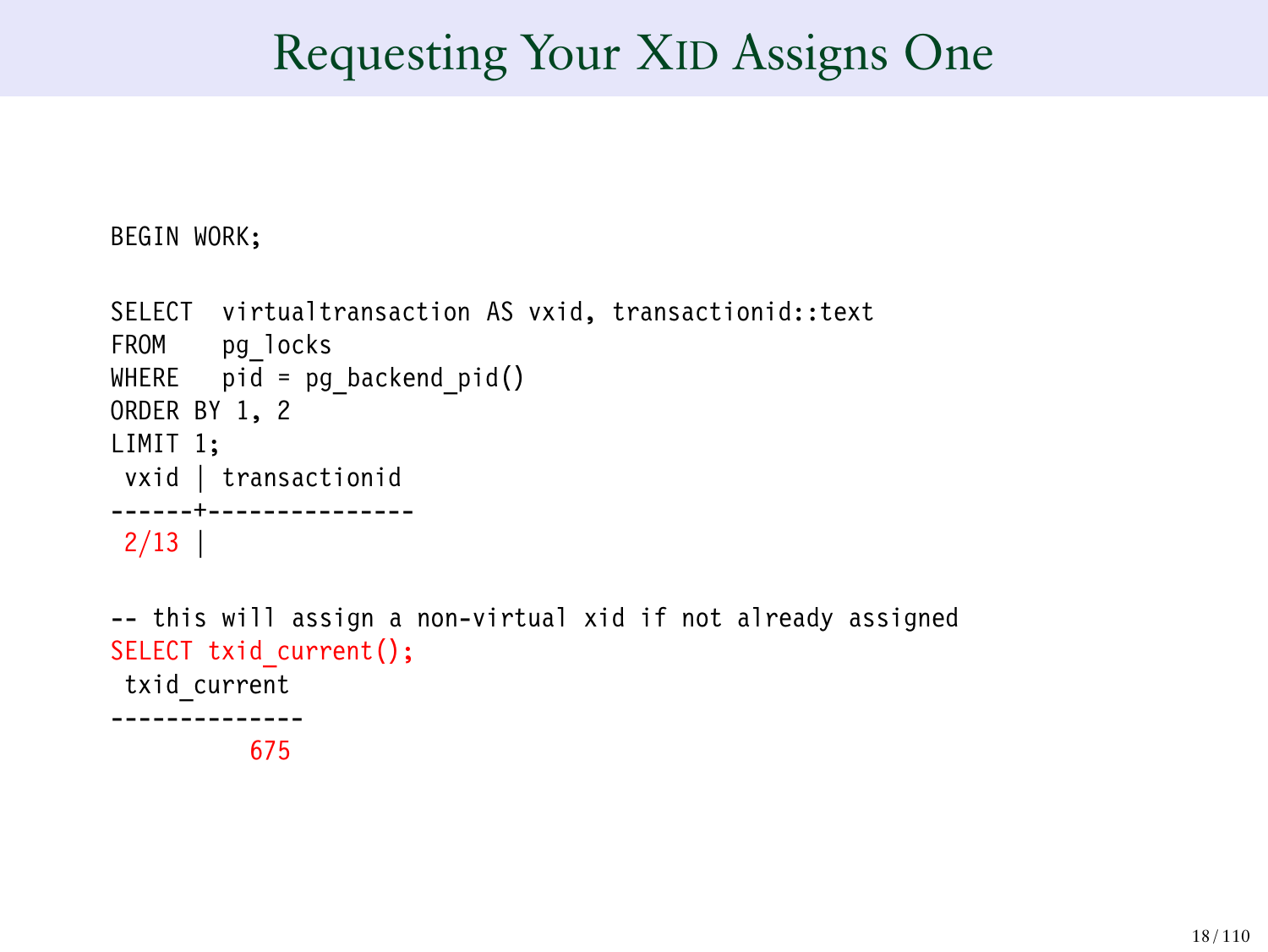## Requesting Your XID Assigns One

```
SELECT virtualtransaction AS vxid, transactionid::text
FROM pg locks
WHERE pid = pg backend pid()ORDER BY 1, 2
LIMIT 1;
vxid | transactionid
------+---------------
2/13 | 675
```
COMMIT;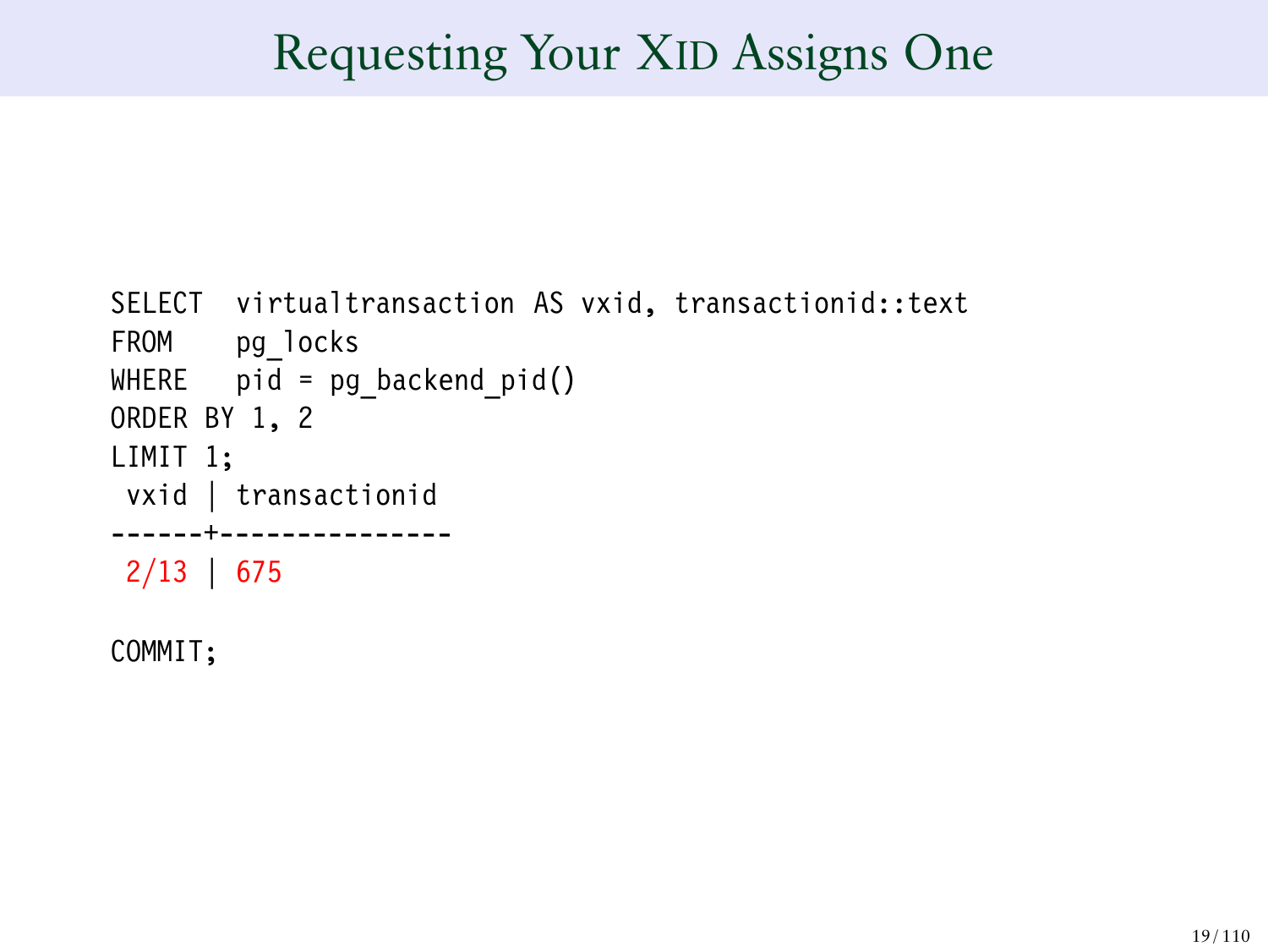# 3. Lock Types



https://www.flickr.com/photos/proimos/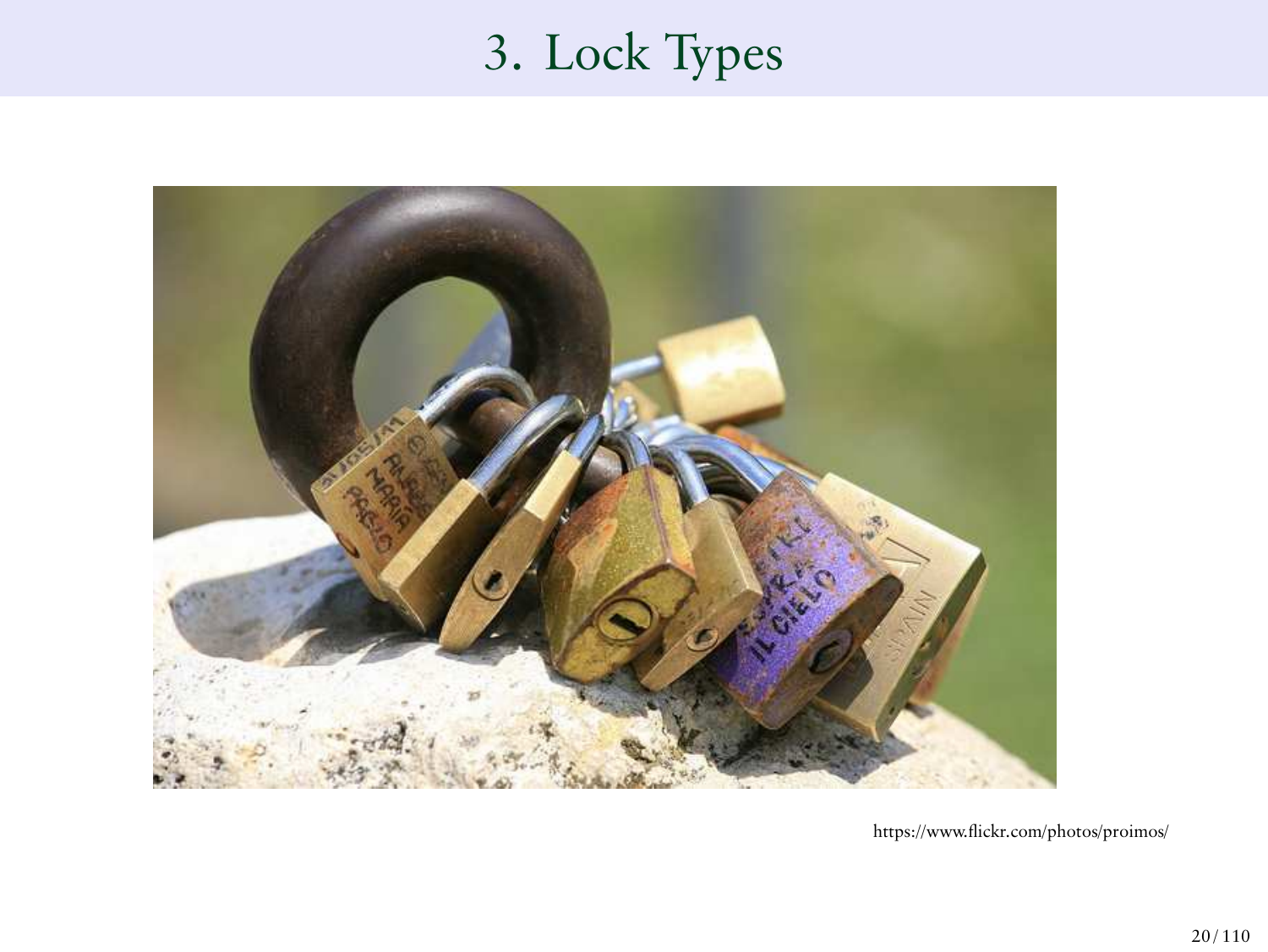### Setup: Create View *lockview*

```
-- cannot be a temporary view because other sessions must see it
CREATE VIEW lockview AS
SELECT pid, virtualtransaction AS vxid, locktype AS lock type,
       mode AS lock mode, granted.
       CASE
               WHEN virtualxid IS NOT NULL AND transactionid IS NOT NULL
               THEN virtualxid || ' ' || transactionid
               WHEN virtualxid: text IS NOT NULL
               THEN virtualxid
               ELSE transactionid::text
        END AS xid_lock, relname,
       page, tuple, classid, objid, objsubid
FROM pg_locks LEFT OUTER JOIN pg_class ON (pg_locks.relation = pg_class.oid)
       - do not show our view's locks
       pid != pg_backend_pid() AND
       - no need to show self-vxid locks
       virtualtransaction IS DISTINCT FROM virtualxid
-- granted is ordered earlier
ORDER BY 1, 2, 5 DESC, 6, 3, 4, 7;
```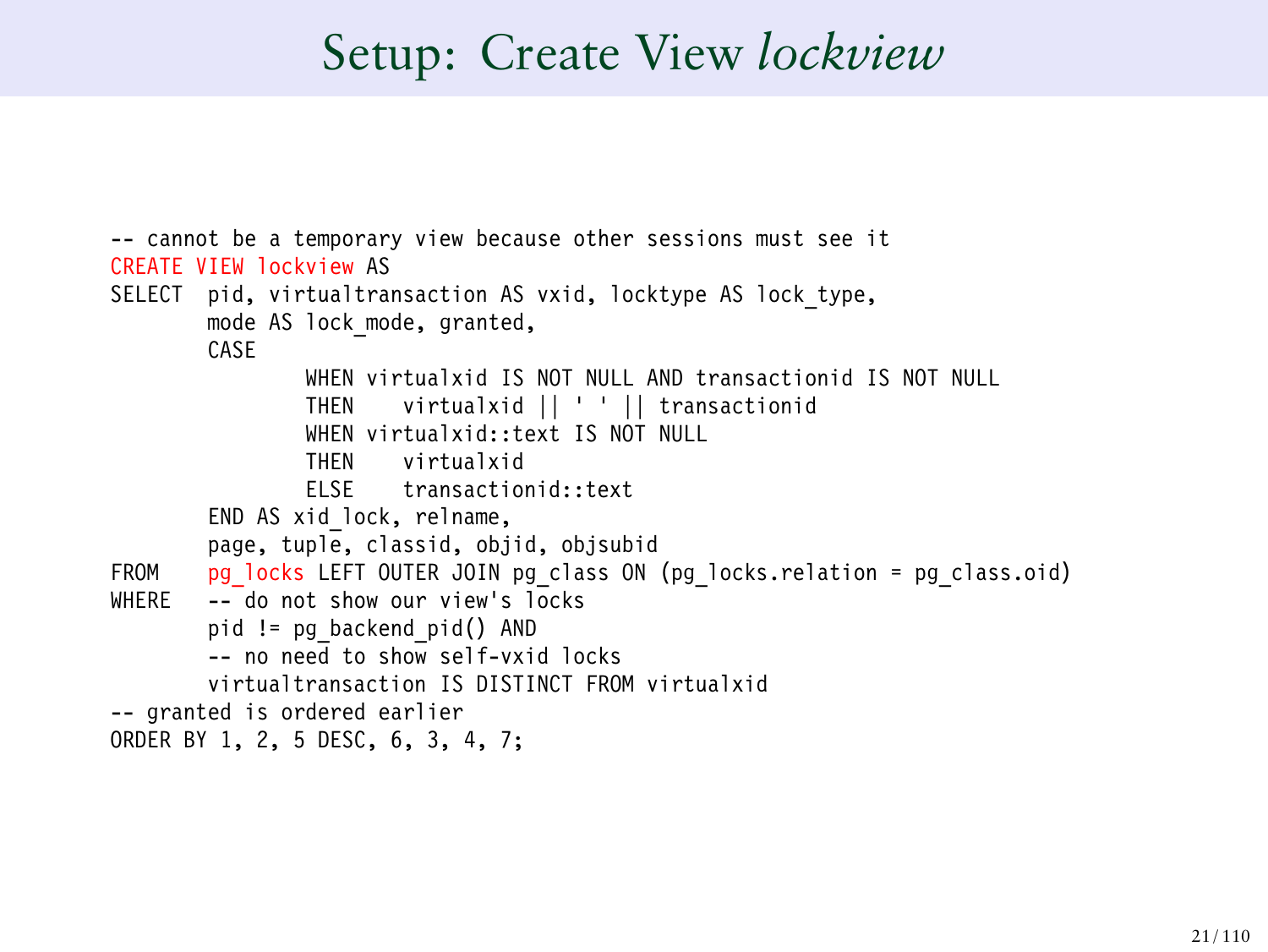## Create View *lockview1*

```
CREATE VIEW lockview1 AS
SELECT pid, vxid, lock type, lock mode,
       granted, xid_lock, relname
FROM lockview
-- granted is ordered earlier
ORDER BY 1, 2, 5 DESC, 6, 3, 4, 7;
```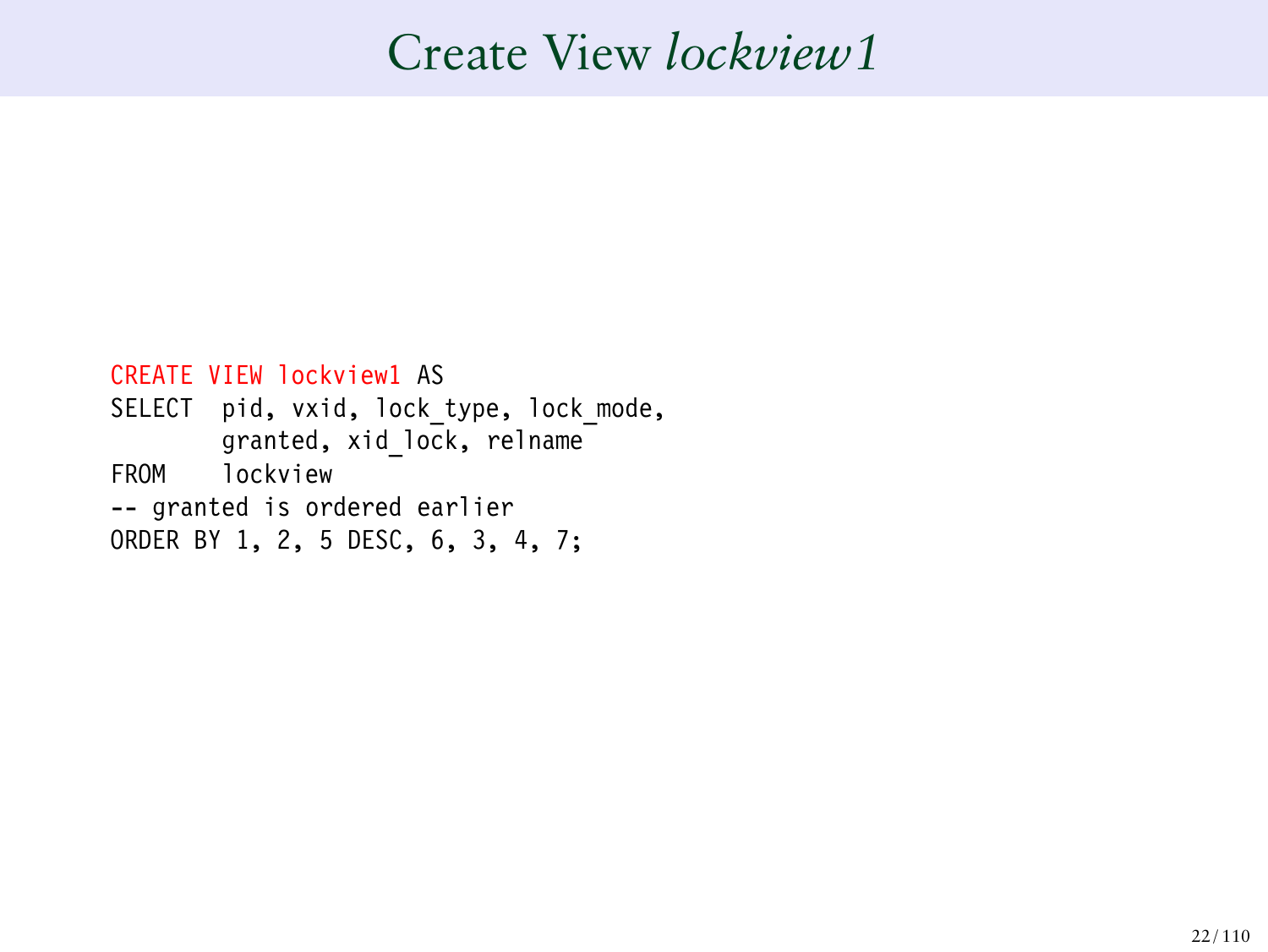### Create View *lockview2*

```
CREATE VIEW lockview2 AS
SELECT pid, vxid, lock type, page,
       tuple, classid, objid, objsubid
FROM lockview
-- granted is first
-- add non-display columns to match ordering of lockview
ORDER BY 1, 2, granted DESC, vxid, xid_lock::text, 3, 4, 5, 6, 7, 8;
```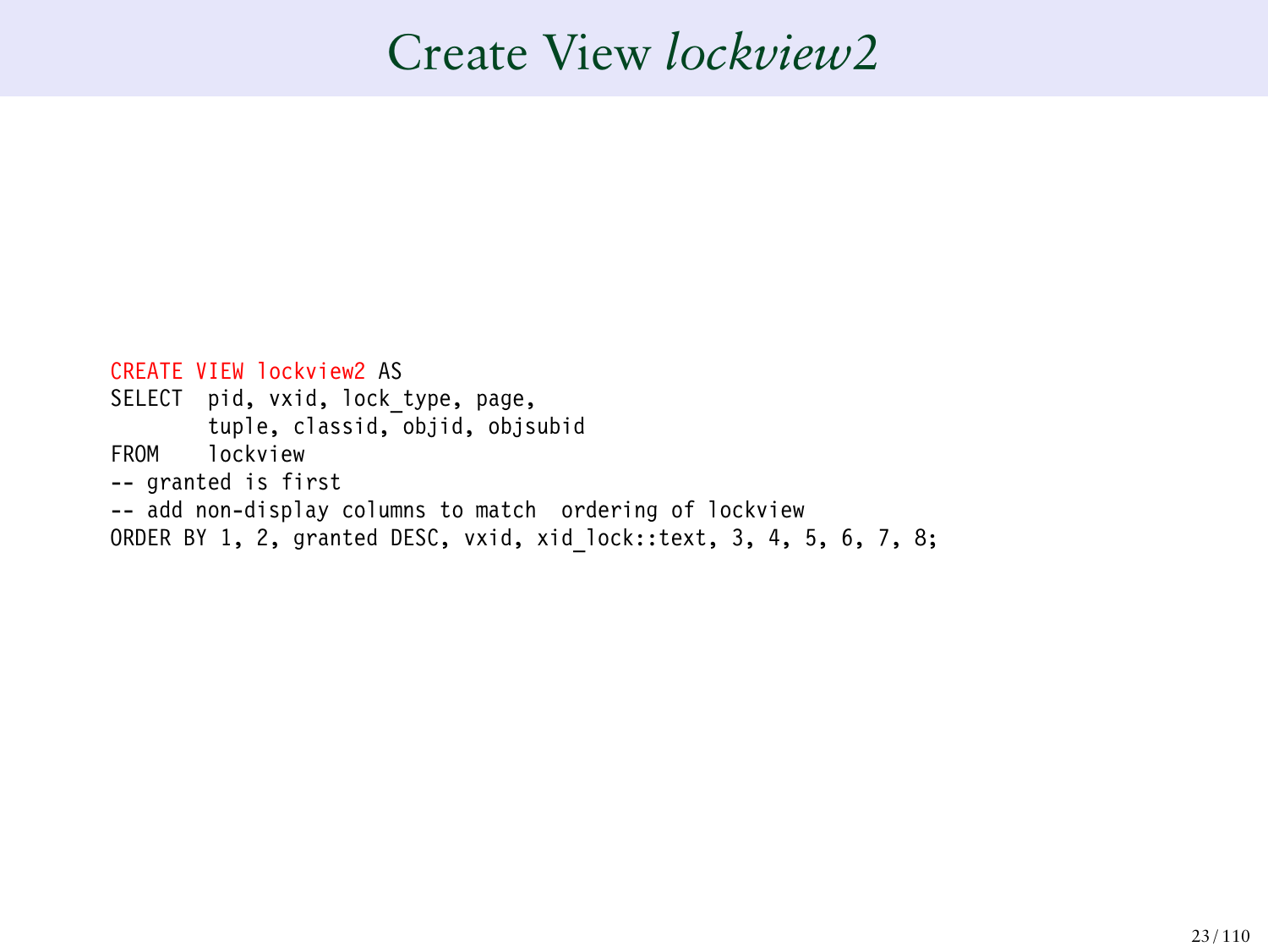### Create and Populate Table *lockdemo*

CREATE TABLE lockdemo (col int);

INSERT INTO lockdemo VALUES (1);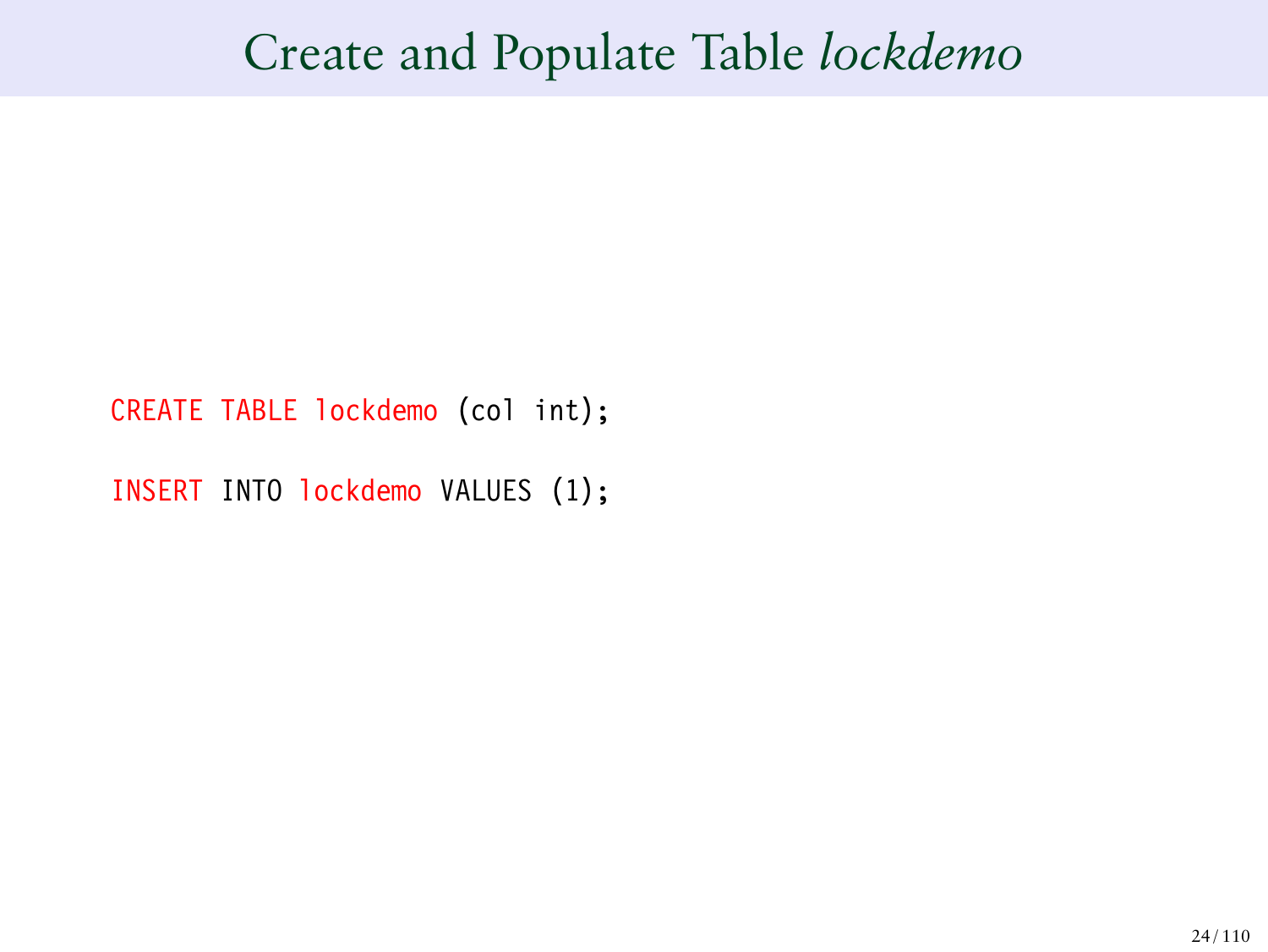### Explicit ACCESS SHARE Locking

BEGIN WORK;

LOCK TABLE lockdemo IN ACCESS SHARE MODE;

\! psql -e -c 'SELECT \* FROM lockview1;' | sed 's/^/\t/g' SELECT \* FROM lockview1; pid | vxid | lock\_type | lock\_mode | granted | xid\_lock | relname -------+------+-----------+-----------------+---------+----------+---------- 11306 | 2/23 | relation | AccessShareLock | t | | | | | | | | lockdemo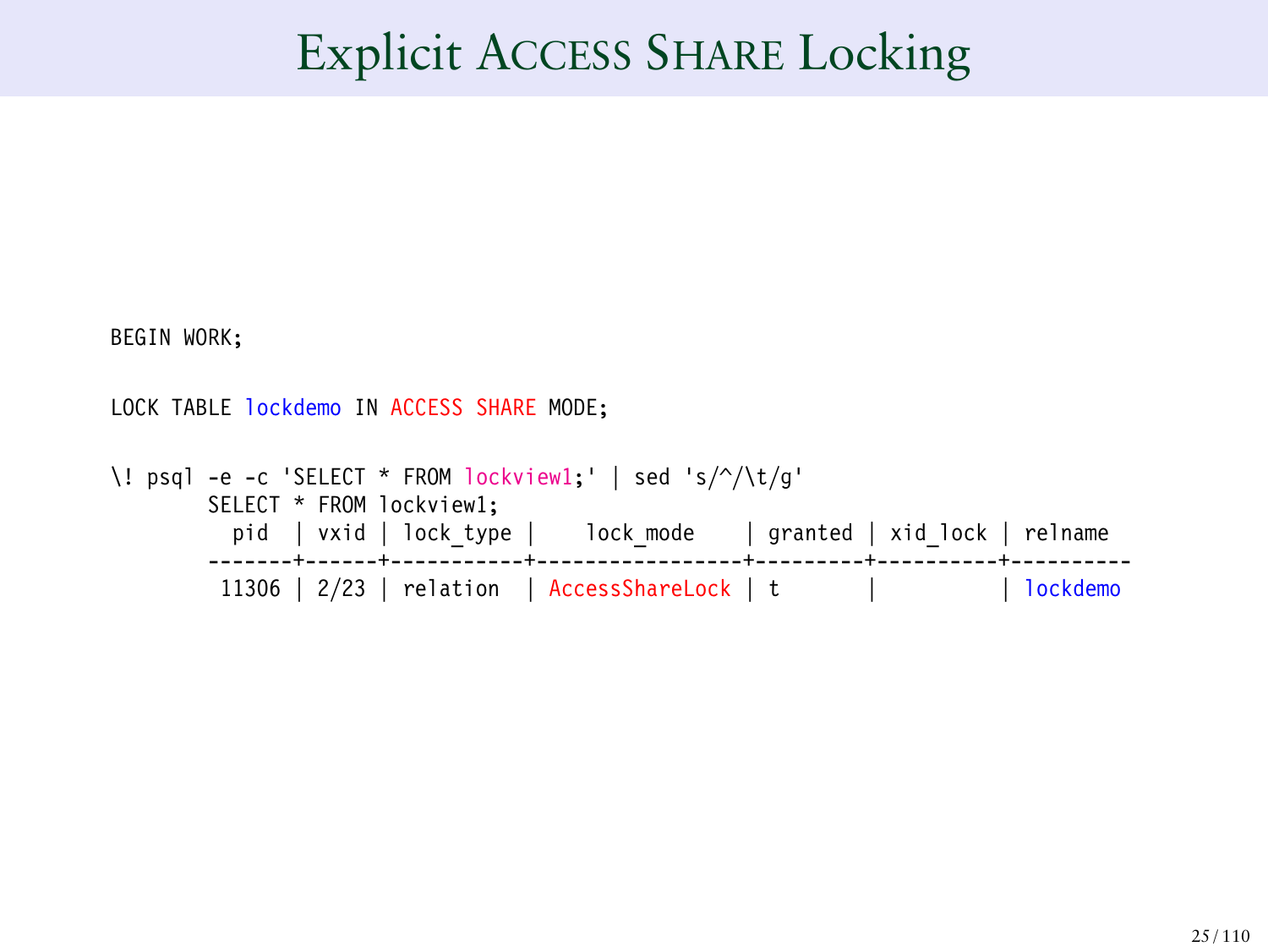### Explicit ACCESS SHARE Locking

```
\! psql -e -c 'SELECT * FROM lockview2;' | sed 's/^/\t/g'
         SELECT * FROM lockview2;
           pid | vxid | lock_type | page | tuple | classid | objid | objsubid
         -------+------+-----------+------+-------+---------+-------+----------
11306 | 2/23 | relation | | | | |
```
COMMIT;

Future slides will only show *lockview2* if it contains useful information.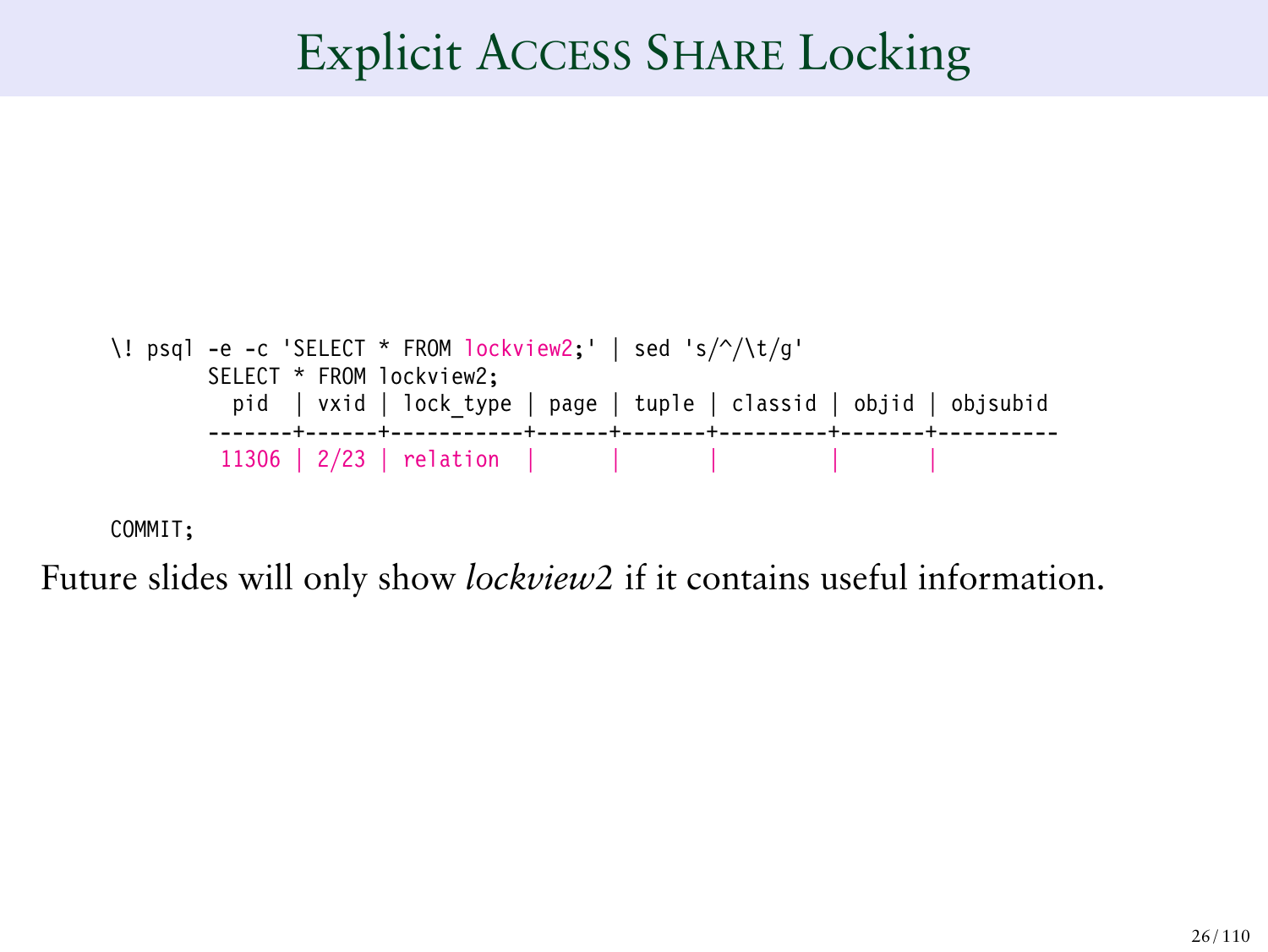### Implicit ACCESS SHARE Locking

```
BEGIN WORK;
SELECT * FROM lockdemo;
 col
-----
  1
\! psql -e -c 'SELECT * FROM lockview1;' | sed 's/^/\t/g'
       SELECT * FROM lockview1;
         pid | vxid | lock_type | lock_mode | granted | xid_lock | relname
        -------+------+-----------+-----------------+---------+----------+----------
        11306 | 2/24 | relation | AccessShareLock | t | | lockdemo
```
COMMIT;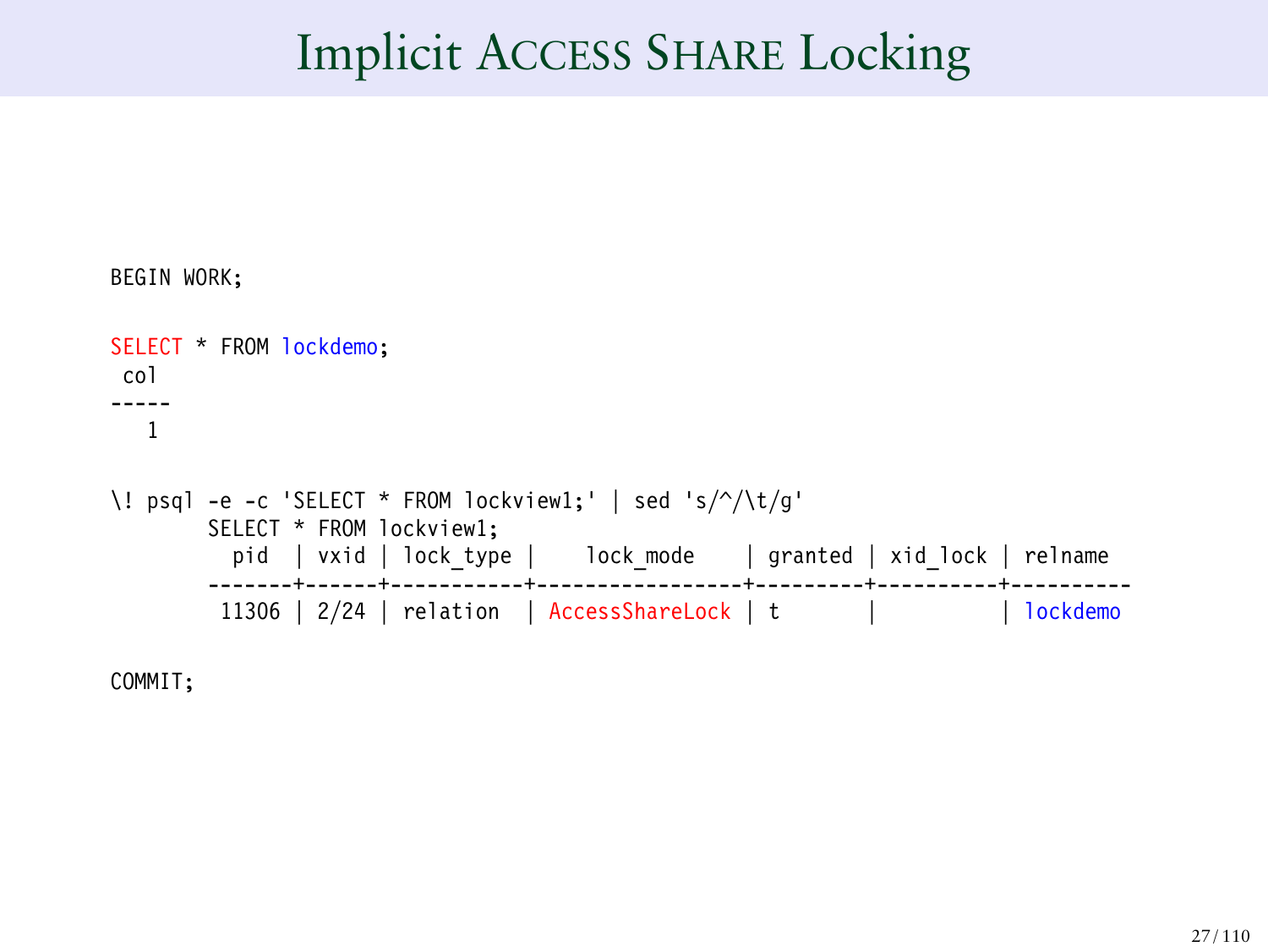### Multi-Table ACCESS SHARE Locking

BEGIN WORK;

```
SELECT pg_class.oid<br>FROM pg_class_JOI
         pg_class JOIN pg_namespace ON (relnamespace = pg_namespace.oid)
         JOIN pg_attribute ON (pg_class.oid = pg_attribute.attrelid)
LIMIT 1;
 oid
-----
112
```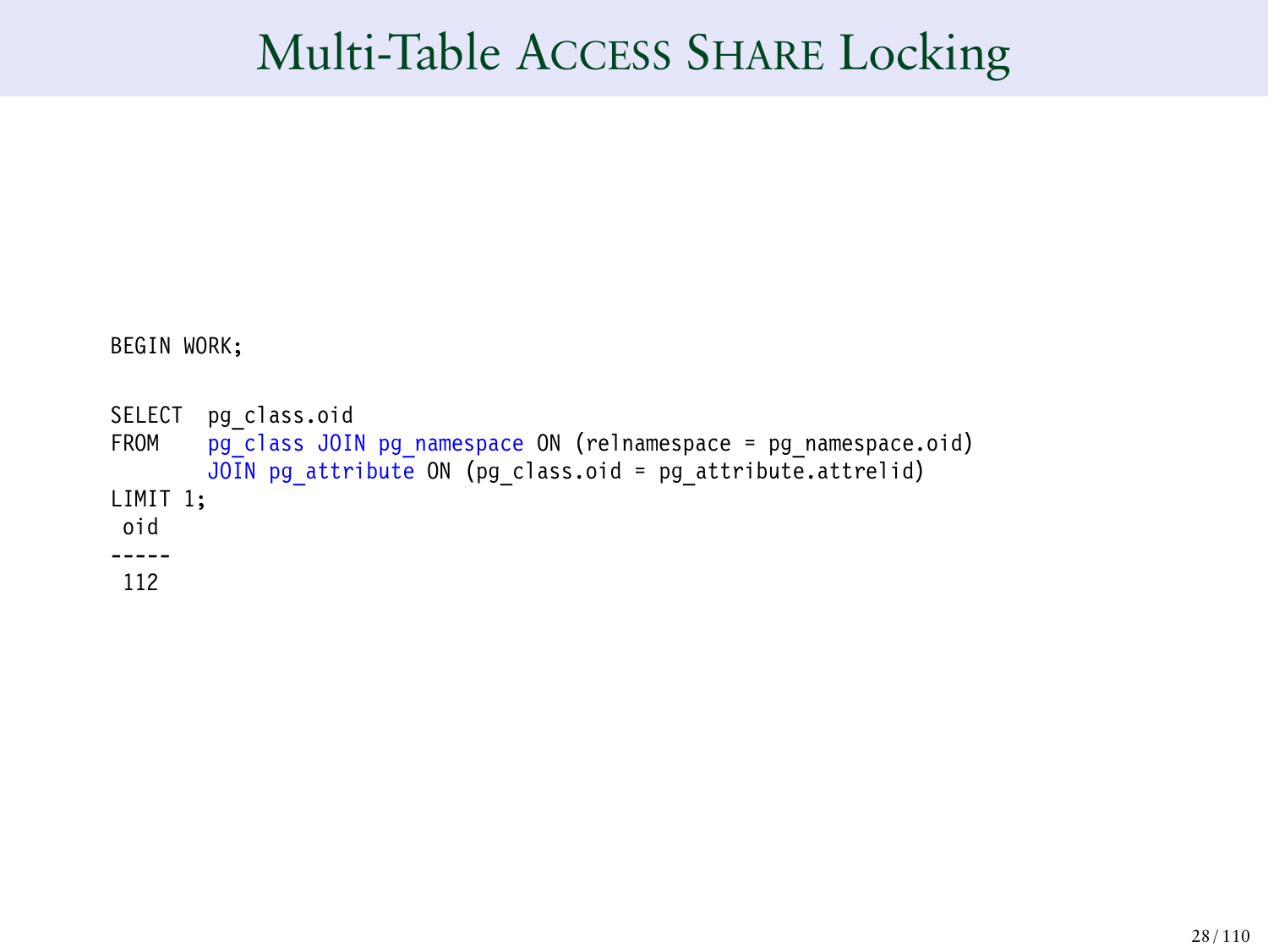# Multi-Table ACCESS SHARE Locking

|                          | \! psql -e -c 'SELECT * FROM lockview1;'   sed 's/^/\t/q' |                     |  |                    |                                 |
|--------------------------|-----------------------------------------------------------|---------------------|--|--------------------|---------------------------------|
| SELECT * FROM lockview1; |                                                           |                     |  |                    |                                 |
|                          | pid   vxid   lock type                                    | lock mode           |  | granted   xid lock | relname                         |
|                          |                                                           |                     |  |                    |                                 |
|                          | 11306   2/25   relation                                   | AccessShareLock Lt  |  |                    | pg attribute                    |
|                          | 11306   2/25   relation                                   | AccessShareLock   t |  |                    | pg attribute relid attnam index |
|                          | 11306   2/25   relation                                   | AccessShareLock   t |  |                    | pg attribute relid attnum index |
|                          | 11306   2/25   relation                                   | AccessShareLock   t |  |                    | pg class                        |
| $11306$   2/25           | relation                                                  | AccessShareLock   t |  |                    | pg class oid index              |
| $11306$   2/25           | relation                                                  | AccessShareLock   t |  |                    | pg class relname nsp index      |
| 11306   2/25             | relation                                                  | AccessShareLock   t |  |                    | pq namespace                    |
| 11306   2/25             | relation                                                  | AccessShareLock   t |  |                    | pg namespace nspname index      |
| $11306$   2/25           | relation                                                  | AccessShareLock   t |  |                    | pg namespace oid index          |

OMMIT;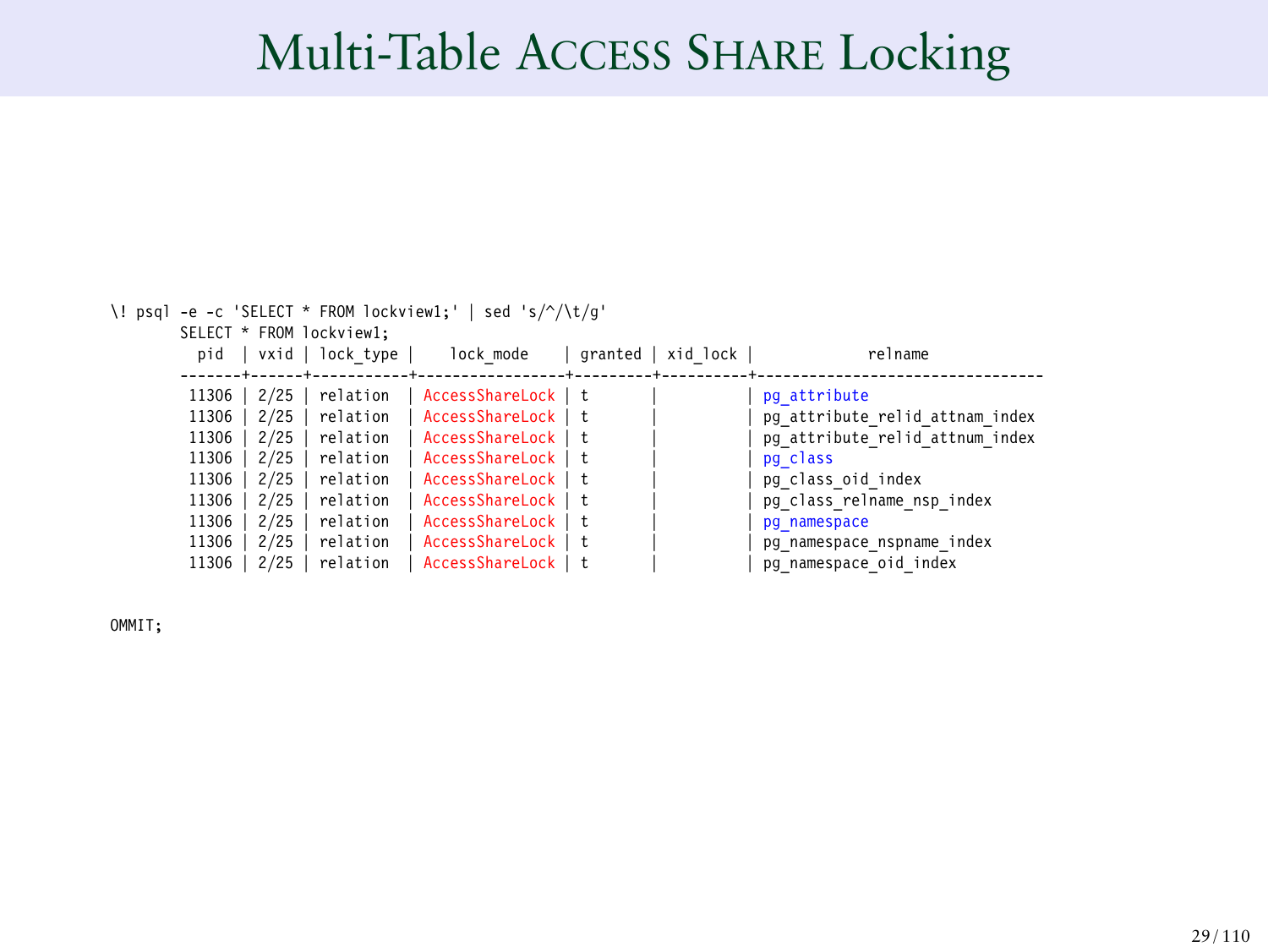### Explicit ROW SHARE Locking

```
BEGIN WORK;
LOCK TABLE lockdemo IN ROW SHARE MODE;
\! psql -e -c 'SELECT * FROM lockview1;' | sed 's/^/\t/g'
         SELECT * FROM lockview1;
          pid | vxid | lock_type | lock_mode | granted | xid_lock | relname
-------+------+-----------+--------------+---------+----------+----------
          11306 | 2/26 | relation | RowShareLock | t | | lockdemo
```
COMMIT;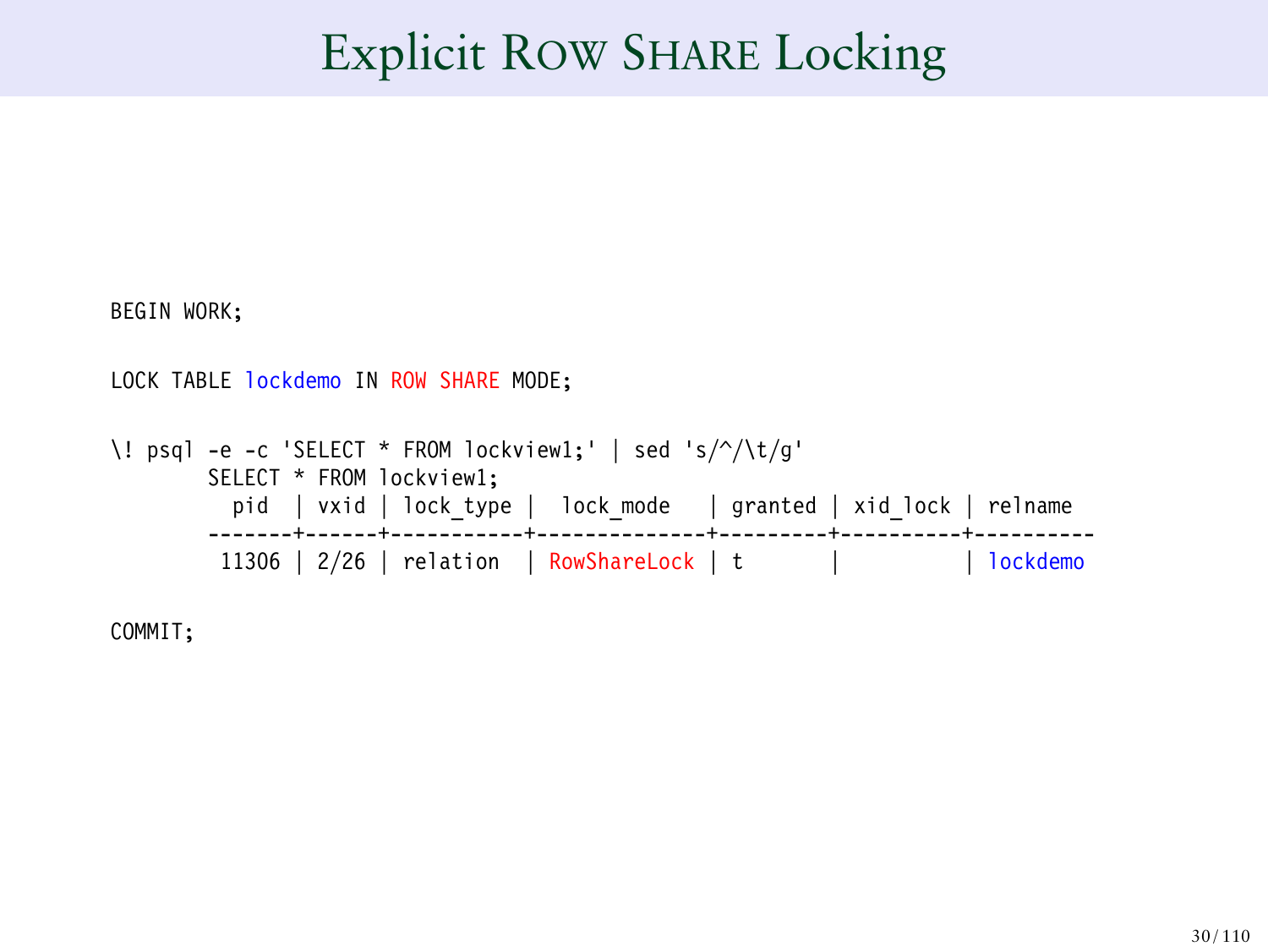## Implicit ROW SHARE Locking

```
BEGIN WORK;
SELECT * FROM lockdemo FOR SHARE;
col
-----
   1
SELECT txid current();
txid_current
--------------
           681
```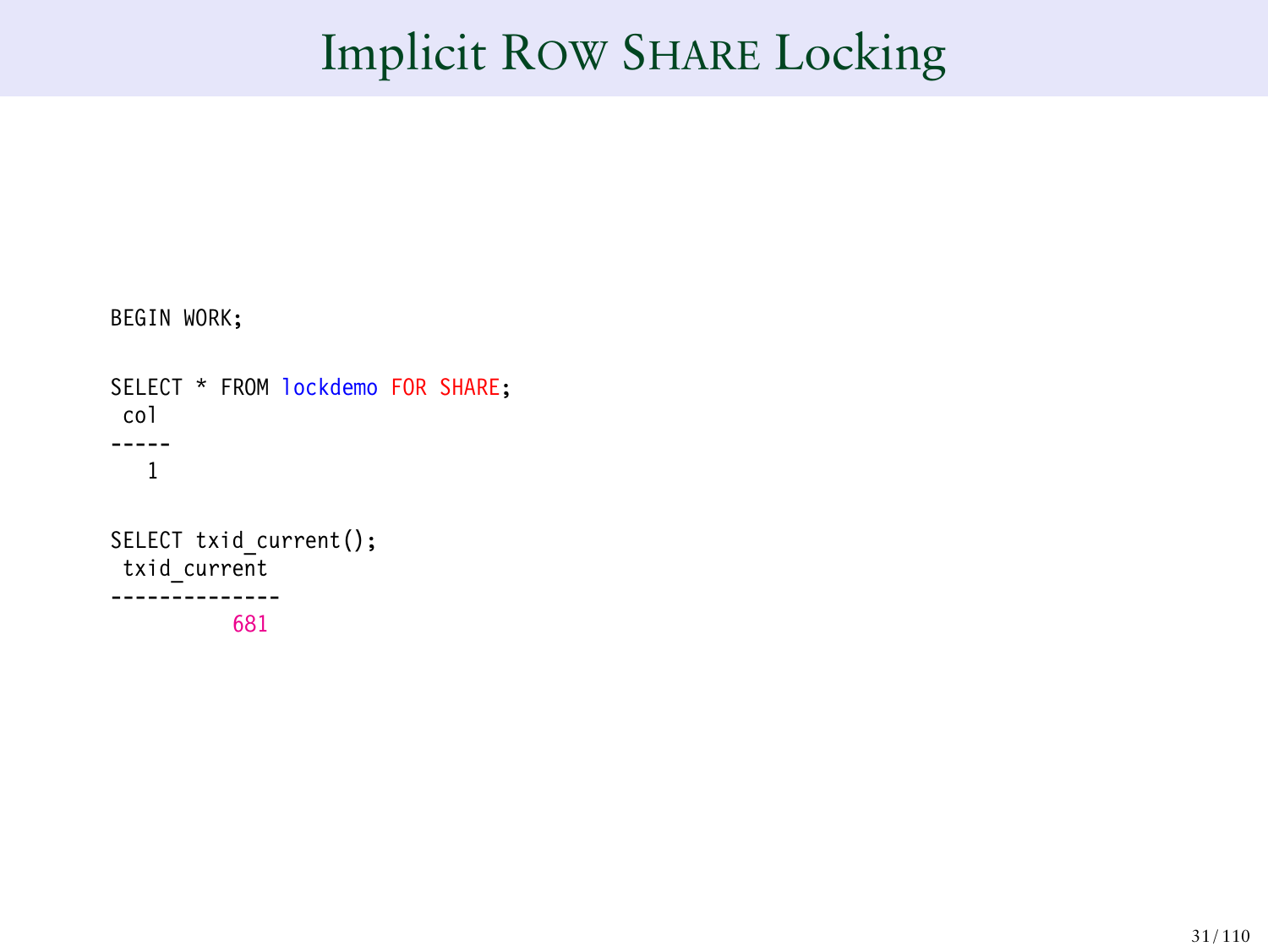### Implicit ROW SHARE Locking



COMMIT;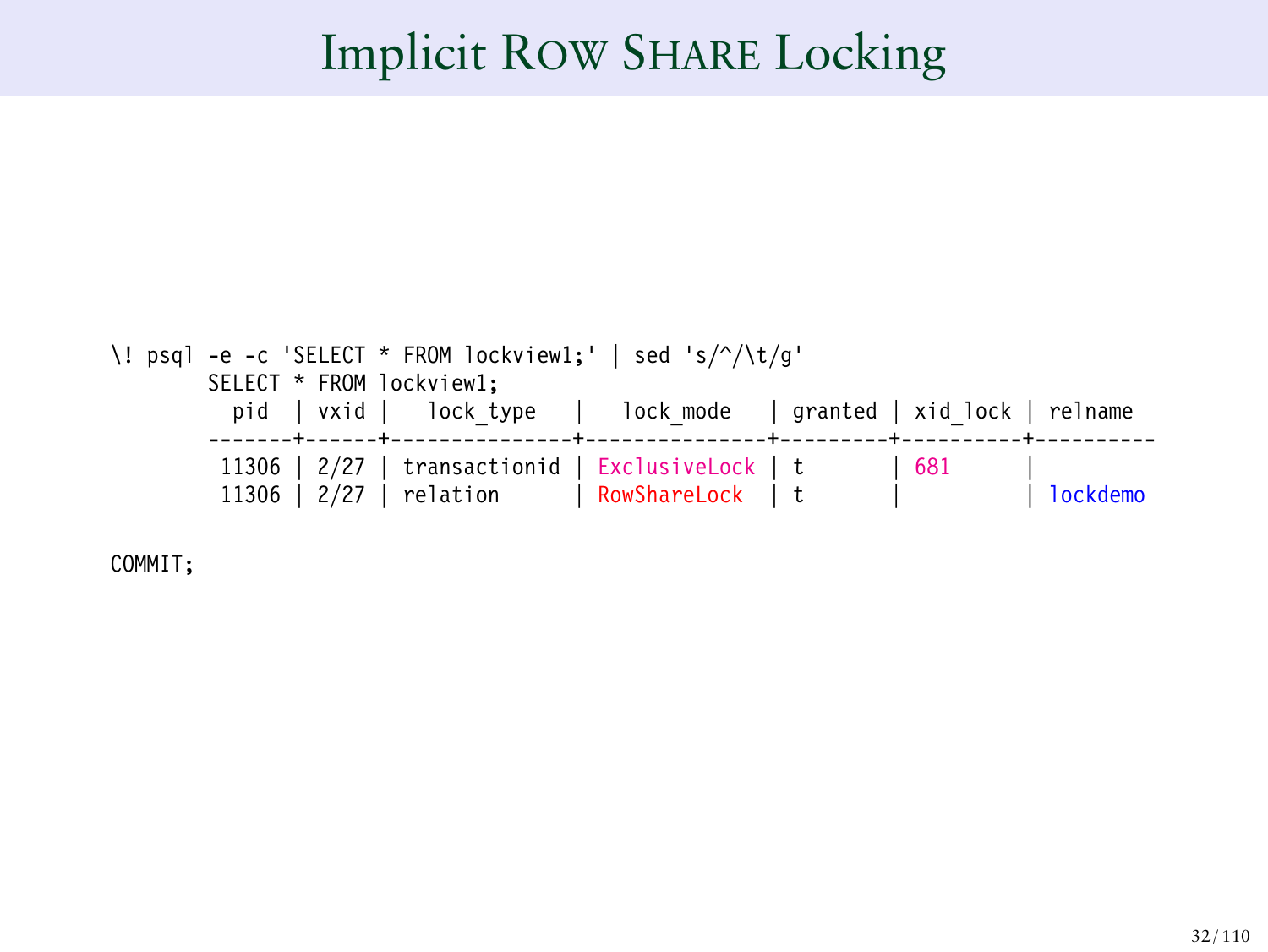## Explicit ROW EXCLUSIVE Locking

```
BEGIN WORK;
LOCK TABLE lockdemo IN ROW EXCLUSIVE MODE;
\! psql -e -c 'SELECT * FROM lockview1;' | sed 's/^/\t/g'
         SELECT * FROM lockview1;
          pid | vxid | lock_type | lock_mode | granted | xid_lock | relname
-------+------+-----------+------------------+---------+----------+----------
           11306 | 2/28 | relation | RowExclusiveLock | t | | lockdemo
```
COMMIT;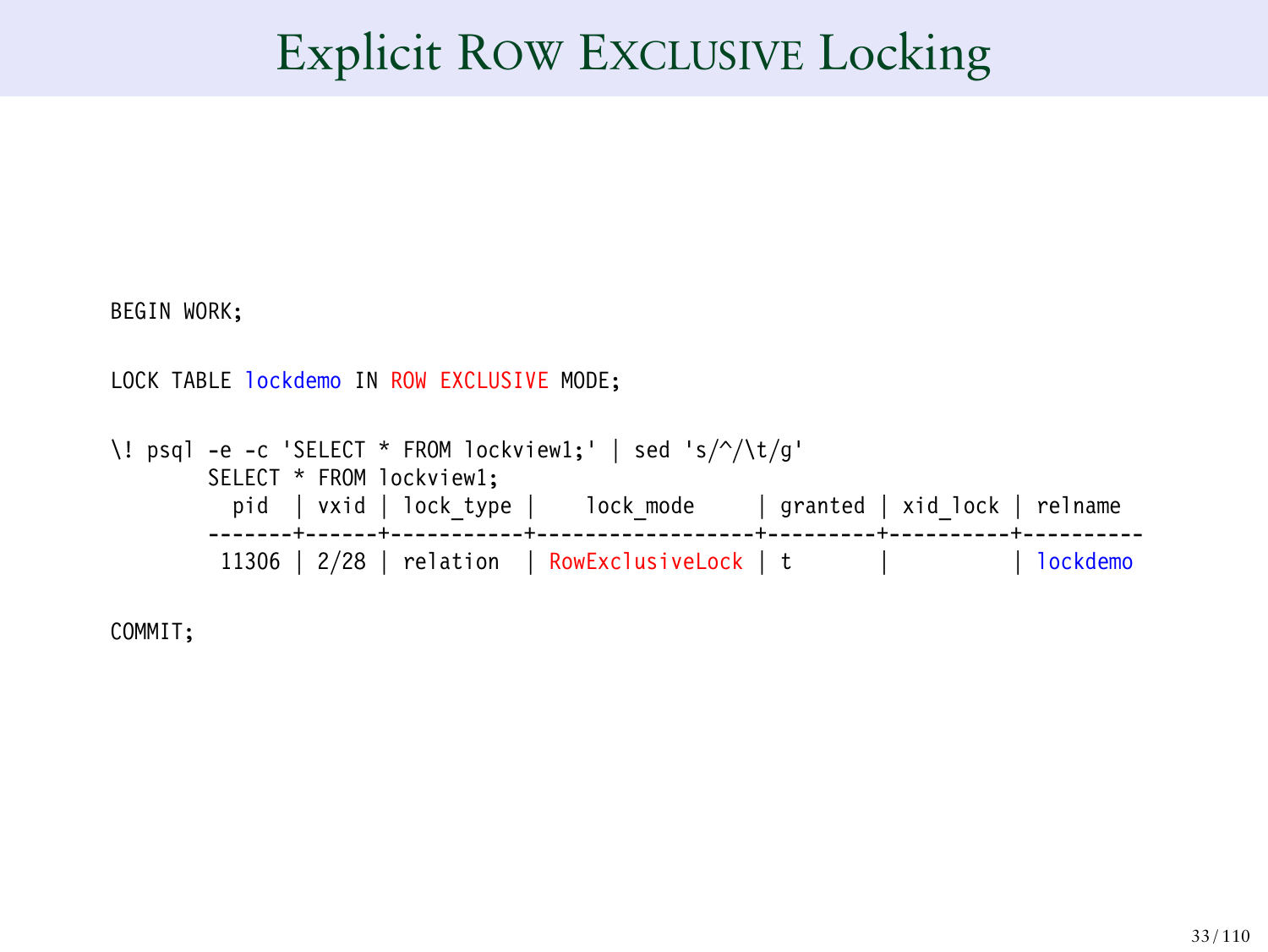## Implicit ROW EXCLUSIVE Locking

```
BEGIN WORK;
DELETE FROM lockdemo;
\! psql -e -c 'SELECT * FROM lockview1;' | sed 's/^/\t/g'
        SELECT * FROM lockview1;
          pid | vxid | lock type | lock mode | granted | xid lock | relname
         -------+------+---------------+------------------+---------+----------+----------
11306 | 2/29 | transactionid | ExclusiveLock | t | 682 |
         11306 | 2/29 | relation | RowExclusiveLock | t | | lockdemo
```
ROLLBACK WORK;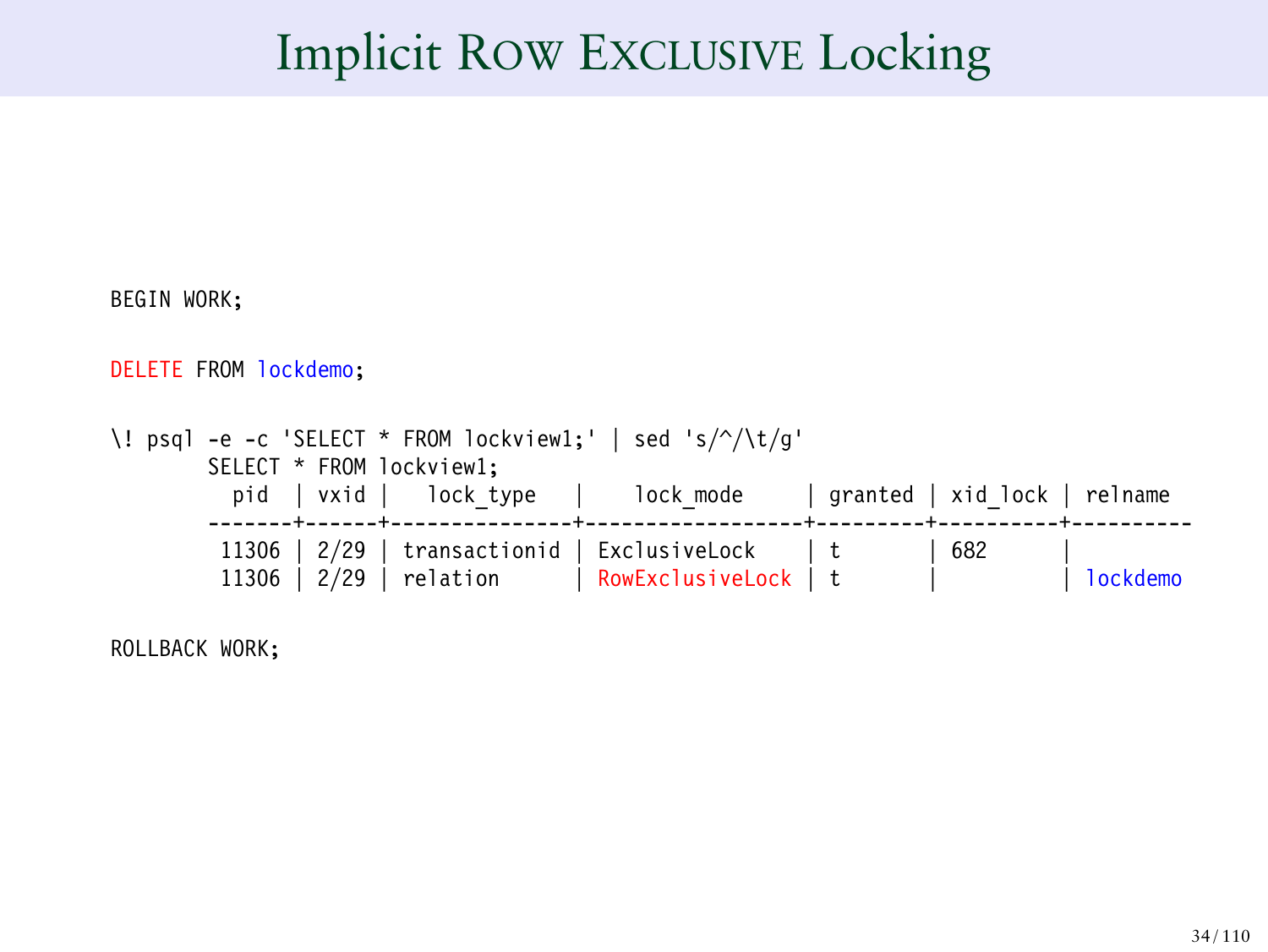# Explicit SHARE UPDATE EXCLUSIVE Locking

```
BEGIN WORK;
LOCK TABLE lockdemo IN SHARE UPDATE EXCLUSIVE MODE:
\! psql -e -c 'SELECT * FROM lockview1;' | sed 's/^/\t/g'
         SELECT * FROM lockview1;
         pid | vxid | lock_type | lock_mode | granted | xid_lock | relname
-------+------+-----------+--------------------------+---------+----------+----------
          11306 | 2/30 | relation | ShareUpdateExclusiveLock | t | | lockdemo
```
COMMIT;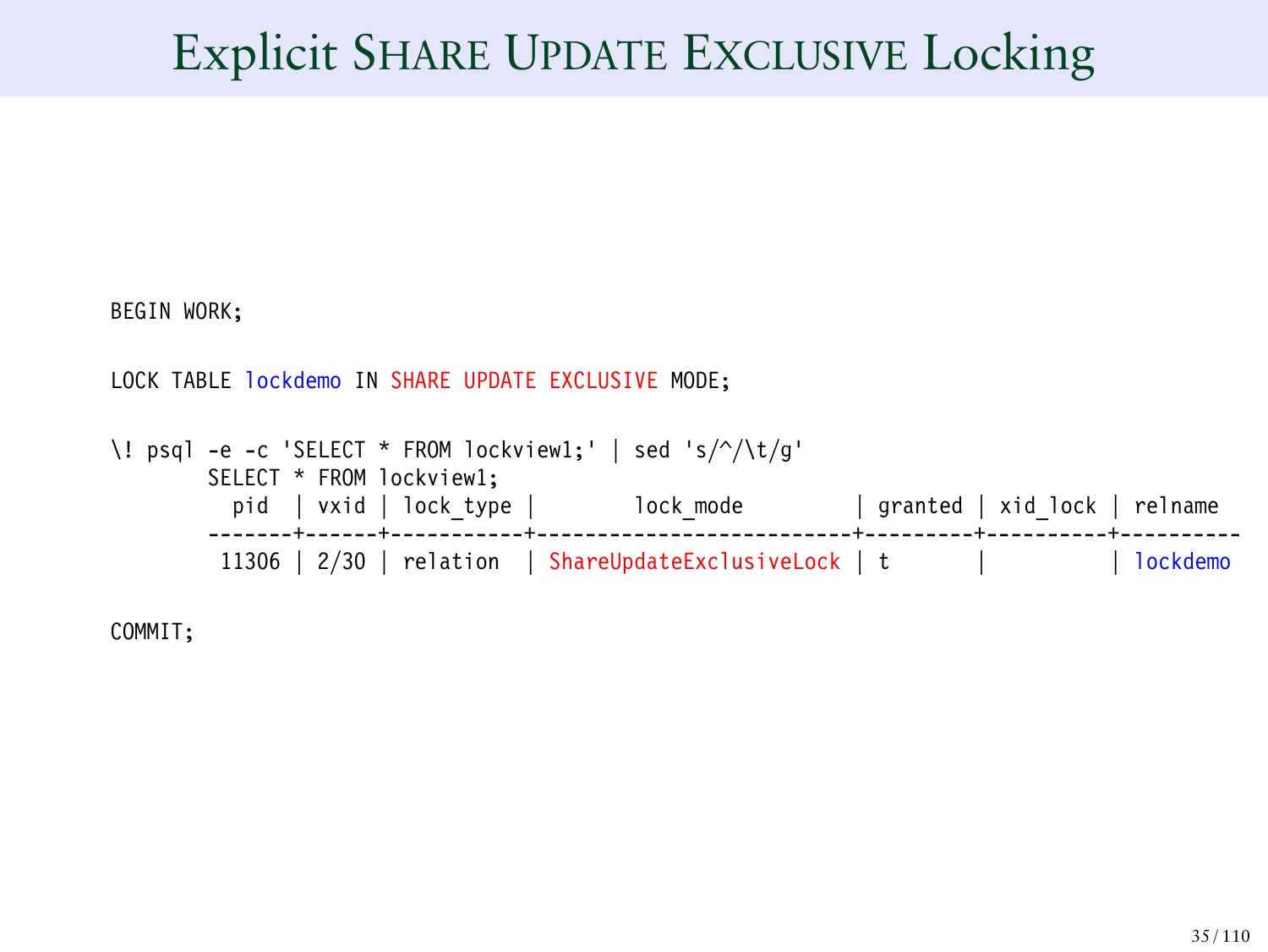# Implicit SHARE UPDATE EXCLUSIVE Locking

```
BEGIN WORK;
ANALYZE lockdemo;
\! psql -e -c 'SELECT * FROM lockview1;' | sed 's/^/\t/g'
    SELECT * FROM lockview1;<br>pid | vxid | lock t
                        lock_type | lock_mode | granted | xid_lock | relname
     -------+------+---------------+--------------------------+---------+----------+----------
11306 | 2/31 | transactionid | ExclusiveLock | t | 683 |
     11306 | 2/31 | relation | ShareUpdateExclusiveLock | t | | lockdemo
```
ROLLBACK WORK;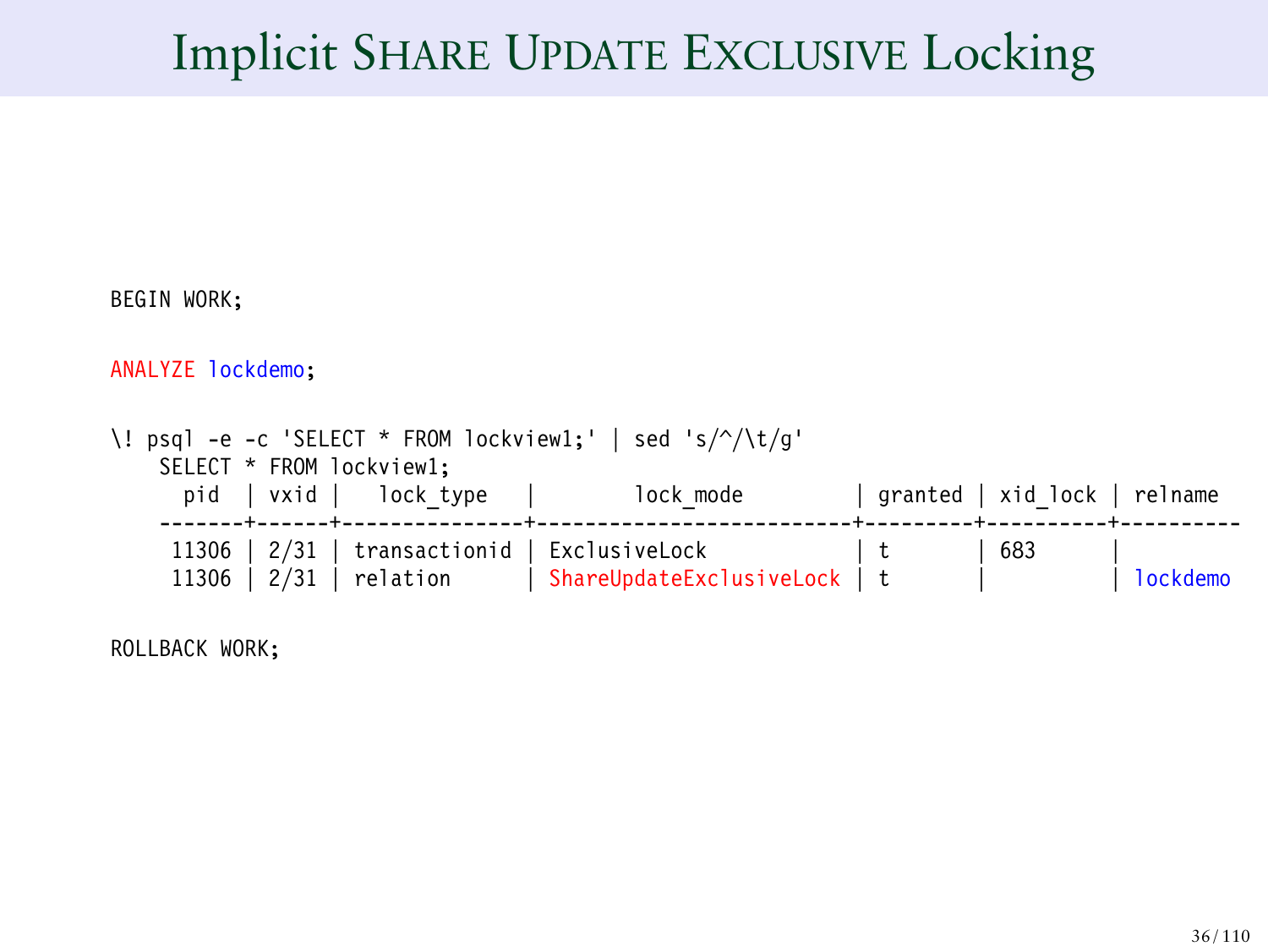# Explicit SHARE Locking

```
BEGIN WORK;
LOCK TABLE lockdemo IN SHARE MODE;
\! psql -e -c 'SELECT * FROM lockview1;' | sed 's/^/\t/g'
         SELECT * FROM lockview1;
          pid | vxid | lock_type | lock_mode | granted | xid_lock | relname
-------+------+-----------+-----------+---------+----------+----------
          11306 | 2/32 | relation | ShareLock | t | | lockdemo
```
COMMIT;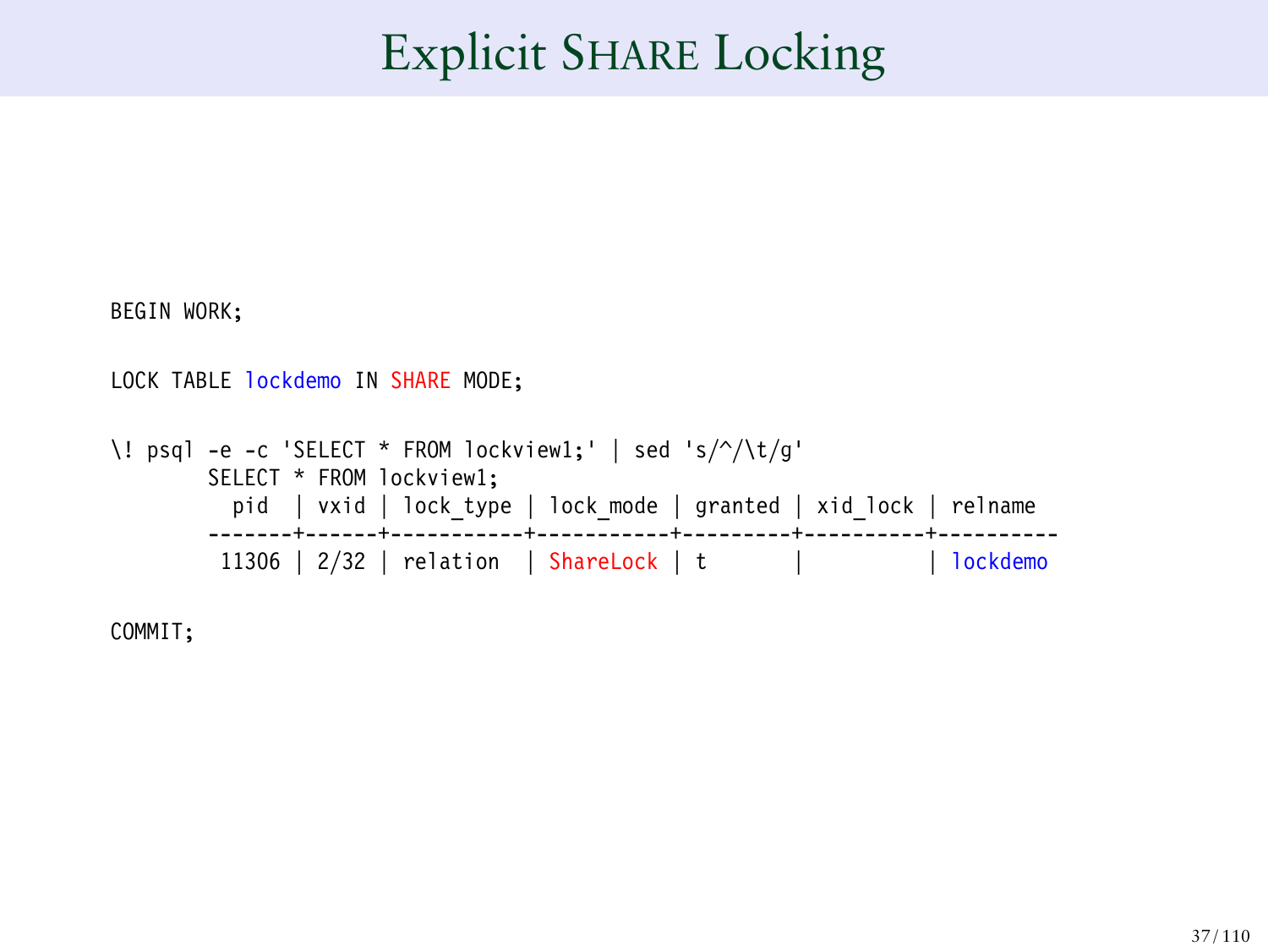# Implicit SHARE Locking

```
CREATE UNIQUE INDEX i lockdemo on lockdemo(col);
\! psql -e -c 'SELECT * FROM lockview1;' | sed 's/^/\t/g'
        SELECT * FROM lockview1;<br>pid | vxid | lock type
           pid | vxid | lock_type | lock_mode | granted | xid_lock | relname
         -------+------+---------------+---------------------+---------+----------+----------
         11306 | 2/33 | transactionid | ExclusiveLock | t | 684<br>11306 | 2/33 | relation | AccessExclusiveLock | t |
         11306 | 2/33 | relation | AccessExclusiveLock<br>11306 | 2/33 | relation | AccessShareLock
         11306 | 2/33 | relation | AccessShareLock | t | | lockdemo
          11306 | 2/33 | relation | ShareLock | t | | lockdemo
```
COMMIT;

BEGIN WORK;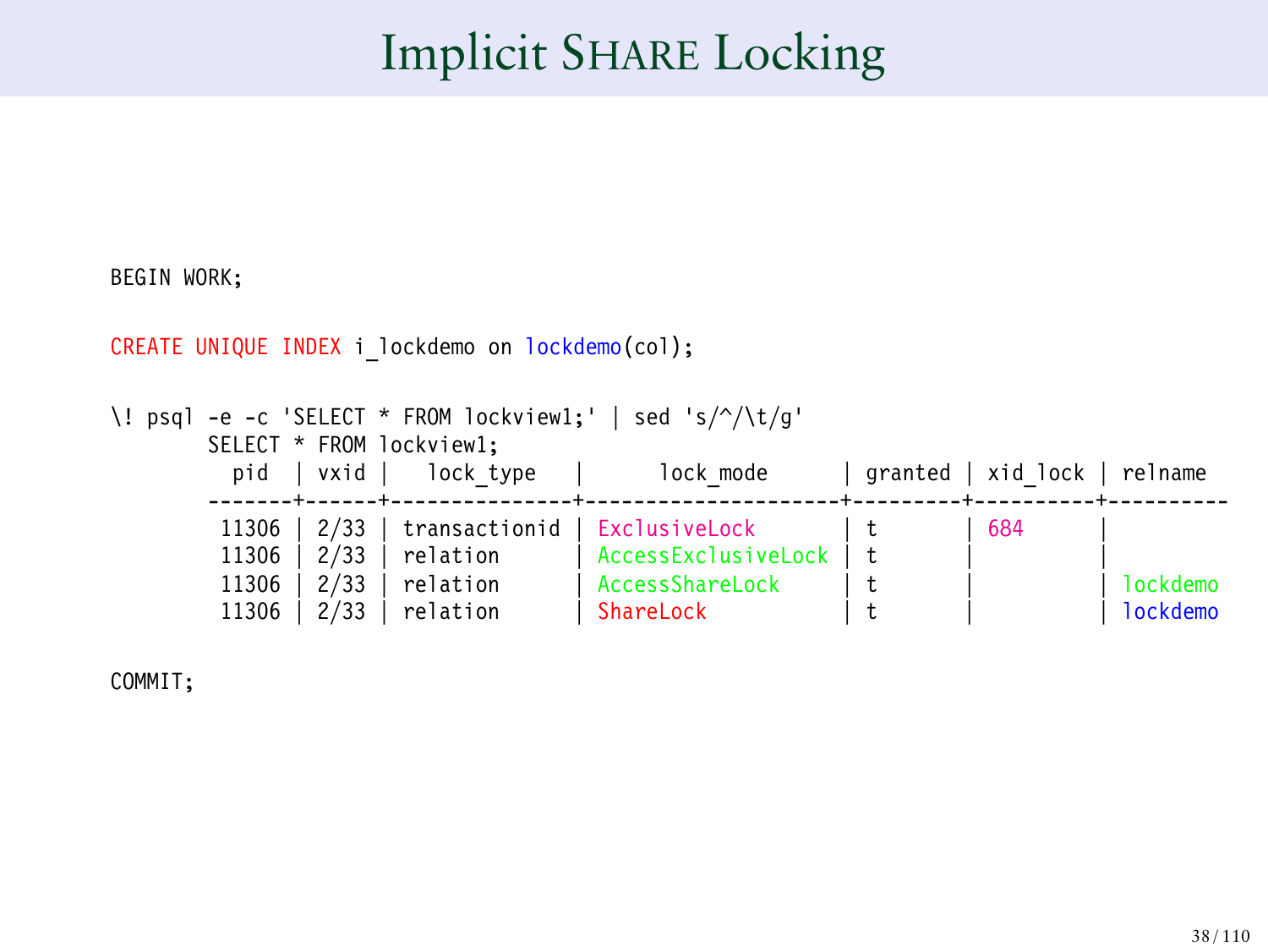## Explicit SHARE ROW EXCLUSIVE Locking

```
BEGIN WORK;
LOCK TABLE lockdemo IN SHARE ROW EXCLUSIVE MODE;
\! psql -e -c 'SELECT * FROM lockview1;' | sed 's/^/\t/g'
         SELECT * FROM lockview1;
         pid | vxid | lock_type | lock_mode | granted | xid_lock | relname
-------+------+-----------+-----------------------+---------+----------+----------
          11306 | 2/34 | relation | ShareRowExclusiveLock | t | | lockdemo
```
COMMIT;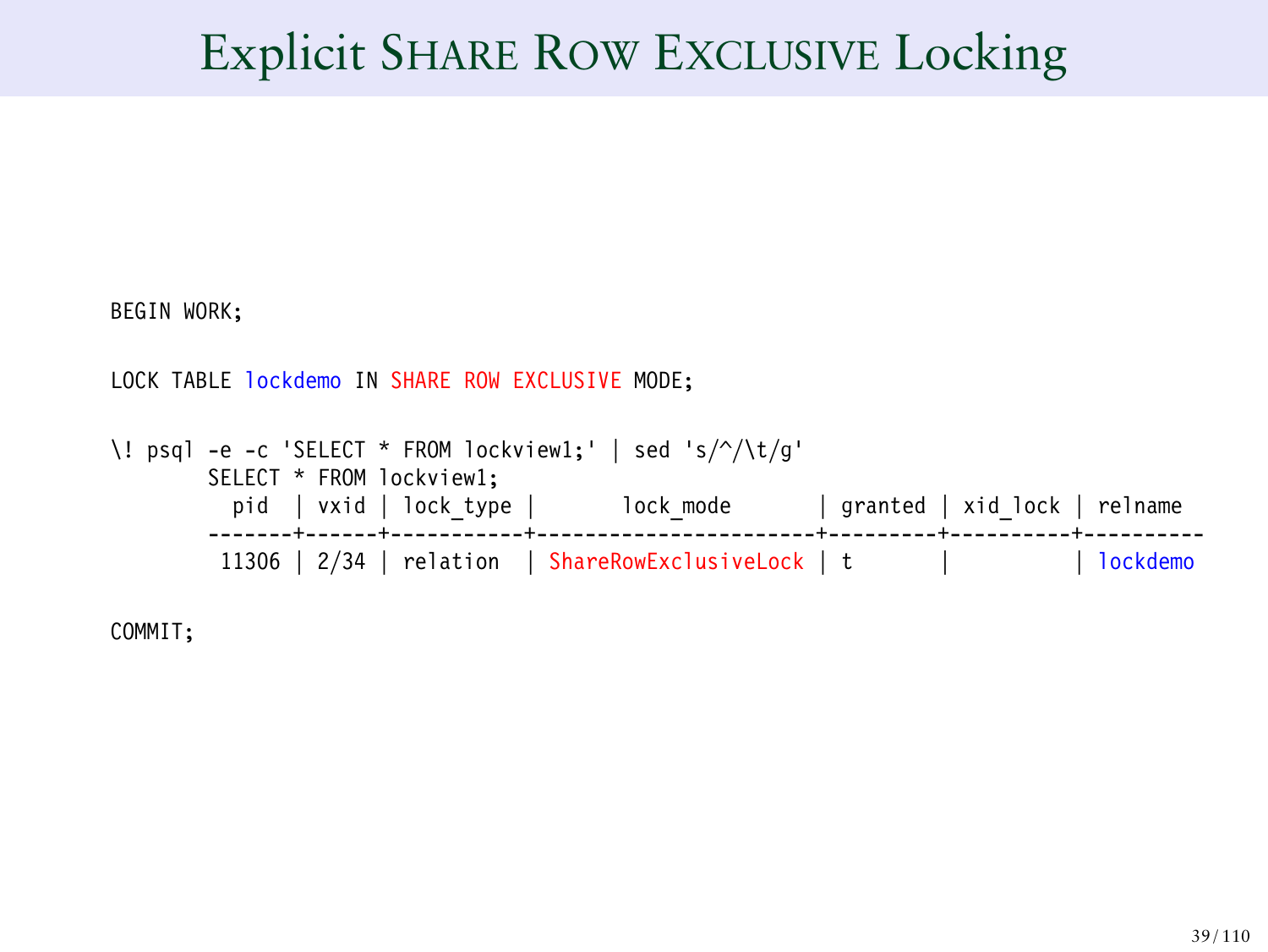## Implicit SHARE ROW EXCLUSIVE Locking

BEGIN WORK;

CREATE RULE r lockdemo AS ON INSERT TO lockdemo DO INSTEAD NOTHING;

```
\! psql -e -c 'SELECT * FROM lockview1;' | sed 's/^/\t/g'
        SELECT * FROM lockview1;
          pid | vxid | lock_type | lock_mode | granted | xid_lock | relname
        -------+------+---------------+---------------------+---------+----------+----------
11306 | 2/35 | transactionid | ExclusiveLock | t | 685 |
         11306 | 2/35 | relation | AccessExclusiveLock | t | | lockdemo
```
ROLLBACK WORK;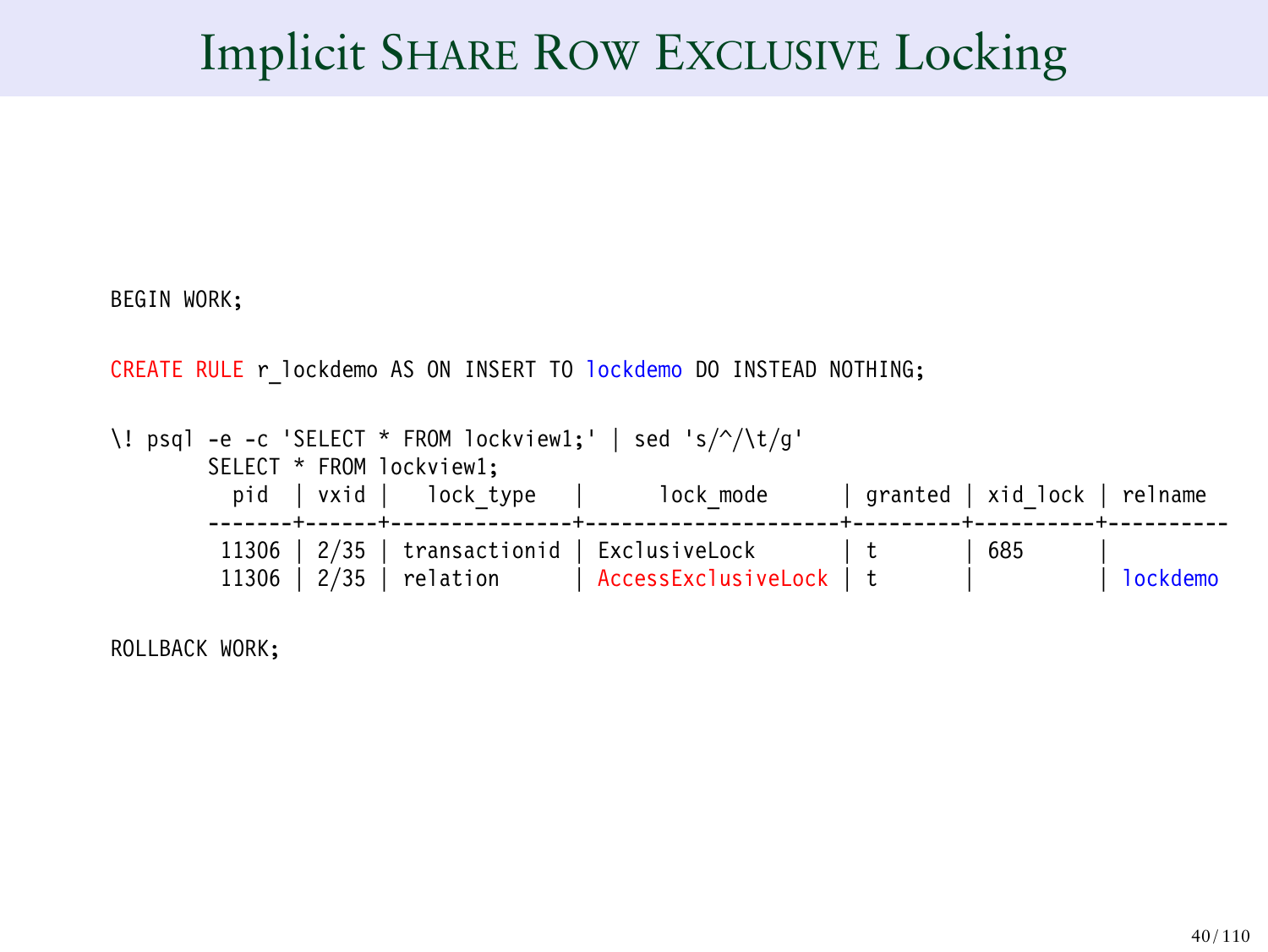# Explicit EXCLUSIVE Locking

```
BEGIN WORK;
LOCK TABLE lockdemo IN EXCLUSIVE MODE;
\! psql -e -c 'SELECT * FROM lockview1;' | sed 's/^/\t/g'
         SELECT * FROM lockview1;
          pid | vxid | lock_type | lock_mode | granted | xid_lock | relname
-------+------+-----------+---------------+---------+----------+----------
          11306 | 2/36 | relation | ExclusiveLock | t | | lockdemo
```
COMMIT;

This lock mode is not automatically used by any Postgres SQL commands.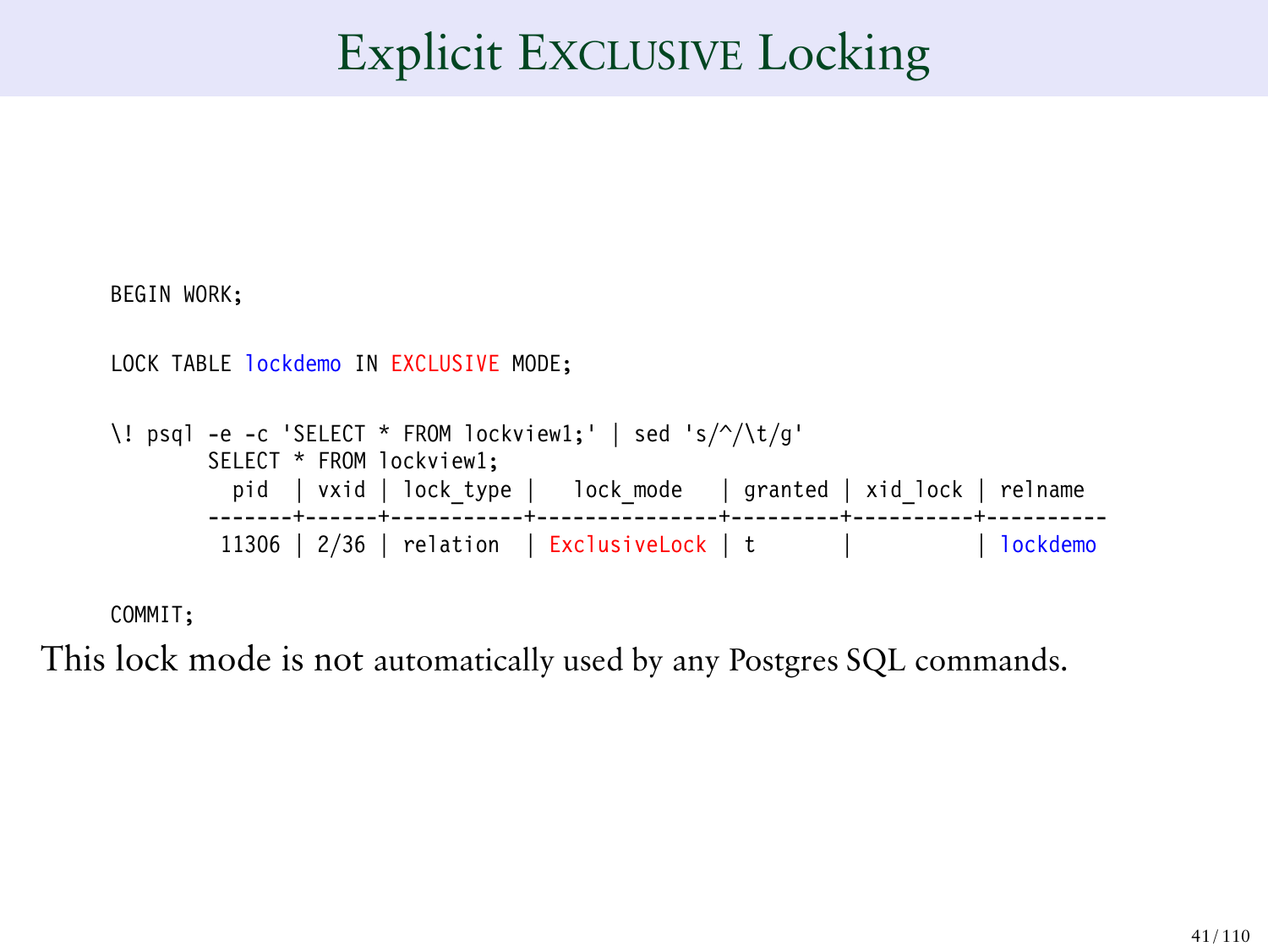## Explicit ACCESS EXCLUSIVE Locking

```
BEGIN WORK;
LOCK TABLE lockdemo IN ACCESS EXCLUSIVE MODE;
\! psql -e -c 'SELECT * FROM lockview1;' | sed 's/^/\t/g'
         SELECT * FROM lockview1;
         pid | vxid | lock_type | lock_mode | granted | xid_lock | relname
-------+------+-----------+---------------------+---------+----------+----------
          11306 | 2/37 | relation | AccessExclusiveLock | t | | lockdemo
```
COMMIT;

ACCESS EXCLUSIVE is the default mode for the LOCK command.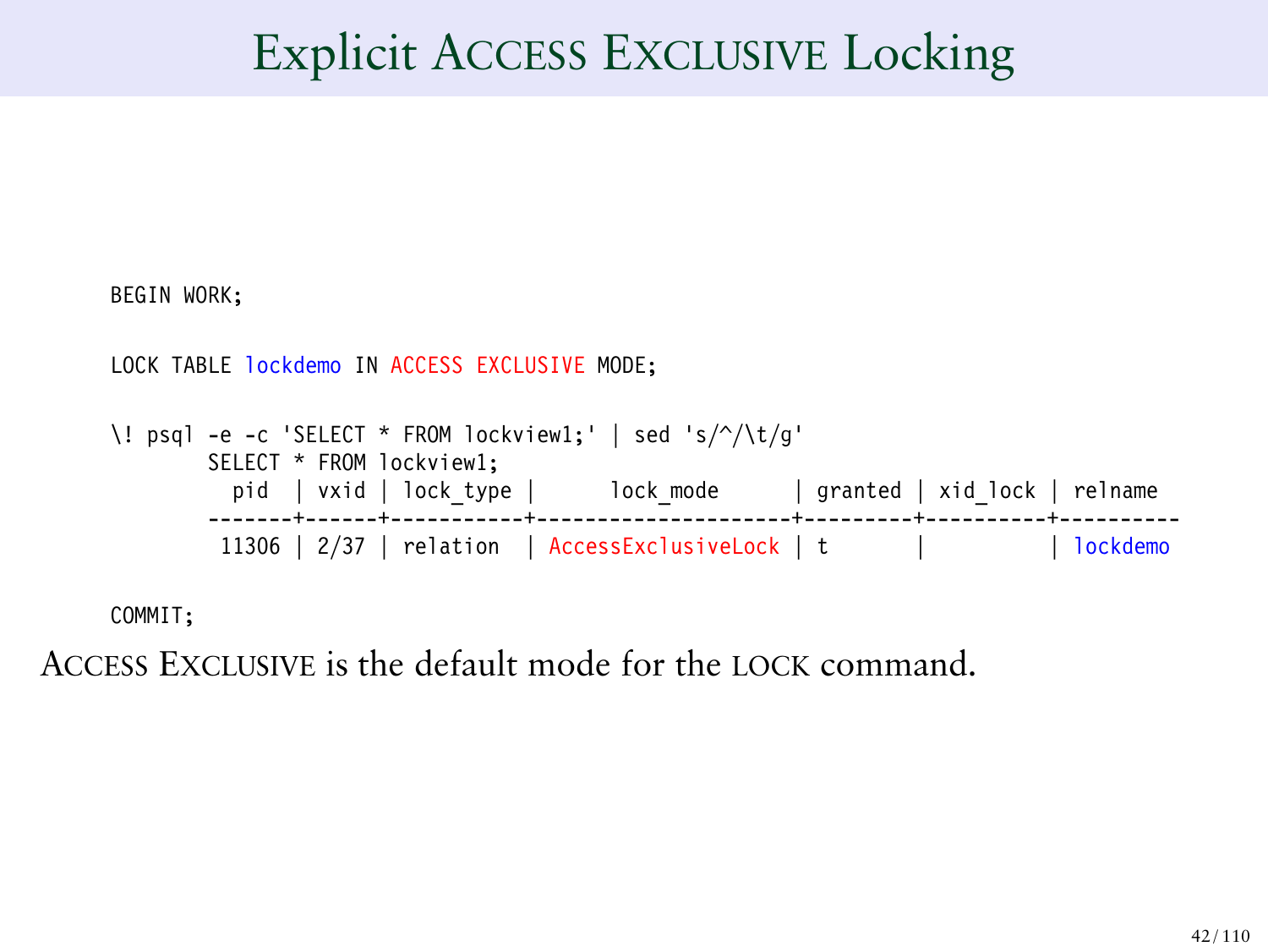## Implicit ACCESS EXCLUSIVE Locking

BEGIN WORK;

CLUSTER lockdemo USING i\_lockdemo;

```
\! psql -e -c 'SELECT * FROM lockview1;' | sed 's/^/\t/g'
```
SELECT \* FROM lockview1;

| pid   | vxid | lock type     | lock mode           | granted | xid lock | relname  |
|-------|------|---------------|---------------------|---------|----------|----------|
| 11306 | 2/38 | transactionid | ExclusiveLock       |         | 686      |          |
| 11306 | 2/38 | object        | AccessExclusiveLock | t       |          |          |
| 11306 | 2/38 | object        | AccessExclusiveLock | t.      |          |          |
| 11306 | 2/38 | relation      | AccessExclusiveLock | t.      |          | lockdemo |
| 11306 | 2/38 | relation      | AccessExclusiveLock | t       |          | lockdemo |
| 11306 | 2/38 | relation      | AccessExclusiveLock | t.      |          |          |
| 11306 | 2/38 | relation      | AccessShareLock     |         |          | lockdemo |
| 11306 | 2/38 | relation      | ShareLock           |         |          | lockdemo |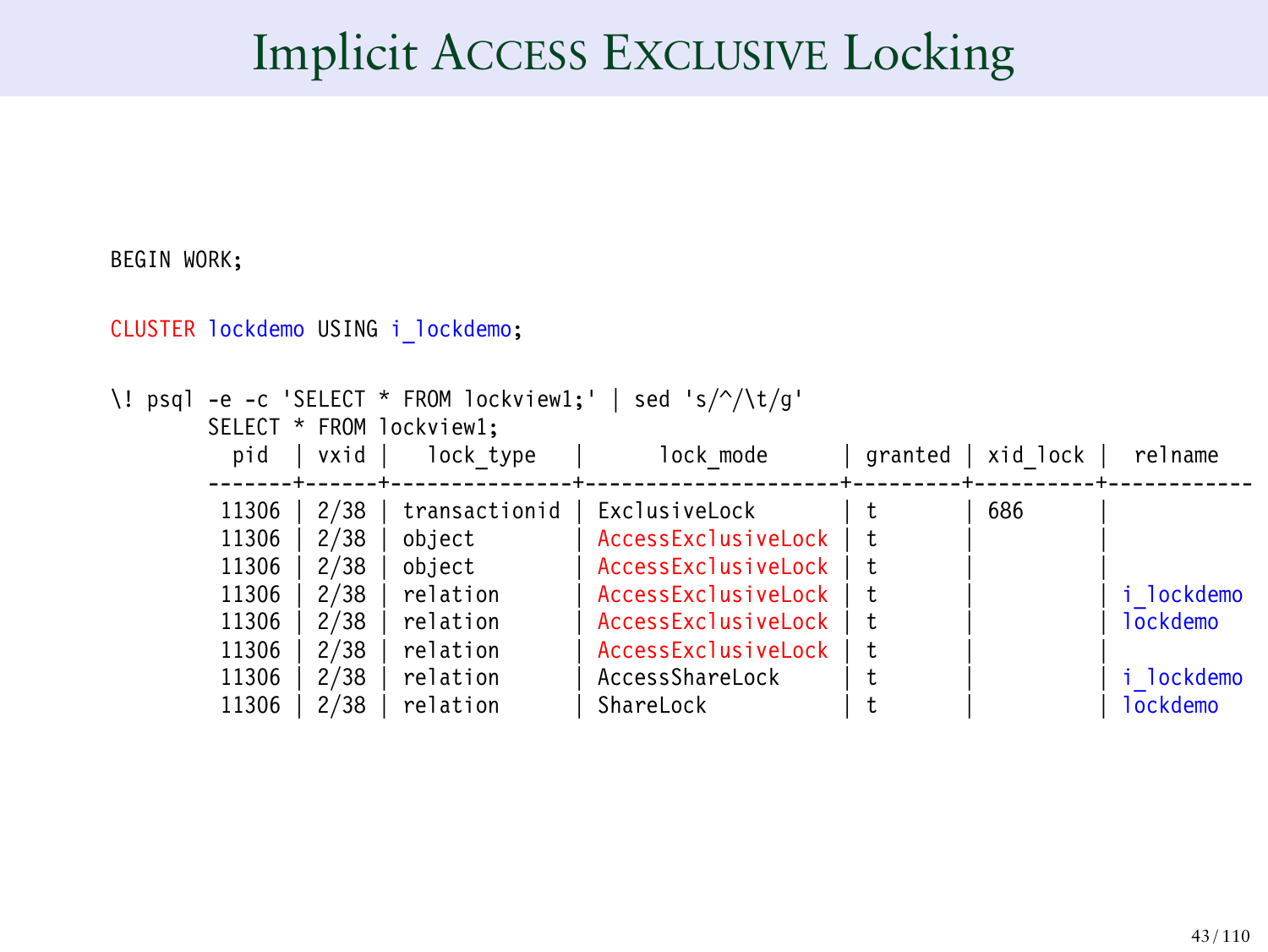## Implicit ACCESS EXCLUSIVE Locking

| \! psql -e -c 'SELECT * FROM lockview2;'   sed 's/^/\ta/q' |      |                              |  |  |                                           |       |   |
|------------------------------------------------------------|------|------------------------------|--|--|-------------------------------------------|-------|---|
| SELECT * FROM lockview2;                                   |      |                              |  |  |                                           |       |   |
| pid                                                        | vxid | lock type                    |  |  | page   tuple   classid   objid   objsubid |       |   |
|                                                            |      | -------+------+------------- |  |  |                                           |       |   |
| 11306                                                      | 2/38 | transactionid                |  |  |                                           |       |   |
| 11306                                                      | 2/38 | object                       |  |  | 1247                                      | 16409 | 0 |
| 11306                                                      | 2/38 | object                       |  |  | 1247                                      | 16410 | 0 |
| 11306                                                      | 2/38 | relation                     |  |  |                                           |       |   |
| 11306                                                      | 2/38 | relation                     |  |  |                                           |       |   |
| 11306                                                      | 2/38 | relation                     |  |  |                                           |       |   |
| 11306                                                      | 2/38 | relation                     |  |  |                                           |       |   |
| 11306                                                      | 2/38 | relation                     |  |  |                                           |       |   |

COMMIT;

1247 is the *pg\_class* entry for *pg\_type*. 16409 and 16410 are used as temporary file names.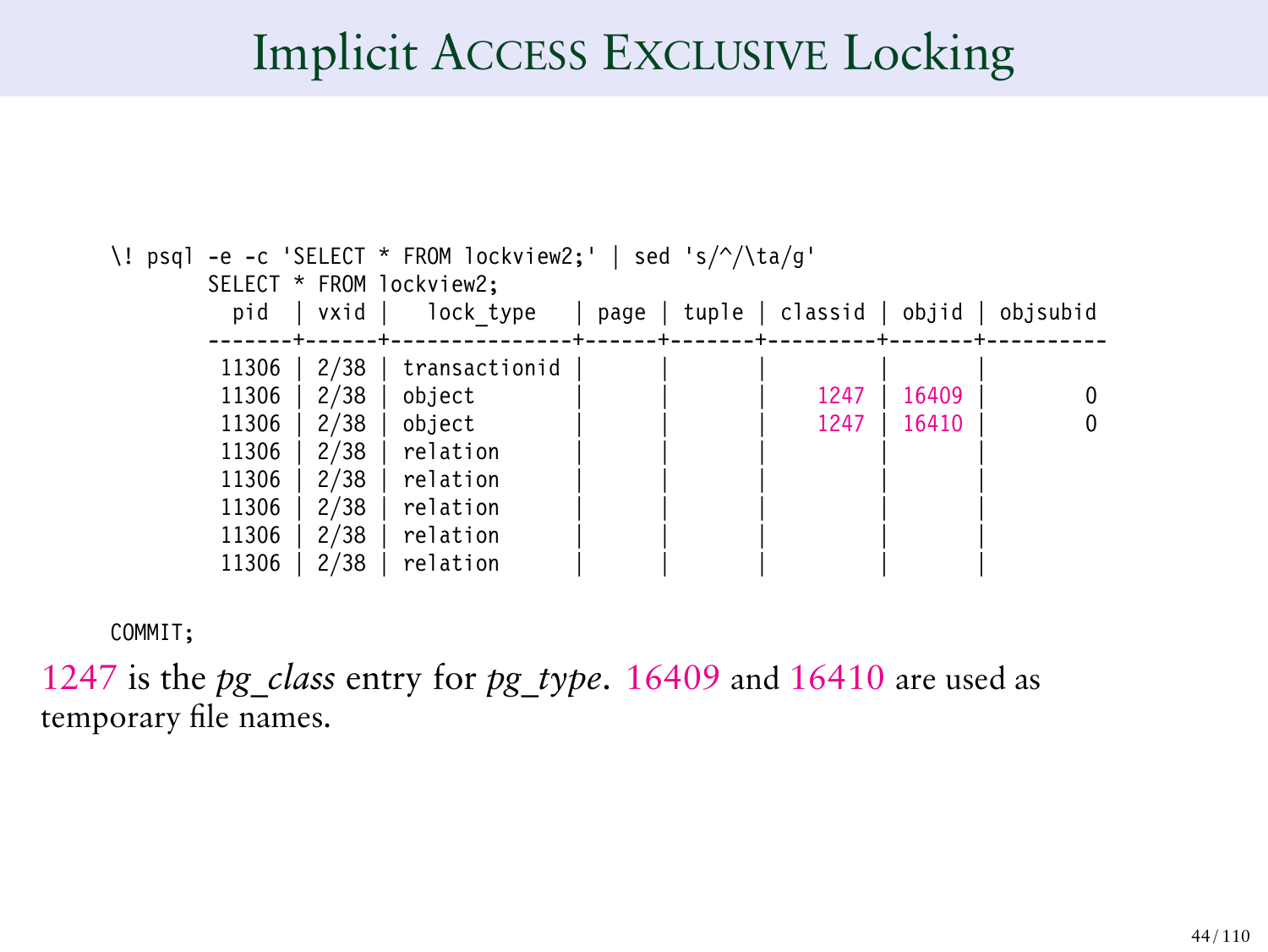# 4. Lock Examples



*Ponte Milvio https://www.flickr.com/photos/pricey/*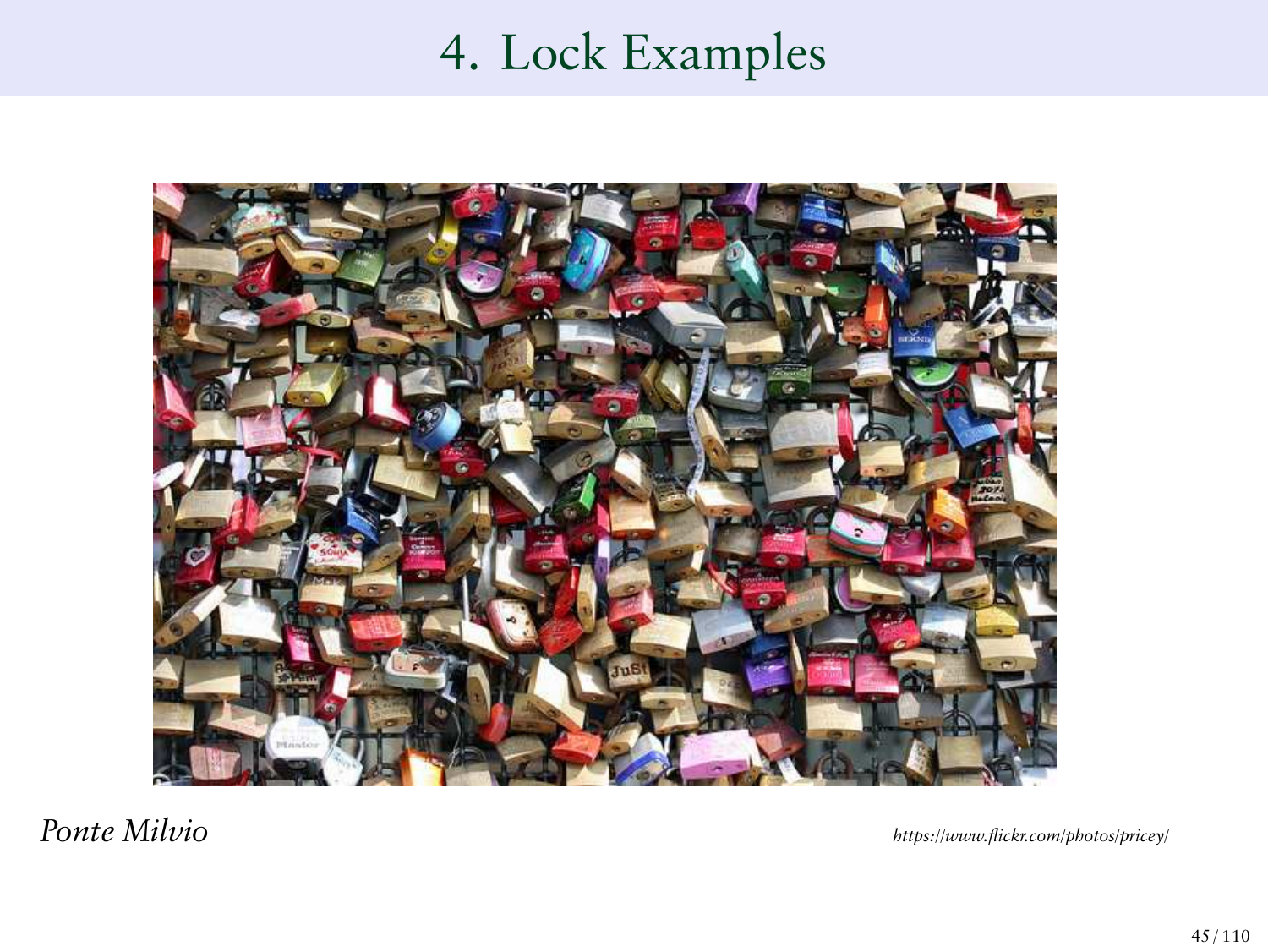## Row Locks Are Not Visible in *pg\_locks*

```
DELETE FROM lockdemo;
BEGIN WORK;
INSERT INTO lockdemo VALUES (1);
\! psql -e -c 'SELECT * FROM lockview1;' | sed 's/^/\t/g'
       SELECT * FROM lockview1;<br>pid | vxid | lock t
                       lock_type | lock_mode | granted | xid_lock | relname
        -------+------+---------------+------------------+---------+----------+----------
        11306 | 2/40 | transactionid | ExclusiveLock | t | 688
        11306 | 2/40 | relation | RowExclusiveLock | t | | | | | | lockdemo
```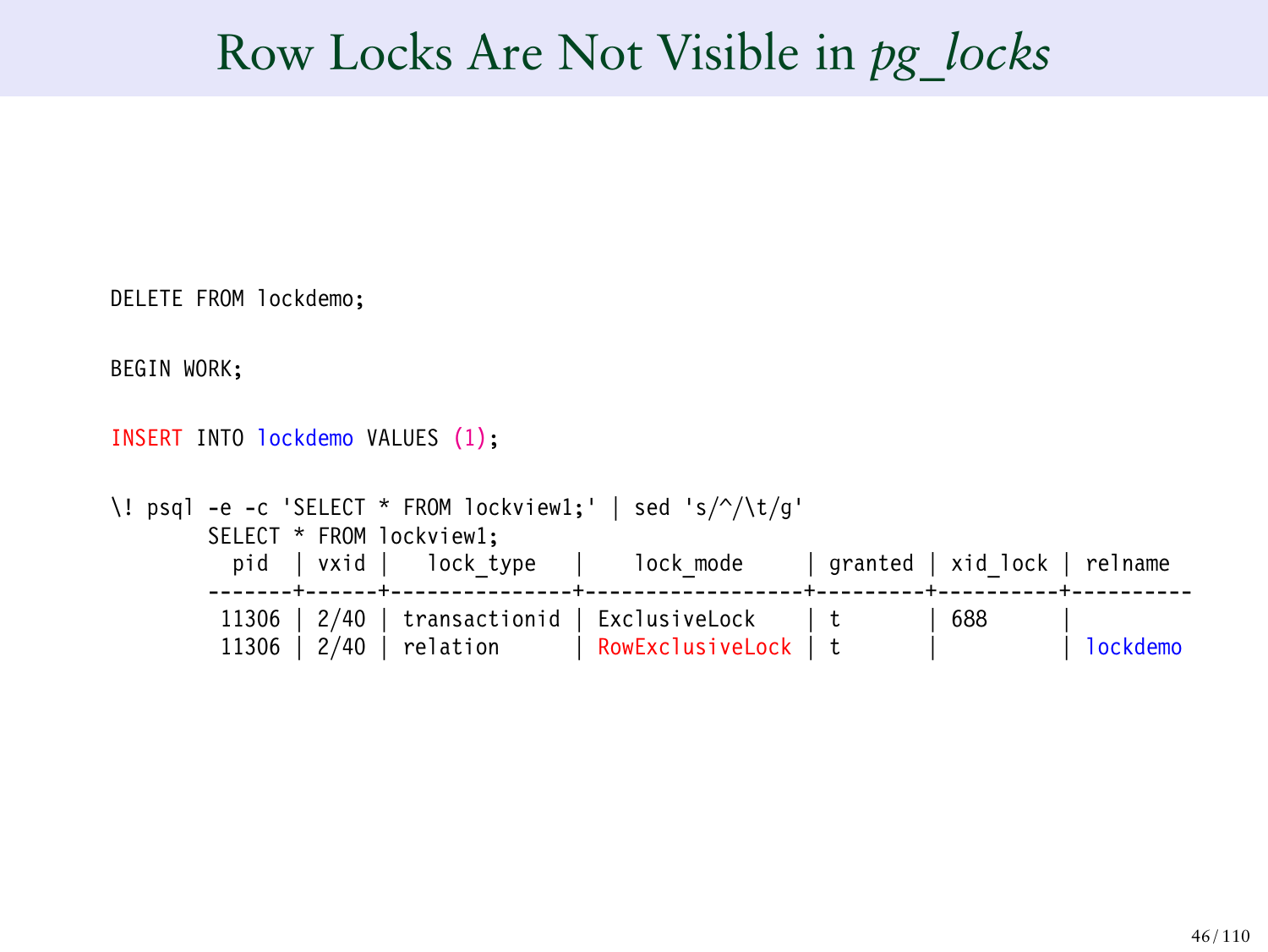#### Two Rows Are Similarly Invisible

```
INSERT INTO lockdemo VALUES (2), (3);
```

```
\! psql -e -c 'SELECT * FROM lockview1;' | sed 's/^/\t/g'
        SELECT * FROM lockview1;
          pid | vxid | lock_type | lock_mode | granted | xid_lock | relname
                               -------+------+---------------+------------------+---------+----------+----------
         11306 | 2/40 | transactionid | ExclusiveLock | t
         11306 | 2/40 | relation | RowExclusiveLock | t | | lockdemo
```
COMMIT;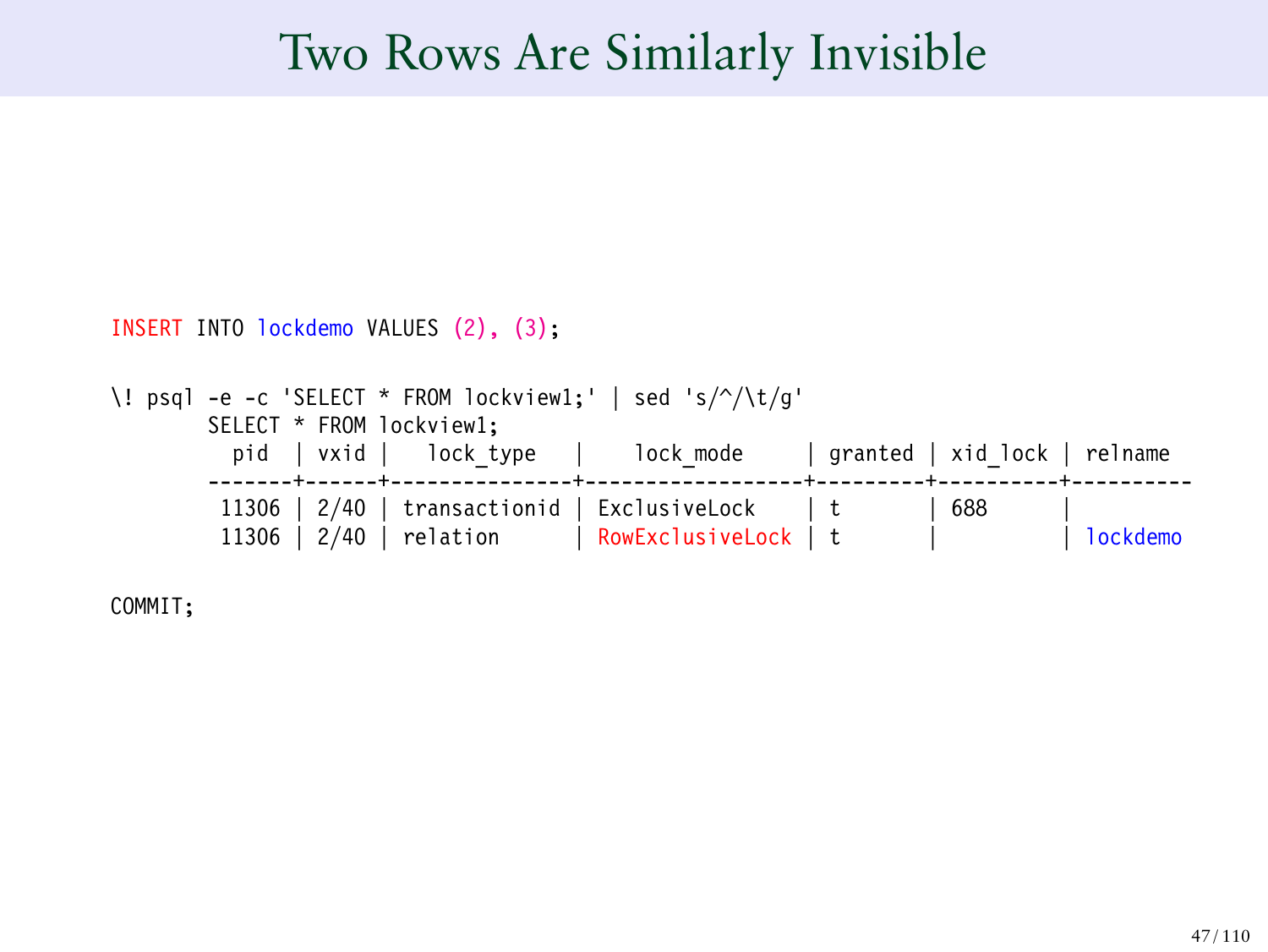#### Update Also Causes an Index Lock

```
BEGIN WORK;
UPDATE lockdemo SET col = 1 WHERE col = 1;
\! psql -e -c 'SELECT * FROM lockview1;' | sed 's/^/\t/g'
        SELECT * FROM lockview1;<br>pid | vxid | lock type
                                              lock mode | granted | xid lock | relname
         -------+------+---------------+------------------+---------+----------+------------
         11306 | 2/41 | transactionid | ExclusiveLock | t | 689<br>11306 | 2/41 | relation | RowExclusiveLock | t |
         11306 | 2/41 | relation | RowExclusiveLock | t | | i_lockdemo
                                          | RowExclusiveLock | t
```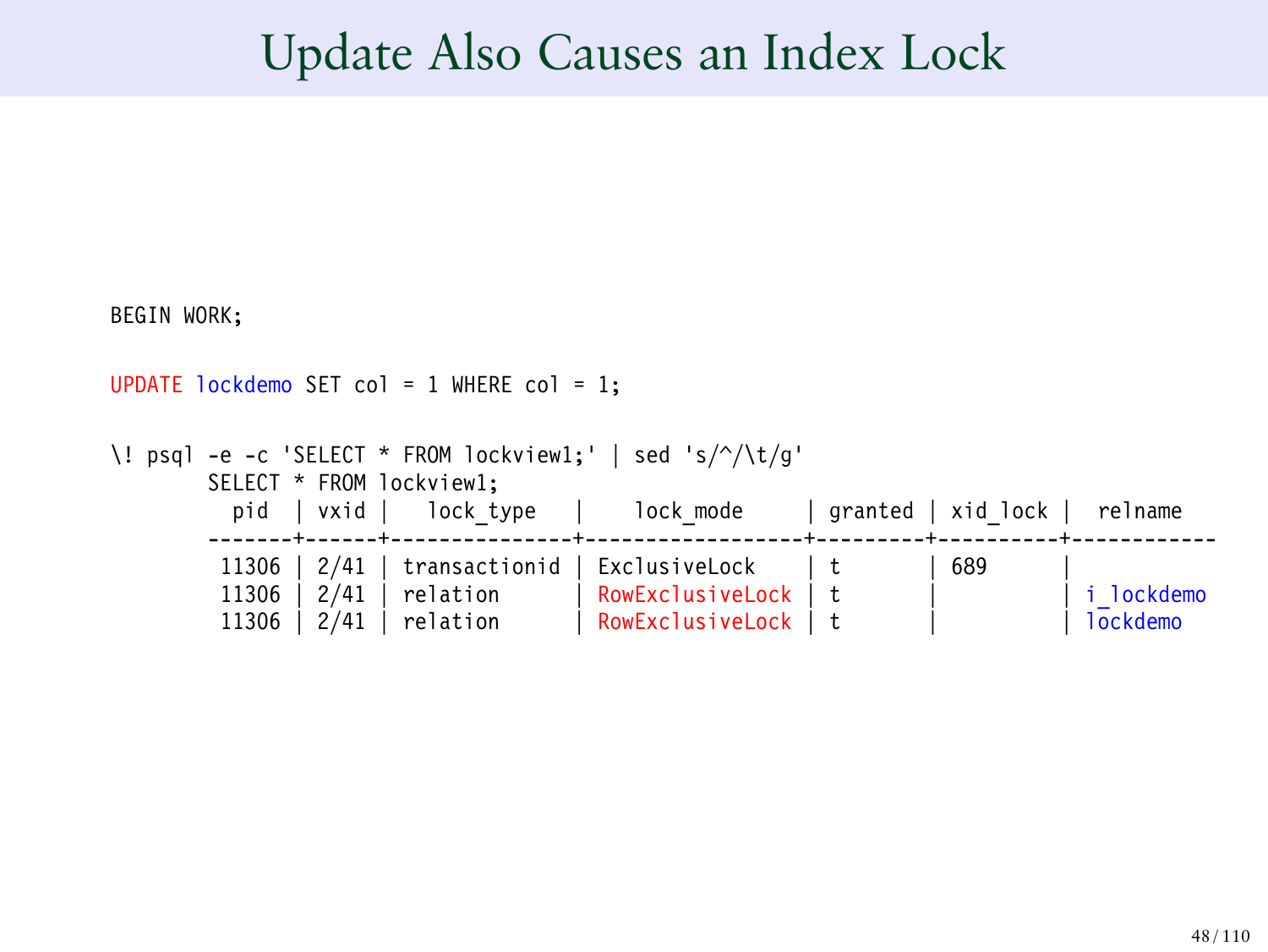#### Two Row Updates Are Similar

```
UPDATE lockdemo SET col = 2 WHERE col = 2;
UPDATE lockdemo SET col = 3 WHERE col = 3:
\! psql -e -c 'SELECT * FROM lockview1;' | sed 's/^/\t/g'
       SELECT * FROM lockview1;<br>pid | vxid | lock t
                         lock_type | lock_mode | granted | xid_lock | relname
        -------+------+---------------+------------------+---------+----------+------------
         11306 | 2/41 | transactionid | ExclusiveLock | t | 689
        11306 | 2/41 | relation | RowExclusiveLock | t | | i_lockdemo
        11306 \mid 2/41 \mid relation
```
COMMIT;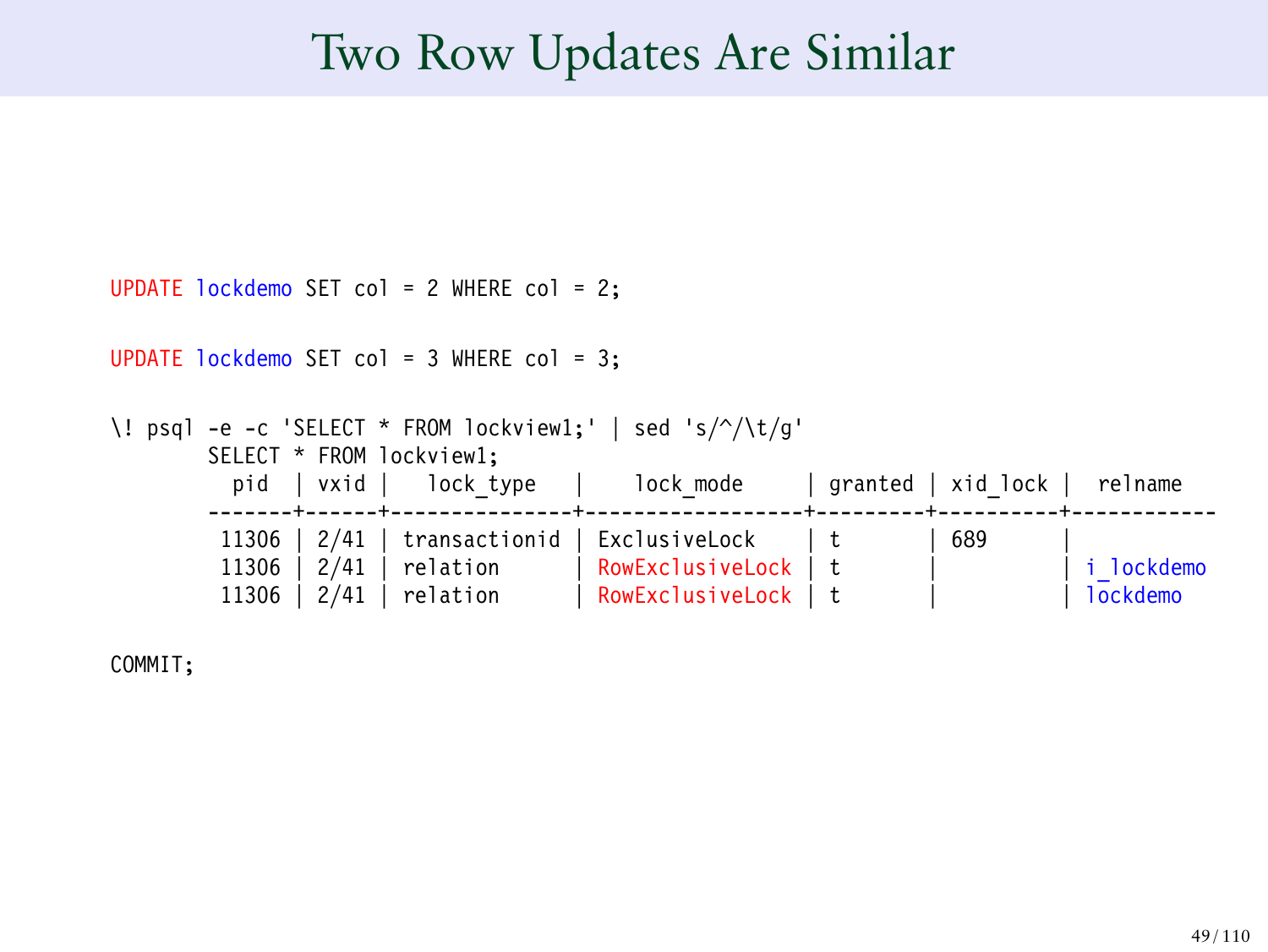#### Delete of One Row Is Similar

BEGIN WORK; DELETE FROM lockdemo WHERE col = 1: \! psql -e -c 'SELECT \* FROM lockview1;' | sed 's/^/\t/g' SELECT \* FROM lockview1;<br>pid | vxid | lock t  $lock type$  | lock mode | granted | xid lock | relname -------+------+---------------+------------------+---------+----------+------------ 11306 |  $2/42$  | transactionid | ExclusiveLock | t | 690<br>11306 |  $2/42$  | relation | RowExclusiveLock | t | 11306 | 2/42 | relation | RowExclusiveLock | t | | i\_lockdemo  $|$  RowExclusiveLock  $|$  t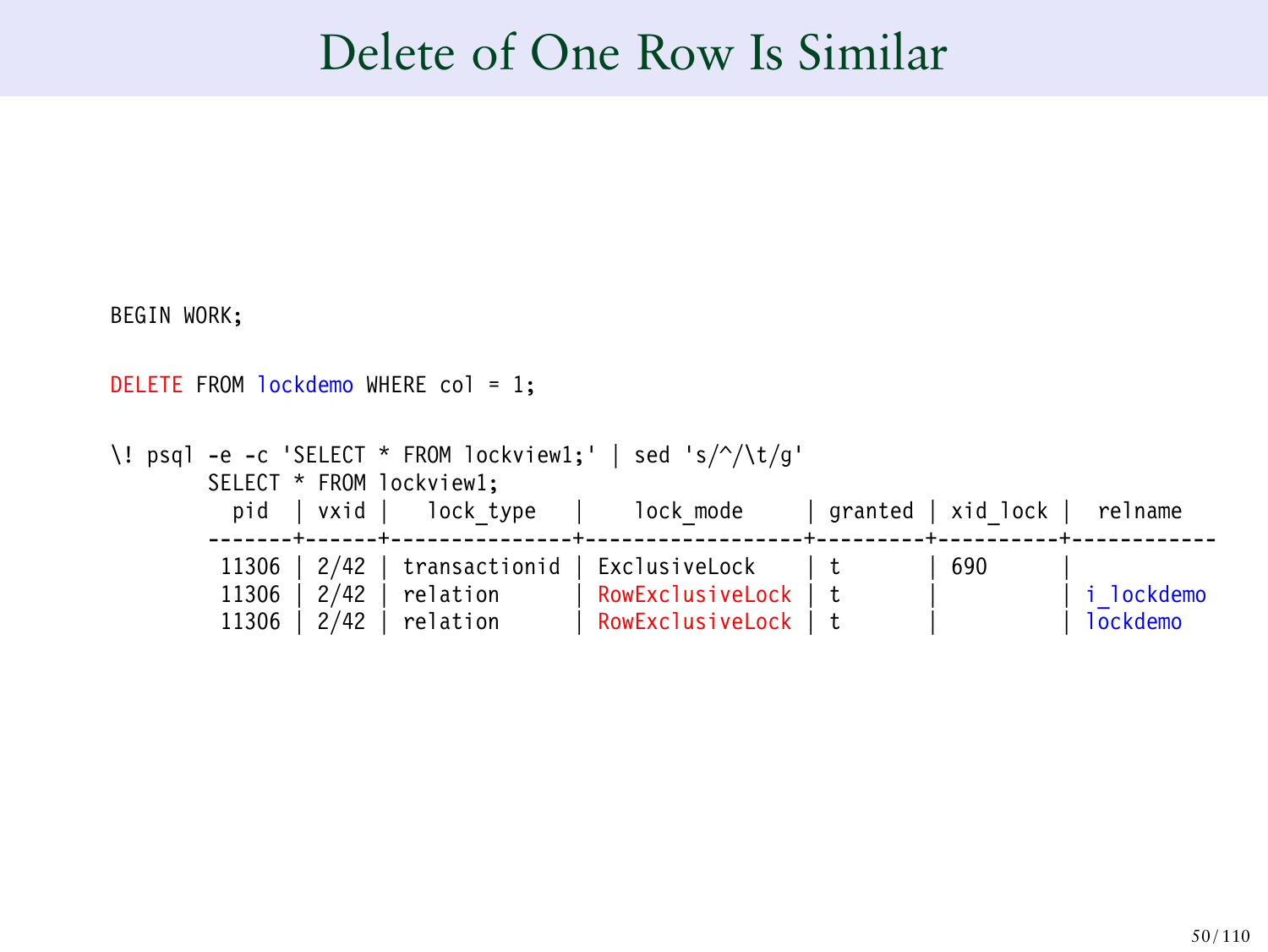## Delete of Two Rows Is Similar

#### DELETE FROM lockdemo;

|  | \! psql -e -c 'SELECT * FROM lockview1;'   sed 's/ $\sqrt{(t/q)}$<br>SELECT * FROM lockview1; |                           |                                                                            |  |     |            |  |  |
|--|-----------------------------------------------------------------------------------------------|---------------------------|----------------------------------------------------------------------------|--|-----|------------|--|--|
|  |                                                                                               |                           | pid   vxid   lock type   lock mode   granted   xid lock   relname          |  |     |            |  |  |
|  |                                                                                               | 11306   $2/42$   relation | 11306   2/42   transactionid   ExclusiveLock   t<br>  RowExclusiveLock   t |  | 690 | i lockdemo |  |  |
|  |                                                                                               | $11306$   2/42   relation | RowExclusiveLock   t                                                       |  |     | l lockdemo |  |  |

ROLLBACK WORK;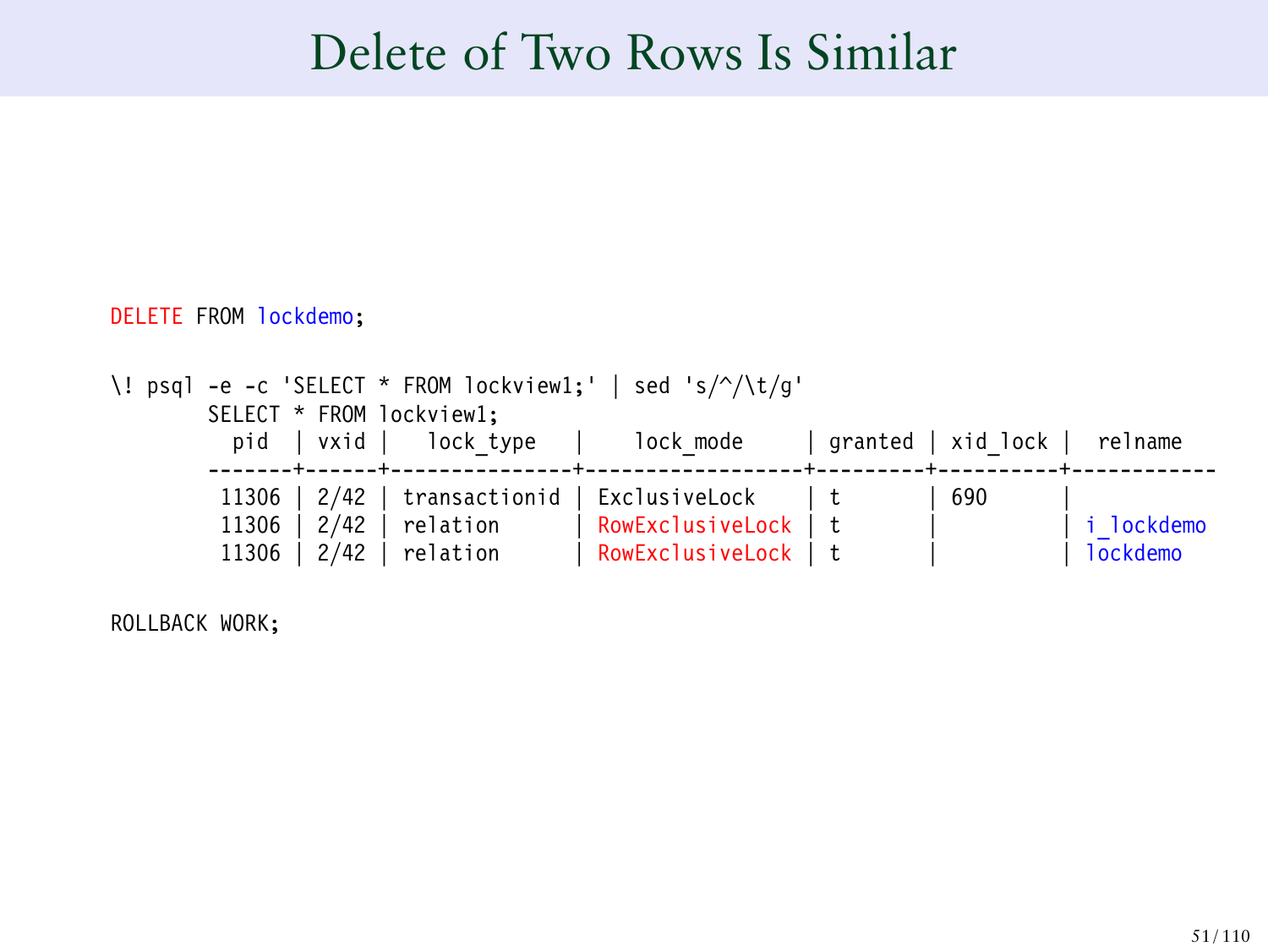### Explicit Row Locks Are Similar

```
BEGIN WORK;
SELECT * FROM lockdemo WHERE col = 1 FOR UPDATE:
col
-----
   1
\! psql -e -c 'SELECT * FROM lockview1;' | sed 's/^/\t/g'
        SELECT * FROM lockview1;<br>pid | vxid | lock t
                          lock_type | lock_mode | granted | xid_lock | relname
           -------+------+---------------+-----------------+---------+----------+------------
         11306 | 2/43 | transactionid | ExclusiveLock | t
         11306 | 2/43 | relation | AccessShareLock | t | | i_lockdemo
         11306 | 2/43 | relation
```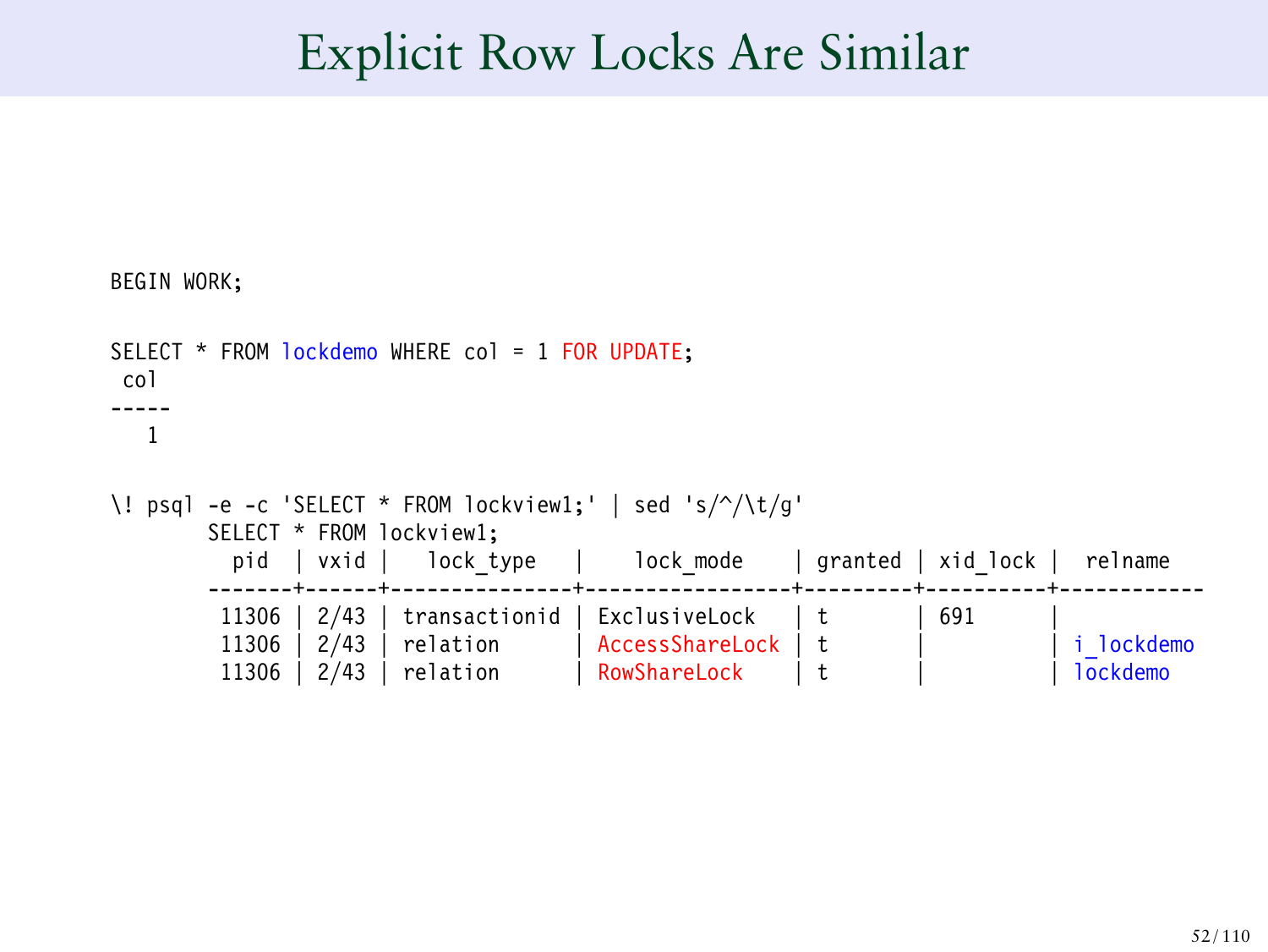#### Three Explicit Row Locks Are Similar

```
SELECT * FROM lockdemo FOR UPDATE;
col
-----
   1
   2
3
\! psql -e -c 'SELECT * FROM lockview1;' | sed 's/^/\t/g'
        SELECT * FROM lockview1;<br>pid | vxid | lock type
           pid | vxid | lock_type | lock_mode | granted | xid_lock | relname
         -------+------+---------------+-----------------+---------+----------+------------
         11306 | 2/43 | transactionid | ExclusiveLock | t | 691<br>11306 | 2/43 | relation | AccessShareLock | t |
         11306 | 2/43 | relation | AccessShareLock | t | | i_lockdemo
                                           RowShareLock
```
COMMIT;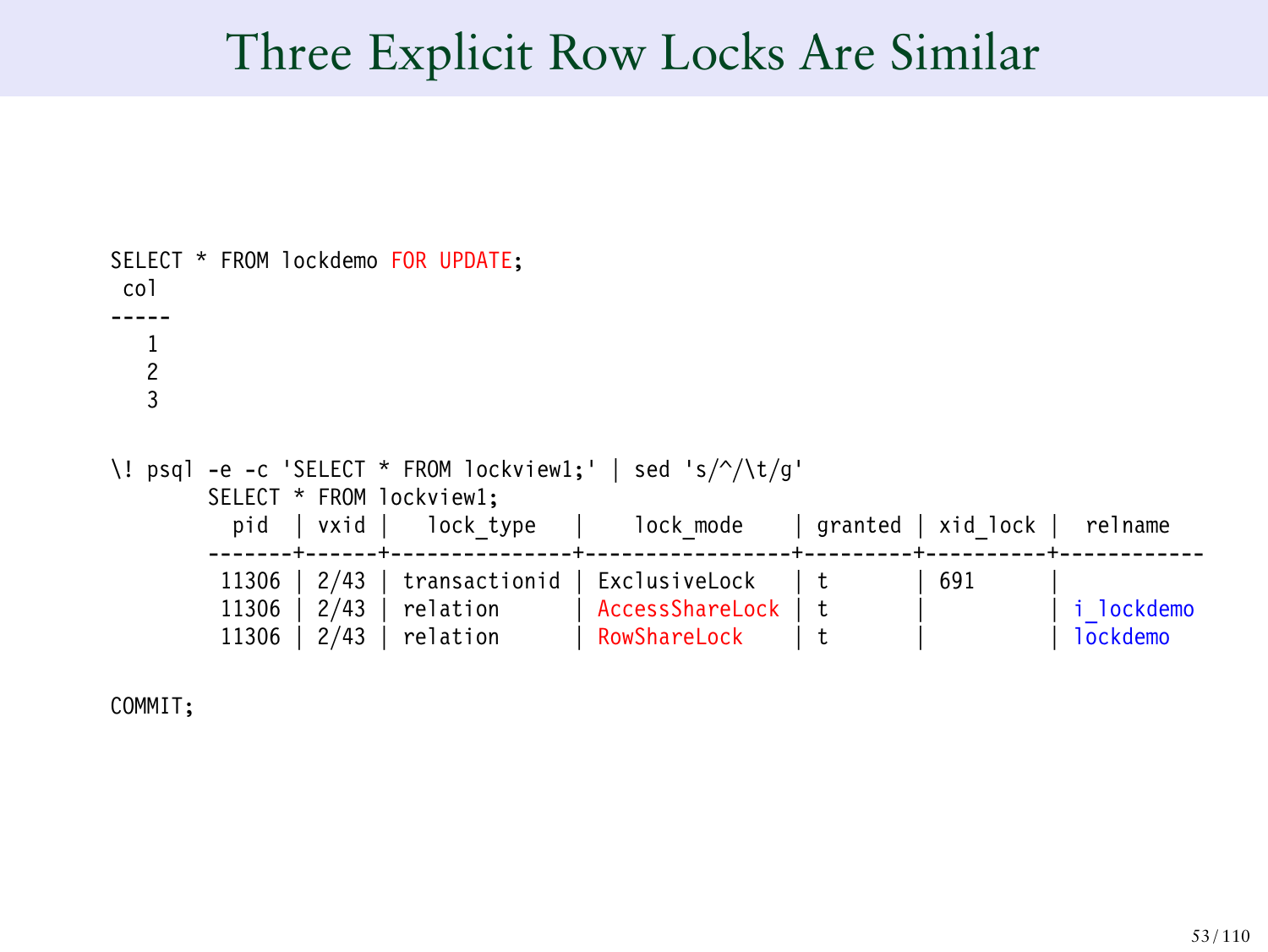## Explicit Shared Row Locks Are Similar

```
BEGIN WORK;
SELECT * FROM lockdemo WHERE col = 1 FOR SHARE:
 col
-----
   1
\! psql -e -c 'SELECT * FROM lockview1;' | sed 's/^/\t/g'
        SELECT * FROM lockview1;<br>pid | vxid | lock type
                                              lock mode | granted | xid lock | relname
         -------+------+---------------+-----------------+---------+----------+------------
          11306 | 2/44 | transactionid | ExclusiveLock | t | 692<br>11306 | 2/44 | relation | AccessShareLock | t |
          11306 | 2/44 | relation | AccessShareLock | t | | i_lockdemo
                                            RowShareLock
```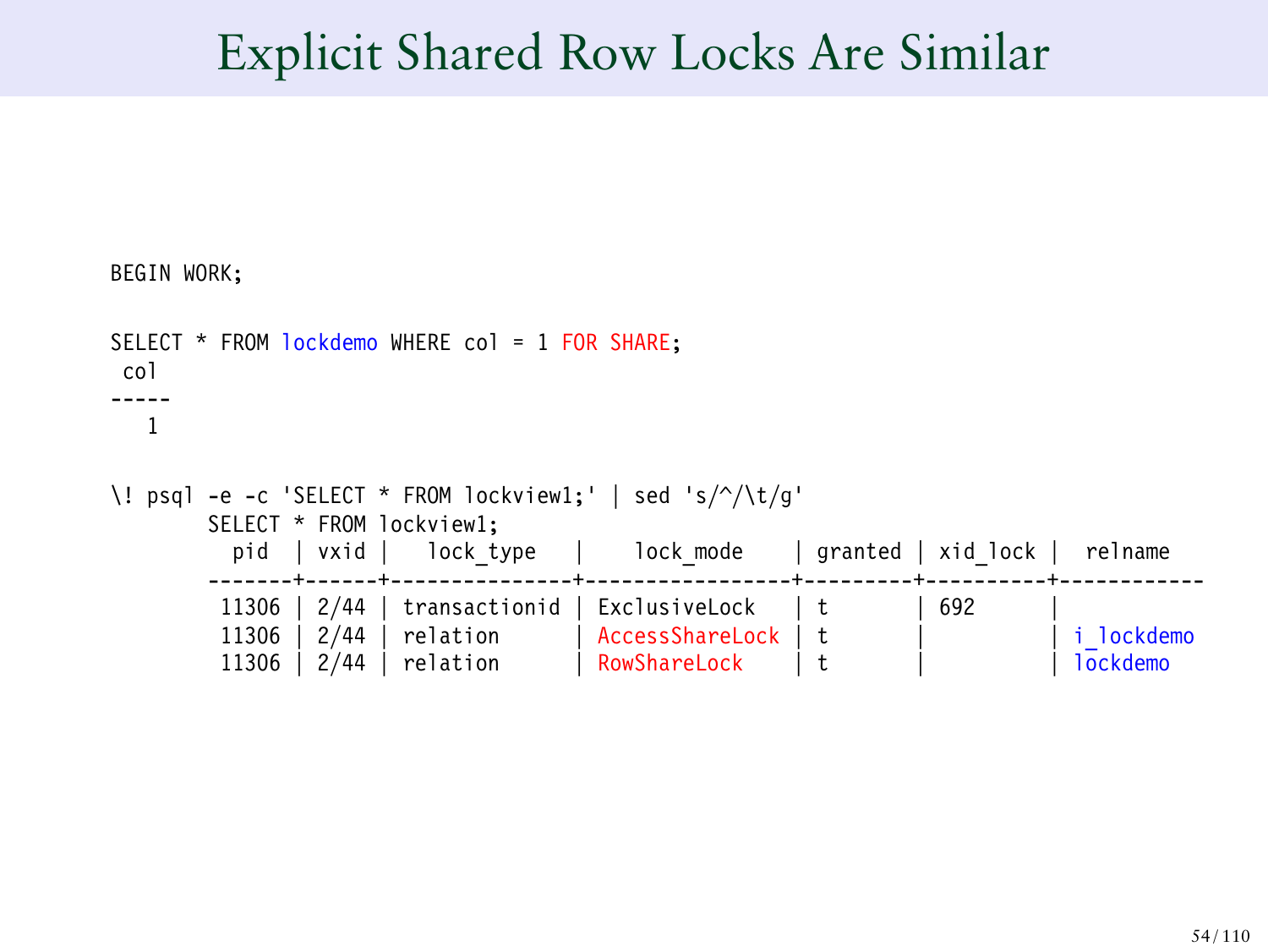#### Three Explicit Shared Row Locks Are Similar

```
SELECT * FROM lockdemo FOR SHARE;
col
-----
   1
   2
3
\! psql -e -c 'SELECT * FROM lockview1;' | sed 's/^/\t/g'
        SELECT * FROM lockview1;<br>pid | vxid | lock type
           pid | vxid | lock_type | lock_mode | granted | xid_lock | relname
         -------+------+---------------+-----------------+---------+----------+------------
         11306 | 2/44 | transactionid | ExclusiveLock | t | 692<br>11306 | 2/44 | relation | AccessShareLock | t |
         11306 | 2/44 | relation | AccessShareLock | t | | i_lockdemo
                                           RowShareLock
```
COMMIT;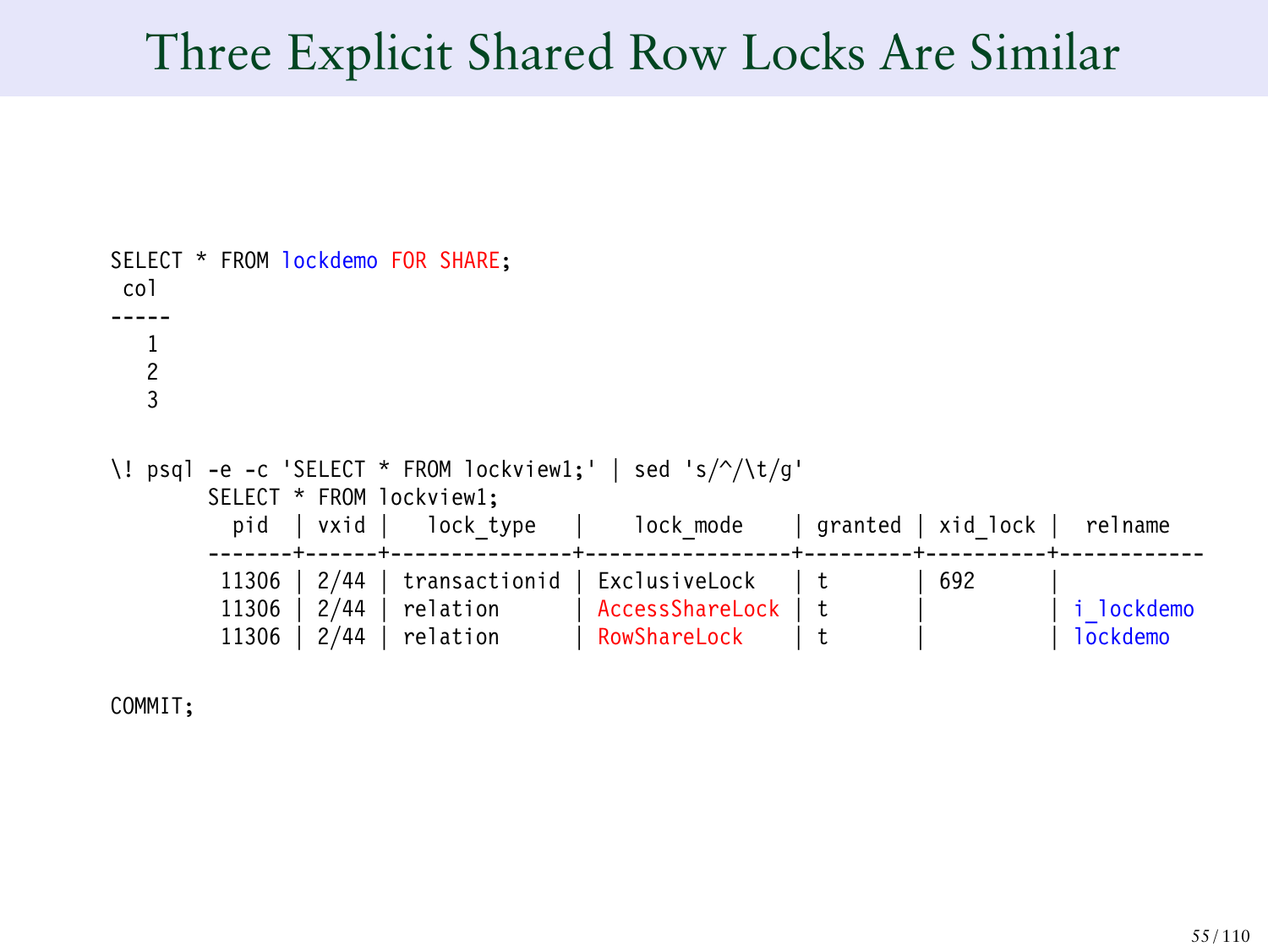## Restore Table *Lockdemo*

DELETE FROM lockdemo;

INSERT INTO lockdemo VALUES (1);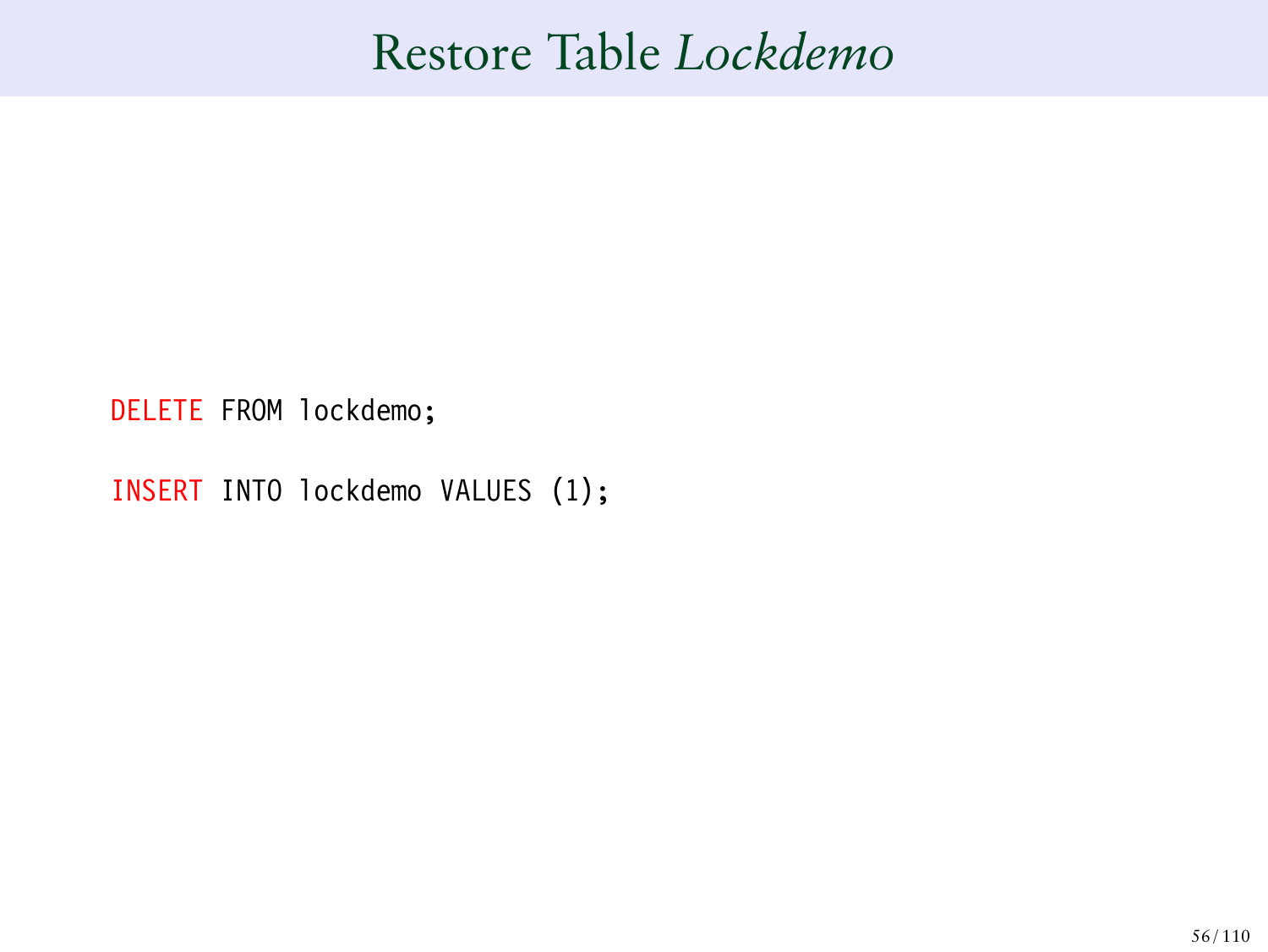```
BEGIN WORK;
```

```
SELECT ctid, xmin, * FROM lockdemo;
ctid | xmin | col
-------+------+-----
 (0,8) | 694 | 1
```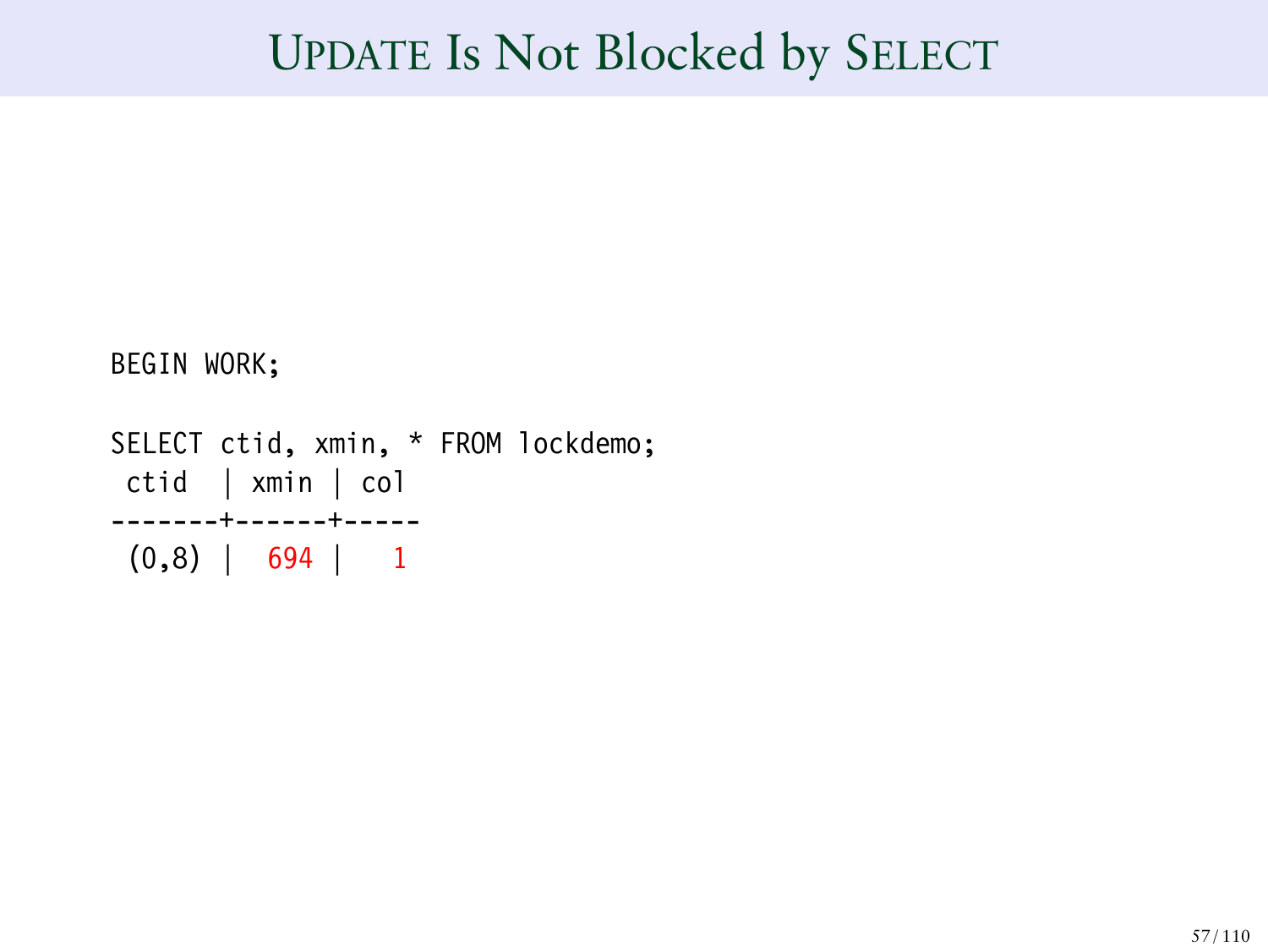```
SELECT pg_backend_pid();
 pg_backend_pid
 ----------------
           11306
SELECT txid current();
 txid_current
  --------------
           695
```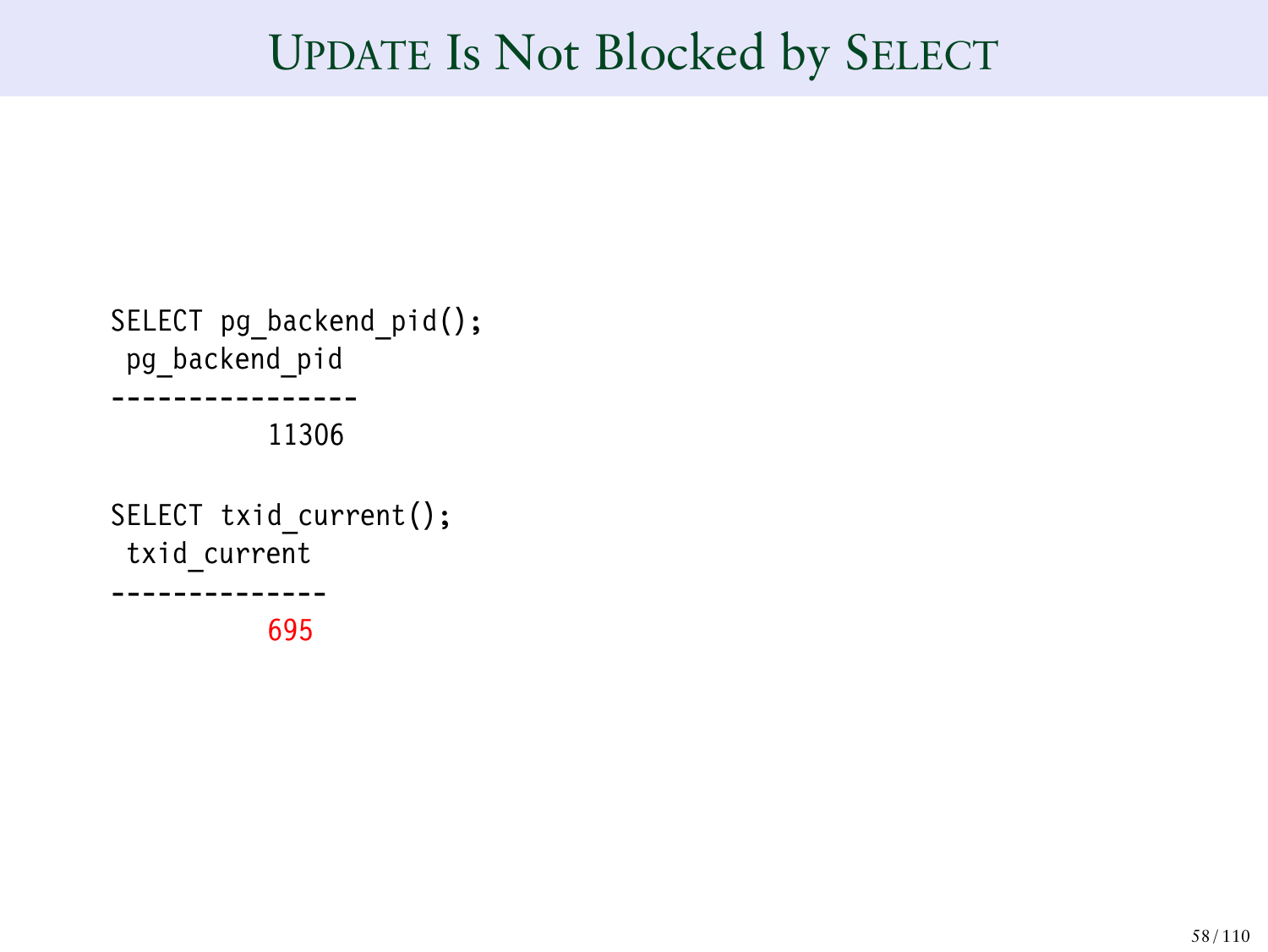```
\! psql -e -c 'SELECT * FROM lockview1;' | sed 's/^/\t/g'
        SELECT * FROM lockview1;<br>pid | vxid | lock type
                                              lock mode | granted | xid lock | relname
         -------+------+---------------+-----------------+---------+----------+------------
         11306 | 2/47 | transactionid | ExclusiveLock | t | 695<br>11306 | 2/47 | relation | AccessShareLock | t |
          11306 | 2/47 | relation | AccessShareLock | t | | i_lockdemo
                                            AccessSharelock
```

```
\! psql -e -c 'UPDATE lockdemo SET col = 2; SELECT pg sleep(0.500); \
SELECT ctid, xmin, * FROM lockdemo; | sed 's/\sqrt{\frac{k}{g}}
```
Required foreground SQL session *pg\_sleep()* calls are not reproduced here, for clarity.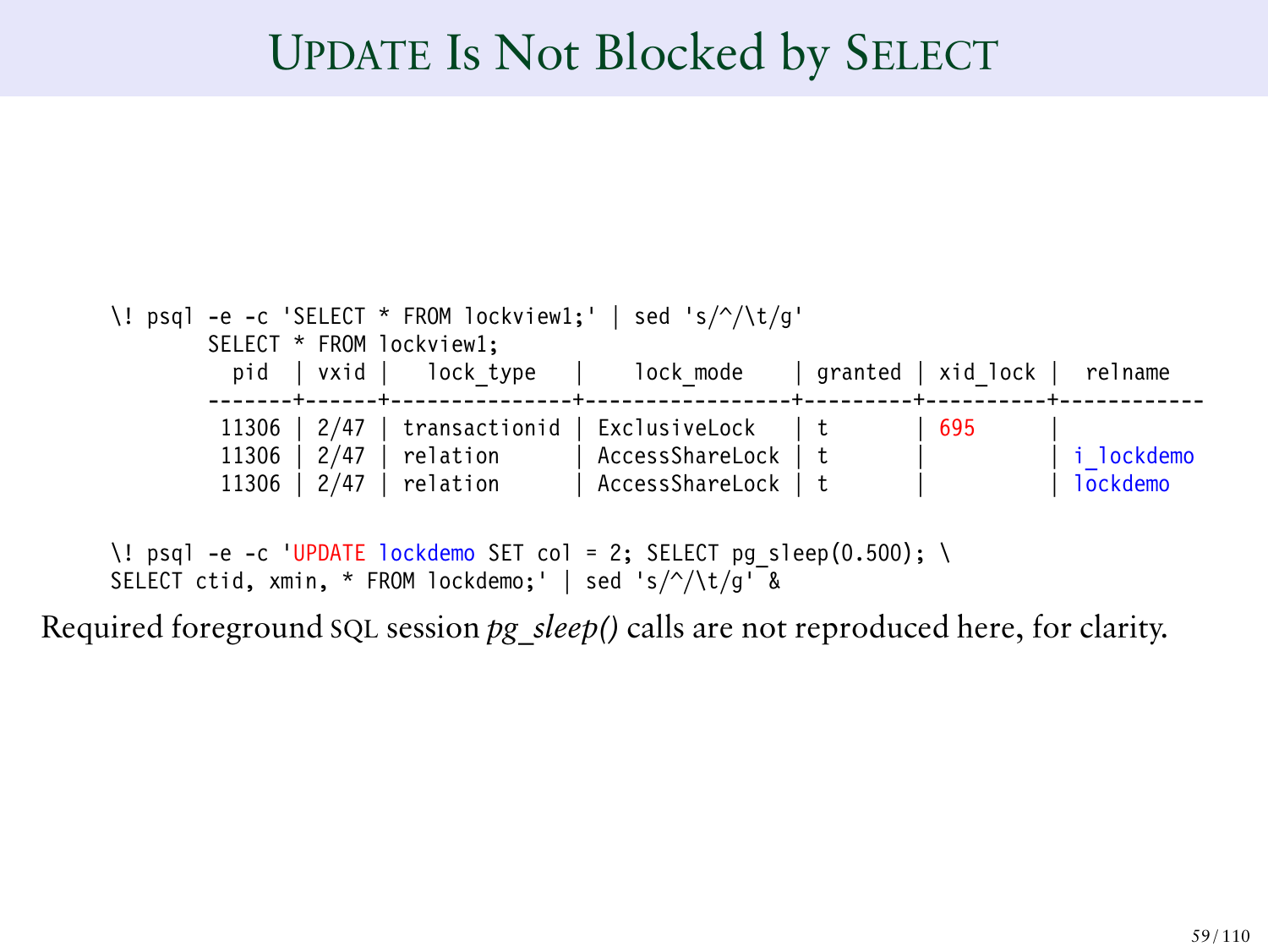| -e -c 'SELECT * FROM lockview1;'  <br>sed 's/^/\t/q'<br>\! psql<br>SELECT * FROM lockview1; |                                                        |                                                                      |         |            |                             |  |  |  |
|---------------------------------------------------------------------------------------------|--------------------------------------------------------|----------------------------------------------------------------------|---------|------------|-----------------------------|--|--|--|
| vxid<br>pid                                                                                 | lock type                                              | lock mode                                                            | granted | xid lock   | relname                     |  |  |  |
| 2/47<br>11306<br>11306<br>2/47<br>2/47<br>11306<br>3/110<br>11557                           | transactionid<br>relation<br>relation<br>transactionid | ExclusiveLock<br>AccessShareLock<br>AccessShareLock<br>ExclusiveLock |         | 695<br>696 | i lockdemo<br>lockdemo      |  |  |  |
| 3/110<br>11557<br>3/110<br>11557                                                            | relation<br>relation                                   | RowExclusiveLock<br>RowExclusiveLock                                 |         |            | <b>lockdemo</b><br>lockdemo |  |  |  |

```
ctid | xmin | col
-------+------+-----
(0,9) | 696 | 2
```
COMMIT WORK;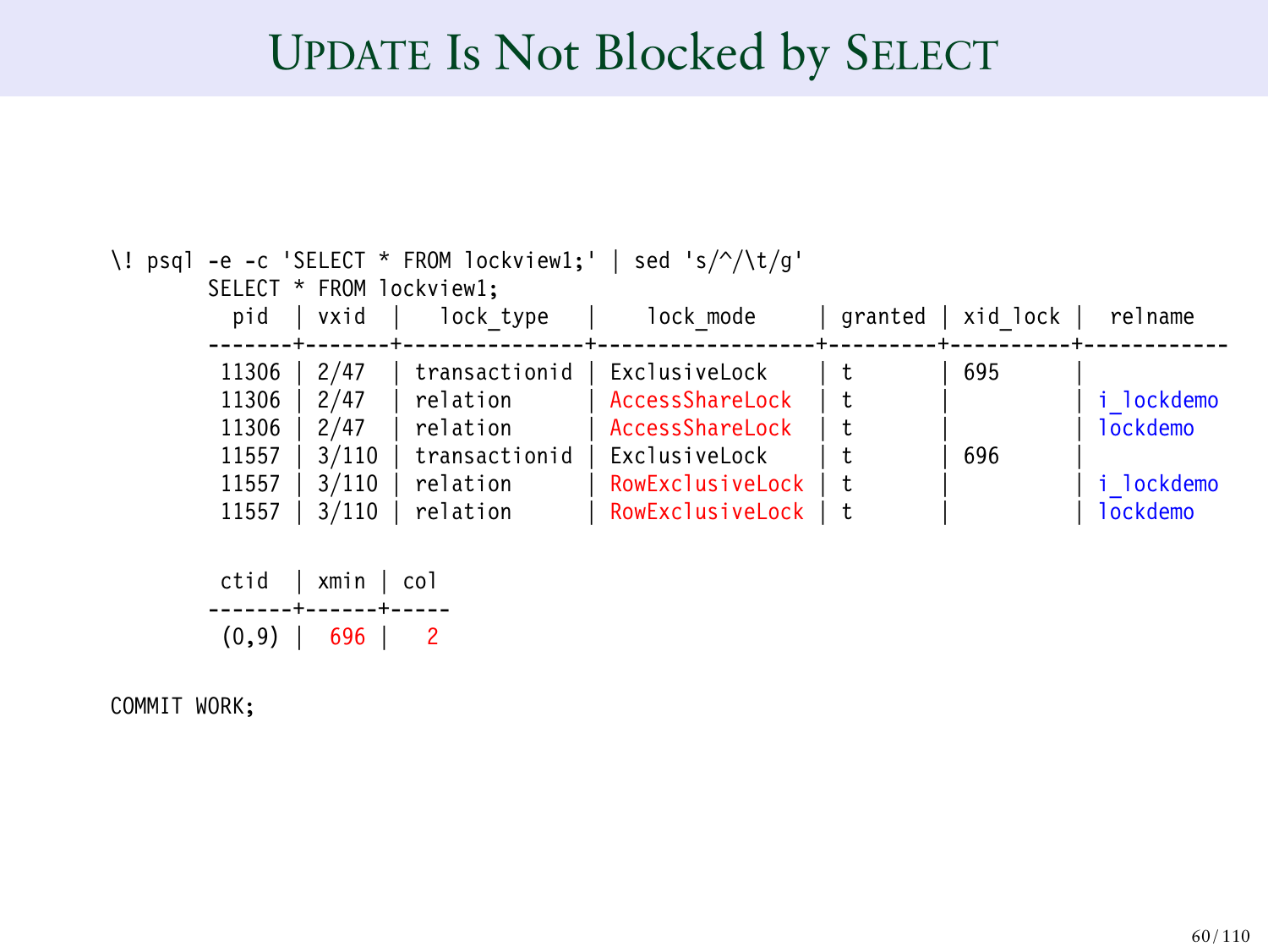## Restore Table *Lockdemo*

DELETE FROM lockdemo;

INSERT INTO lockdemo VALUES (1);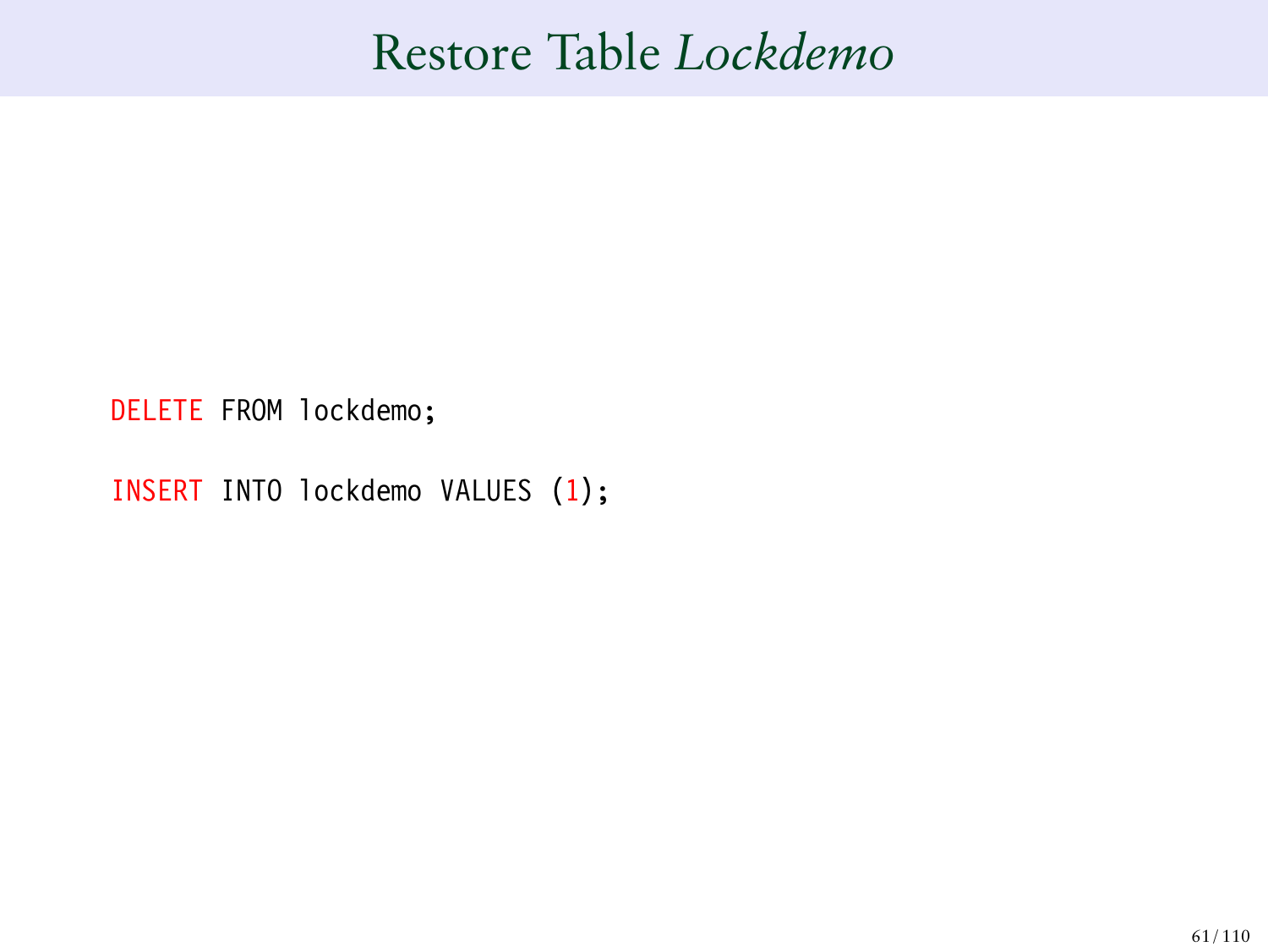```
BEGIN WORK;
```

```
SELECT ctid, xmin, * FROM lockdemo;
 ctid | xmin | col
--------+------+-----
 (0,10) | 698 | 1
```

```
UPDATE lockdemo SET col = 2;
```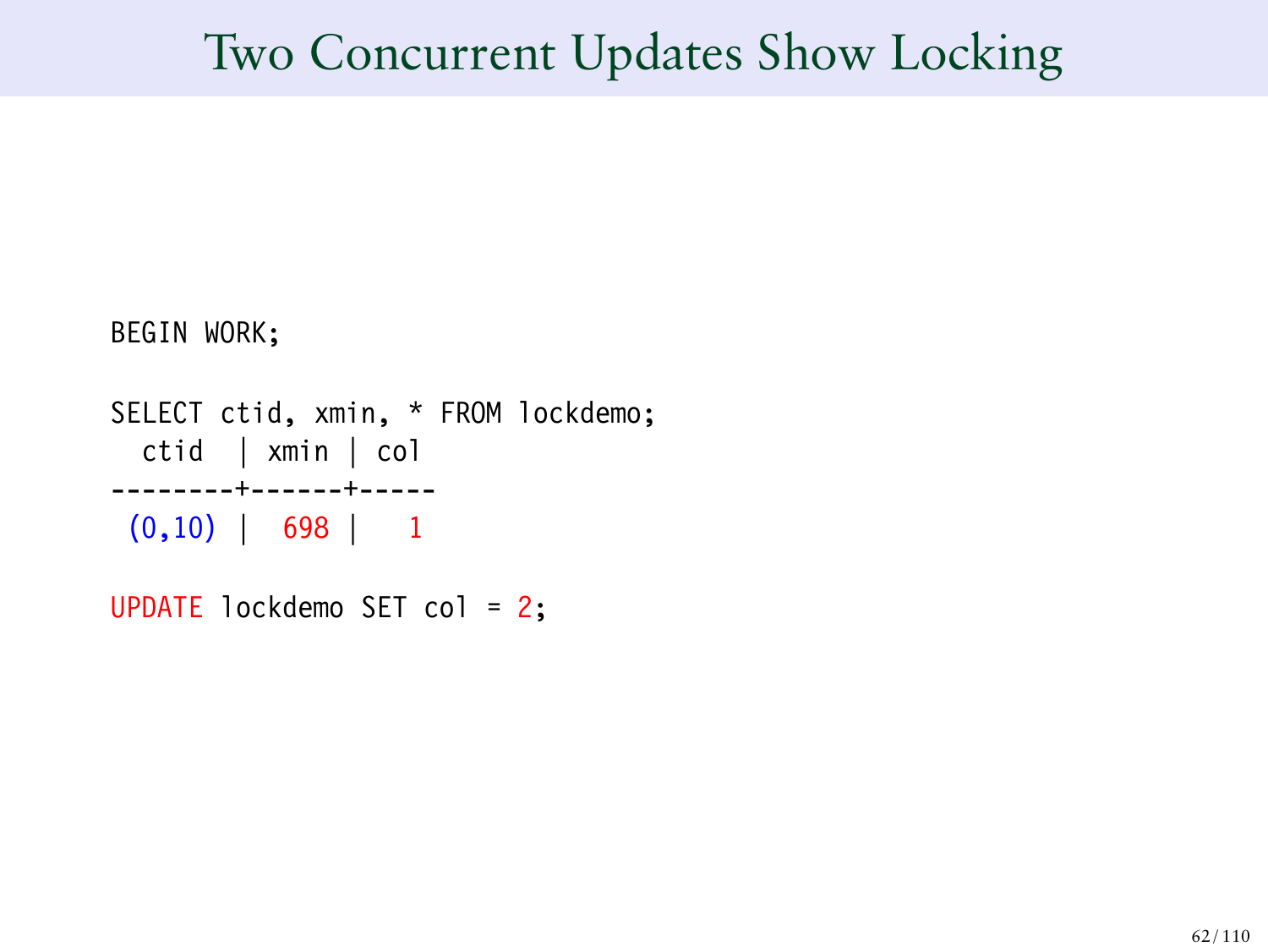```
SELECT ctid, xmin, * FROM lockdemo;
  ctid | xmin | col
--------+------+-----
 (0,11) | 699 | 2
SELECT pg backend pid();
 pg_backend_pid
  ----------------
          11306
SELECT txid current();
 txid_current
--------------
          699
```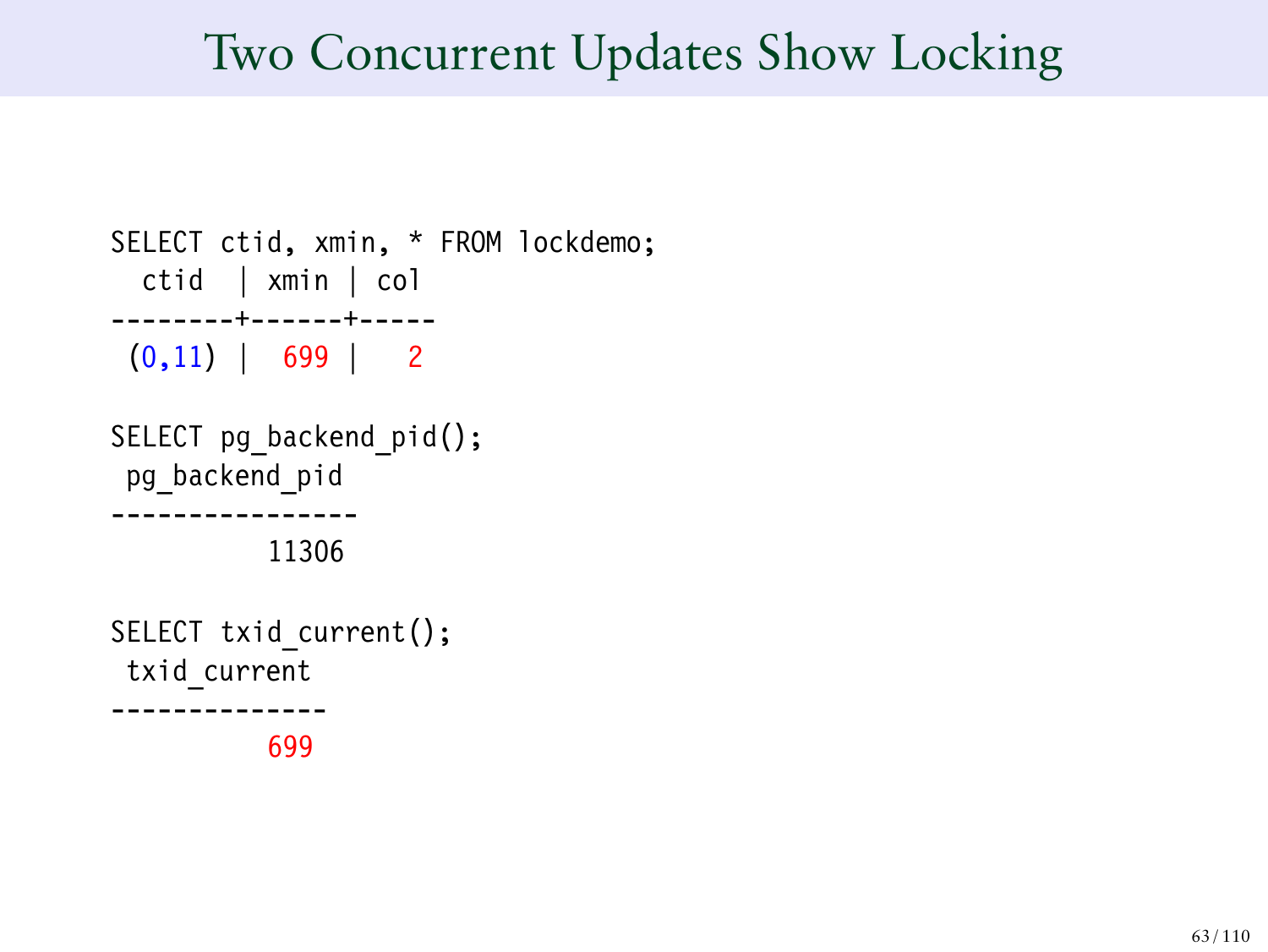\! psql -e -c 'BEGIN WORK; UPDATE lockdemo SET col = 3; SELECT pg sleep(0.300); COMMIT;' | \ sed 's/^/\t/g' &

\! psql -e -c 'SELECT \* FROM lockview1;' | sed 's/^/\t/g' SELECT \* FROM lockview1;

| vxid<br>pid                                                                                                                                                                 | lock type                                                                                                                        | lock mode                                                                                                                                                                          | granted                                            | xid lock          | relname                                                                            |
|-----------------------------------------------------------------------------------------------------------------------------------------------------------------------------|----------------------------------------------------------------------------------------------------------------------------------|------------------------------------------------------------------------------------------------------------------------------------------------------------------------------------|----------------------------------------------------|-------------------|------------------------------------------------------------------------------------|
| 11306<br>2/51<br>11306<br>2/51<br>11306<br>2/51<br>11306<br>2/51<br>11306<br>2/51<br>3/112<br>11575<br>3/112<br>11575<br>11575<br>3/112<br>3/112<br>11575<br>11575<br>3/112 | transactionid<br>relation<br>relation<br>relation<br>relation<br>transactionid<br>relation<br>relation<br>tuple<br>transactionid | ExclusiveLock<br>AccessShareLock<br>AccessShareLock<br>RowExclusiveLock<br>RowExclusiveLock<br>ExclusiveLock<br>RowExclusiveLock<br>RowExclusiveLock<br>ExclusiveLock<br>ShareLock | t.<br>t.<br>t.<br>t.<br>t.<br>t.<br>t.<br>t.<br>t. | 699<br>700<br>699 | lockdemo<br>lockdemo<br>i lockdemo<br>lockdemo<br>lockdemo<br>lockdemo<br>lockdemo |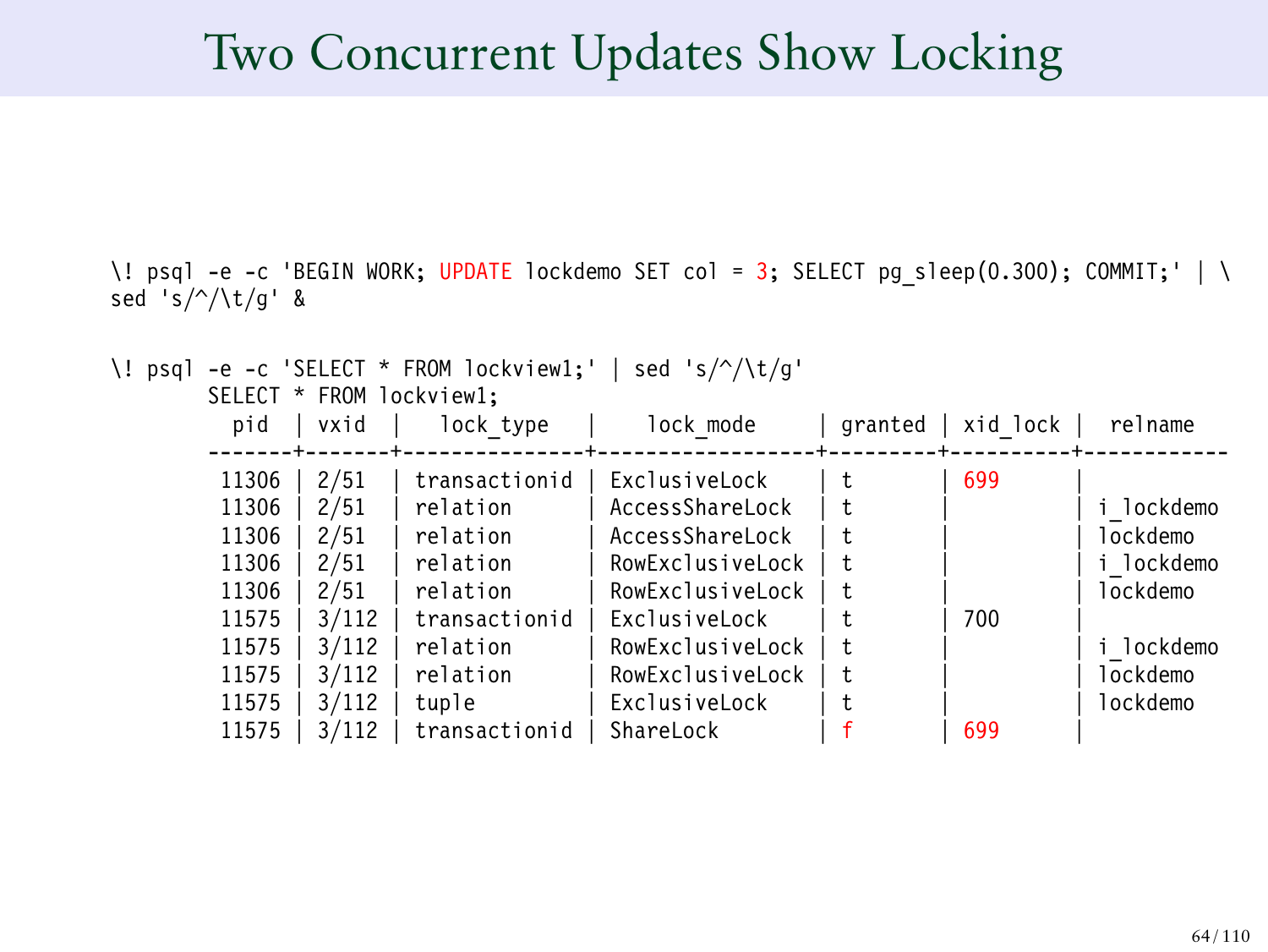| \! psql -e -c 'SELECT * FROM lockview2;'   sed 's/^/\t/q' |       |               |   |    |                                           |  |  |  |
|-----------------------------------------------------------|-------|---------------|---|----|-------------------------------------------|--|--|--|
| SELECT * FROM lockview2;                                  |       |               |   |    |                                           |  |  |  |
| pid                                                       | vxid  | lock type     |   |    | page   tuple   classid   objid   objsubid |  |  |  |
|                                                           |       |               |   |    |                                           |  |  |  |
| 11306                                                     | 2/51  | transactionid |   |    |                                           |  |  |  |
| 11306                                                     | 2/51  | relation      |   |    |                                           |  |  |  |
| 11306                                                     | 2/51  | relation      |   |    |                                           |  |  |  |
| 11306                                                     | 2/51  | relation      |   |    |                                           |  |  |  |
| 11306                                                     | 2/51  | relation      |   |    |                                           |  |  |  |
| 11575                                                     | 3/112 | transactionid |   |    |                                           |  |  |  |
| 11575                                                     | 3/112 | relation      |   |    |                                           |  |  |  |
| 11575                                                     | 3/112 | relation      |   |    |                                           |  |  |  |
| 11575                                                     | 3/112 | tuple         | 0 | 10 |                                           |  |  |  |
| 11575                                                     | 3/112 | transactionid |   |    |                                           |  |  |  |

COMMIT;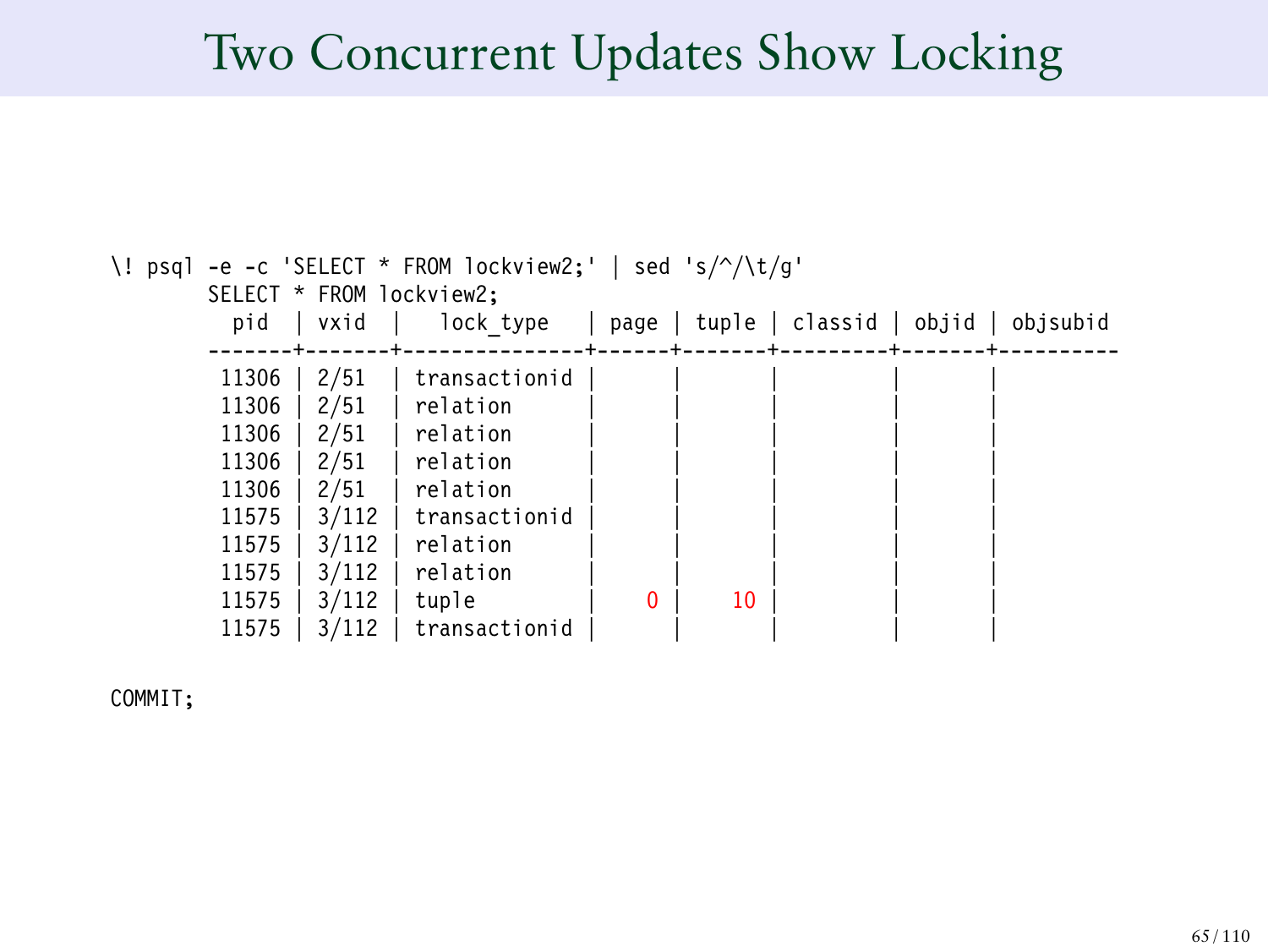```
\! psql -e -c 'SELECT * FROM lockview1;' | sed 's/^/\t/g'
        SELECT * FROM lockview1;<br>pid | vxid | lock type
           pid | vxid | lock_type | lock_mode | granted | xid_lock | relname
         -------+-------+---------------+------------------+---------+----------+------------
         11575 | 3/112 | transactionid | ExclusiveLock | t | 700<br>11575 | 3/112 | relation | RowExclusiveLock | t |
         11575 | 3/112 | relation | RowExclusiveLock | t | | i_lockdemo
                                            RowExclusiveLock | t
```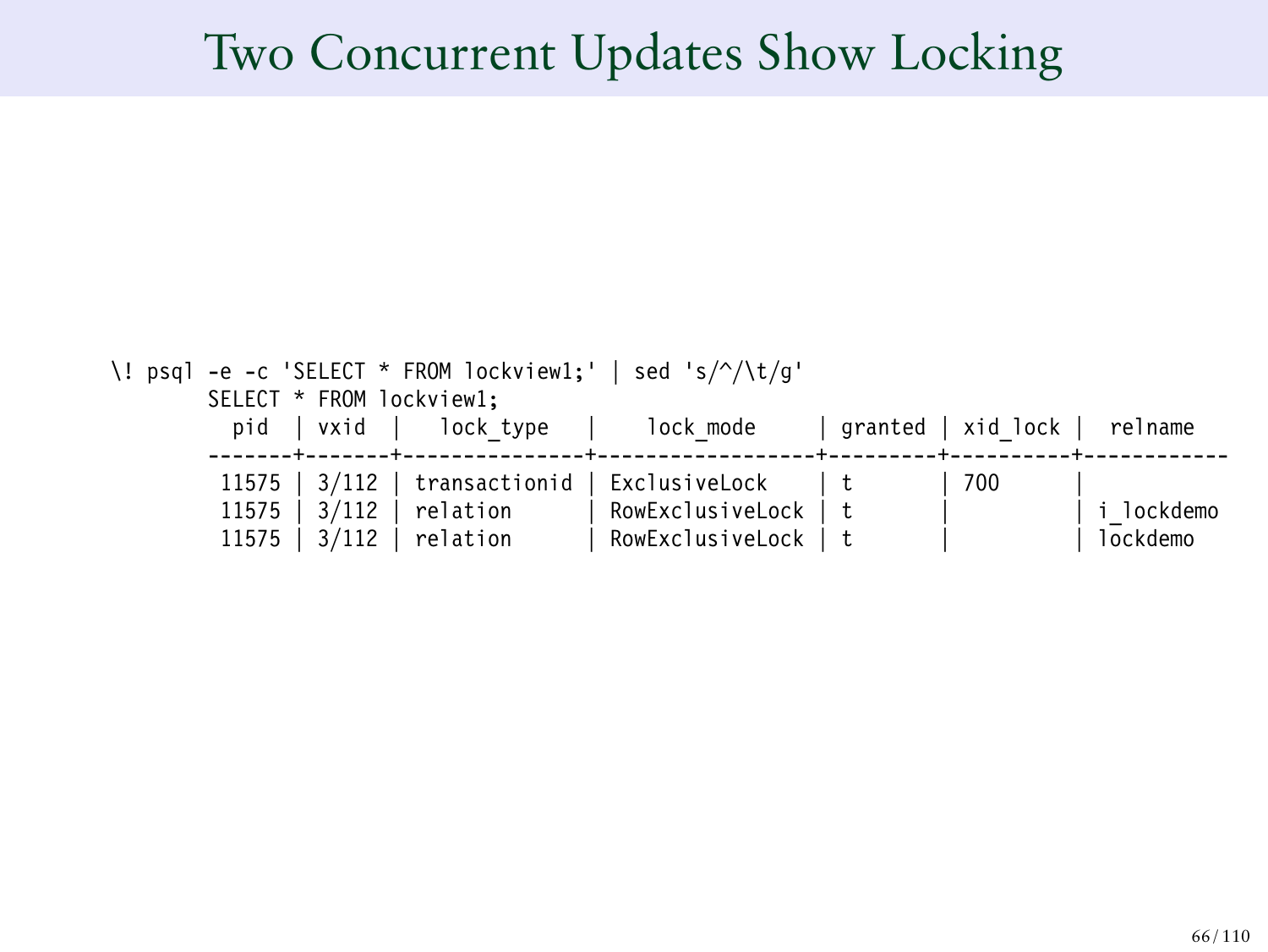```
CREATE VIEW lockinfo_hierarchy AS
       WITH RECURSIVE lockinfol AS (
                SELECT pid, vxid, granted, xid lock, lock type, relname, page, tuple
                FROM lockview
                WHERE xid lock IS NOT NULL AND
                      relname IS NULL AND
                      granted
               UNION ALL
                SELECT lockview.pid, lockview.vxid, lockview.granted, lockview.xid lock,
                        lockview.lock type, lockview.relname, lockview.page, lockview.tuple
                FROM lockinfo1 JOIN lockview ON (lockinfo1.xid lock = lockview.xid lock)
                WHERE lockview.xid lock IS NOT NULL AND
                      lockview.relname IS NULL AND
                      NOT lockview.granted AND
                      lockinfo1.granted),
```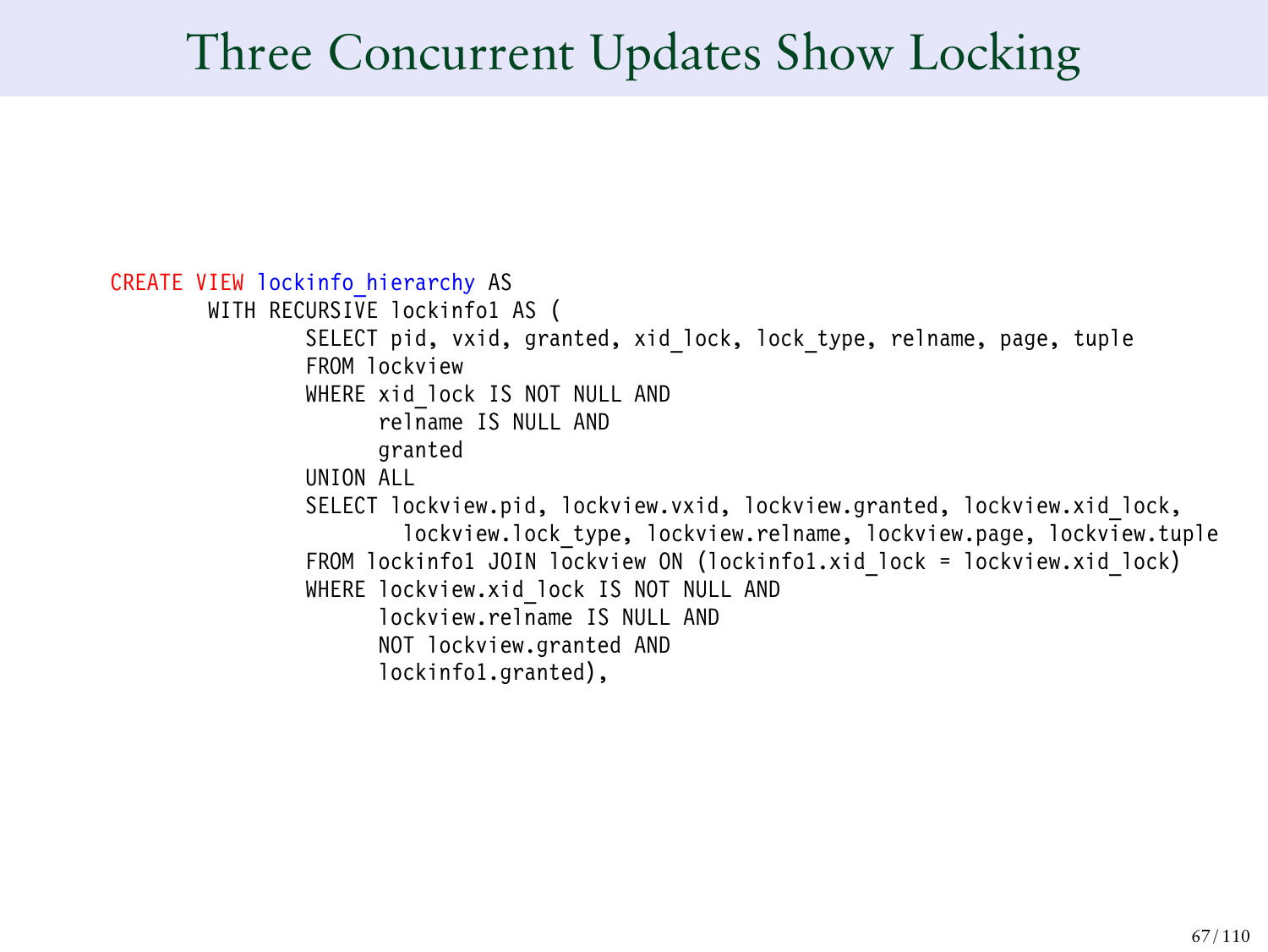```
lockinfo2 AS (
        SELECT pid, vxid, granted, xid lock, lock type, relname, page, tuple
        FROM lockview
        WHERE lock type = 'tuple' AND
              granted
        UNION ALL
        SELECT lockview.pid, lockview.vxid, lockview.granted, lockview.xid_lock,
                lockview.lock type, lockview.relname, lockview.page. lockview.tuple
        FROM lockinfo2 JOIN lockview ON (
                lockinfo2.lock_type = lockview.lock_type AND
                lockinfo2.relname = lockview.relname AND
                lockinfo2.page = lockview.page AND
                lockinfo2.tuple = lockview.tuple)
        WHERE lockview.lock type = 'tuple' AND
              NOT lockview.granted AND
              lockinfo2.granted
)
SELECT * FROM lockinfo1
UNION ALL
SELECT * FROM lockinfo2;
```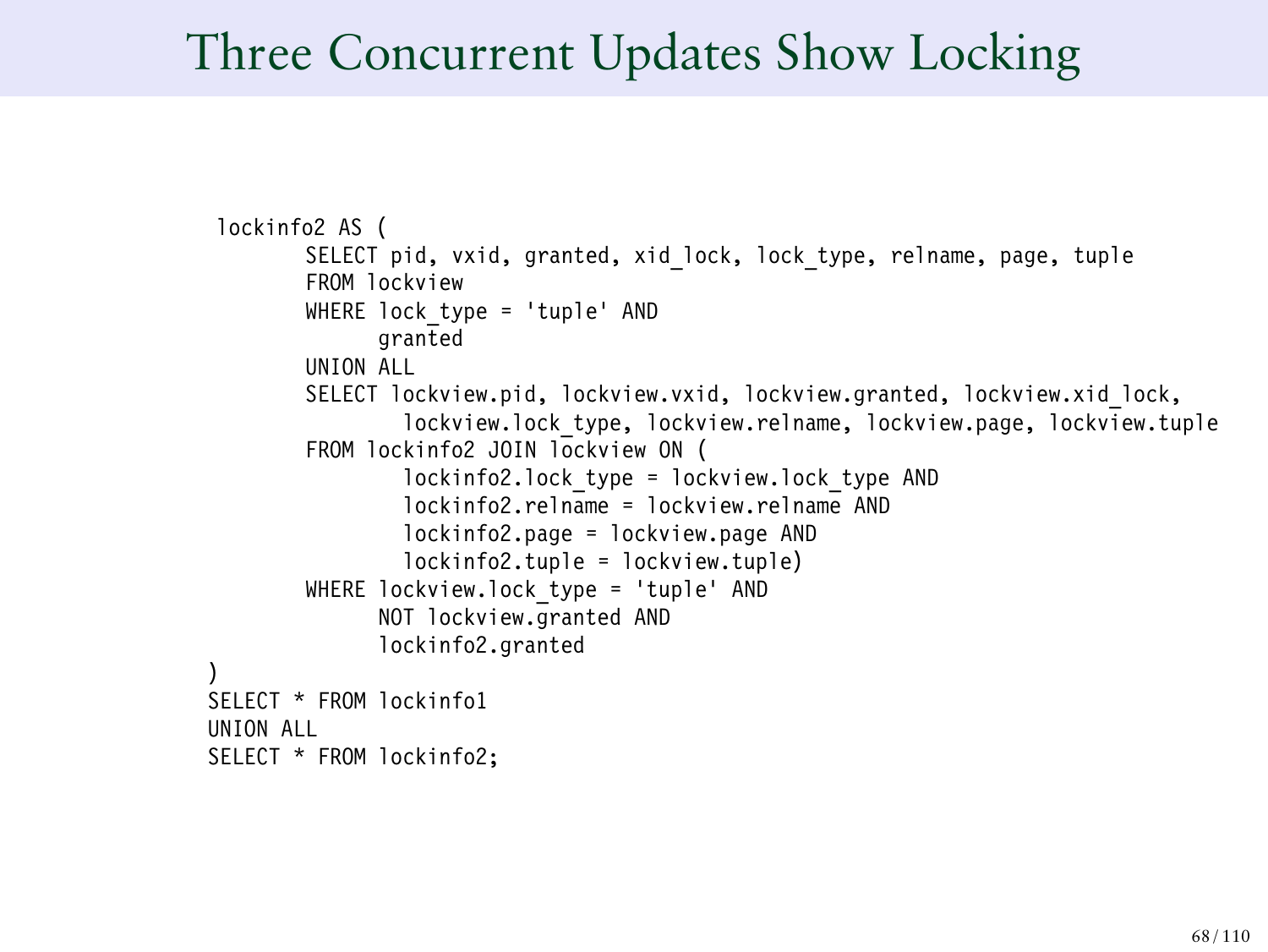```
BEGIN WORK;
```

```
SELECT ctid, xmin, * FROM lockdemo;
 ctid | xmin | col
--------+------+-----
 (0,12) | 700 | 3
```
UPDATE lockdemo SET col = 4;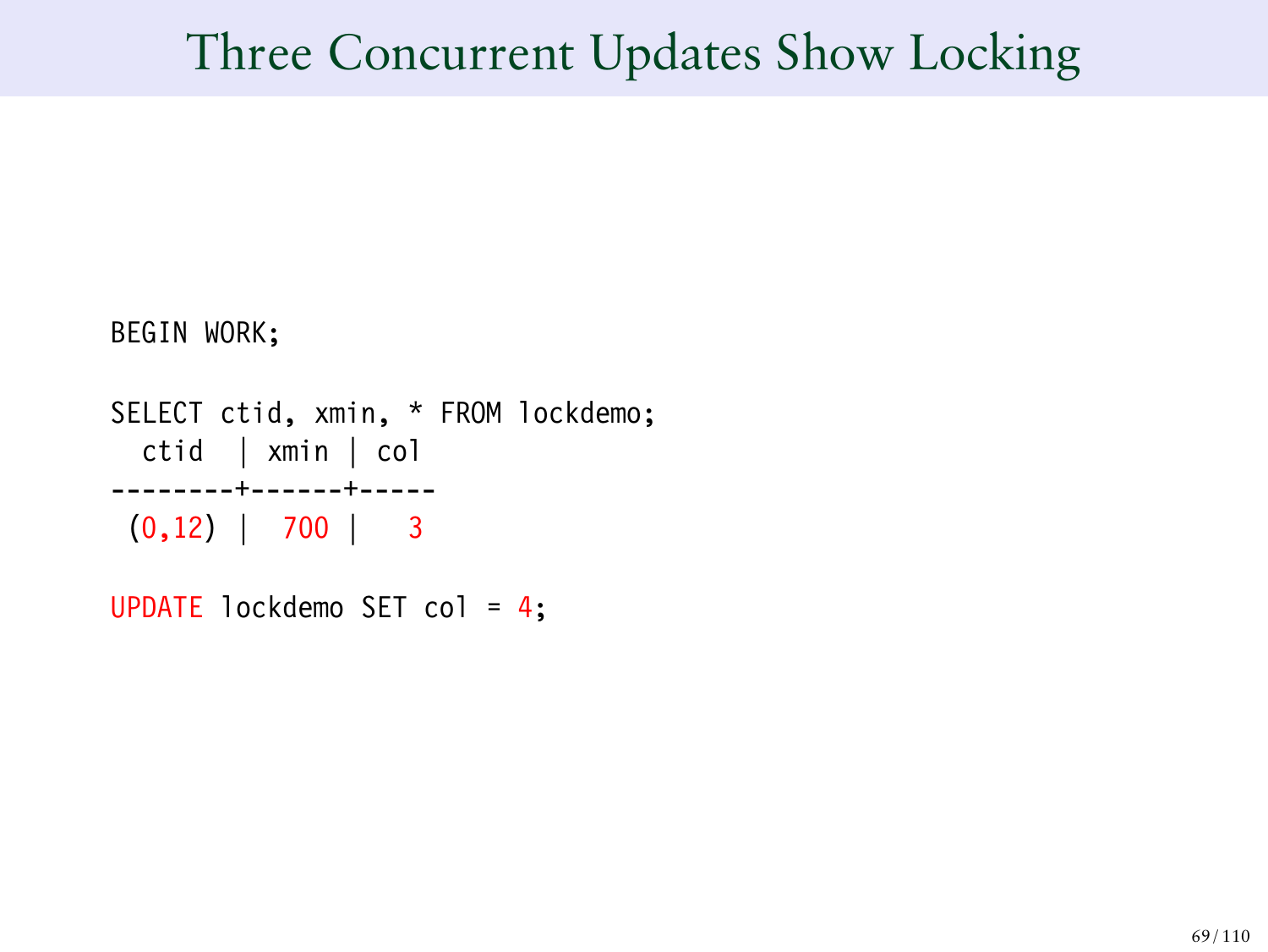```
SELECT ctid, xmin, * FROM lockdemo;
 ctid | xmin | col
--------+------+-----
 (0,13) | 702 | 4
SELECT pg backend pid();
pg_backend_pid
 ----------------
          11306
SELECT txid current();
txid_current
--------------
          702
```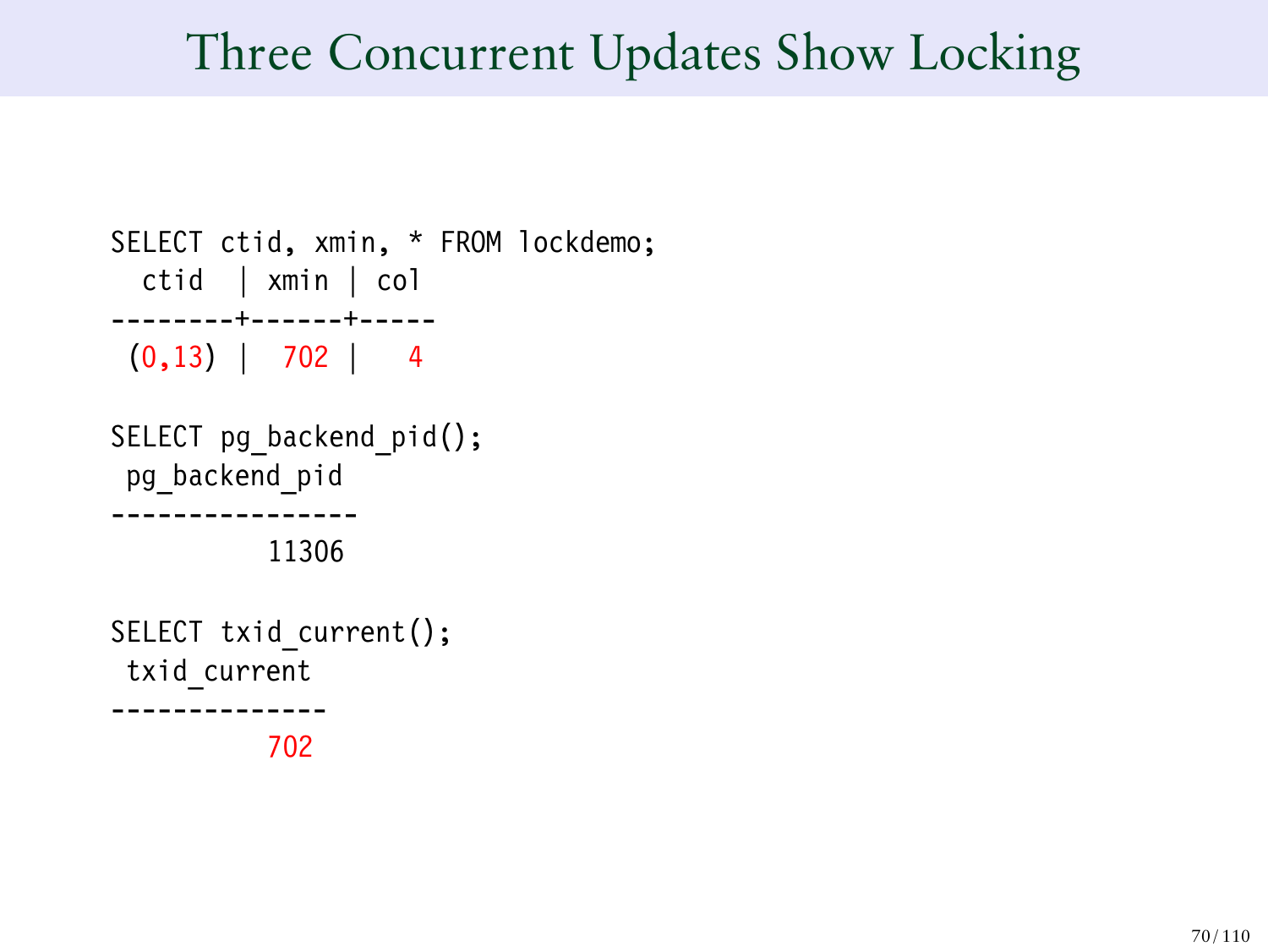\! psql -e -c 'BEGIN WORK; UPDATE lockdemo SET col = 5; SELECT pg sleep(0.300); COMMIT;' | \ sed 's/^/\t/g' & \! psql -e -c 'BEGIN WORK; UPDATE lockdemo SET col = 6; SELECT pg sleep(0.300); COMMIT;' | \ sed 's/^/\t/g' & \! psql -e -c 'BEGIN WORK; UPDATE lockdemo SET col = 7; SELECT pg sleep(0.300); COMMIT;' | \ sed 's/^/\t/g' &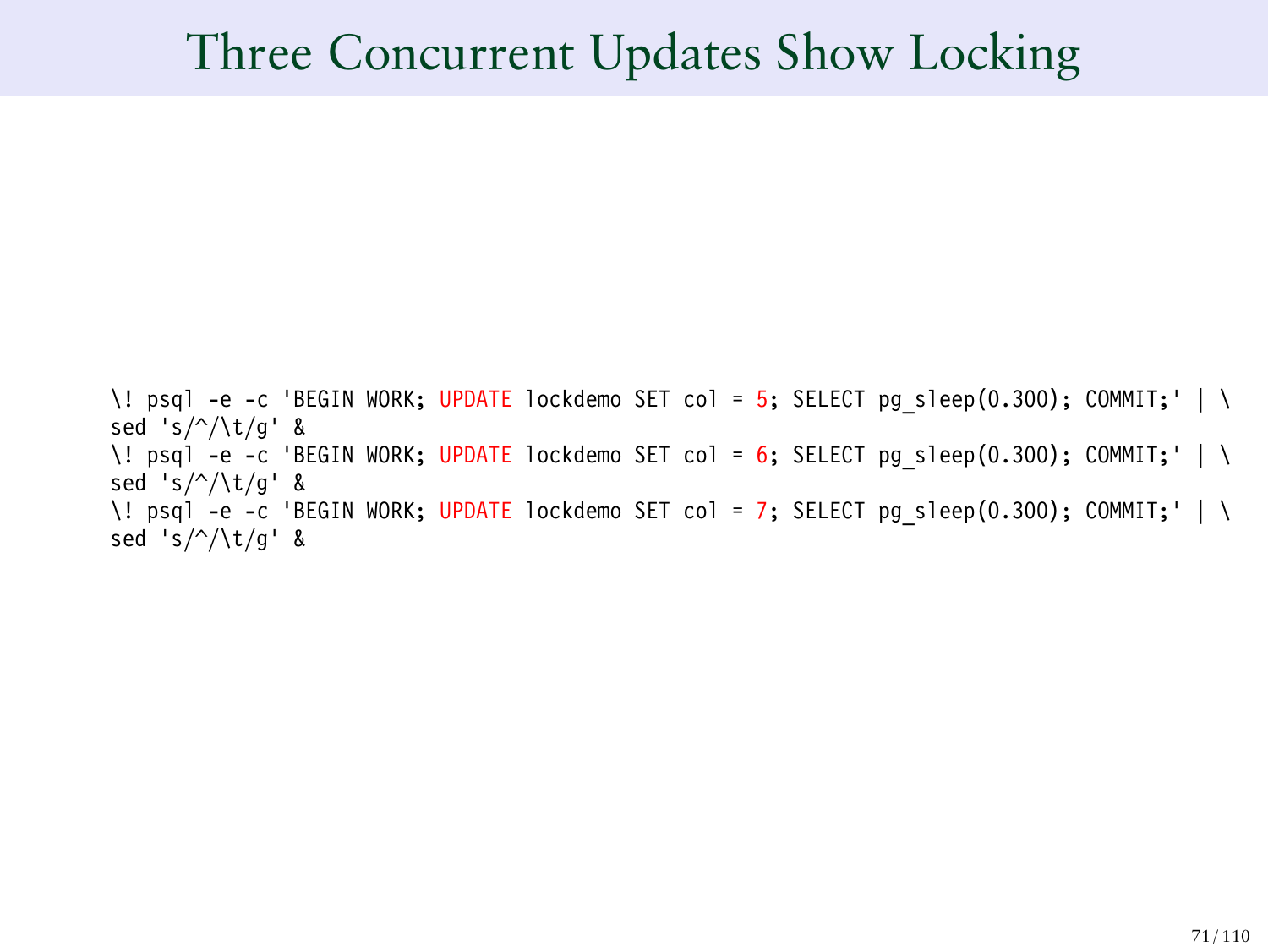|  | FROM lockview1;<br>SELECT<br>$\ast$ |       |               |                  |         |          |            |  |  |
|--|-------------------------------------|-------|---------------|------------------|---------|----------|------------|--|--|
|  | pid                                 | vxid  | lock type     | lock mode        | granted | xid lock | relname    |  |  |
|  |                                     |       |               |                  |         |          |            |  |  |
|  | 11306                               | 2/54  | transactionid | ExclusiveLock    | t       | 702      |            |  |  |
|  | 11306                               | 2/54  | relation      | AccessShareLock  | t       |          | i lockdemo |  |  |
|  | 11306                               | 2/54  | relation      | AccessShareLock  | t.      |          | lockdemo   |  |  |
|  | 11306                               | 2/54  | relation      | RowExclusiveLock | t       |          | i lockdemo |  |  |
|  | 11306                               | 2/54  | relation      | RowExclusiveLock | t       |          | lockdemo   |  |  |
|  | 11596                               | 3/114 | transactionid | ExclusiveLock    | t.      | 703      |            |  |  |
|  | 11596                               | 3/114 | relation      | RowExclusiveLock | t       |          | i lockdemo |  |  |
|  | 11596                               | 3/114 | relation      | RowExclusiveLock | t       |          | lockdemo   |  |  |
|  | 11596                               | 3/114 | tuple         | ExclusiveLock    | t.      |          | lockdemo   |  |  |
|  | 11596                               | 3/114 | transactionid | ShareLock        |         | 702      |            |  |  |
|  | 11600                               | 4/14  | transactionid | ExclusiveLock    |         | 704      |            |  |  |
|  | 11600                               | 4/14  | relation      | RowExclusiveLock | t       |          | i lockdemo |  |  |
|  | 11600                               | 4/14  | relation      | RowExclusiveLock | t       |          | lockdemo   |  |  |
|  | 11600                               | 4/14  | tuple         | ExclusiveLock    |         |          | lockdemo   |  |  |
|  | 11604                               | 5/2   | transactionid | ExclusiveLock    | t.      | 705      |            |  |  |
|  | 11604                               | 5/2   | relation      | RowExclusiveLock | t       |          | i lockdemo |  |  |
|  | 11604                               | 5/2   | relation      | RowExclusiveLock | t       |          | lockdemo   |  |  |
|  | 11604                               | 5/2   | tuple         | ExclusiveLock    |         |          | lockdemo   |  |  |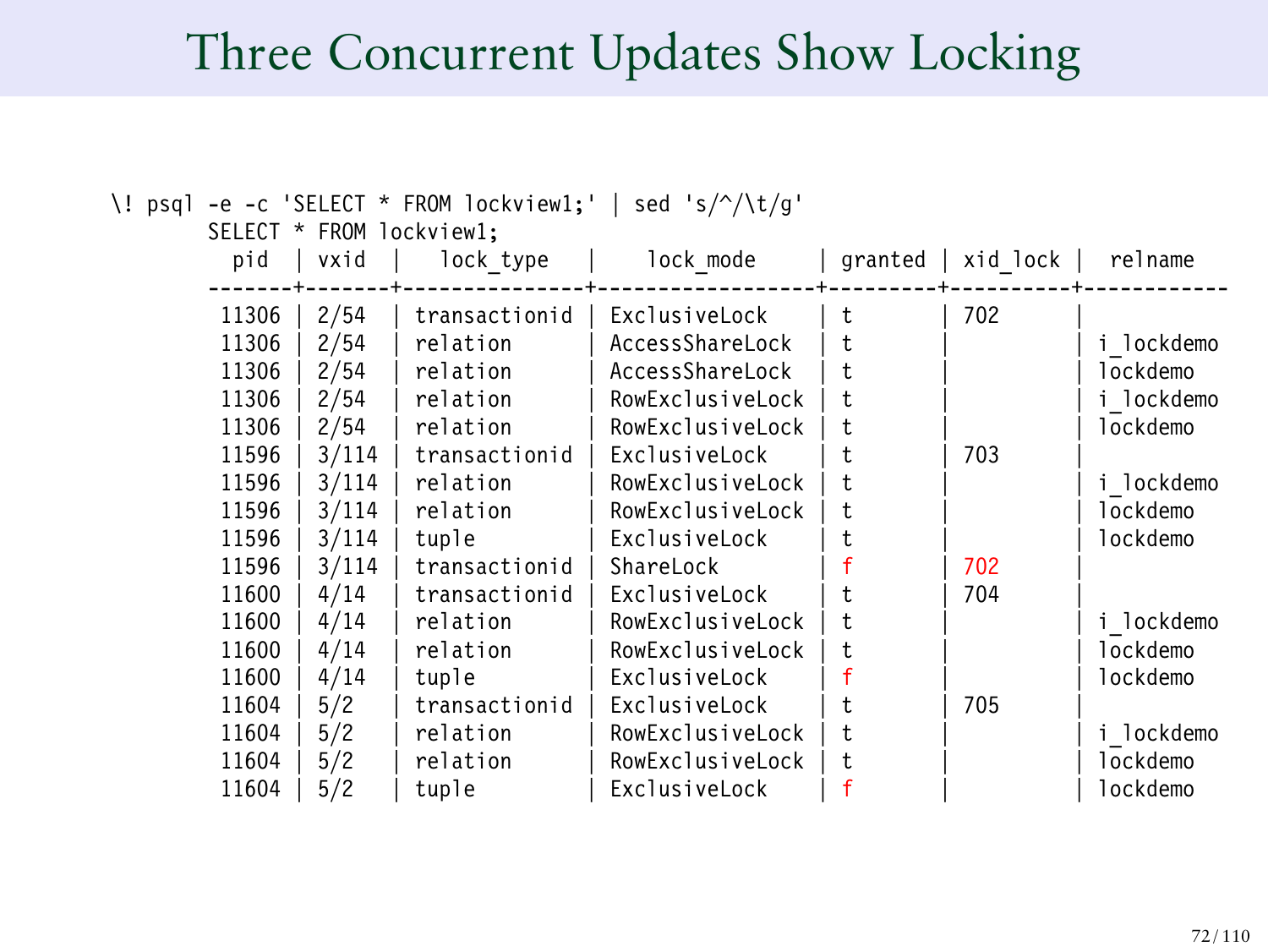## Three Concurrent Updates Show Locking

| $-e$ -c 'SELECT * FROM lockview2;'   sed 's/^/\t/q'<br>\! psql |       |                          |          |    |                                           |  |  |
|----------------------------------------------------------------|-------|--------------------------|----------|----|-------------------------------------------|--|--|
|                                                                |       | SELECT * FROM lockview2; |          |    |                                           |  |  |
| pid                                                            | vxid  | lock type                |          |    | page   tuple   classid   objid   objsubid |  |  |
|                                                                |       |                          |          |    |                                           |  |  |
| 11306                                                          | 2/54  | transactionid            |          |    |                                           |  |  |
| 11306                                                          | 2/54  | relation                 |          |    |                                           |  |  |
| 11306                                                          | 2/54  | relation                 |          |    |                                           |  |  |
| 11306                                                          | 2/54  | relation                 |          |    |                                           |  |  |
| 11306                                                          | 2/54  | relation                 |          |    |                                           |  |  |
| 11596                                                          | 3/114 | transactionid            |          |    |                                           |  |  |
| 11596                                                          | 3/114 | relation                 |          |    |                                           |  |  |
| 11596                                                          | 3/114 | relation                 |          |    |                                           |  |  |
| 11596                                                          | 3/114 | tuple                    | $\Omega$ | 12 |                                           |  |  |
| 11596                                                          | 3/114 | transactionid            |          |    |                                           |  |  |
| 11600                                                          | 4/14  | transactionid            |          |    |                                           |  |  |
| 11600                                                          | 4/14  | relation                 |          |    |                                           |  |  |
| 11600                                                          | 4/14  | relation                 |          |    |                                           |  |  |
| 11600                                                          | 4/14  | tuple                    | $\Omega$ | 12 |                                           |  |  |
| 11604                                                          | 5/2   | transactionid            |          |    |                                           |  |  |
| 11604                                                          | 5/2   | relation                 |          |    |                                           |  |  |
| 11604                                                          | 5/2   | relation                 |          |    |                                           |  |  |
| 11604                                                          | 5/2   | tuple                    | 0        | 12 |                                           |  |  |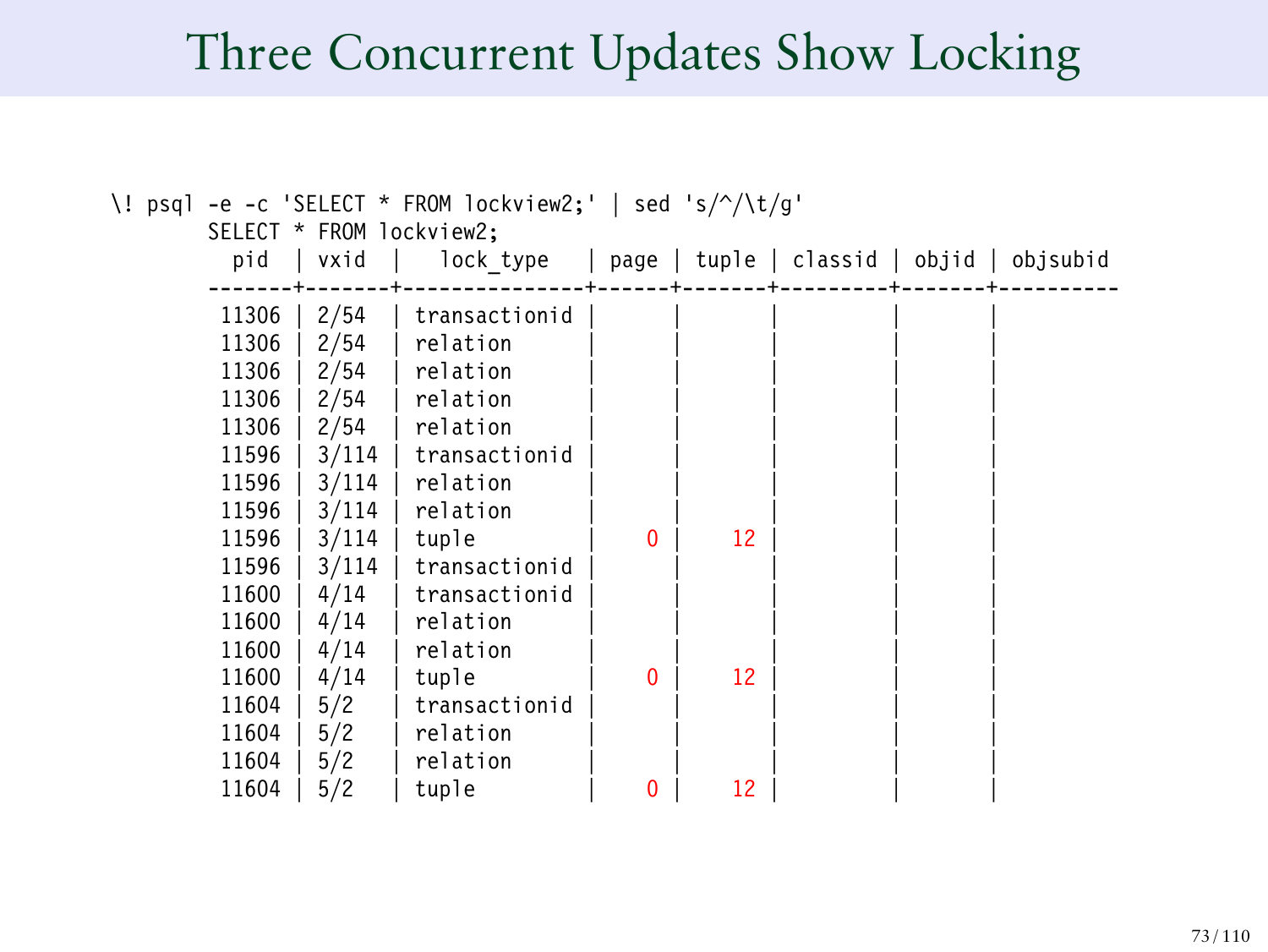## Three Concurrent Updates Show Locking

| \! psql | -e -c 'SELECT * FROM lockinfo hierarchy; '   sed 's/ $\sqrt{\frac{t}{g}}$ |       |    |                    |               |          |          |       |  |
|---------|---------------------------------------------------------------------------|-------|----|--------------------|---------------|----------|----------|-------|--|
|         | SELECT * FROM lockinfo hierarchy;                                         |       |    |                    |               |          |          |       |  |
|         | pid                                                                       | vxid  |    | granted   xid lock | lock type     | relname  | page     | tuple |  |
|         |                                                                           |       |    |                    |               |          |          |       |  |
|         | 11306                                                                     | 2/54  | t. | 702                | transactionid |          |          |       |  |
|         | 11596                                                                     | 3/114 | t  | 703                | transactionid |          |          |       |  |
|         | 11600                                                                     | 4/14  | t. | 704                | transactionid |          |          |       |  |
|         | 11604                                                                     | 5/2   |    | 705                | transactionid |          |          |       |  |
|         | 11596                                                                     | 3/114 |    | 702                | transactionid |          |          |       |  |
|         | 11596                                                                     | 3/114 | t. |                    | tuple         | lockdemo | $\Omega$ | 12    |  |
|         | 11600                                                                     | 4/14  |    |                    | tuple         | lockdemo | 0        | 12    |  |
|         | 11604                                                                     | 5/2   |    |                    | tuple         | lockdemo | n        | 12    |  |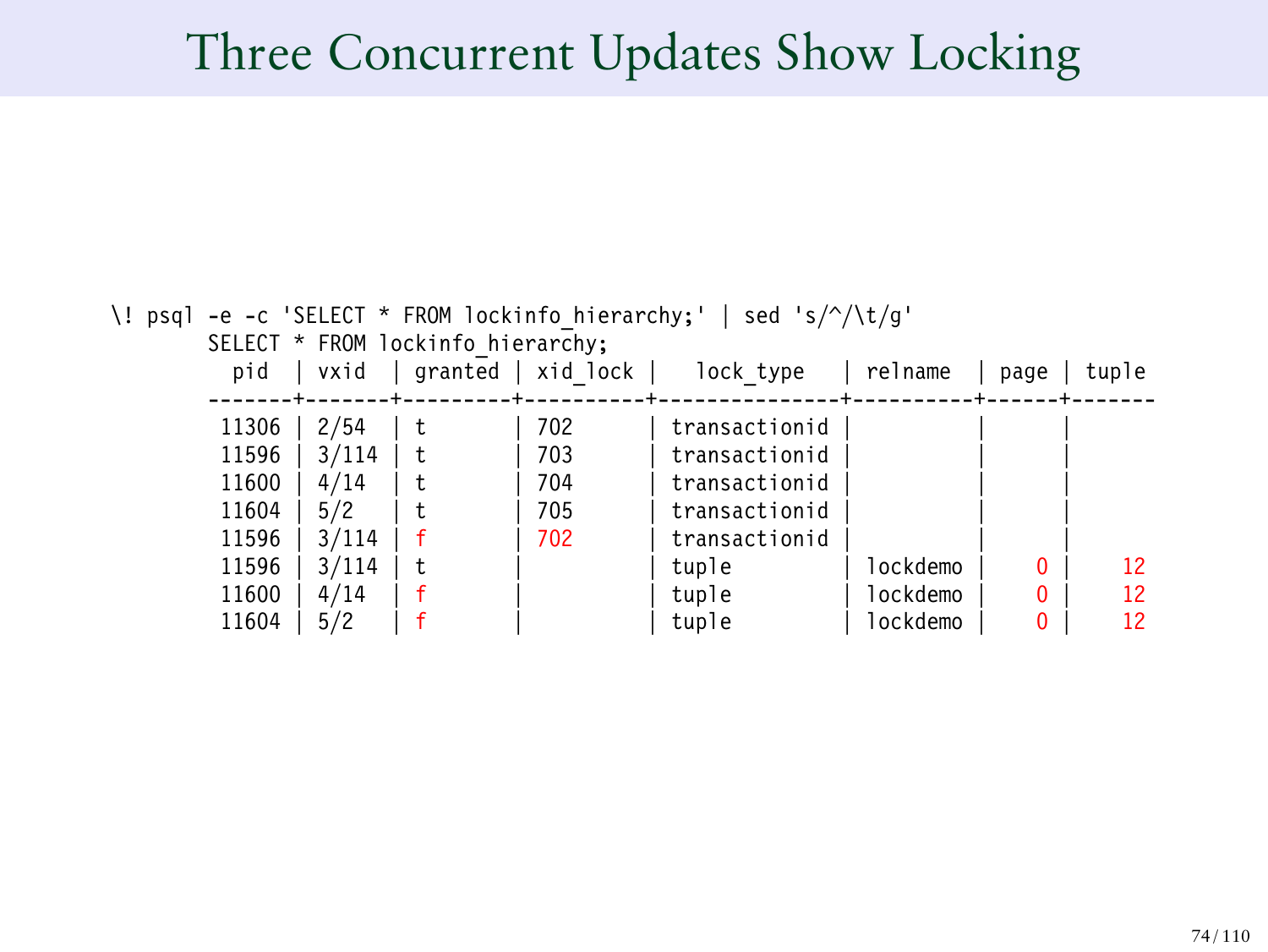# Three Concurrent Updates Show Locking

| \! | psql -e -c 'SELECT * FROM lockview1;'<br>sed 's/ $\sqrt{\t1/g'}$ |       |                          |                  |         |          |            |
|----|------------------------------------------------------------------|-------|--------------------------|------------------|---------|----------|------------|
|    |                                                                  |       | SELECT * FROM lockview1: |                  |         |          |            |
|    | pid                                                              | vxid  | lock type                | lock mode        | granted | xid lock | relname    |
|    |                                                                  |       |                          |                  |         |          |            |
|    | 11596                                                            | 3/114 | transactionid            | ExclusiveLock    | t.      | 703      |            |
|    | 11596                                                            | 3/114 | relation                 | RowExclusiveLock |         |          | i lockdemo |
|    | 11596                                                            | 3/114 | relation                 | RowExclusiveLock |         |          | lockdemo   |
|    | 11600                                                            | 4/14  | transactionid            | ExclusiveLock    |         | 704      |            |
|    | 11600                                                            | 4/14  | relation                 | RowExclusiveLock |         |          | lockdemo   |
|    | 11600                                                            | 4/14  | relation                 | RowExclusiveLock |         |          | lockdemo   |
|    | 11600                                                            | 4/14  | transactionid            | ShareLock        |         | 703      |            |
|    | 11604                                                            | 5/2   | transactionid            | ExclusiveLock    |         | 705      |            |
|    | 11604                                                            | 5/2   | relation                 | RowExclusiveLock |         |          | lockdemo   |
|    | 11604                                                            | 5/2   | relation                 | RowExclusiveLock |         |          | lockdemo   |
|    | 11604                                                            | 5/2   | transactionid            | ShareLock        |         | 703      |            |
|    |                                                                  |       |                          |                  |         |          |            |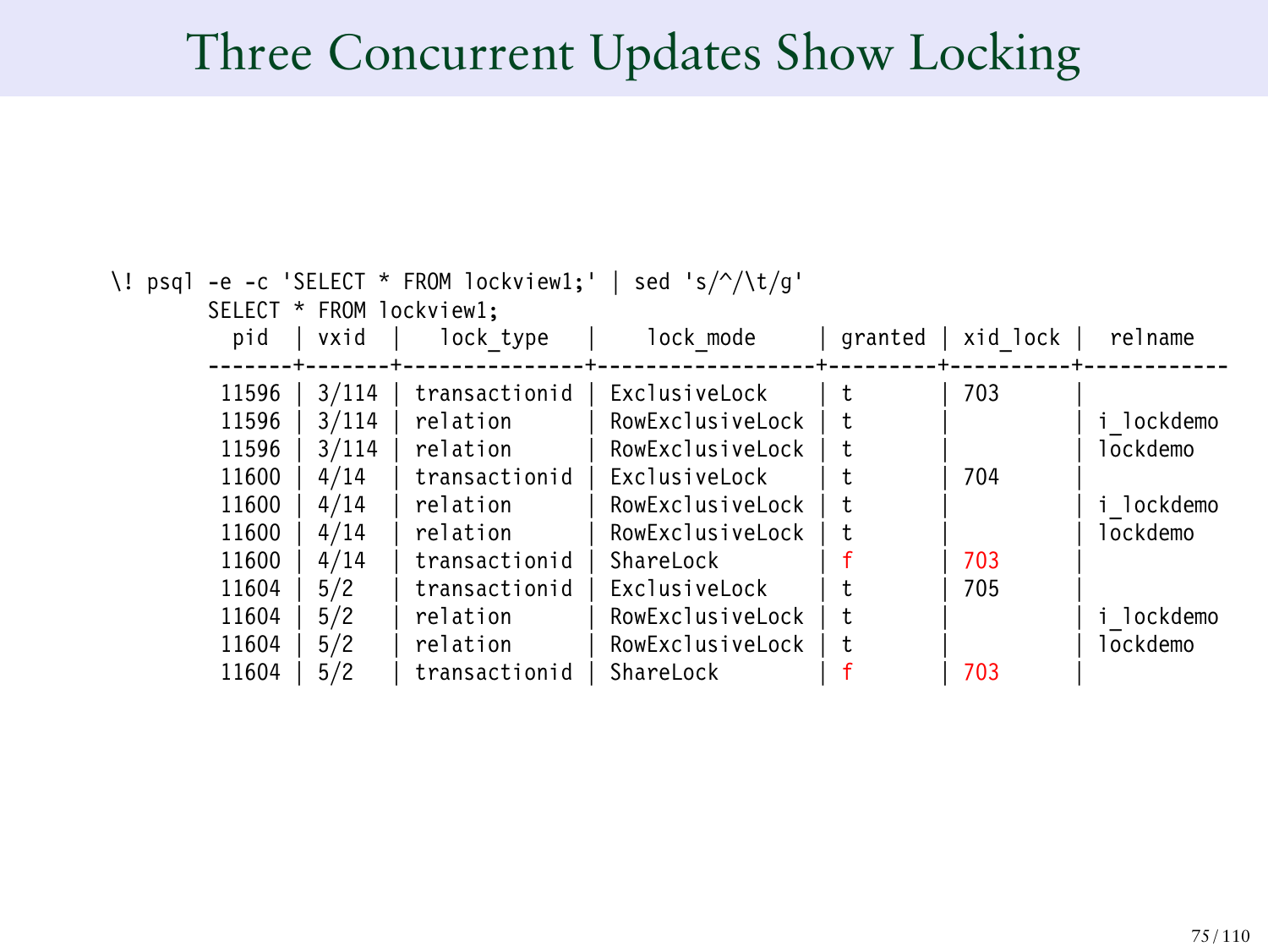DELETE FROM lockdemo;

INSERT INTO lockdemo VALUES (50), (80);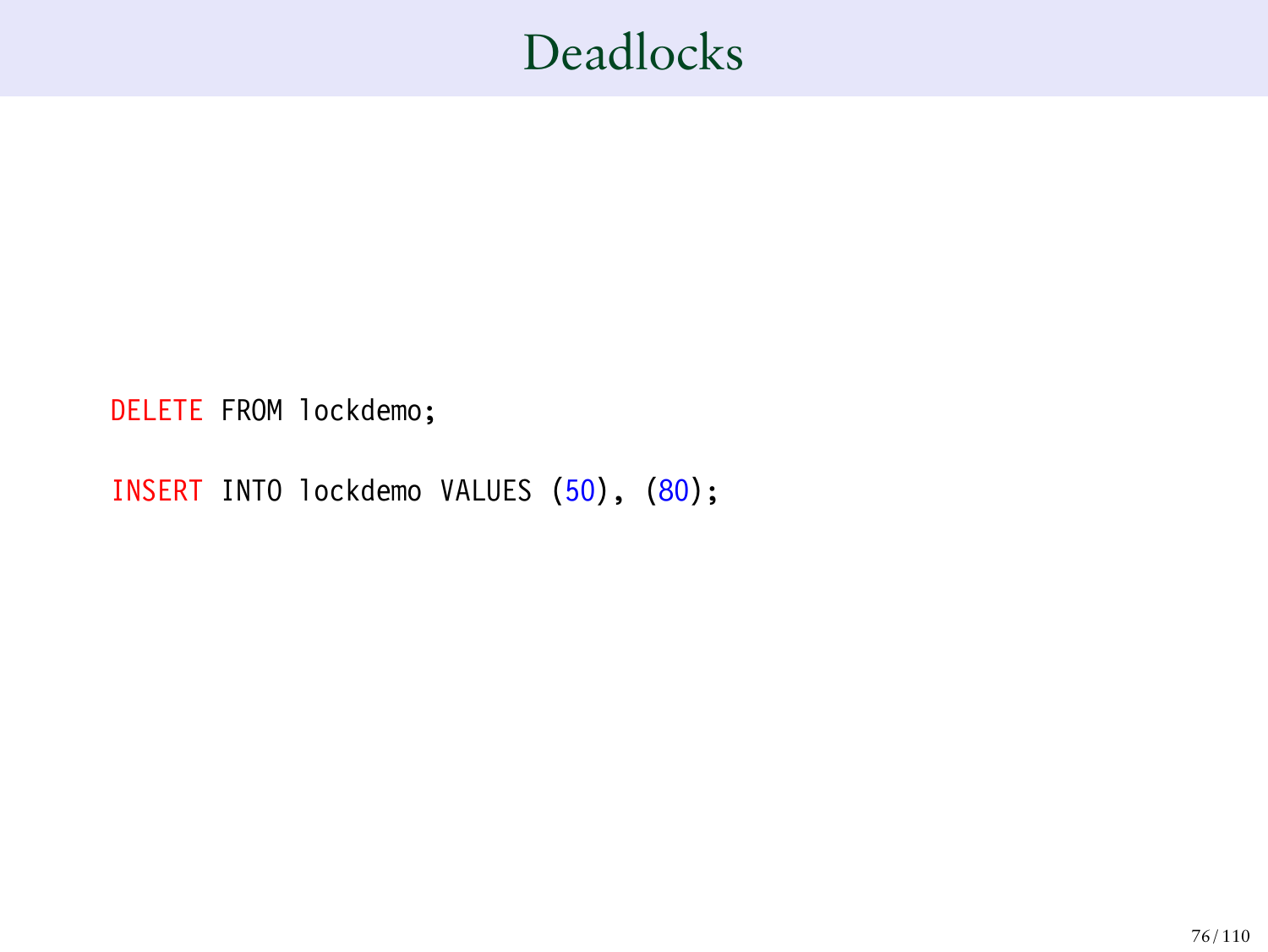```
BEGIN WORK;
UPDATE lockdemo SET col = 50 WHERE col = 50;
SELECT pg_backend_pid();
 pg backend pid
   ----------------
           11306
SELECT txid current();
 txid_current
 --------------
           710
```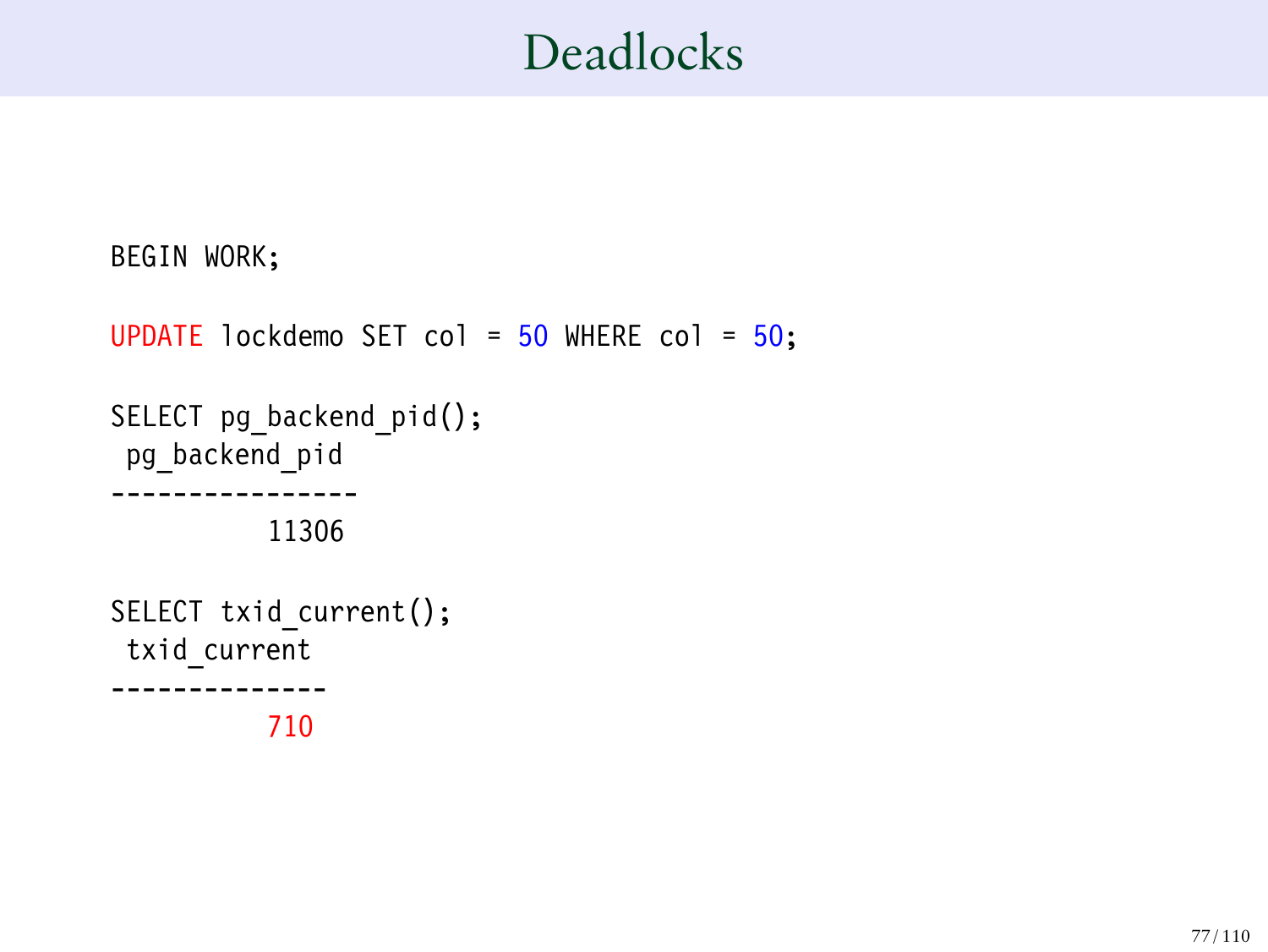\! psql -e -c 'BEGIN WORK; UPDATE lockdemo SET col = 81 WHERE col = 80; \ UPDATE lockdemo SET col = 51 WHERE col = 50; COMMIT; ' | sed 's/ $\sqrt{\t1/2}$ ' &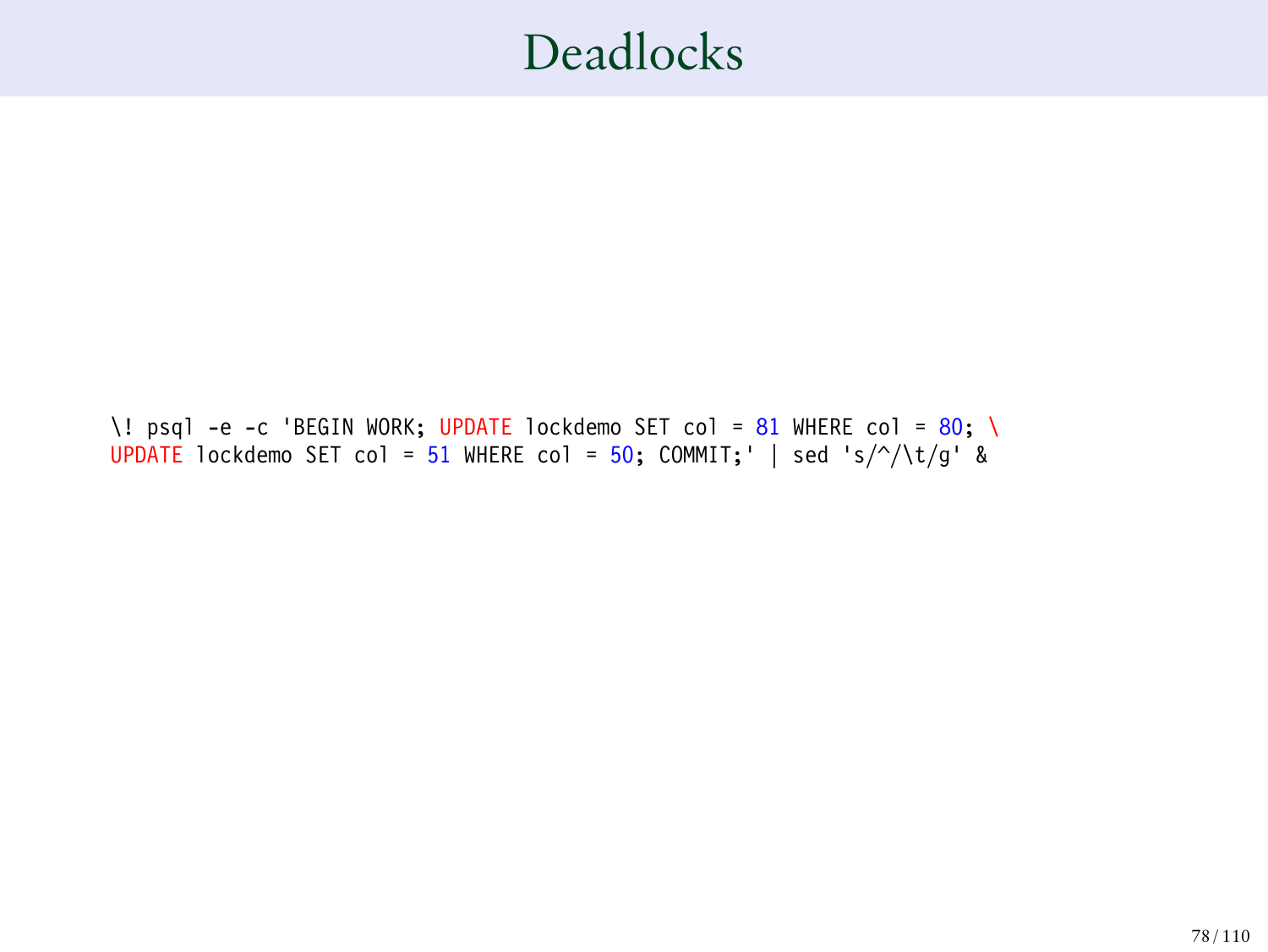| psql | sed 's/ $\frac{\gamma}{\tau}$<br>-e -c 'SELECT * FROM lockview1;'<br>SELECT * FROM lockview1; |       |               |                  |         |          |          |  |
|------|-----------------------------------------------------------------------------------------------|-------|---------------|------------------|---------|----------|----------|--|
|      | pid                                                                                           | vxid  | lock type     | lock mode        | granted | xid lock | relname  |  |
|      | 11306                                                                                         | 2/61  | transactionid | ExclusiveLock    |         | 710      |          |  |
|      | 11306                                                                                         | 2/61  | relation      | RowExclusiveLock |         |          | lockdemo |  |
|      | 11306                                                                                         | 2/61  | relation      | RowExclusiveLock |         |          | lockdemo |  |
|      | 11642                                                                                         | 3/116 | transactionid | ExclusiveLock    |         | 711      |          |  |
|      | 11642                                                                                         | 3/116 | relation      | RowExclusiveLock |         |          | lockdemo |  |
|      | 11642                                                                                         | 3/116 | relation      | RowExclusiveLock |         |          | lockdemo |  |
|      | 11642                                                                                         | 3/116 | tuple         | ExclusiveLock    |         |          | lockdemo |  |
|      | 11642                                                                                         | 3/116 | transactionid | ShareLock        |         | 710      |          |  |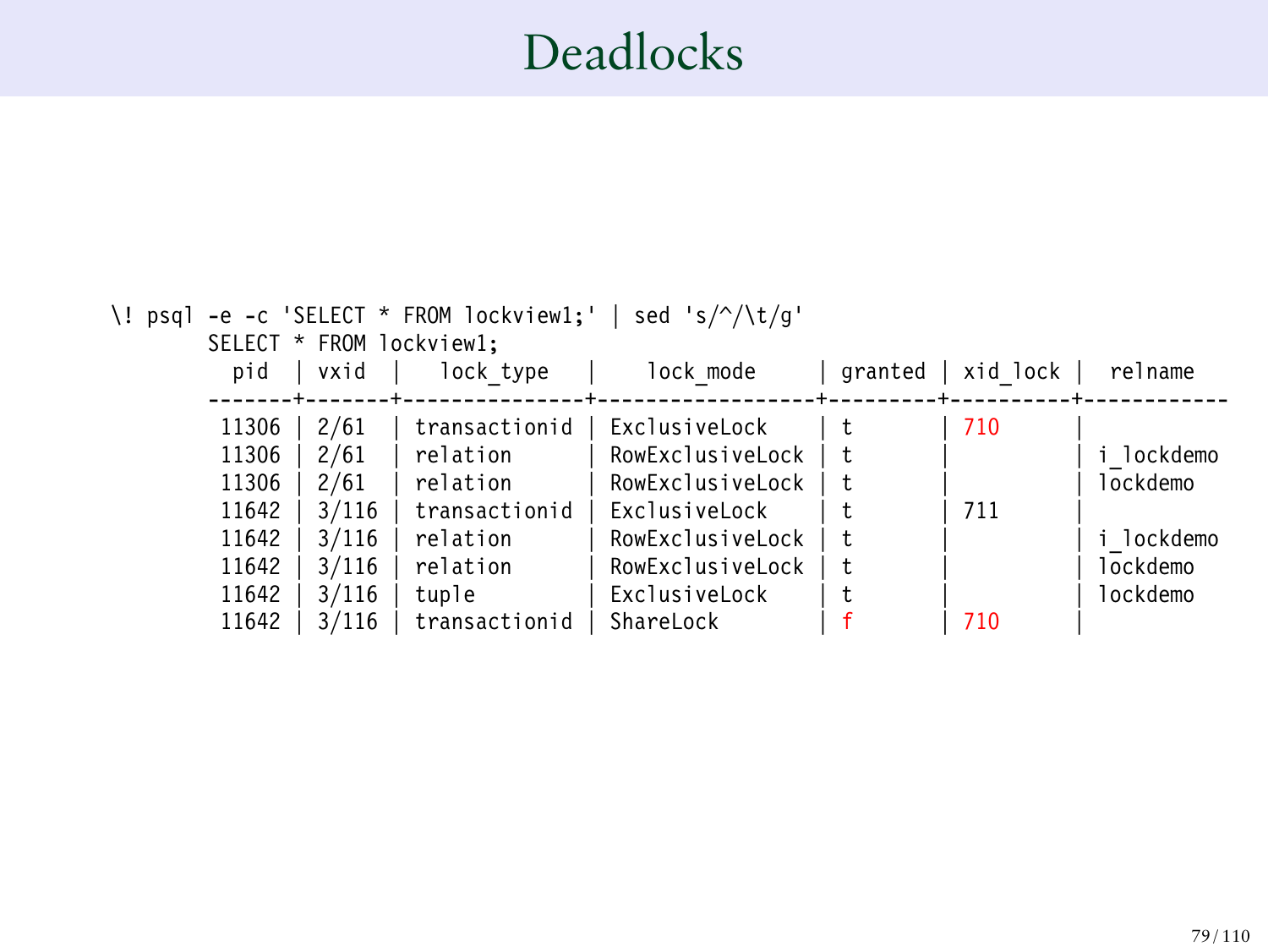```
\! psql -e -c 'SELECT * FROM lockview2;' | sed 's/^/\t/g'
         SELECT * FROM lockview2;<br>pid | vxid | lock_type
                                              | page | tuple | classid | objid | objsubid
         -------+-------+---------------+------+-------+---------+-------+----------
          11306 | 2/61 | transactionid<br>11306 | 2/61 | relation
          11306 | 2/61 | relation<br>11306 | 2/61 | relation
          11306 \mid 2/61 \mid relation<br>11642 \mid 3/116 \mid transact
          11642 | 3/116 | transactionid<br>11642 | 3/116 | relation
           11642 | 3/116 | relation | | | | | | | |
          11642 | 3/116 | relation | | | | |
           11642 | 3/116 | tuple | 0 | 18 | | | | |
          11642 | 3/116 | transactionid
```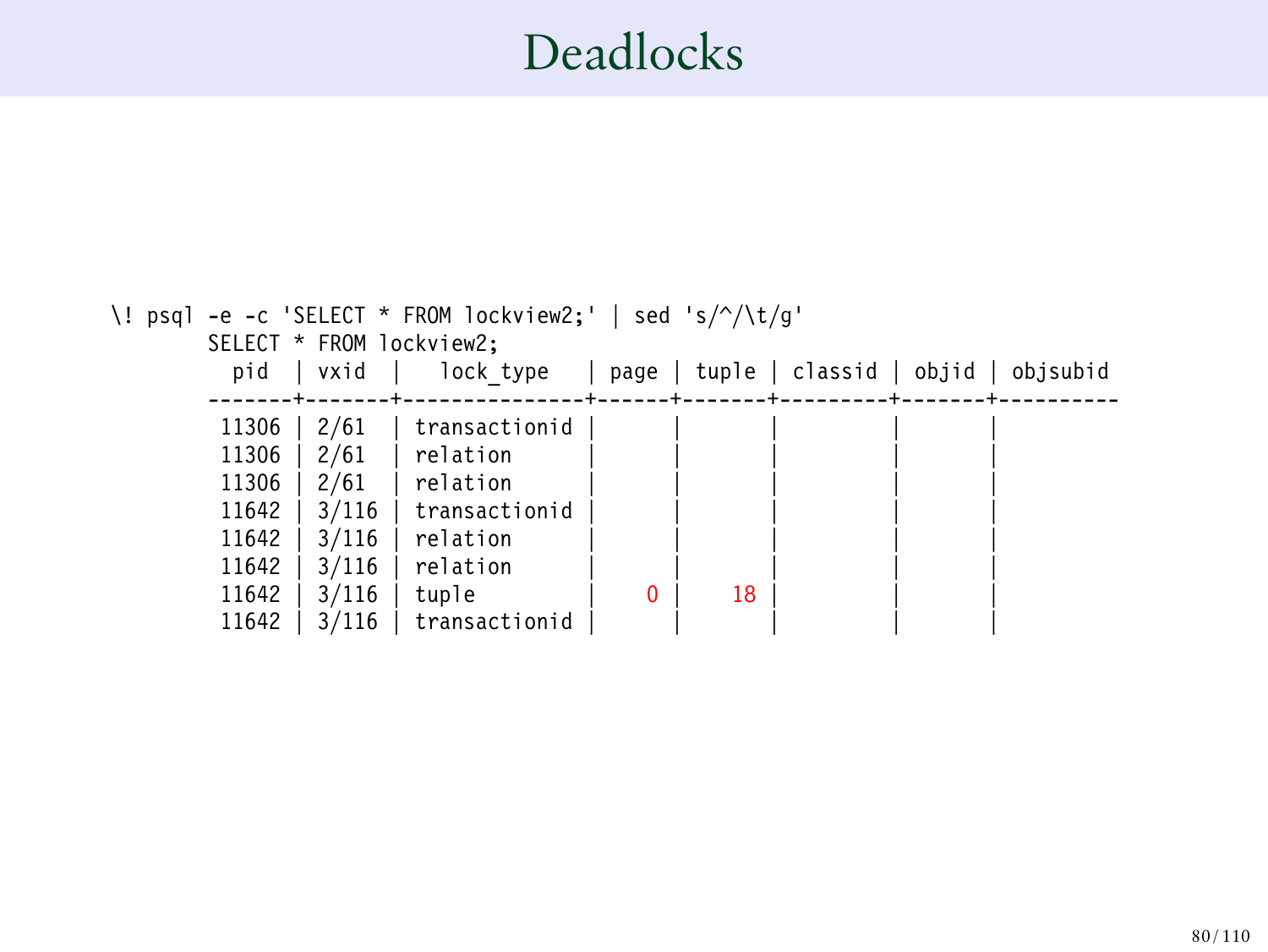-- show lockview while waiting for deadlock timeout \! psql -e -c 'SELECT pg\_sleep(0.500); SELECT \* FROM lockview1;' | sed 's/^/\t/g' & \! psql -e -c 'SELECT pg\_sleep(0.500); SELECT \* FROM lockview2;' | sed 's/^/\t/g' &

-- the next line hangs waiting for deadlock timeout UPDATE lockdemo SET col =  $80$  WHERE col =  $80$ ;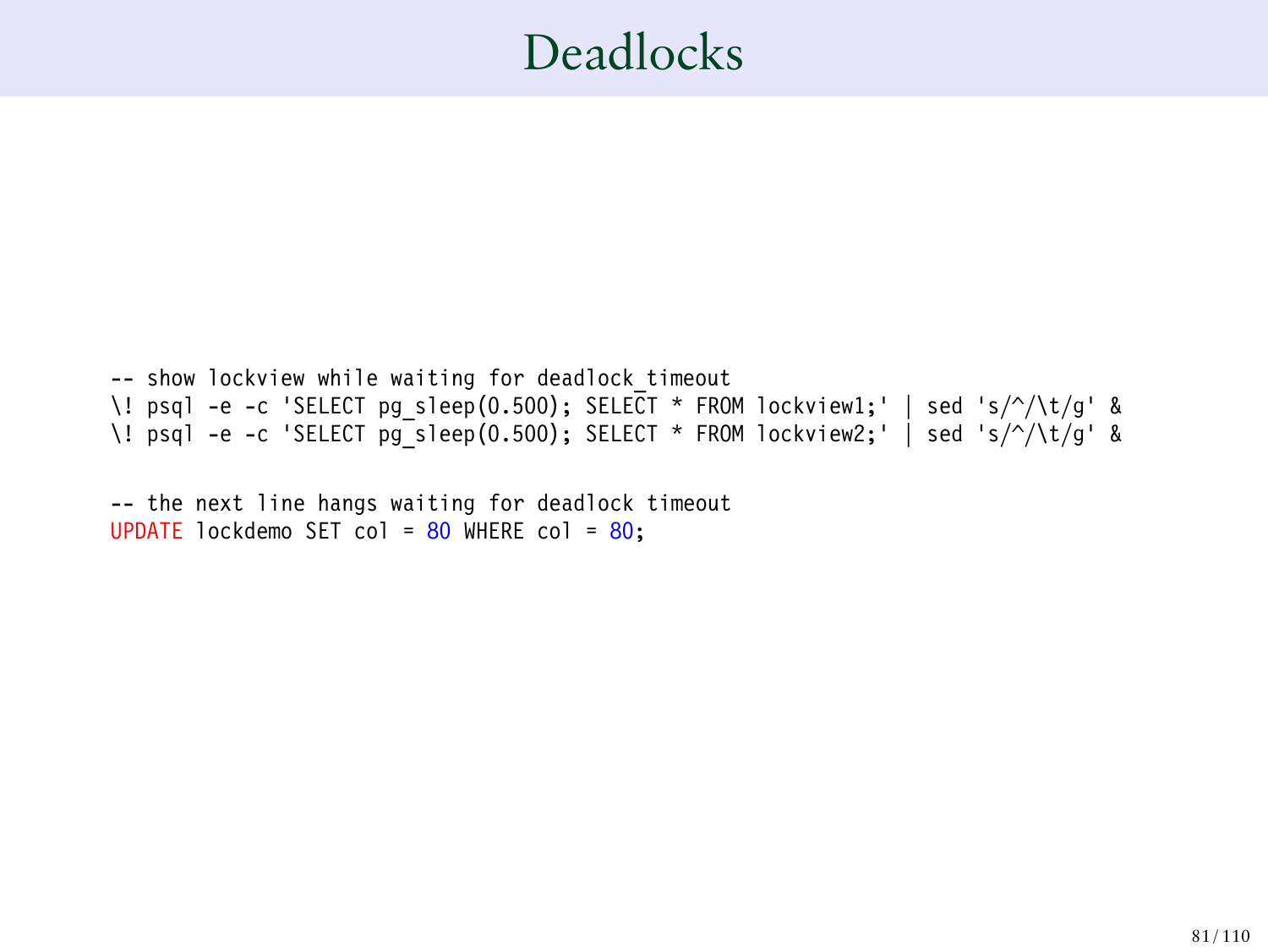| pg sleep(0.500); SELECT * FROM lockview1;<br>SELECT |       |               |                  |         |          |            |  |
|-----------------------------------------------------|-------|---------------|------------------|---------|----------|------------|--|
| pid                                                 | vxid  | lock type     | lock mode        | granted | xid lock | relname    |  |
|                                                     |       |               |                  |         |          |            |  |
| 11306                                               | 2/61  | transactionid | ExclusiveLock    | t.      | 710      |            |  |
| 11306                                               | 2/61  | relation      | RowExclusiveLock | t.      |          | i lockdemo |  |
| 11306                                               | 2/61  | relation      | RowExclusiveLock | ŧ       |          | lockdemo   |  |
| 11306                                               | 2/61  | tuple         | ExclusiveLock    | t.      |          | lockdemo   |  |
| 11306                                               | 2/61  | transactionid | ShareLock        |         | 711      |            |  |
| 11642                                               | 3/116 | transactionid | ExclusiveLock    | t.      | 711      |            |  |
| 11642                                               | 3/116 | relation      | RowExclusiveLock | t.      |          | lockdemo   |  |
| 11642                                               | 3/116 | relation      | RowExclusiveLock | t.      |          | lockdemo   |  |
| 11642                                               | 3/116 | tuple         | ExclusiveLock    | t.      |          | lockdemo   |  |
| 11642                                               | 3/116 | transactionid | ShareLock        |         | 710      |            |  |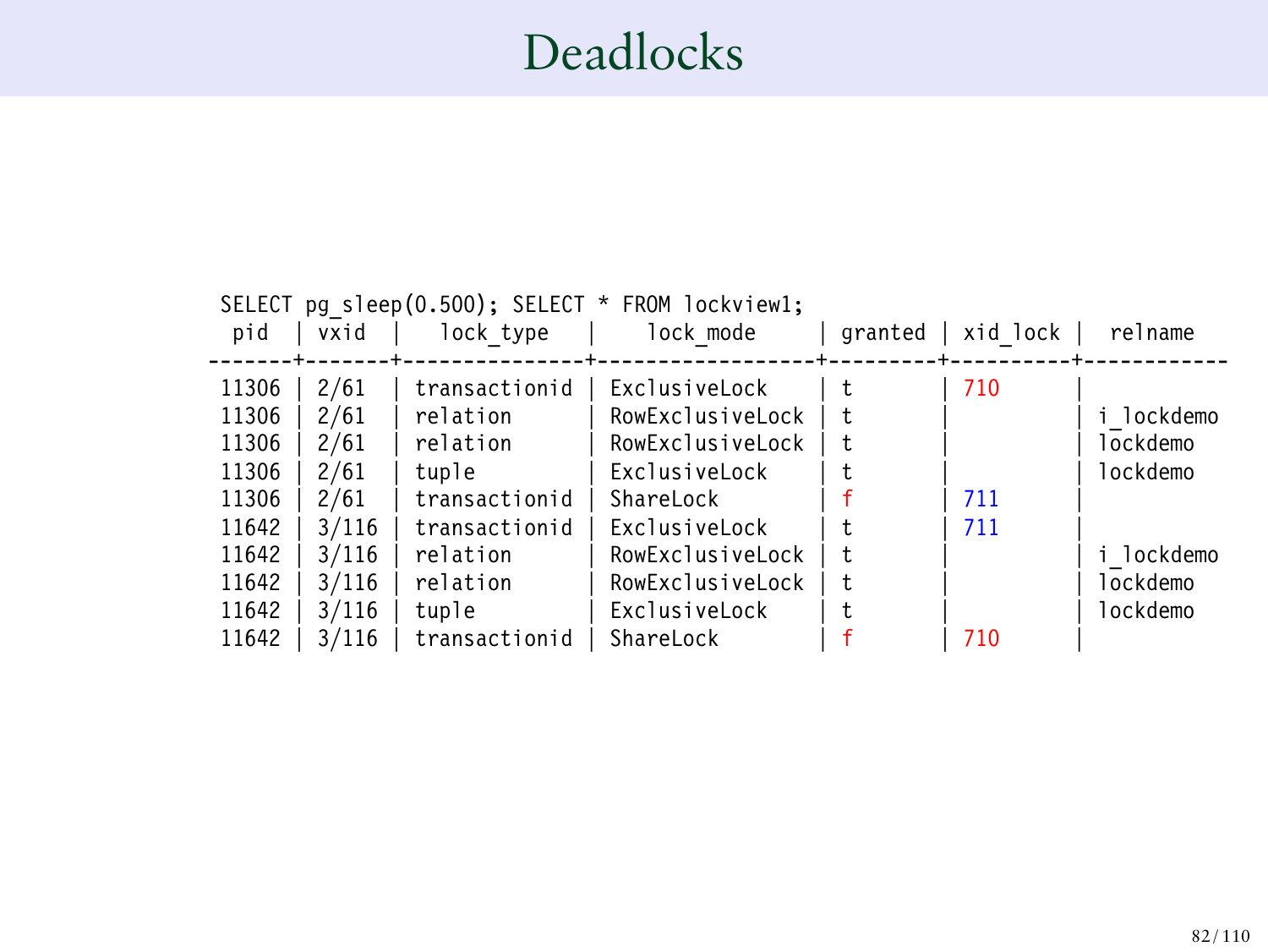| SELECT pg sleep(0.500); SELECT * FROM lockview2; |       |               |              |    |                          |       |          |
|--------------------------------------------------|-------|---------------|--------------|----|--------------------------|-------|----------|
| pid                                              | vxid  | lock type     |              |    | $page$   tuple   classid | objid | objsubid |
|                                                  |       |               |              |    |                          |       |          |
| 11306                                            | 2/61  | transactionid |              |    |                          |       |          |
| 11306                                            | 2/61  | relation      |              |    |                          |       |          |
| 11306                                            | 2/61  | relation      |              |    |                          |       |          |
| 11306                                            | 2/61  | tuple         | $\mathbf{0}$ | 19 |                          |       |          |
| 11306                                            | 2/61  | transactionid |              |    |                          |       |          |
| 11642                                            | 3/116 | transactionid |              |    |                          |       |          |
| 11642                                            | 3/116 | relation      |              |    |                          |       |          |
| 11642                                            | 3/116 | relation      |              |    |                          |       |          |
| 11642                                            | 3/116 | tuple         | $\mathbf{0}$ | 18 |                          |       |          |
| 11642                                            | 3/116 | transactionid |              |    |                          |       |          |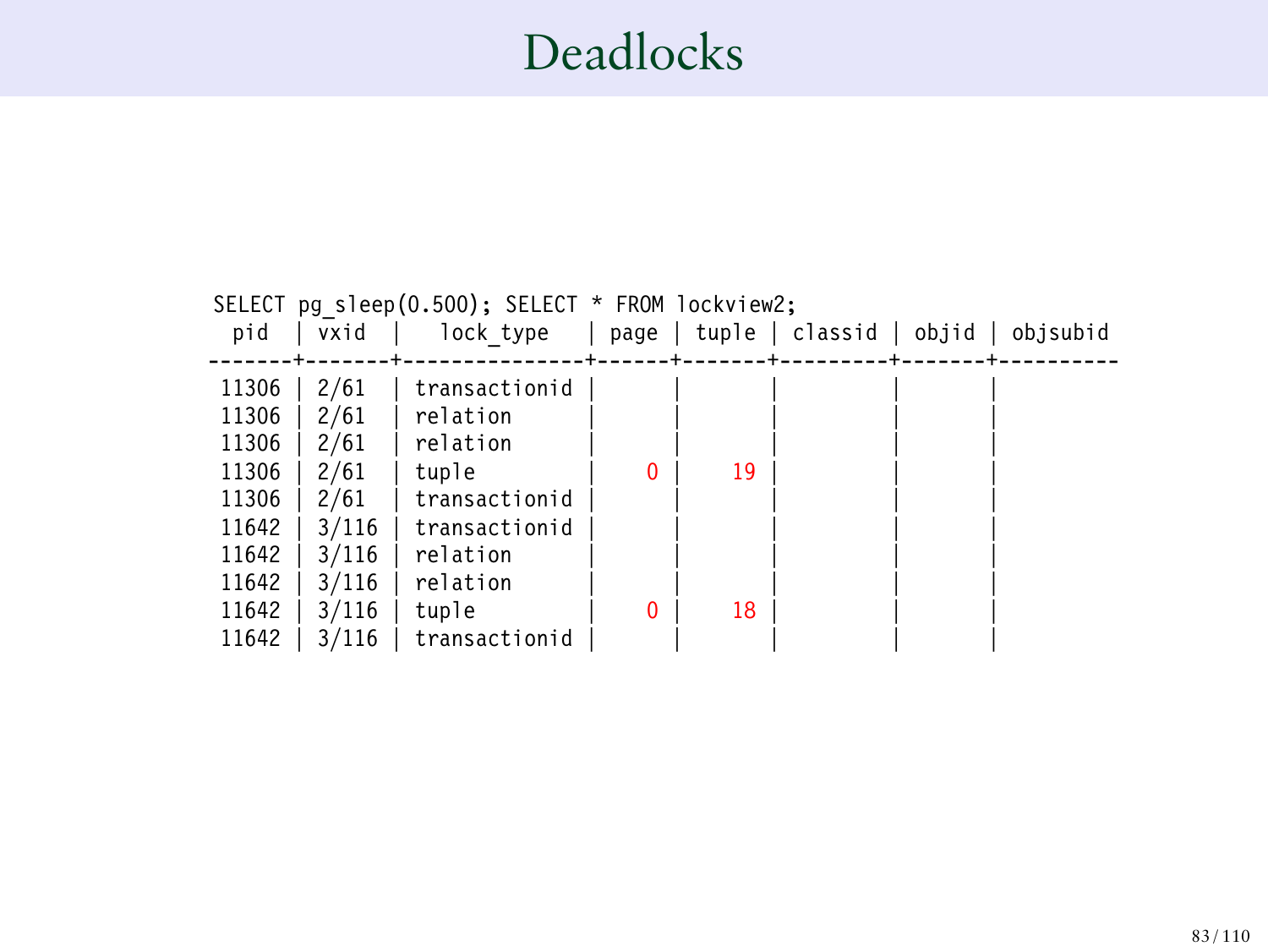ERROR: deadlock detected DETAIL: Process 11306 waits for ShareLock on transaction 711; blocked by process 11642. Process 11642 waits for ShareLock on transaction 710; blocked by process 11306. HINT: See server log for query details.

COMMIT;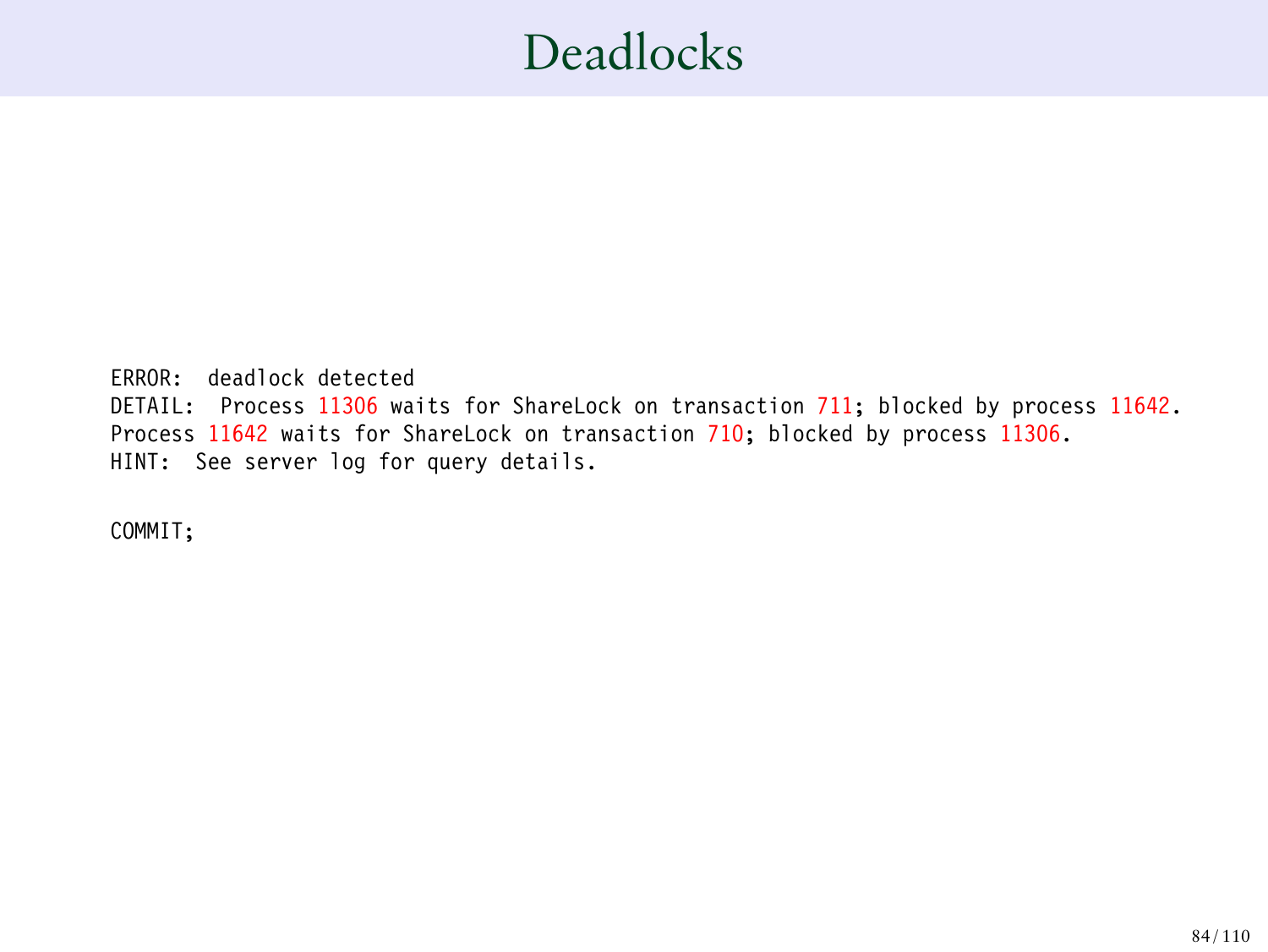DELETE FROM lockdemo;

INSERT INTO lockdemo VALUES (40), (60), (80);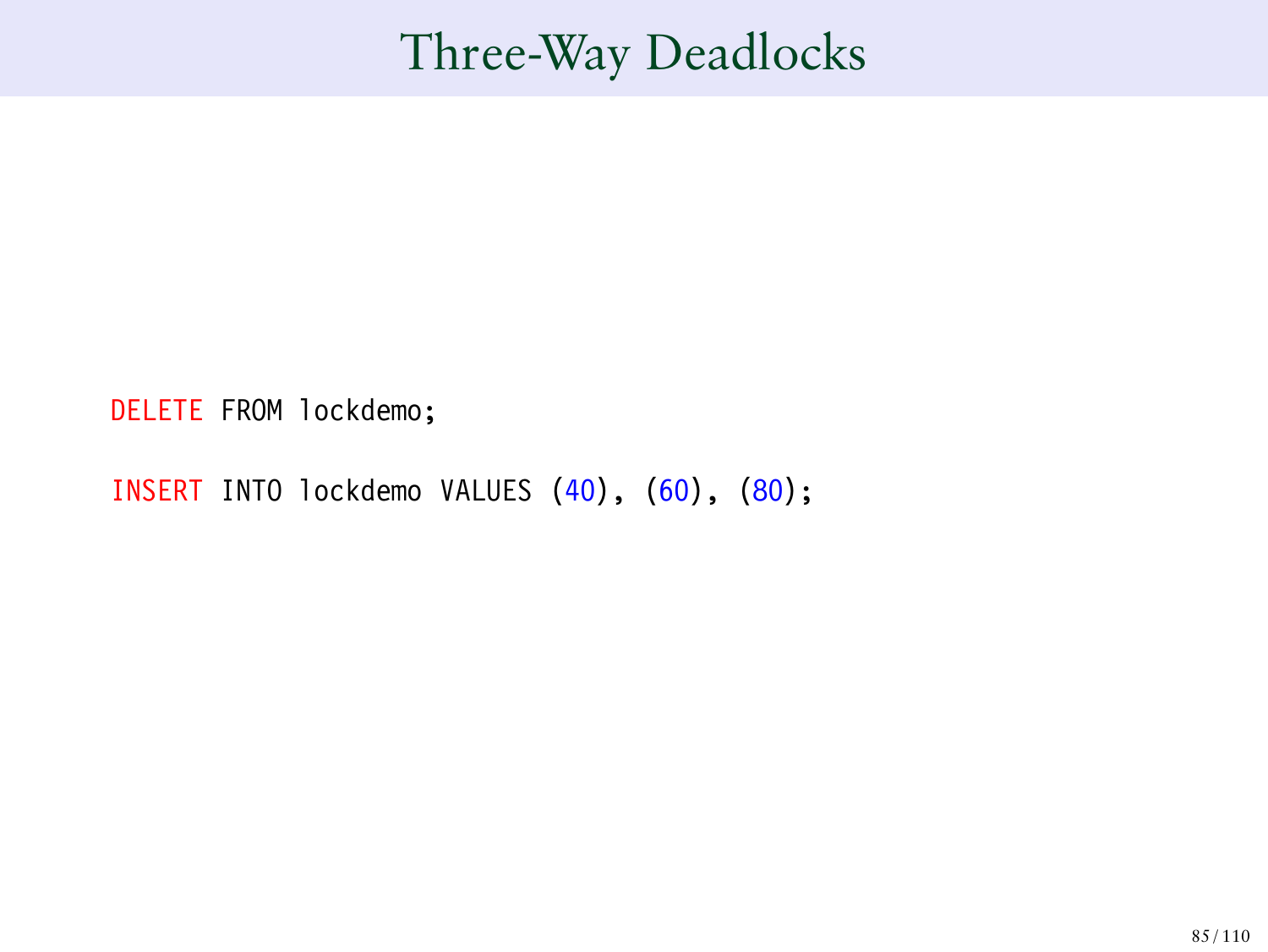```
BEGIN WORK;
UPDATE lockdemo SET col = 40 WHERE col = 40;
SELECT pg backend pid();
 pg_backend_pid
  ----------------
           11306
SELECT txid current();
 txid_current
--------------
           714
```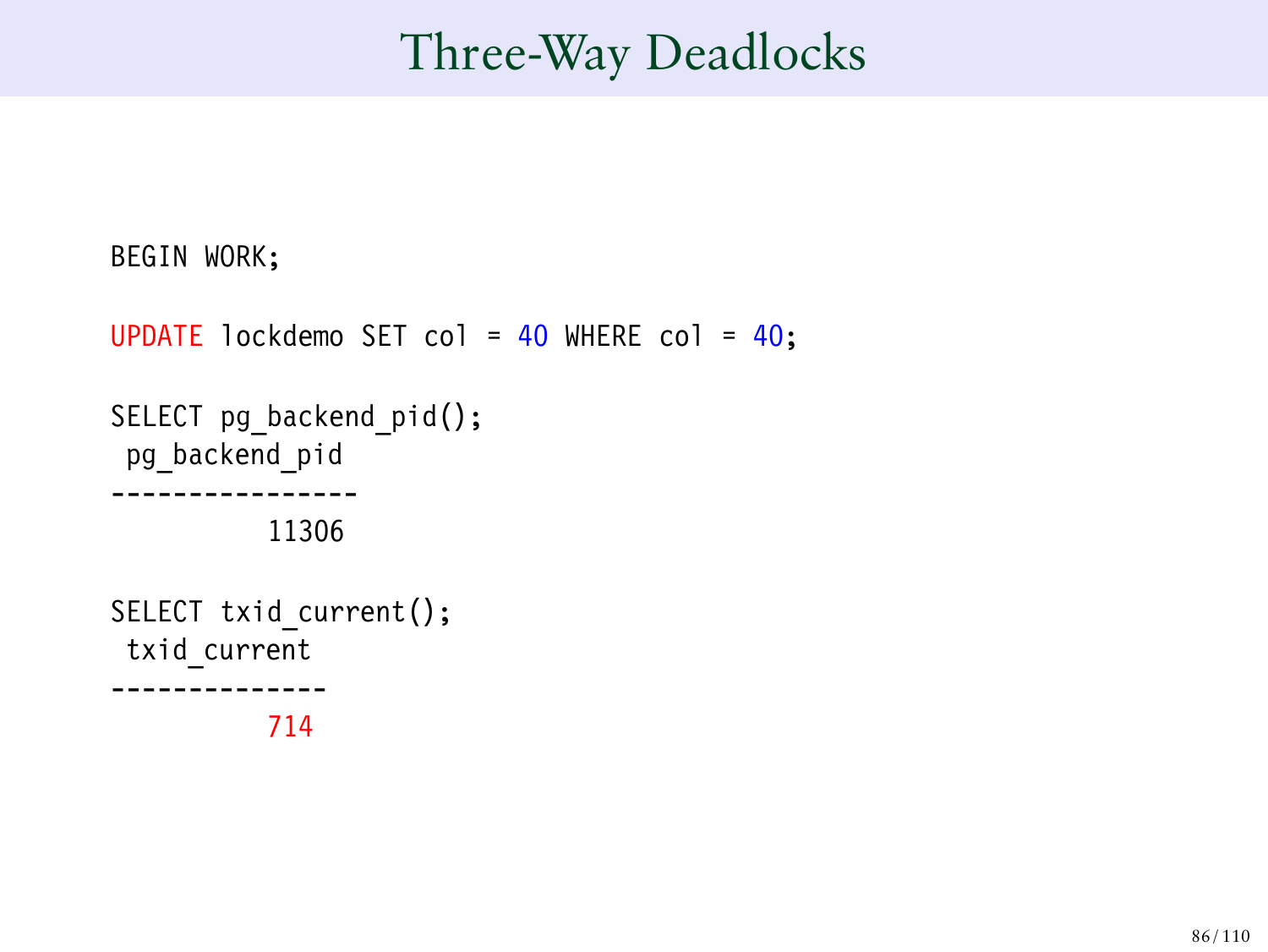\! psql -e -c 'BEGIN WORK; UPDATE lockdemo SET col =  $61$  WHERE col =  $60$ ; \ UPDATE lockdemo SET col = 42 WHERE col = 40; COMMIT;' | sed 's/^/\t/g' & \! psql -e -c 'BEGIN WORK; UPDATE lockdemo SET col = 81 WHERE col = 80; \ UPDATE lockdemo SET col =  $61$  WHERE col =  $60$ ; COMMIT;  $\mid$  sed 's/^/\t/q' &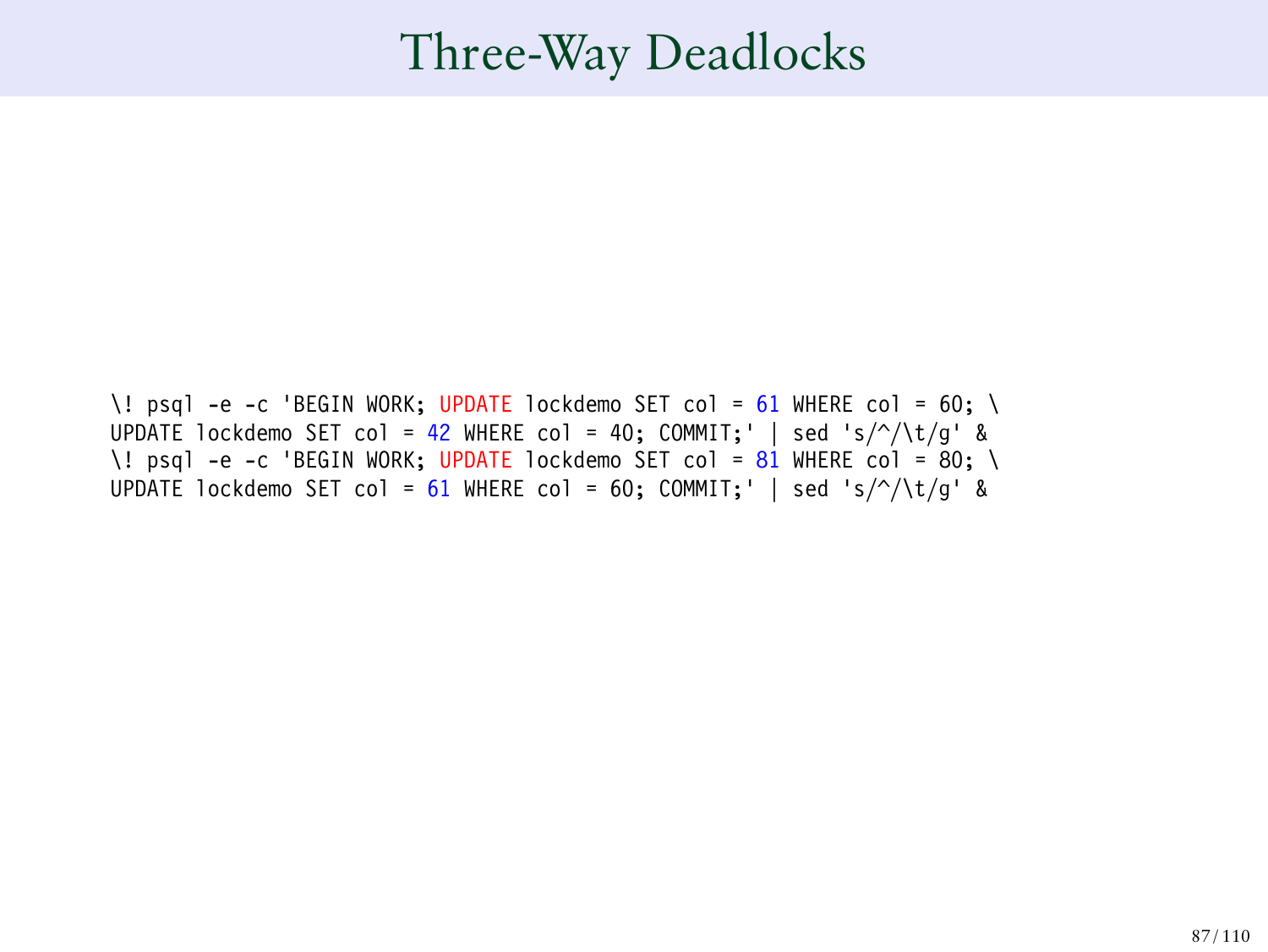\! psql -e -c 'SELECT pg\_sleep(0.350); SELECT \* FROM lockview1;' | sed 's/^/\t/g' & \! psql -e -c 'SELECT pg\_sleep(0.300); SELECT \* FROM lockview2;' | sed 's/^/\t/g' &

-- the next line hangs waiting for deadlock timeout UPDATE lockdemo SET col = 80 WHERE col = 80;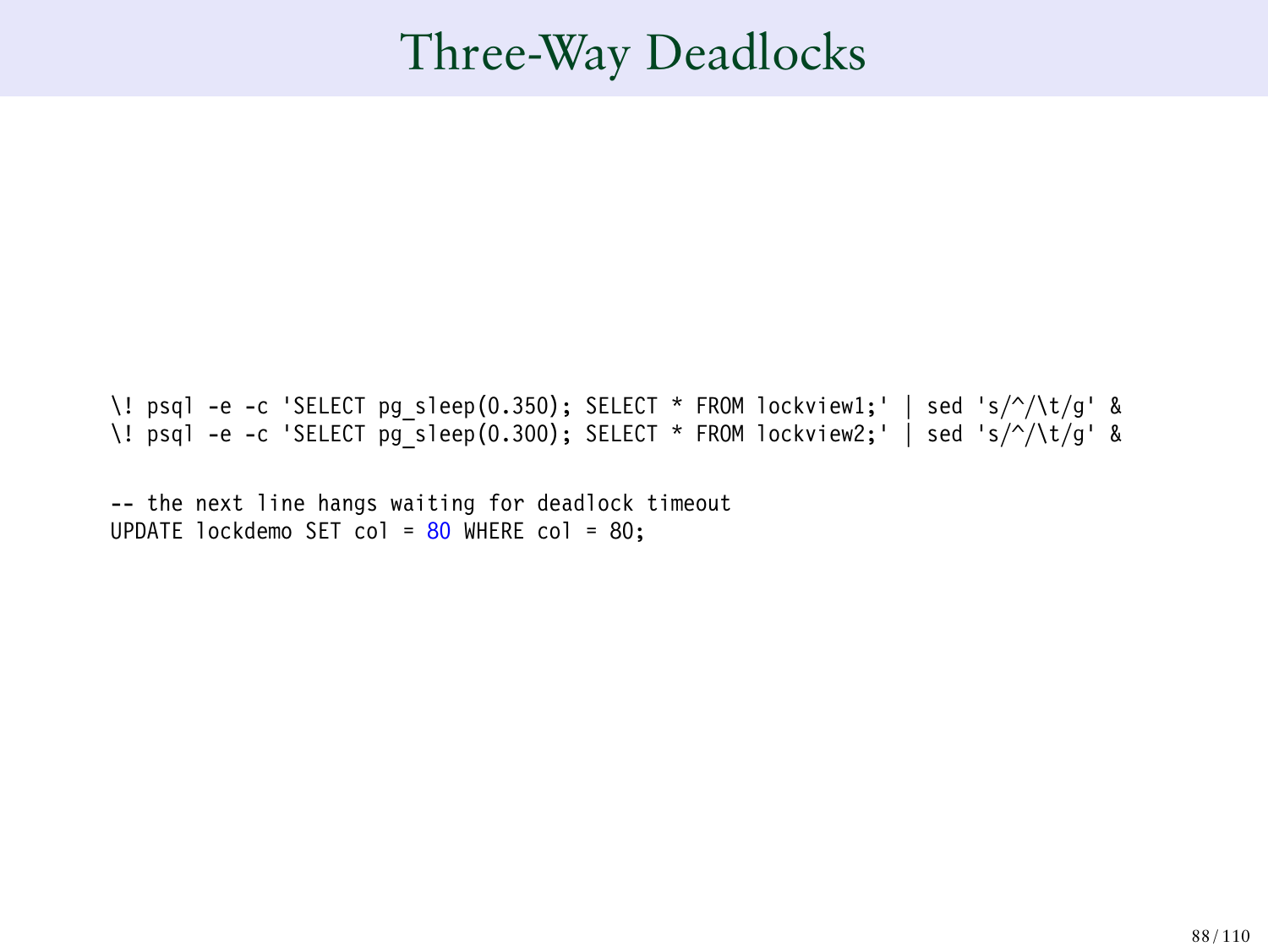|       | pq sleep(0.350); SELECT * FROM lockview1;<br><b>SELECT</b> |               |                  |         |          |            |  |  |
|-------|------------------------------------------------------------|---------------|------------------|---------|----------|------------|--|--|
| pid   | vxid                                                       | lock type     | lock mode        | granted | xid lock | relname    |  |  |
|       |                                                            |               |                  |         |          |            |  |  |
| 11306 | 2/65                                                       | transactionid | ExclusiveLock    | t.      | 714      |            |  |  |
| 11306 | 2/65                                                       | relation      | RowExclusiveLock | t.      |          | i lockdemo |  |  |
| 11306 | 2/65                                                       | relation      | RowExclusiveLock | t.      |          | lockdemo   |  |  |
| 11306 | 2/65                                                       | tuple         | ExclusiveLock    | t.      |          | lockdemo   |  |  |
| 11306 | 2/65                                                       | transactionid | ShareLock        |         | 716      |            |  |  |
| 11662 | 3/118                                                      | transactionid | ExclusiveLock    | t       | 715      |            |  |  |
| 11662 | 3/118                                                      | relation      | RowExclusiveLock | t.      |          | i lockdemo |  |  |
| 11662 | 3/118                                                      | relation      | RowExclusiveLock | ŧ       |          | lockdemo   |  |  |
| 11662 | 3/118                                                      | tuple         | ExclusiveLock    | t       |          | lockdemo   |  |  |
| 11662 | 3/118                                                      | transactionid | ShareLock        |         | 714      |            |  |  |
| 11666 | 4/22                                                       | transactionid | ExclusiveLock    | t.      | 716      |            |  |  |
| 11666 | 4/22                                                       | relation      | RowExclusiveLock | t.      |          | i lockdemo |  |  |
| 11666 | 4/22                                                       | relation      | RowExclusiveLock | t.      |          | lockdemo   |  |  |
| 11666 | 4/22                                                       | tuple         | ExclusiveLock    | t.      |          | lockdemo   |  |  |
| 11666 | 4/22                                                       | transactionid | ShareLock        |         | 715      |            |  |  |
|       |                                                            |               |                  |         |          |            |  |  |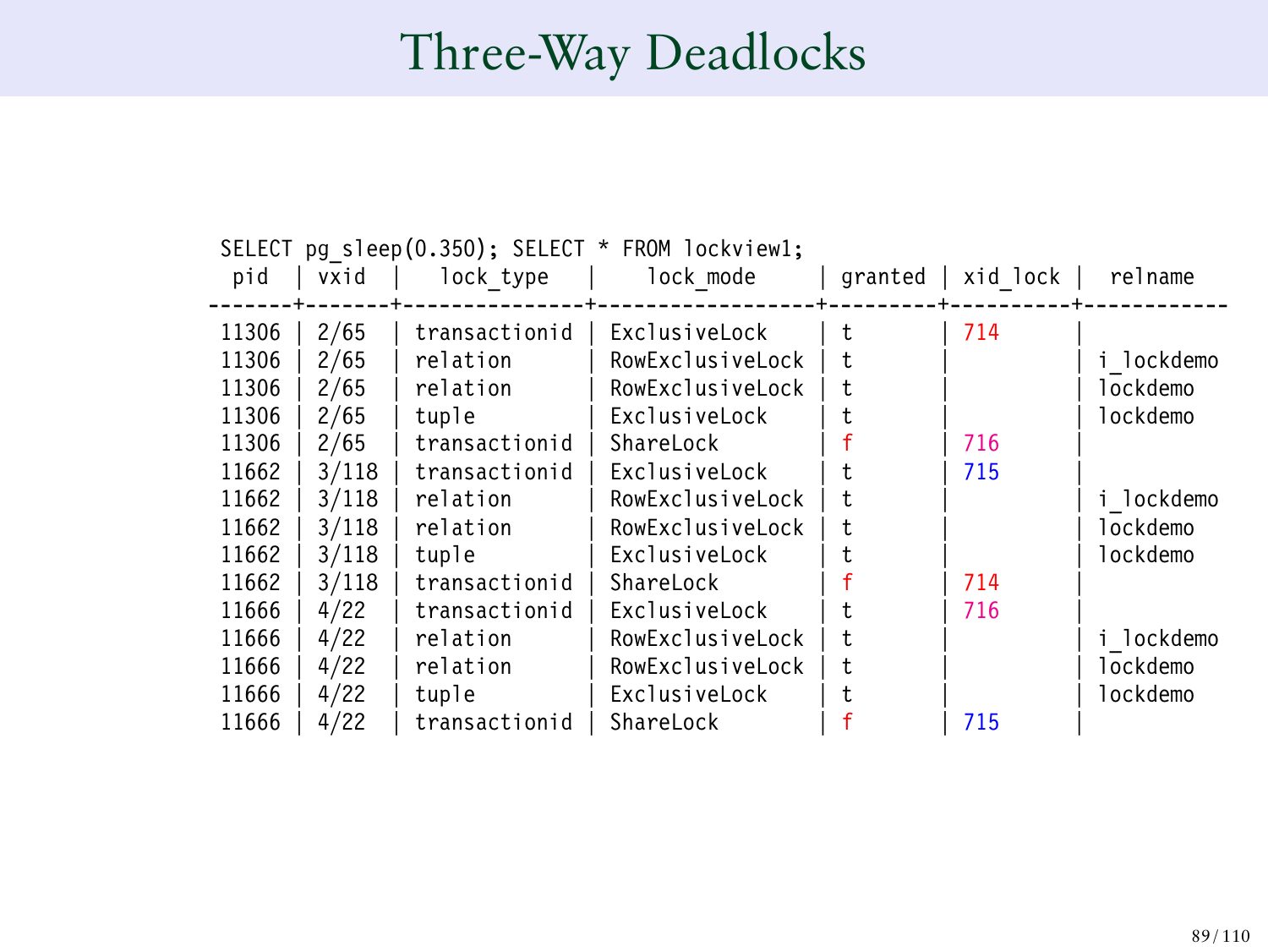|       | SELECT pg sleep(0.300); SELECT * FROM lockview2; |               |          |    |                                           |  |  |  |
|-------|--------------------------------------------------|---------------|----------|----|-------------------------------------------|--|--|--|
| pid   | vxid                                             | lock type     |          |    | page   tuple   classid   objid   objsubid |  |  |  |
|       |                                                  |               |          |    |                                           |  |  |  |
| 11306 | 2/65                                             | transactionid |          |    |                                           |  |  |  |
| 11306 | 2/65                                             | relation      |          |    |                                           |  |  |  |
| 11306 | 2/65                                             | relation      |          |    |                                           |  |  |  |
| 11306 | 2/65                                             | tuple         | $\Omega$ | 25 |                                           |  |  |  |
| 11306 | 2/65                                             | transactionid |          |    |                                           |  |  |  |
| 11662 | 3/118                                            | transactionid |          |    |                                           |  |  |  |
| 11662 | 3/118                                            | relation      |          |    |                                           |  |  |  |
| 11662 | 3/118                                            | relation      |          |    |                                           |  |  |  |
| 11662 | 3/118                                            | tuple         | $\Omega$ | 23 |                                           |  |  |  |
| 11662 | 3/118                                            | transactionid |          |    |                                           |  |  |  |
| 11666 | 4/22                                             | transactionid |          |    |                                           |  |  |  |
| 11666 | 4/22                                             | relation      |          |    |                                           |  |  |  |
| 11666 | 4/22                                             | relation      |          |    |                                           |  |  |  |
| 11666 | 4/22                                             | tuple         | $\Omega$ | 24 |                                           |  |  |  |
| 11666 | 4/22                                             | transactionid |          |    |                                           |  |  |  |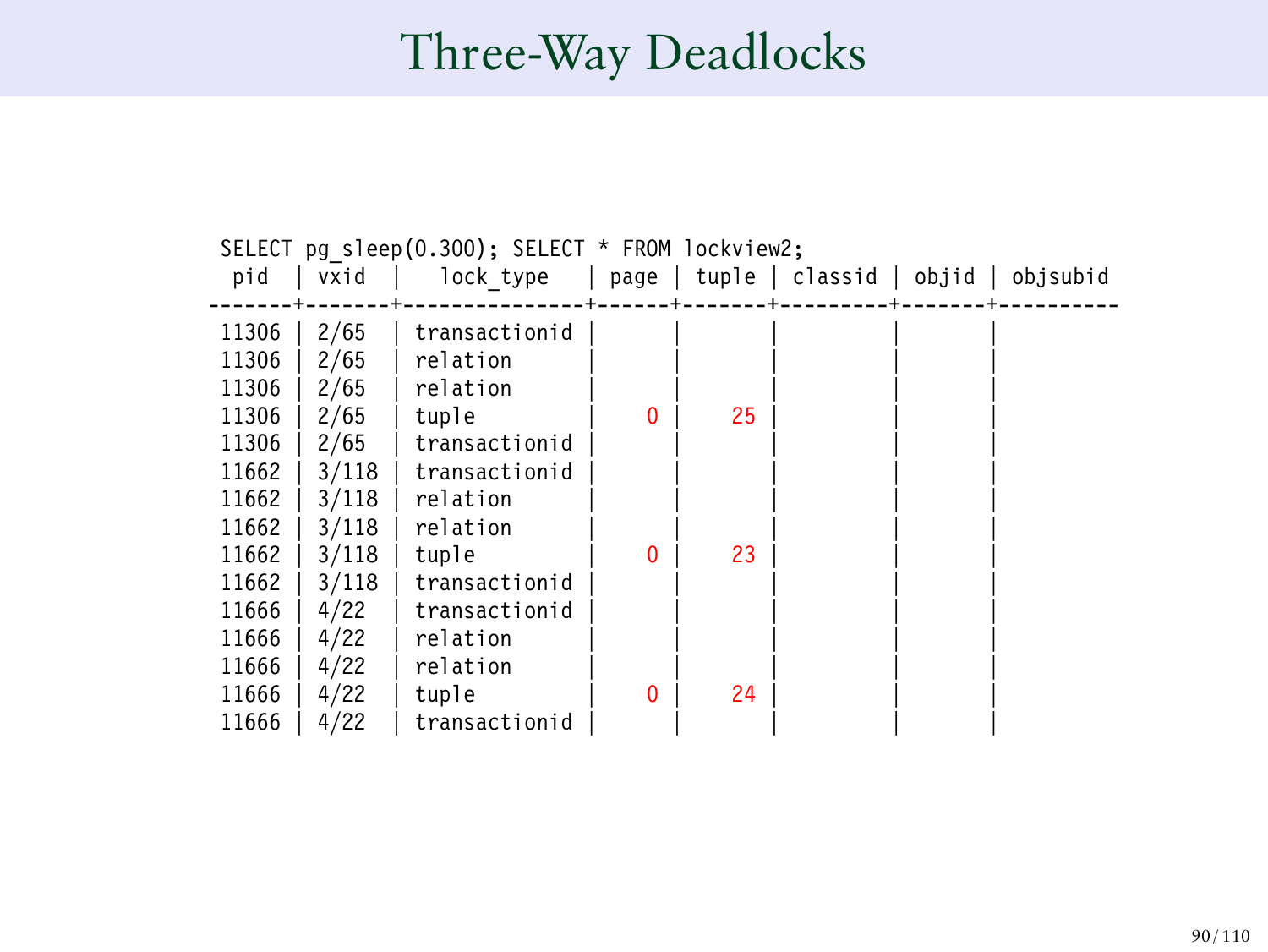ERROR: deadlock detected DETAIL: Process 11662 waits for ShareLock on transaction 714; blocked by process 11306. Process 11306 waits for ShareLock on transaction 716; blocked by process 11666. Process 11666 waits for ShareLock on transaction 715; blocked by process 11662. HINT: See server log for query details.

COMMIT;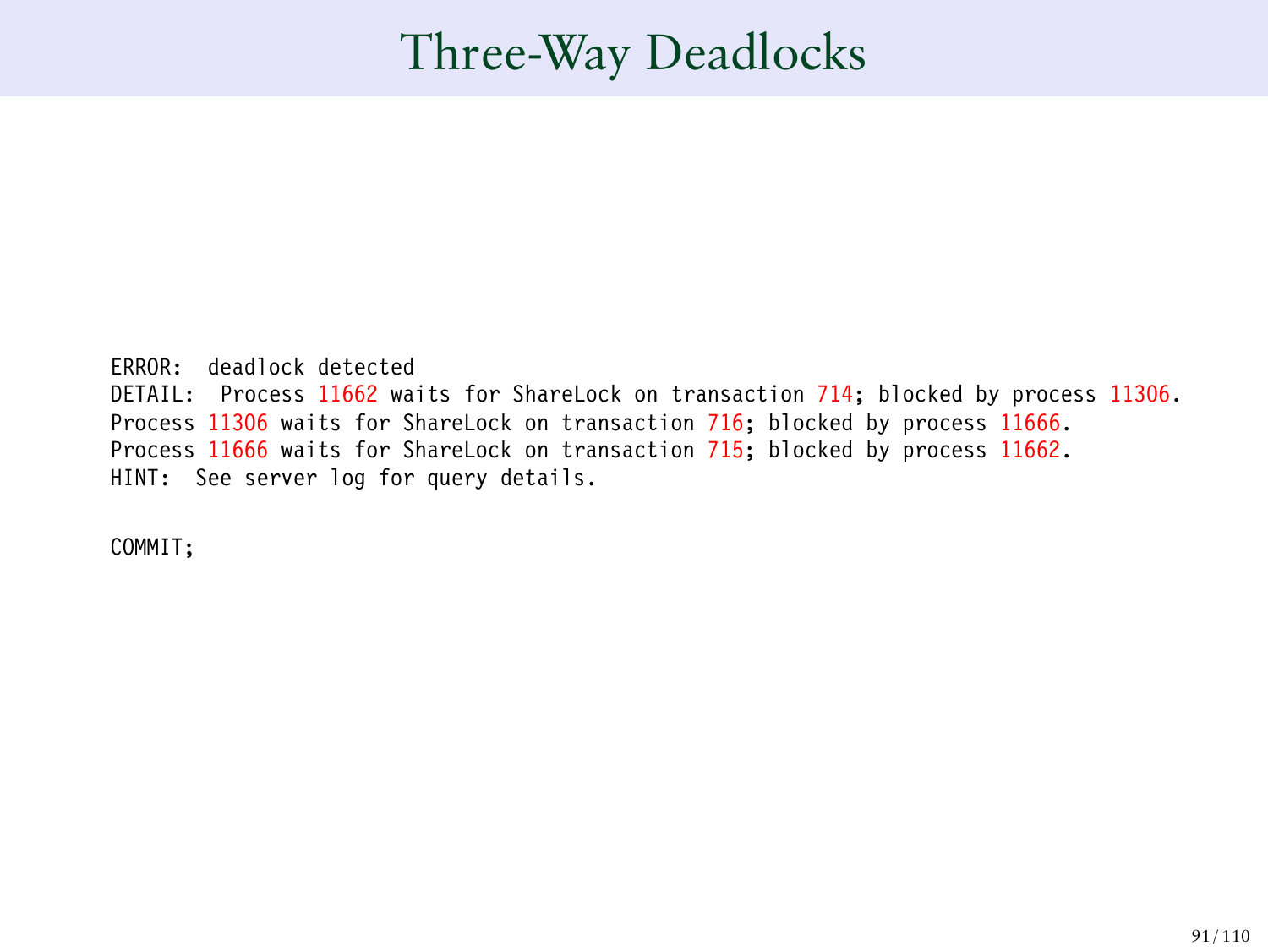### Restore Table *Lockdemo*

DELETE FROM lockdemo;

INSERT INTO lockdemo VALUES (1);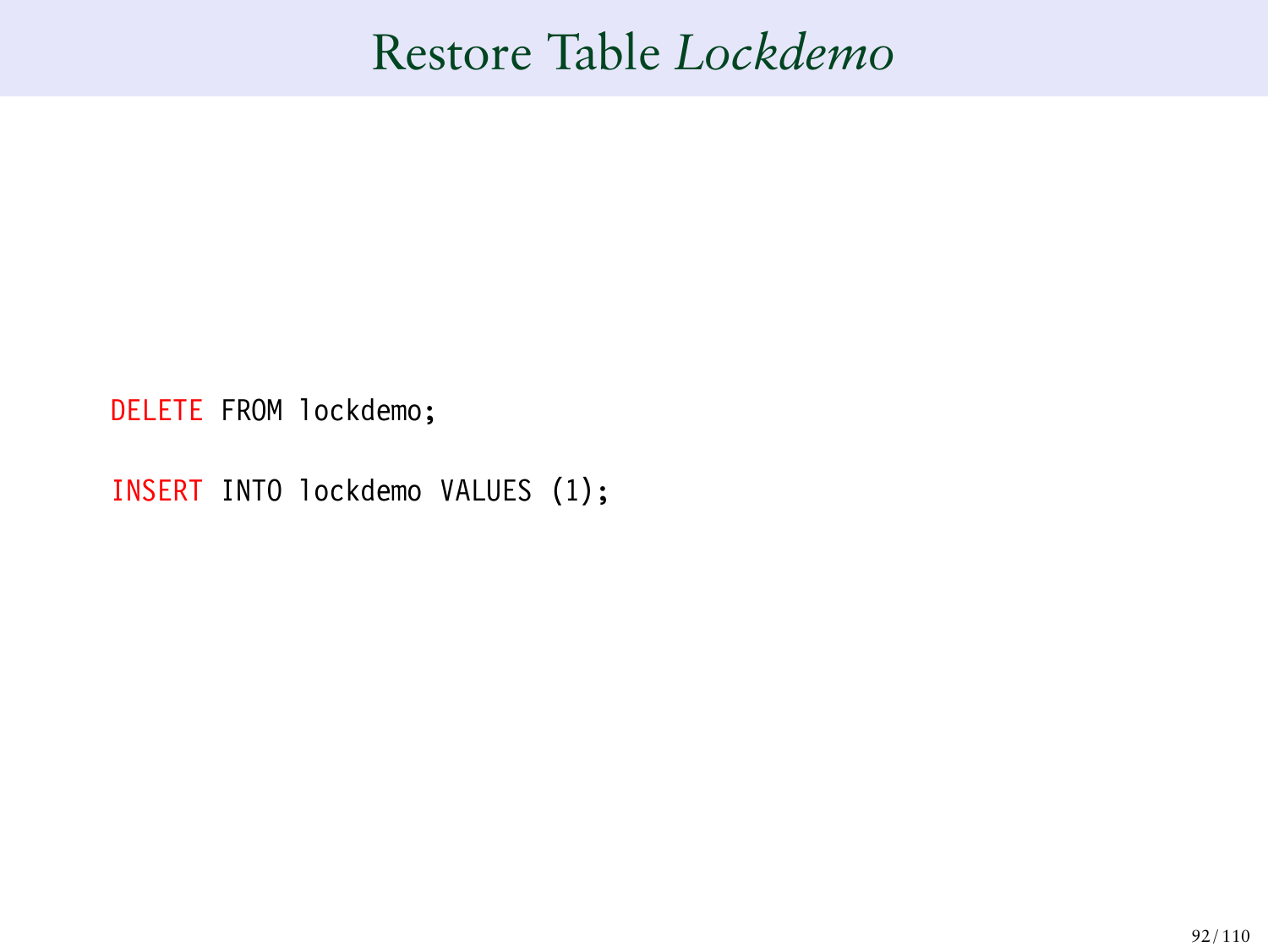BEGIN WORK;

SELECT \* FROM lockdemo; col ----- 1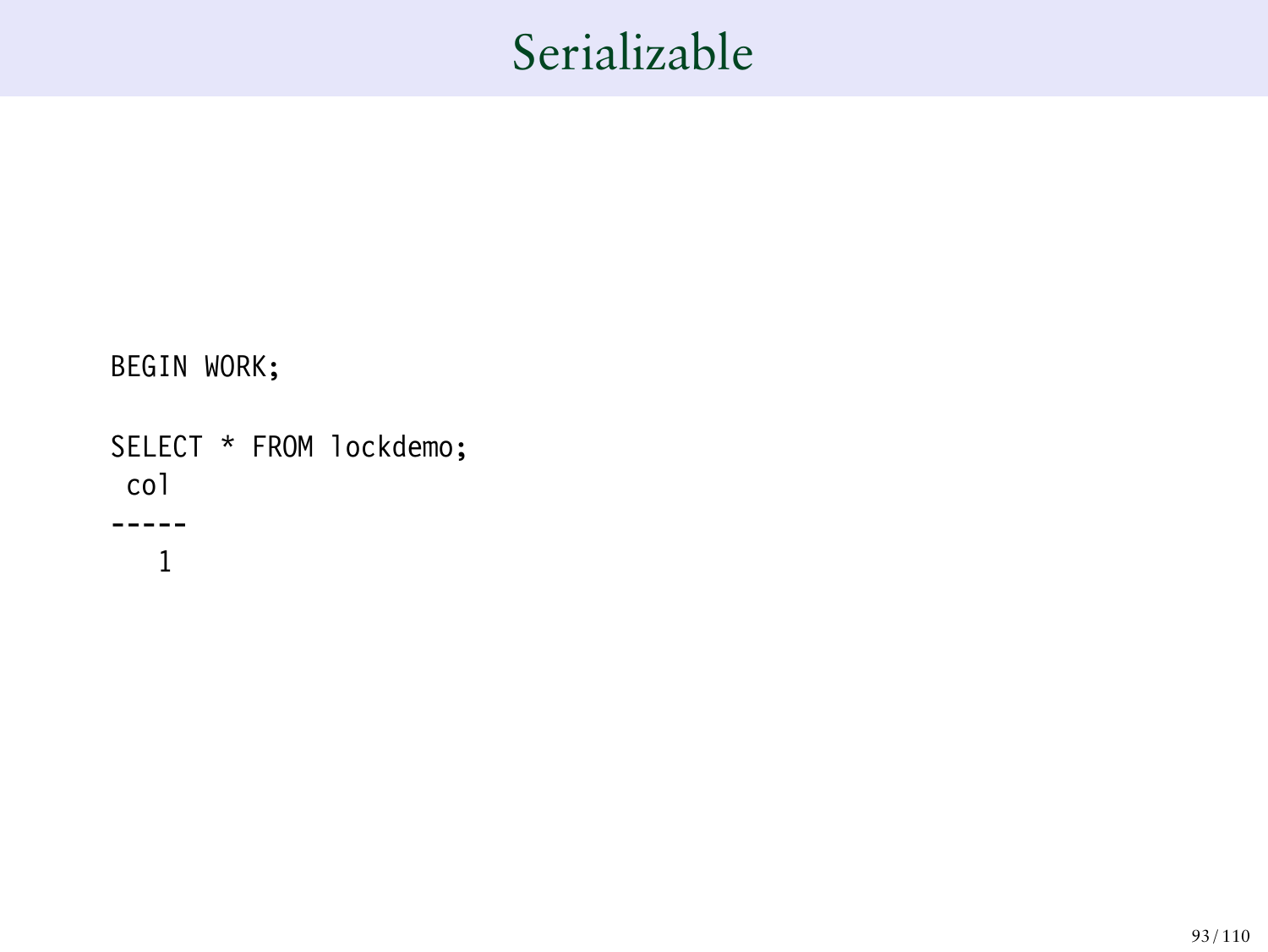```
SELECT pg_backend_pid();
pg_backend_pid
----------------
           11306
SELECT txid current();
txid_current
 --------------
           719
```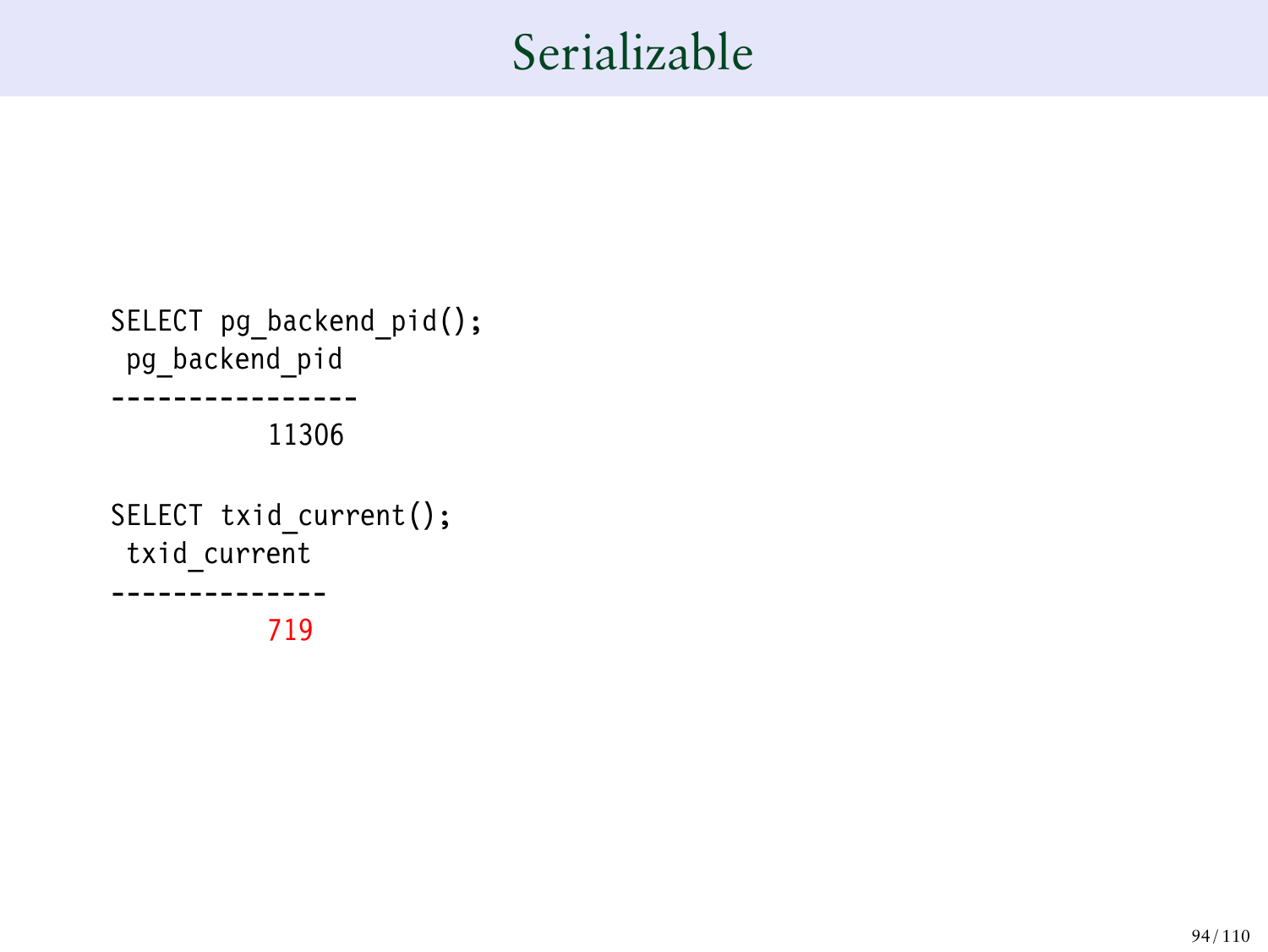

COMMIT;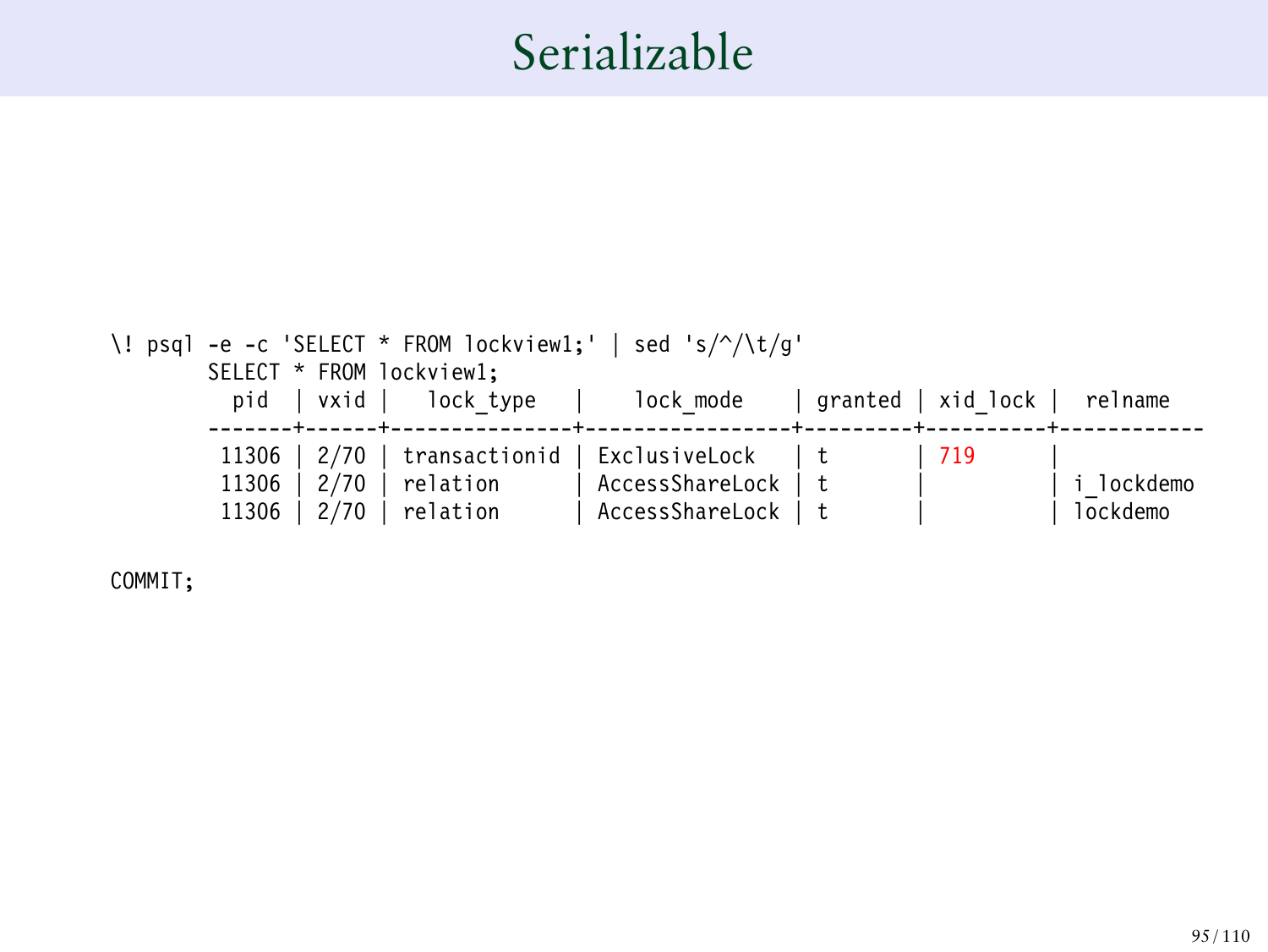BEGIN WORK;

SET TRANSACTION ISOLATION LEVEL SERIALIZABLE;

```
SELECT * FROM lockdemo;
col
-----
   1
```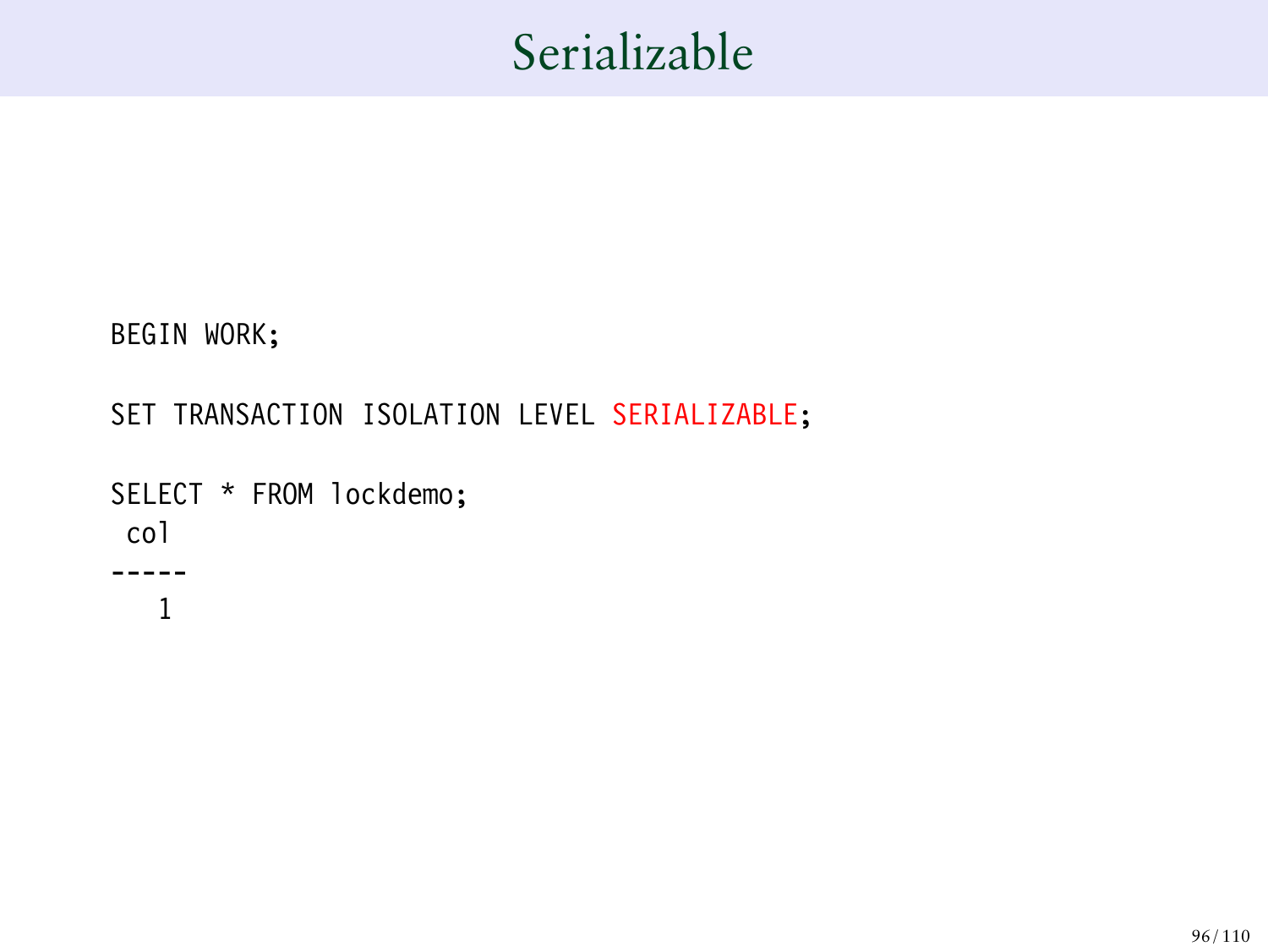```
SELECT pg_backend_pid();
pg_backend_pid
----------------
           11306
SELECT txid current();
txid_current
 --------------
           720
```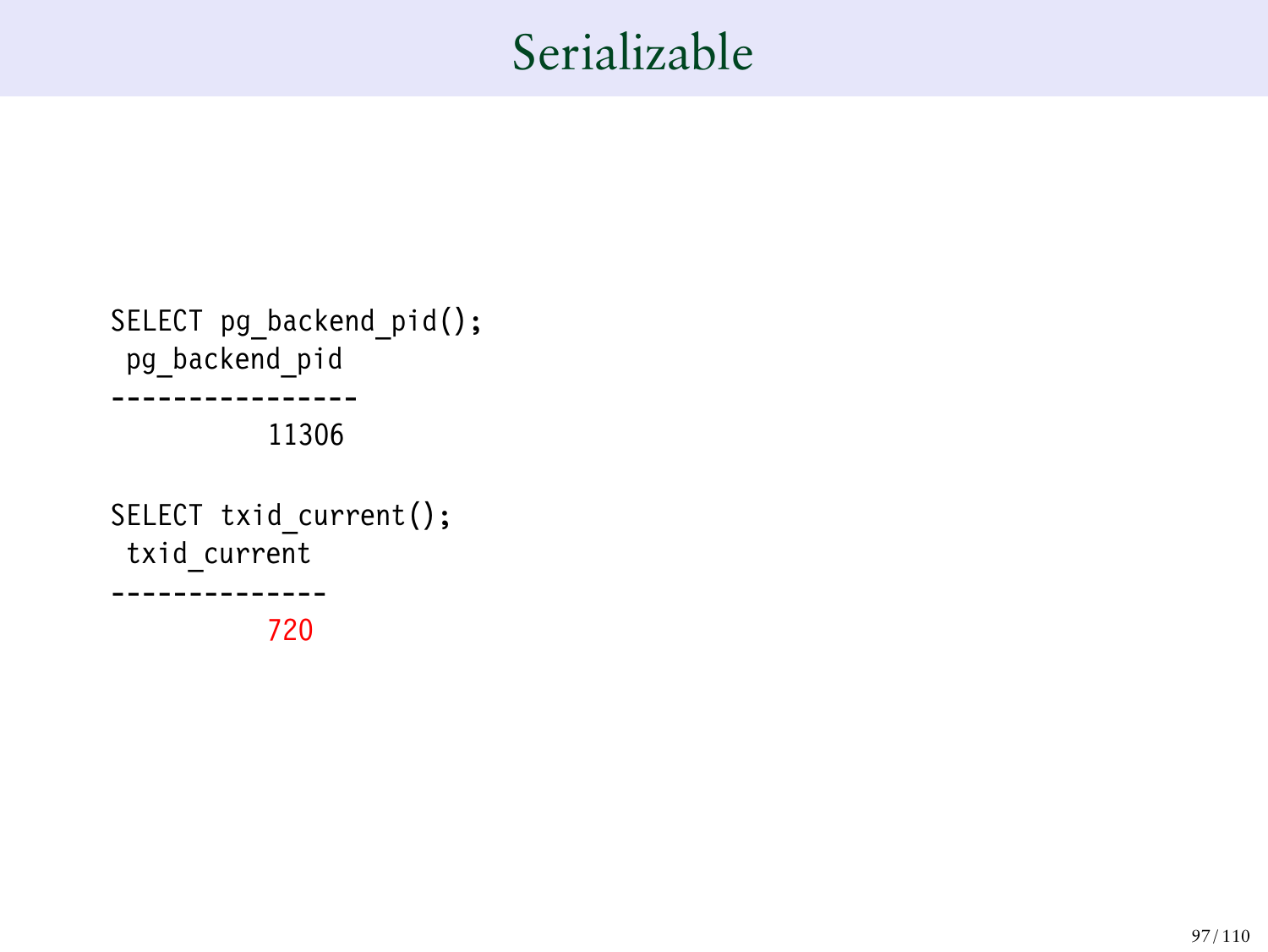

COMMIT;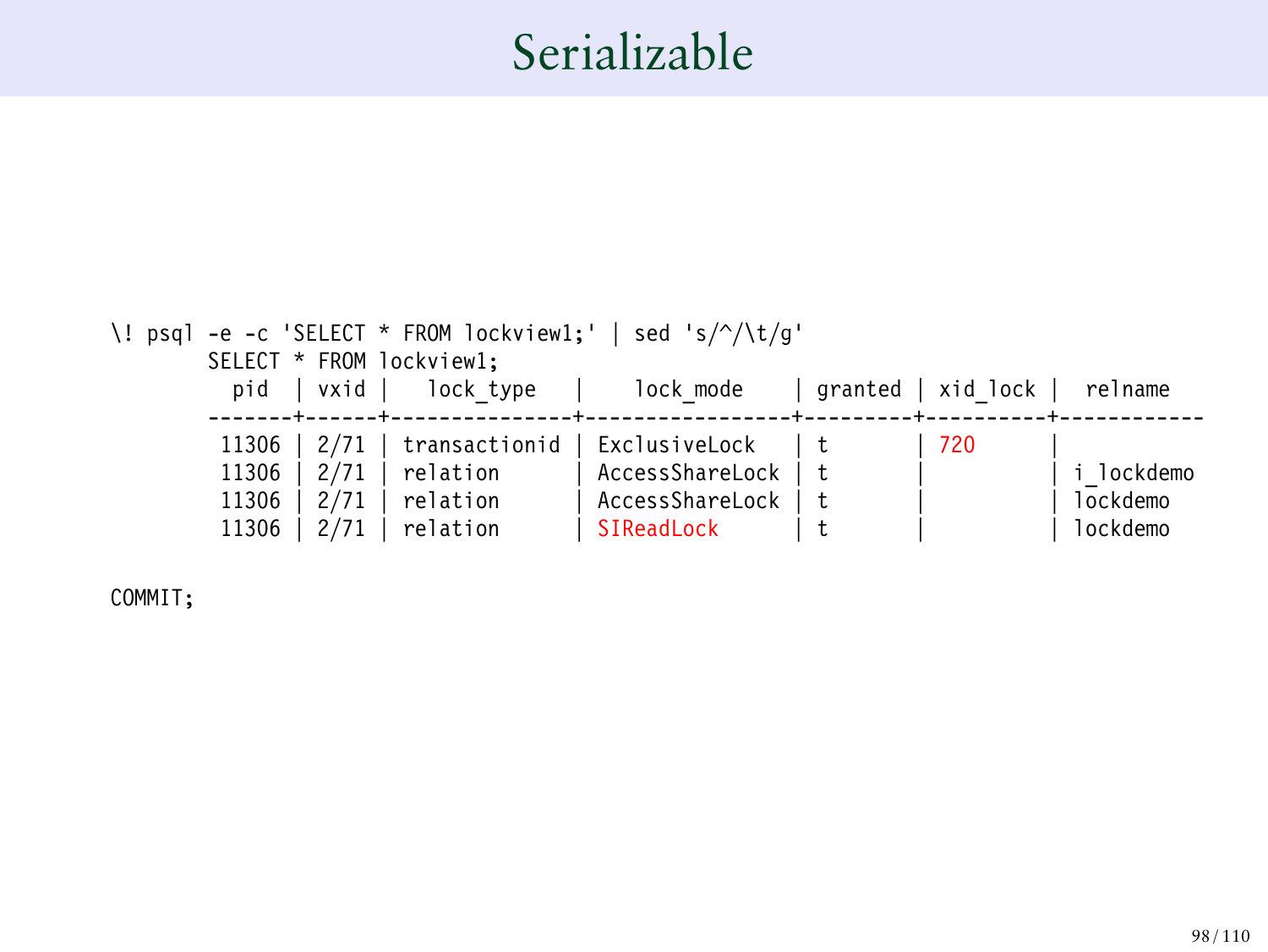### Unique Insert Locking

```
\d lockdemo
  Table "public.lockdemo"
Column | Type | Modifiers
--------+---------+-----------
col | integer |
Indexes:
   "i lockdemo" UNIQUE, btree (col) CLUSTER
```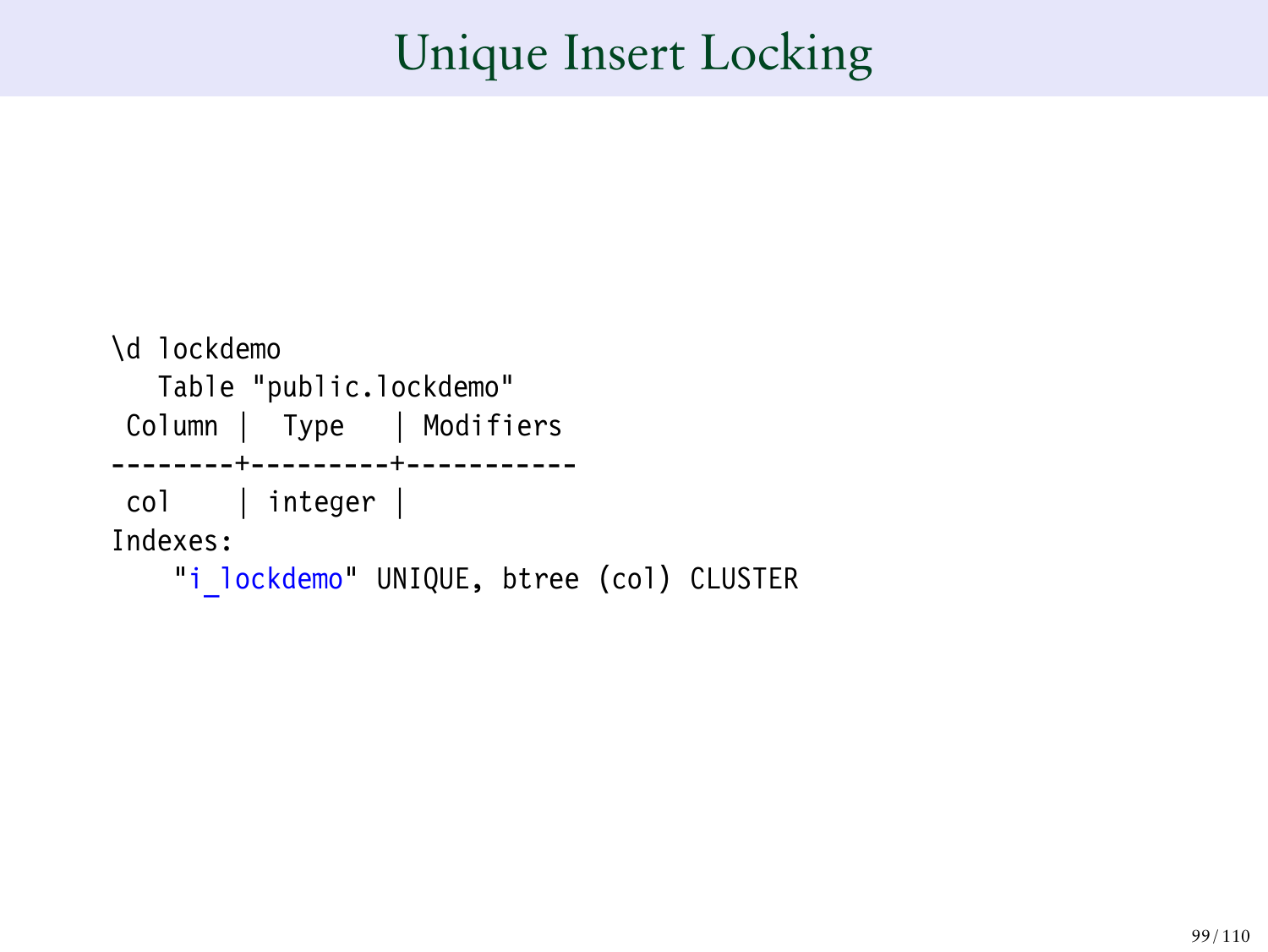### Unique Insert Locking

```
BEGIN WORK;
```

```
INSERT INTO lockdemo VALUES (2);
SELECT pg backend pid();
 pg backend pid
  ----------------
           11306
SELECT txid current();
 txid_current
--------------
           721
```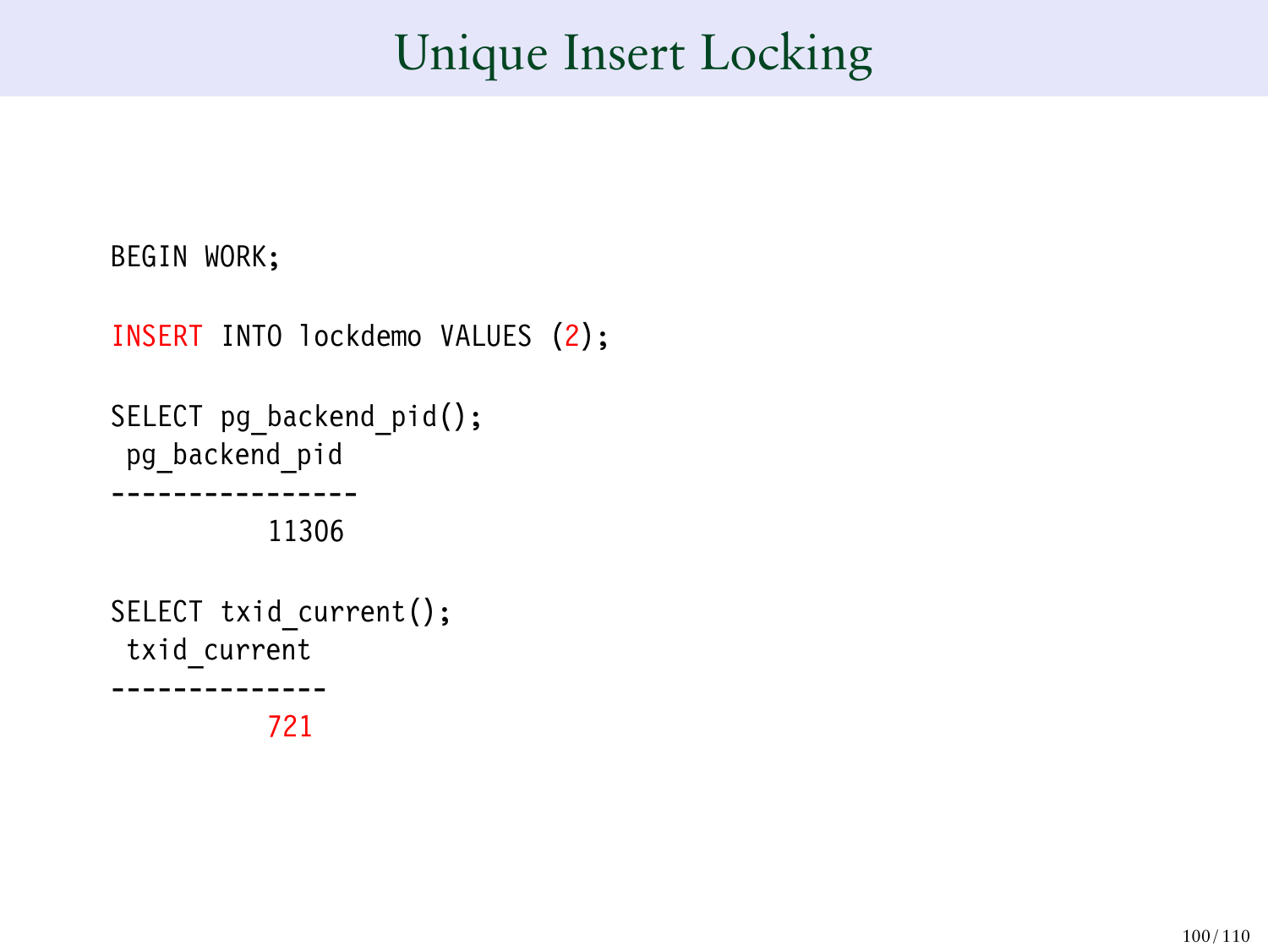### Unique Insert Locking

| \! PGOPTIONS='-c statement timeout=400' psql -e -c 'INSERT INTO lockdemo VALUES (2);' |               |                  |         |          |            |  |  |
|---------------------------------------------------------------------------------------|---------------|------------------|---------|----------|------------|--|--|
| sed 's/ $\sqrt{\frac{t}{q}}$ &                                                        |               |                  |         |          |            |  |  |
| \! psql -e -c 'SELECT * FROM lockview1;'   sed 's/ $\sqrt{(t/q)}$                     |               |                  |         |          |            |  |  |
| SELECT * FROM lockview1:                                                              |               |                  |         |          |            |  |  |
| vxid<br>pid                                                                           | lock type     | lock mode        | granted | xid lock | relname    |  |  |
|                                                                                       |               |                  |         |          |            |  |  |
| 2/78<br>11306                                                                         | transactionid | ExclusiveLock    |         | 721      |            |  |  |
| 2/78<br>11306                                                                         | relation      | RowExclusiveLock |         |          | lockdemo   |  |  |
| 3/128<br>11696                                                                        | transactionid | ExclusiveLock    |         | 722      |            |  |  |
| 3/128<br>11696                                                                        | relation      | RowExclusiveLock |         |          | i lockdemo |  |  |
| 3/128<br>11696                                                                        | relation      | RowExclusiveLock |         |          | lockdemo   |  |  |
| 11696<br>3/128                                                                        | transactionid | ShareLock        |         | 721      |            |  |  |

ERROR: canceling statement due to statement timeout

ROLLBACK WORK;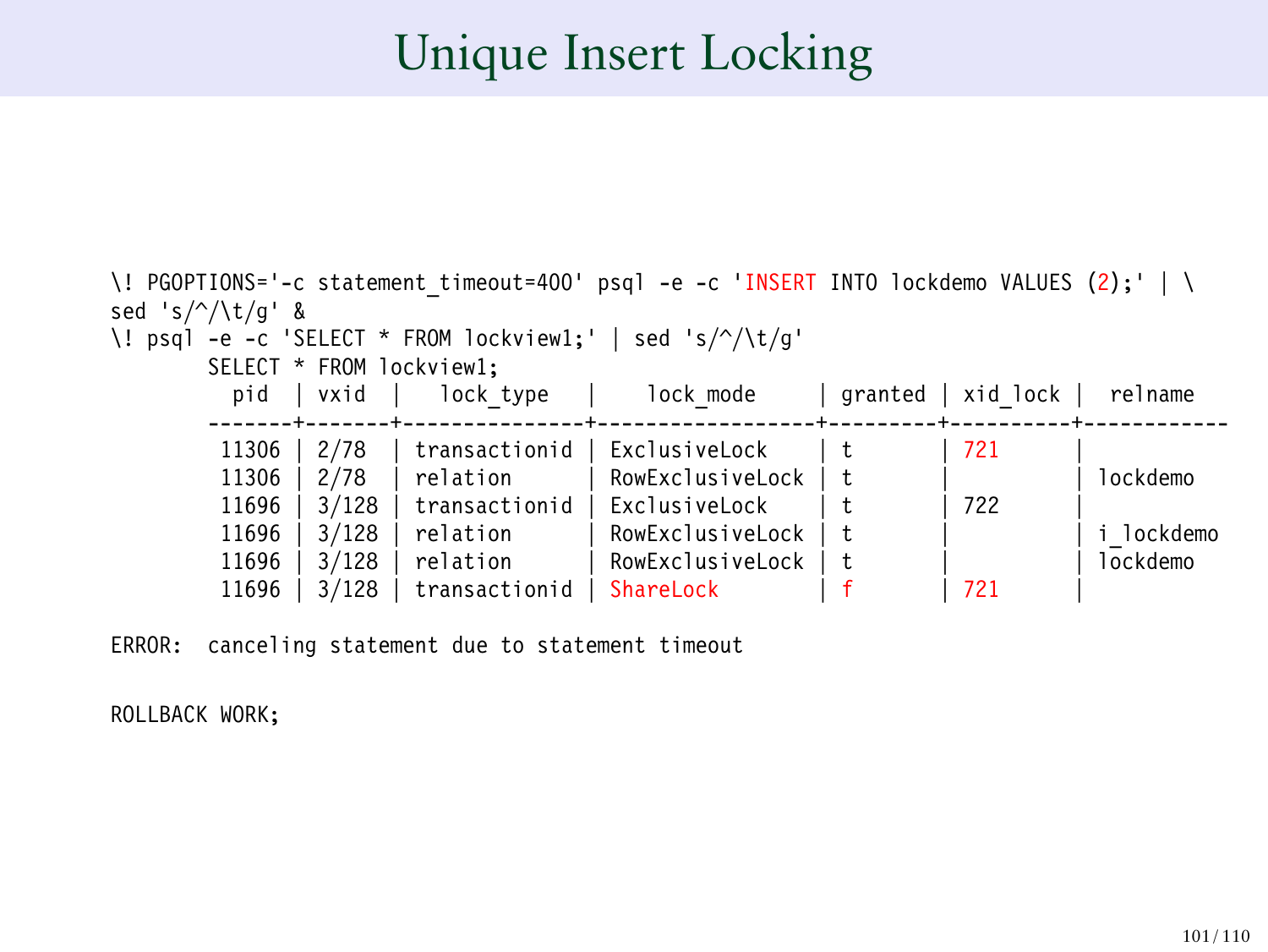# Subtransactions

| BEGIN WORK;                                                                           |                      |  |                    |            |  |  |  |  |
|---------------------------------------------------------------------------------------|----------------------|--|--------------------|------------|--|--|--|--|
| UPDATE lockdemo SET col = 1;                                                          |                      |  |                    |            |  |  |  |  |
| \! psql -e -c 'SELECT * FROM lockview1;'   sed 's/^/\t/g'<br>SELECT * FROM lockview1; |                      |  |                    |            |  |  |  |  |
| pid   vxid   lock type<br>-------+------+-----------                                  | lock mode            |  | granted   xid lock | relname    |  |  |  |  |
| 2/79<br>transactionid  <br>11306                                                      | ExclusiveLock        |  | 723                |            |  |  |  |  |
| 2/79<br>11306<br>relation                                                             | RowExclusiveLock   t |  |                    | i lockdemo |  |  |  |  |
| 2/79<br>11306<br>relation                                                             | RowExclusiveLock   t |  |                    | lockdemo   |  |  |  |  |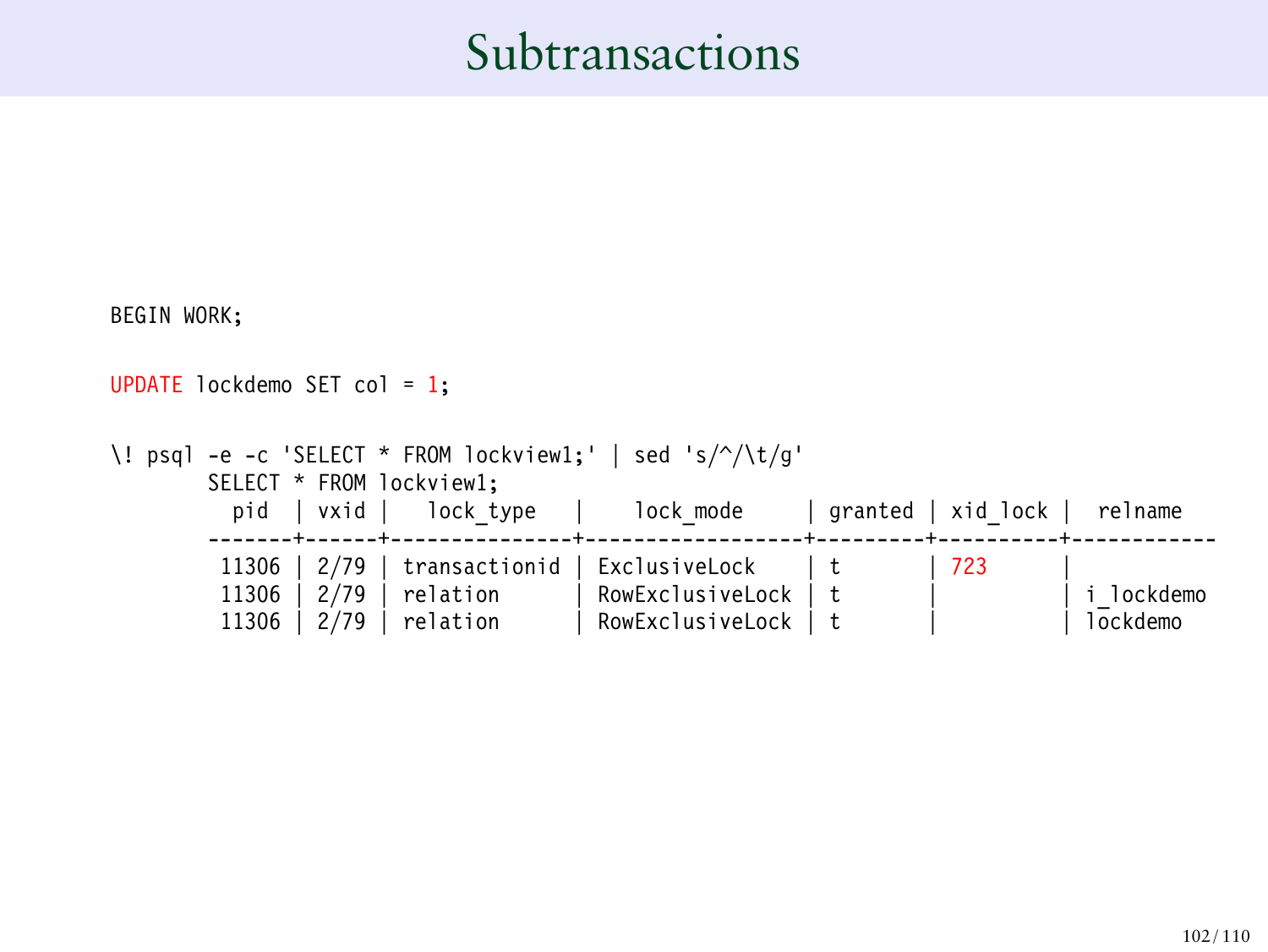#### Subtransactions

```
SAVEPOINT lockdemo1;
UPDATE lockdemo SET col = 2;
\! psql -e -c 'SELECT * FROM lockview1;' | sed 's/^/\t/g'
          SELECT * FROM lockview1;<br>pid | vxid | lock t
                                 lock type | lock_mode | granted | xid_lock | relname
          -------+------+---------------+------------------+---------+----------+------------
           11306 | 2/79 | transactionid | ExclusiveLock | t | 723<br>11306 | 2/79 | transactionid | ExclusiveLock | t | 724
           11306 \begin{array}{|c|c|c|c|c|}\n 2/79 & transactionid & ExclusiveLock \n 11306 & 2/79 & relation & NowExclusiveL\n \end{array}11306 | 2/79 | relation | RowExclusiveLock | t | | i_lockdemo
                                                  RowExclusiveLock | t
```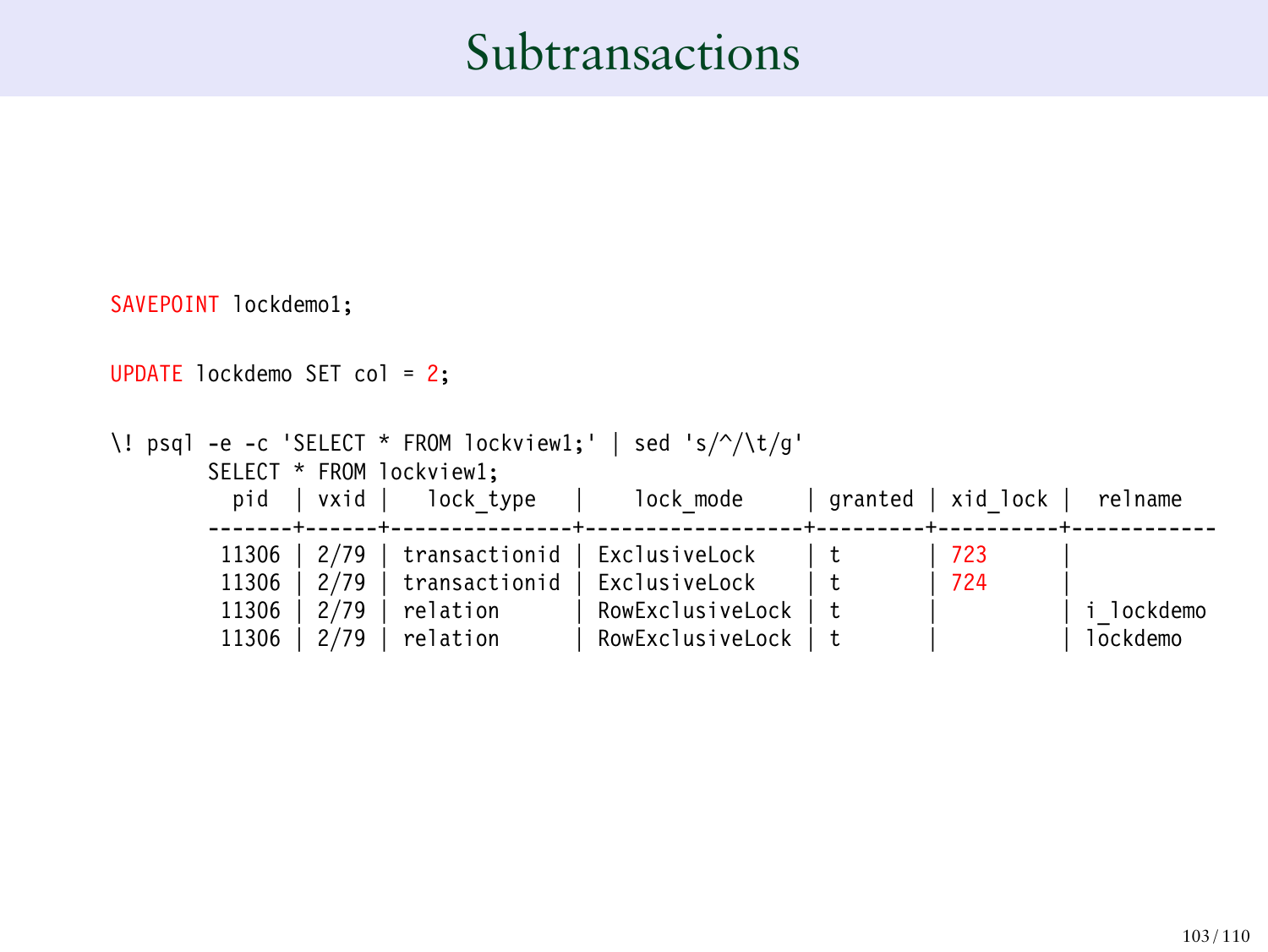#### Subtransactions

```
ROLLBACK WORK TO SAVEPOINT lockdemo1;
UPDATE lockdemo SET col = 3;
\! psql -e -c 'SELECT * FROM lockview1;' | sed 's/^/\t/g'
         SELECT * FROM lockview1;<br>pid | vxid | lock type
            pid | vxid | lock_type | lock_mode | granted | xid_lock | relname
         -------+------+---------------+------------------+---------+----------+------------
          11306 | 2/79 | transactionid | ExclusiveLock | t | 723<br>11306 | 2/79 | transactionid | ExclusiveLock | t | 725
          11306 | 2/79 | transactionid | ExclusiveLock | t<br>11306 | 2/79 | relation | RowExclusiveLock | t
          11306 | 2/79 | relation | RowExclusiveLock | t | | i_lockdemo
                                             | RowExclusiveLock | t
```
COMMIT;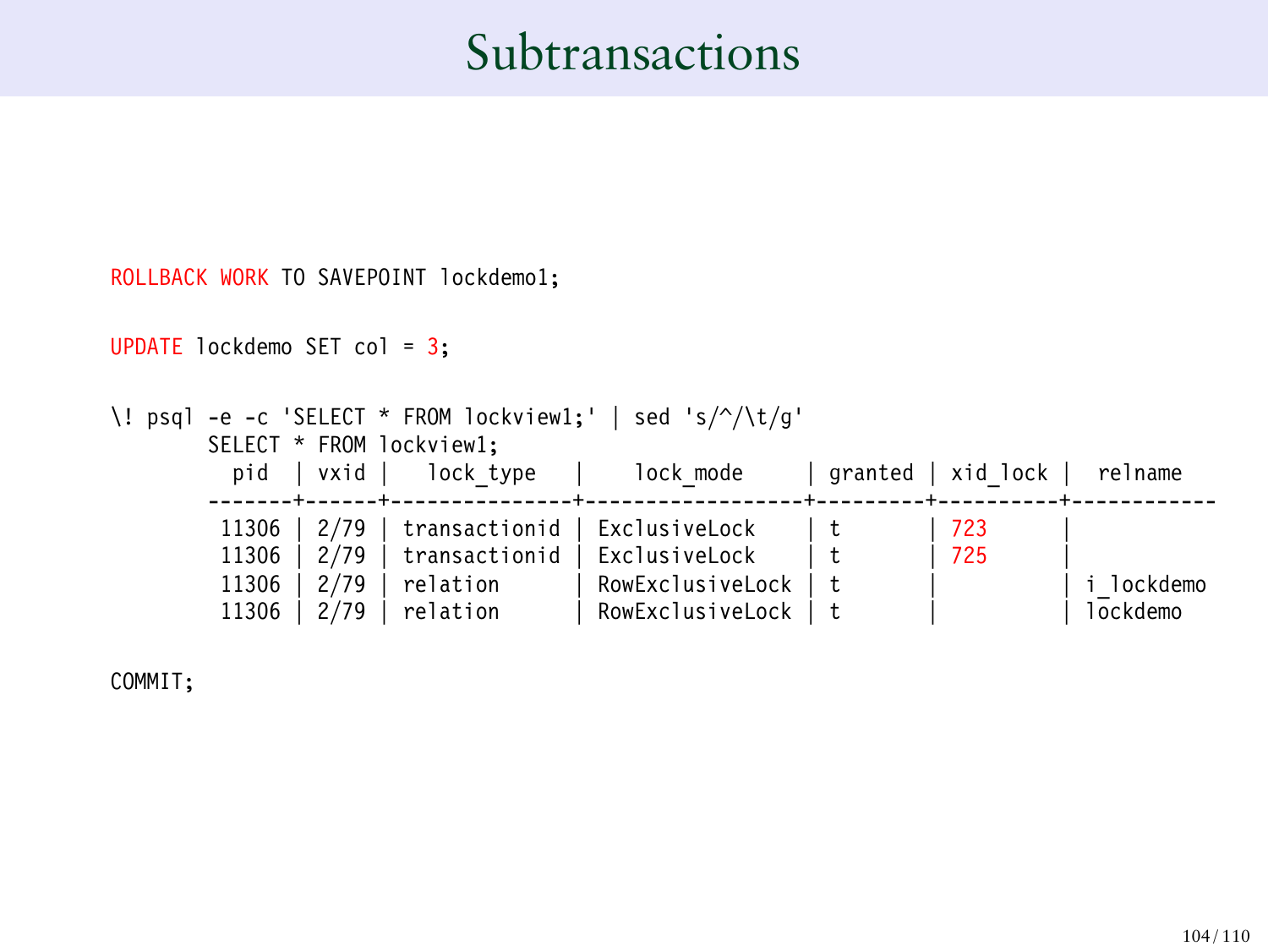### Advisory Locks

```
BEGIN WORK;
```

```
SELECT pg_advisory_lock(col) FROM lockdemo;
 pg_advisory_lock
------------------
```

```
\! psql -e -c 'SELECT * FROM lockview1;' | sed 's/^/\t/g'
        SELECT * FROM lockview1;<br>pid | vxid | lock tvp
                 vxid | lock_type | lock_mode | granted | xid_lock | relname
        -------+------+-----------+-----------------+---------+----------+------------
         11306 | 2/80 | advisory | ExclusiveLock | t
         11306 | 2/80 | relation | AccessShareLock | t | | i_lockdemo
         11306 | 2/80 | relation
```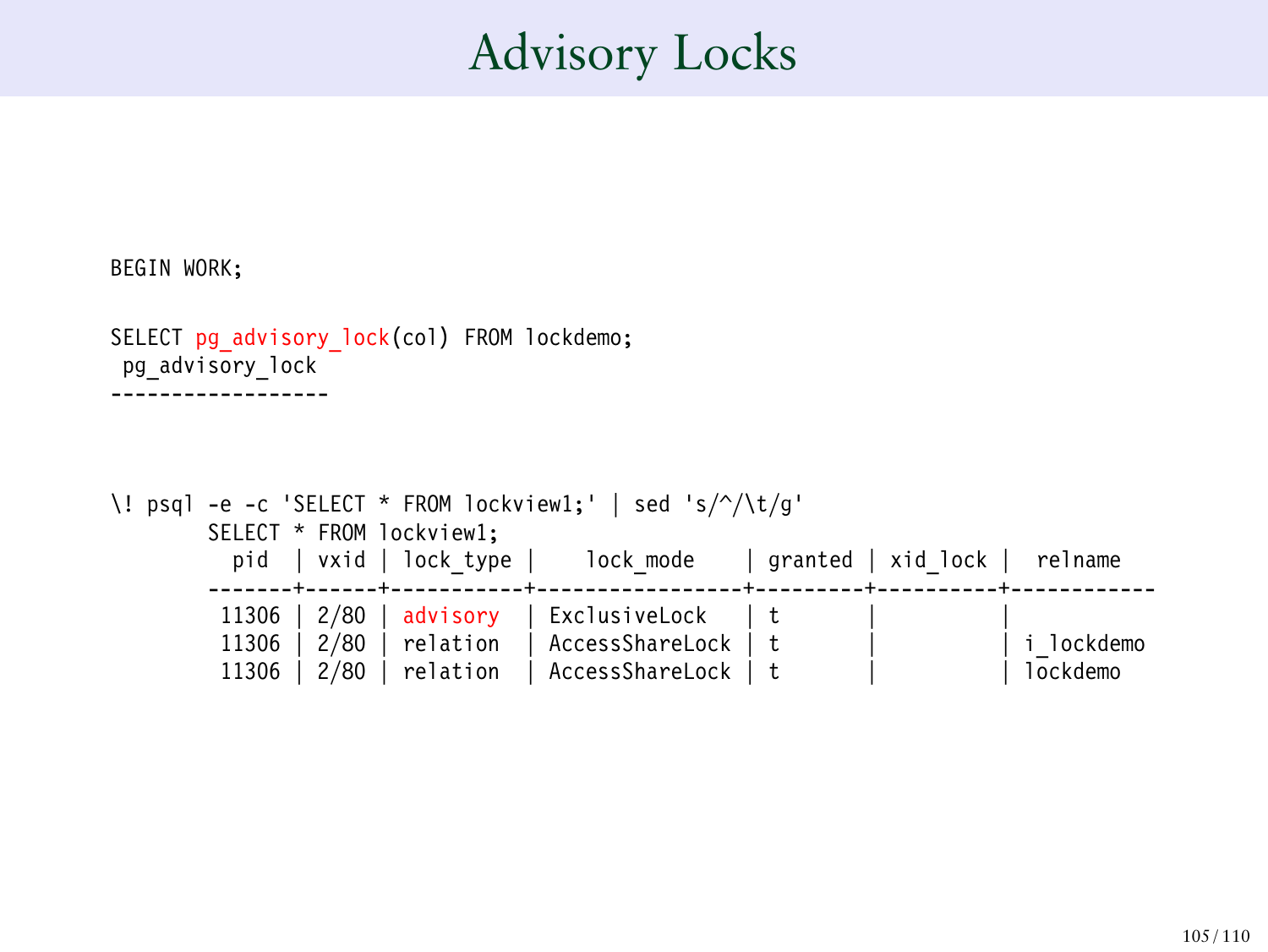## Advisory Locks

```
\! psql -e -c 'SELECT * FROM lockview2;' | sed 's/^/\t/g'
       SELECT * FROM lockview2;
          pid | vxid | lock type | page | tuple | classid | objid | objsubid
        -------+------+-----------+------+-------+---------+-------+----------
         11306 | 2/80 | advisory |
        11306 | 2/80 | relation
         11306 \vert 2/80 \vert relation
```

```
SELECT pg_advisory_unlock(col) FROM lockdemo;
pg_advisory_unlock
--------------------
```
t

COMMIT;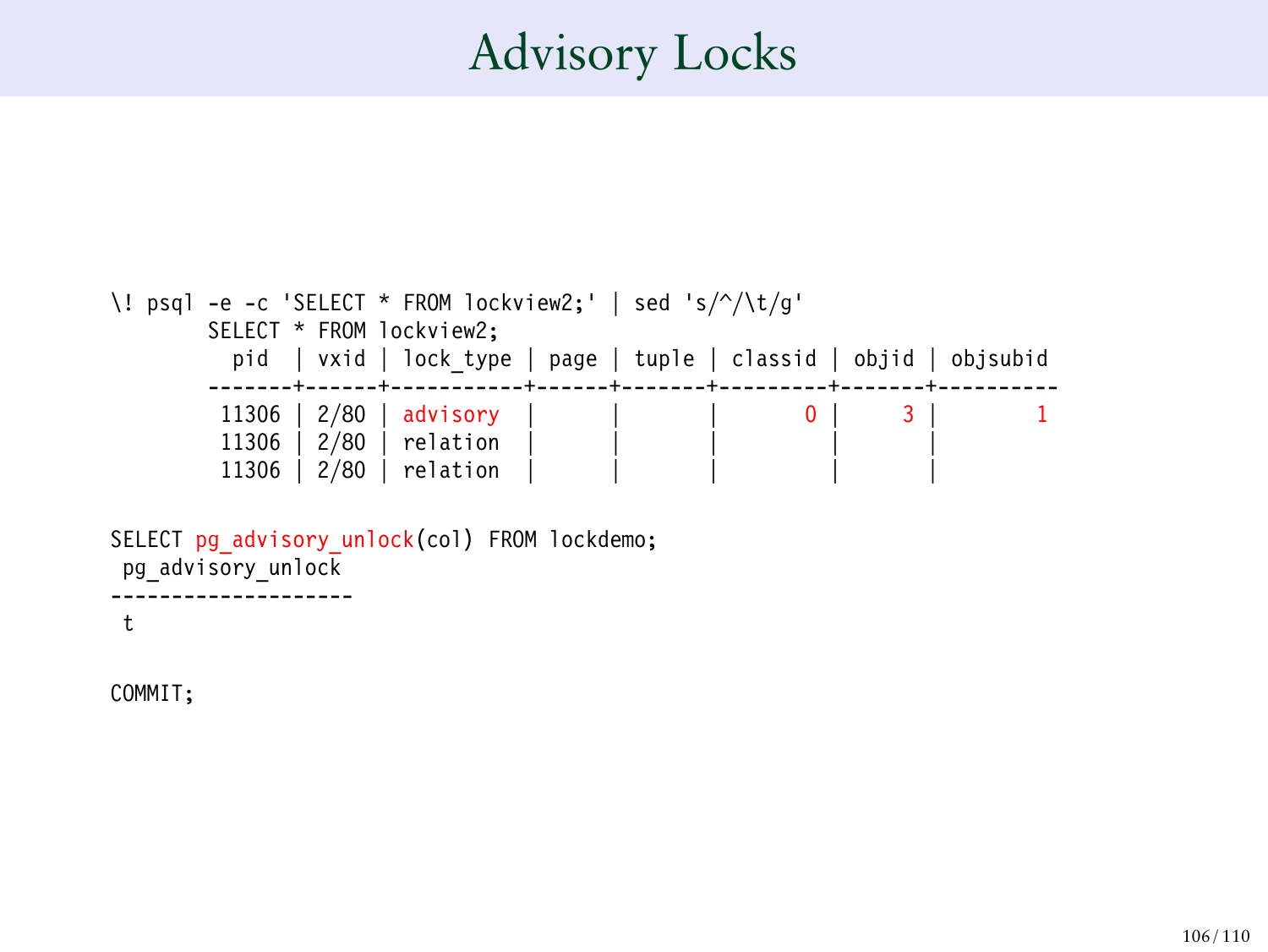## Joining *Pg\_locks* and *Pg\_stat\_activity*

-- cannot be a temporary view because other sessions must see it CREATE VIEW lock stat view AS SELECT pg stat activity.pid AS pid, query, wait event, vxid, lock type, lock mode, granted, xid lock FROM lockview JOIN pg\_stat\_activity ON (lockview.pid = pg\_stat\_activity.pid);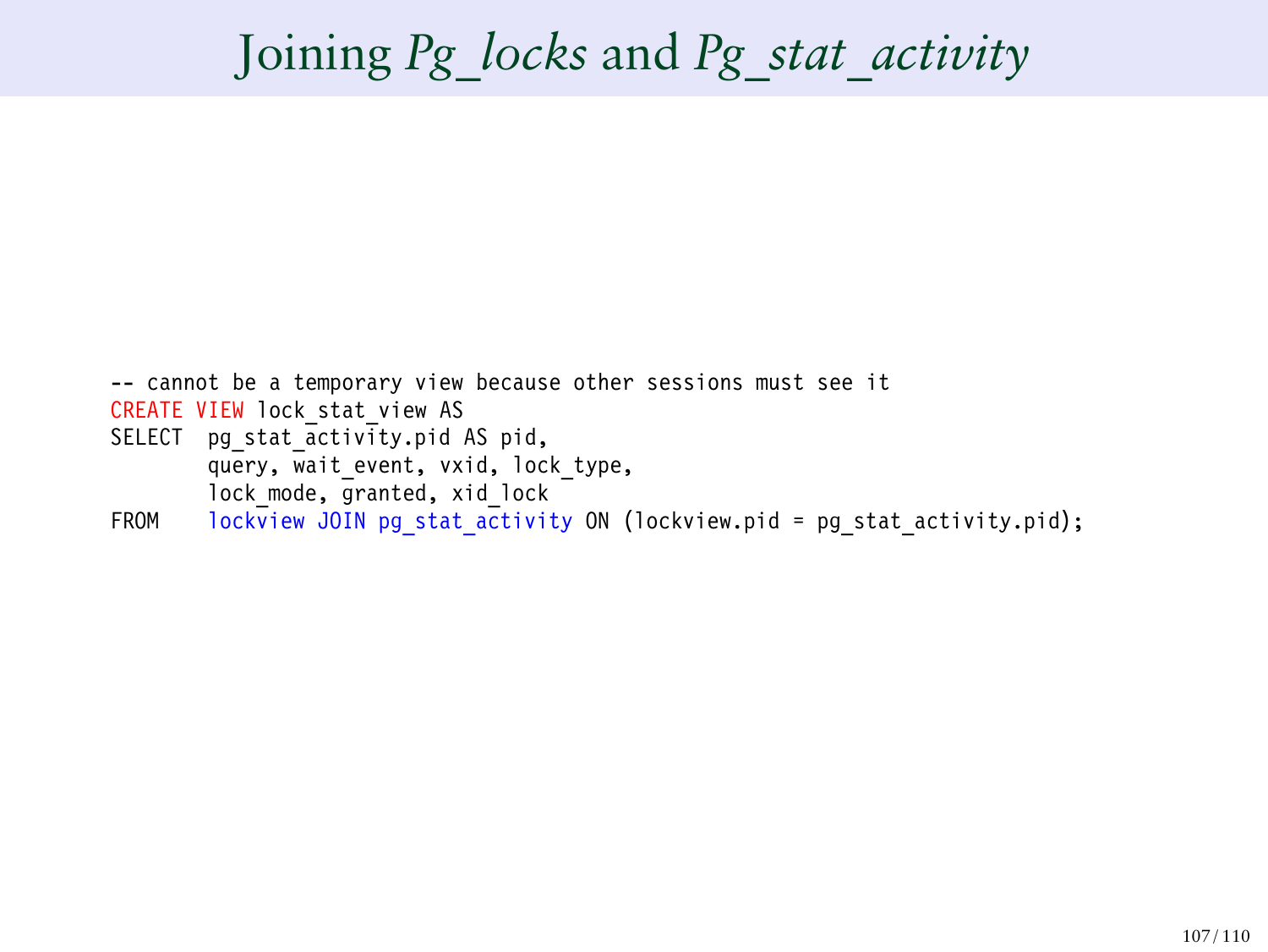## Joining *Pg\_locks* and *Pg\_stat\_activity*

```
BEGIN WORK;
UPDATE lockdemo SET col = 1;
SELECT pg backend pid();
 pg_backend_pid
  ----------------
           11306
SELECT txid current();
 txid_current
--------------
           727
```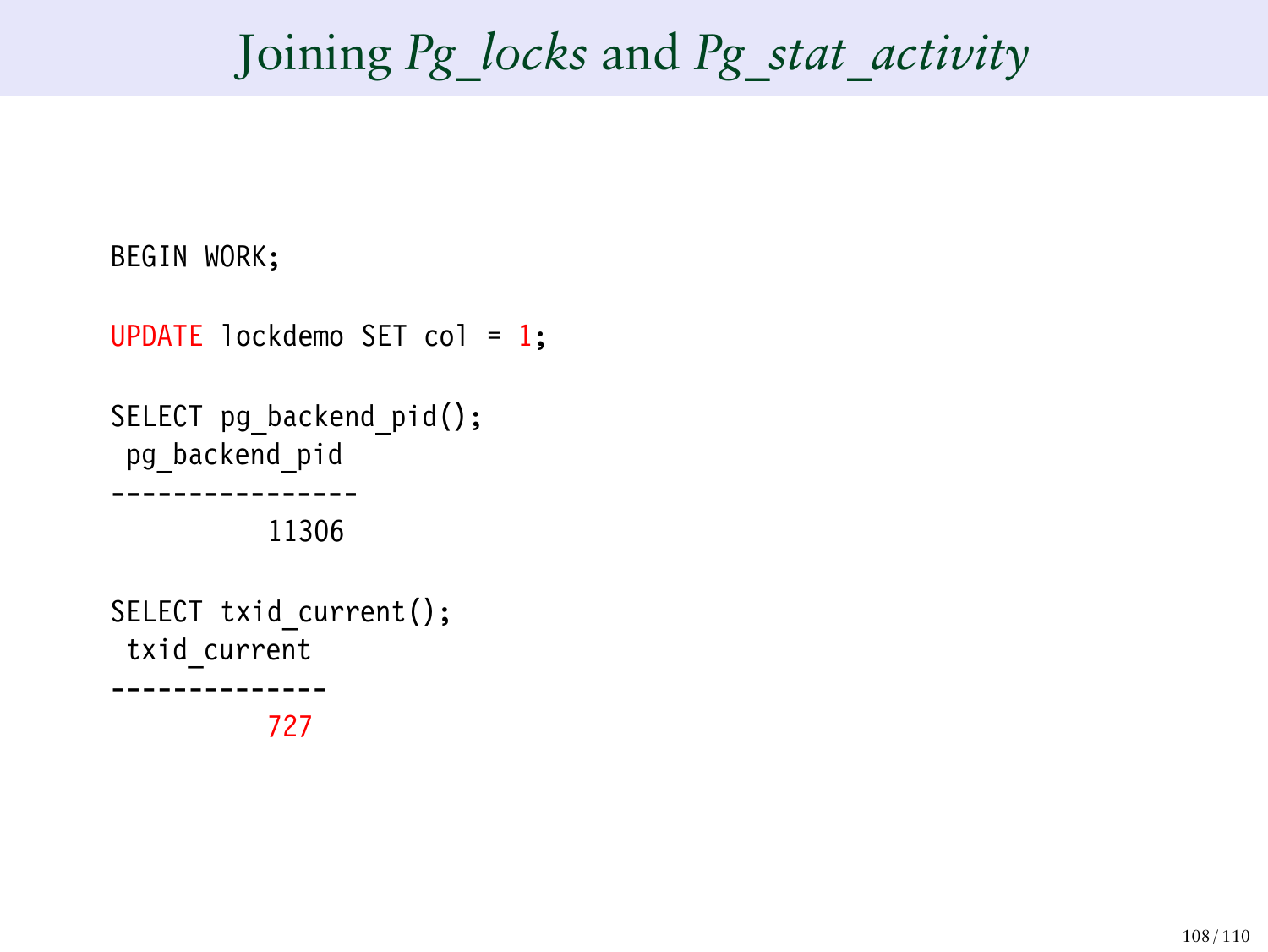## Joining *Pg\_locks* and *Pg\_stat\_activity*

| \! psql -e -c 'UPDATE lockdemo SET col = $3$ ;'   sed 's/^/\t/q' &                              |               |        |               |                      |     |                    |
|-------------------------------------------------------------------------------------------------|---------------|--------|---------------|----------------------|-----|--------------------|
| \! psql -e -c 'SELECT * FROM lock stat view;'   sed 's/^/\t/q'<br>SELECT * FROM lock stat view: |               |        |               |                      |     |                    |
| pid<br>query                                                                                    | wait event    | vxid l | lock type     | lock mode            |     | granted   xid lock |
|                                                                                                 |               |        |               |                      |     |                    |
| 11306  <br>SELECT txid current();                                                               | ClientRead    | 2/83   | transactionid | ExclusiveLock        |     | 727                |
| 11306<br>SELECT txid current();                                                                 | ClientRead    | 2/83   | relation      | RowExclusiveLock     | Ιt  |                    |
| SELECT txid current():<br>11306                                                                 | ClientRead    | 2/83   | relation      | RowExclusiveLock     |     |                    |
| UPDATE lockdemo SET col = $2:$ $\vdash$<br>11740                                                | transactionid | 3/146  | transactionid | ExclusiveLock        |     | 728                |
| 11740<br>UPDATE lockdemo SET col = $2:$ $\vdash$                                                | transactionid | 3/146  | relation      | RowExclusiveLock     |     |                    |
| 11740<br>UPDATE lockdemo SET col = $2:$   transactionid                                         |               | 3/146  | relation      | RowExclusiveLock     | I t |                    |
| 11740<br>UPDATE lockdemo SET col = $2:$   transactionid                                         |               | 3/146  | tuple         | ExclusiveLock        |     |                    |
| 11740<br>UPDATE lockdemo SET col = 2:   transactionid                                           |               | 3/146  | transactionid | ShareLock            |     | 727                |
| 11748<br>UPDATE lockdemo SET col = $3:$   tuple                                                 |               | 4/30   | transactionid | ExclusiveLock        |     | 729                |
| 11748<br>UPDATE lockdemo SET col = $3:$   tuple                                                 |               | 4/30   | relation      | RowExclusiveLock     |     |                    |
| UPDATE lockdemo SET col = $3:$   tuple<br>11748                                                 |               | 4/30   | relation      | RowExclusiveLock   t |     |                    |
| UPDATE lockdemo SET col = $3:$   tuple<br>11748                                                 |               | 4/30   | tuple         | ExclusiveLock        |     |                    |

```
SELECT pg_blocking_pids(11740);
pg_blocking_pids
------------------
```
## {11306}

SELECT pg\_blocking\_pids(11748); pg\_blocking\_pids ------------------ {11740}

COMMIT;